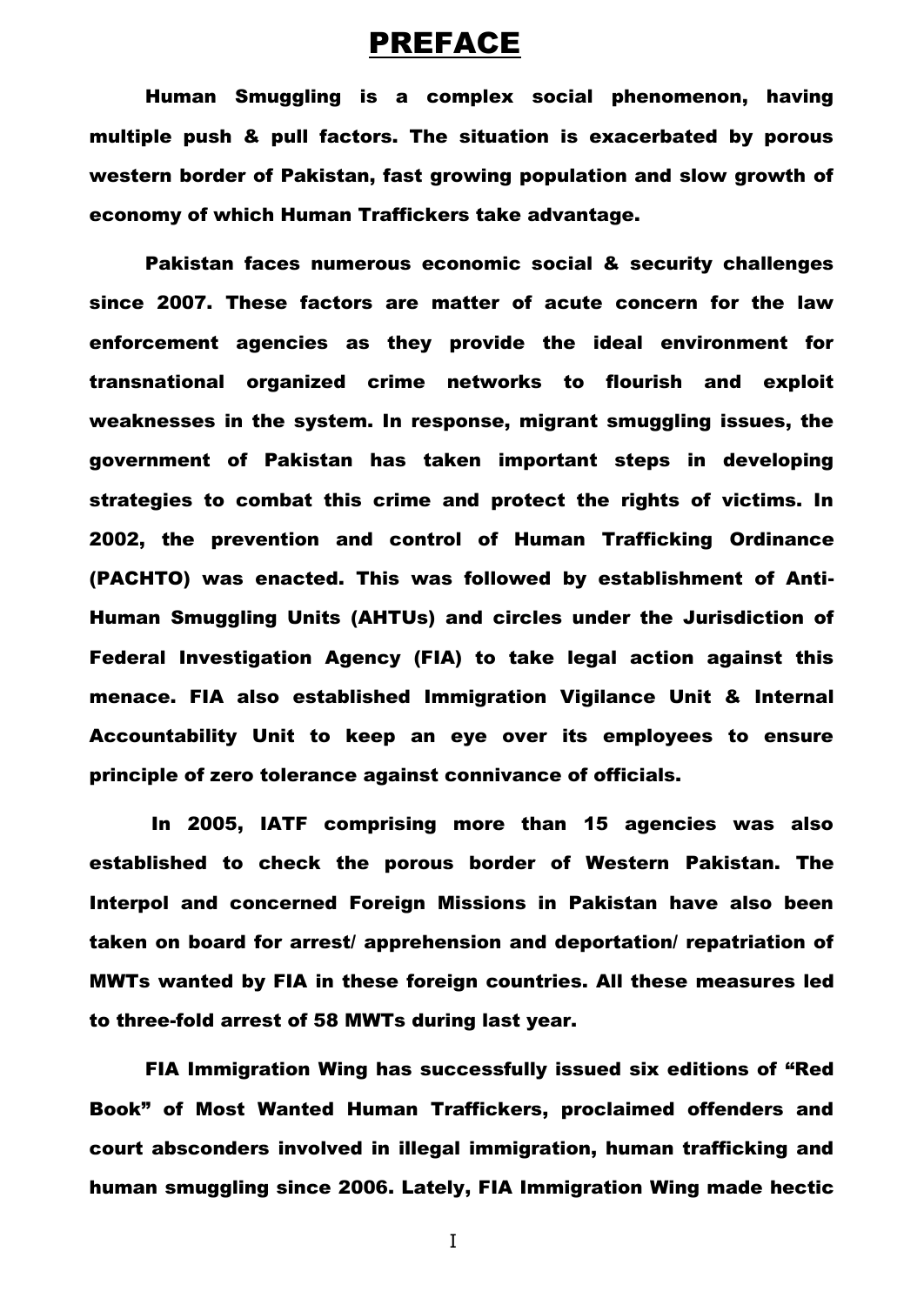efforts to collect and consolidate profiles of all those Most Wanted Human Traffickers (MWTs), who are involved in this transnational crime, through respective FIA Anti Human Trafficking Circles (AHTCs).

FIA website was also upgraded and e-mail complaint registration was made more effective. The Inter Agency Task Force (IATF) was also made more affective through better coordination and formulating a comprehensive strategy.

After revising the earlier versions, the  $7<sup>th</sup>$  edition of "Red Book -2016" is now being published, that contains the profiles of 92 Most Wanted Human Traffickers.

I feel immense pleasure and take this opportunity to bring on record my deep appreciation for the efforts of Immigration Wing FIA, who worked very hard to consolidate the data from all Anti-Human Trafficking Circles of FIA and brought out this latest edition of "Red Book –2016".

Here, I would also like to acknowledge the cooperation extended by other Law Enforcement Agencies in curbing Human-trafficking. FIA once again reiterates its resolve to improve performance in tackling the issues of Human Trafficking. The publication of this book is another step which will help in the arrest of the Most Wanted Traffickers of the Country.

> Muhammad Amlish, PSP Director General/FIA

#### *NOTE:*

*LEGAL STATUS OF ALL ACCUSED AND FUGITIVES MENTIONED IN THIS RED BOOK ARE SUBJECT TO DECISIONS OF COMPETENT COURTS.*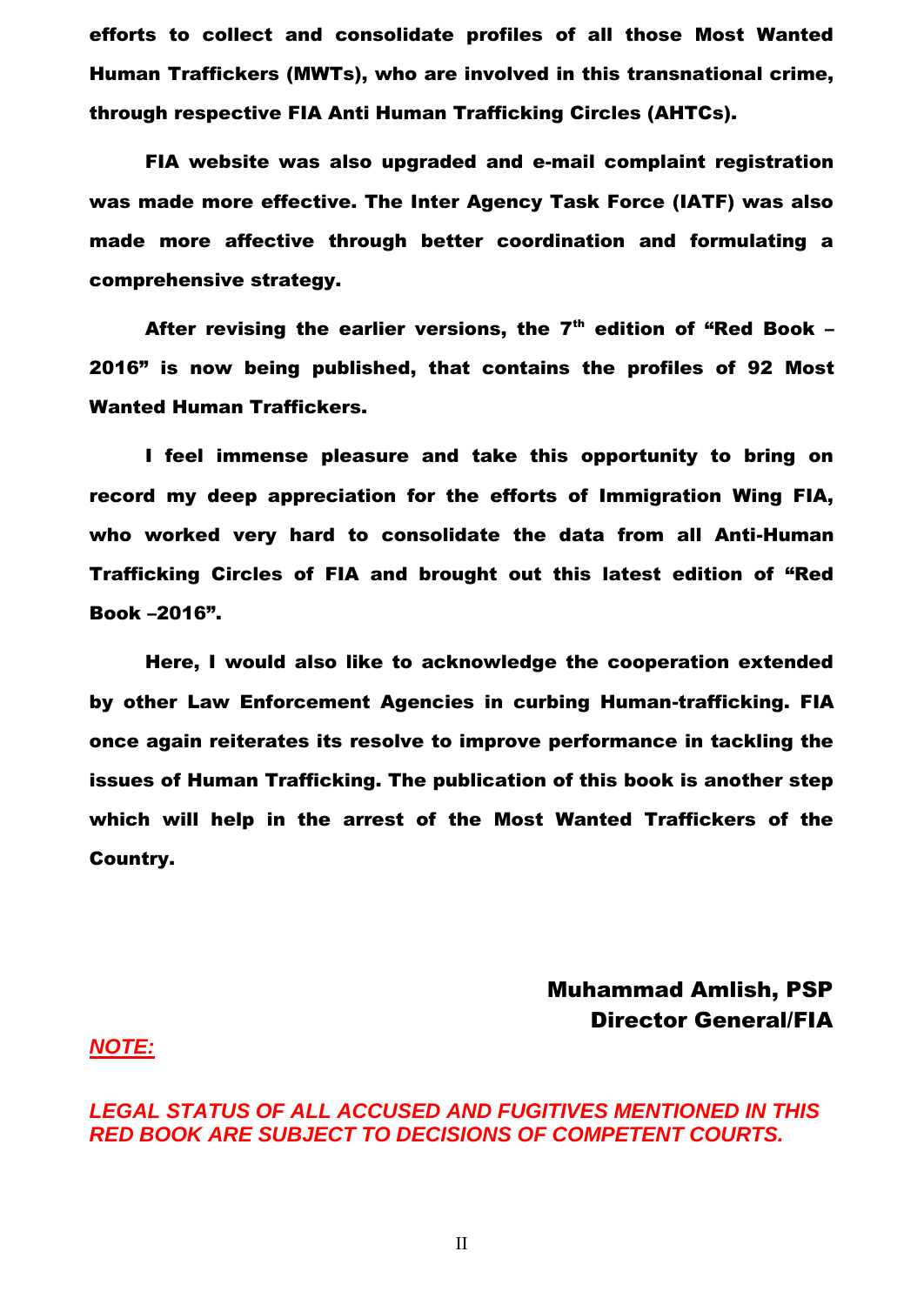# **INDEX**

# **LIST OF MOST WANTED HUMAN TRAFFICKERS (RED BOOK 2016)**

## **PART I**

| S.<br># | <b>NAME</b>                             | <b>FATHER'S NAME</b>                          | <b>DISTRICT</b>    | <b>FIR'S NO</b>                                                                                                                                            |
|---------|-----------------------------------------|-----------------------------------------------|--------------------|------------------------------------------------------------------------------------------------------------------------------------------------------------|
|         |                                         | <b>ANTI HUMAN TRAFFICKING CIRCLE - LAHORE</b> |                    |                                                                                                                                                            |
| S.<br># | <b>NAME</b>                             | <b>FATHER'S NAME</b>                          | <b>DISTRICT</b>    | <b>FIR'S NO</b>                                                                                                                                            |
| 1.      | <b>JAVAID FAISAL</b><br><b>IFTIKHAR</b> | <b>SHEIKH IFTIKHAR</b><br><b>AHMAD</b>        | <b>RAWALPINDI</b>  | 613/2004<br>598/2008                                                                                                                                       |
| 2.      | <b>ZAHID GHOUS</b>                      | <b>MUHAMMAD GHOUS</b>                         | <b>LAHORE</b>      | 240/2012                                                                                                                                                   |
| 3.      | <b>MUHAMMAD AFZAL</b><br><b>ARIF</b>    | <b>MALIK MUHAMMAD</b><br><b>ARIF</b>          | <b>SHEIKHUPURA</b> | 87/15<br>531/14                                                                                                                                            |
| 4.      | MUHAMMAD SIRAJ<br><b>KHAN</b>           | <b>RAJ WALI KHAN</b>                          | <b>RAWALPINDI</b>  | 26/15                                                                                                                                                      |
| 5.      | <b>SYED NAJAM UL</b><br><b>HASSAN</b>   | REHMAT ALI SHAH                               | <b>LAHORE</b>      | 522/10<br>556/11                                                                                                                                           |
| 6.      | <b>SHAUKAT HUSSAIN</b><br><b>NADEEM</b> | <b>MUHAMMAD</b><br><b>SHAREEF</b>             | <b>LAHORE</b>      | 447/10<br>553/10<br>607/11<br>632/10<br>705/11<br>110/11<br>321/11<br>454/11<br>515/10<br>544/10<br>652/10<br>706/10<br>58/11<br>72/11<br>142/11<br>231/12 |
| 7.      | <b>ABDUL SATTAR</b><br><b>BHATTI</b>    | <b>MUHAMMAD</b><br>YAQOOB BHATTI              | <b>LAHORE</b>      | 684/06<br>635/06                                                                                                                                           |
| 8.      | PERVEZ AHMAD<br><b>AKHTAR</b>           | REHMAT ULLAH                                  | <b>LAHORE</b>      | 140/10<br>470/10<br>692/11                                                                                                                                 |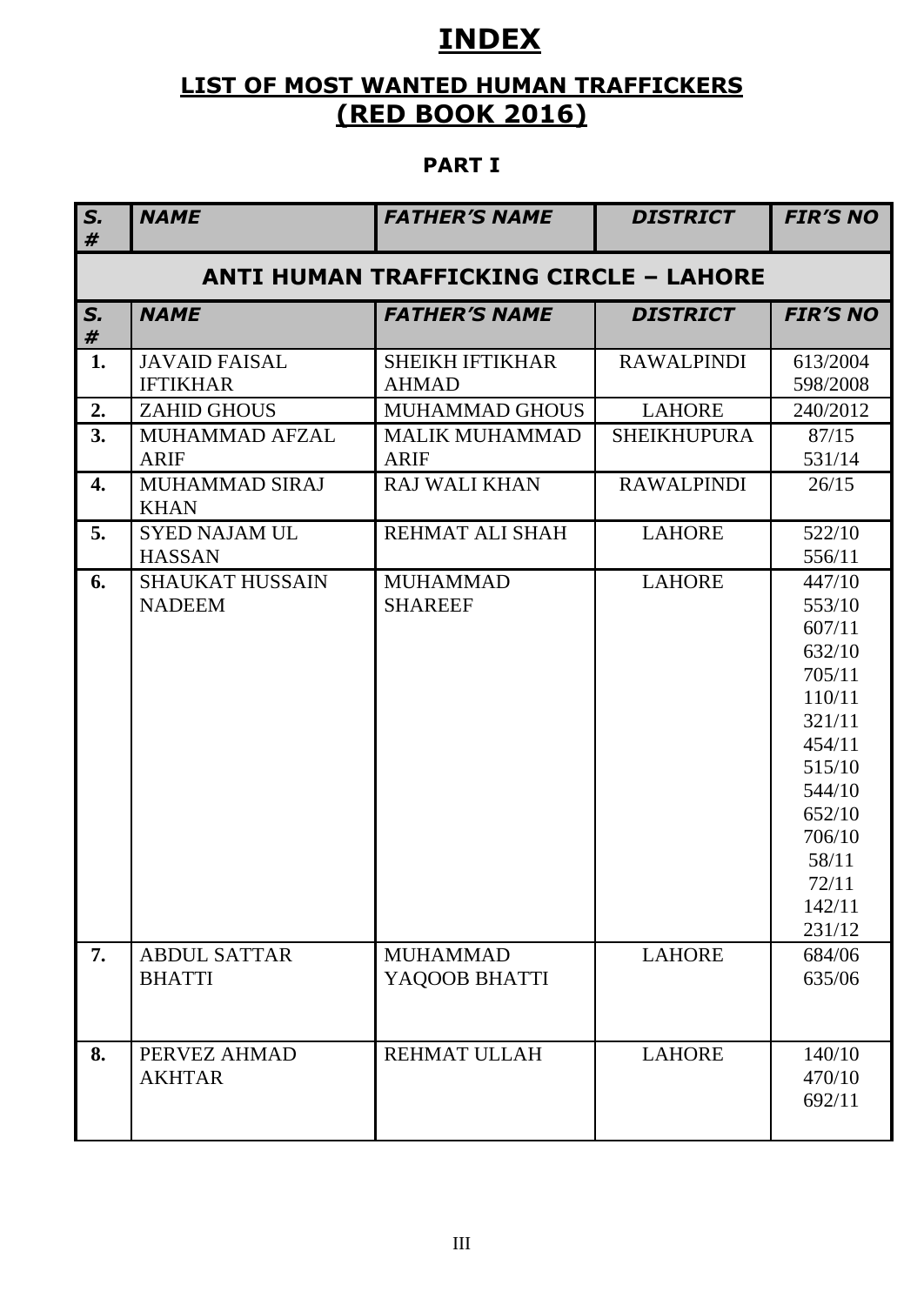| <b>LAHORE</b><br>328/15                              |
|------------------------------------------------------|
| 454/15                                               |
| 505/15                                               |
|                                                      |
| 661/15<br><b>LAHORE</b>                              |
| 685/15                                               |
| 665/15                                               |
| 667/15                                               |
| 669/15                                               |
| 676/15                                               |
| 668/15                                               |
| 670/15<br>689/15                                     |
| 671/15                                               |
| 681/15                                               |
|                                                      |
| <b>SARGODHA</b><br>448/15                            |
| 837/15                                               |
| 346/14                                               |
|                                                      |
| <b>TOBA TAIK</b><br>970/15<br><b>SINGH</b><br>224/16 |
|                                                      |
|                                                      |
| <b>SHEIKHUPURA</b><br>610/03                         |
| 611/03                                               |
| 612/03                                               |
|                                                      |
| ANTI HUMAN TRAFFICKING CIRCLE - GUJRANWALA           |
| <b>FIR'S NO</b><br><b>DISTRICT</b>                   |
| 747/11<br><b>GUJRAT</b>                              |
| 01/12                                                |
| 336/12                                               |
|                                                      |
| <b>SIALKOT</b><br>463/13                             |
| 464/13                                               |
| 498/13                                               |
| 500/13                                               |
| <b>SIALKOT</b><br>336/12                             |
|                                                      |
| <b>MANDI</b><br>496/11                               |
| <b>BAHAUDDIN</b><br>547/11<br>177/12                 |
| 236/12                                               |
| 26/13                                                |
|                                                      |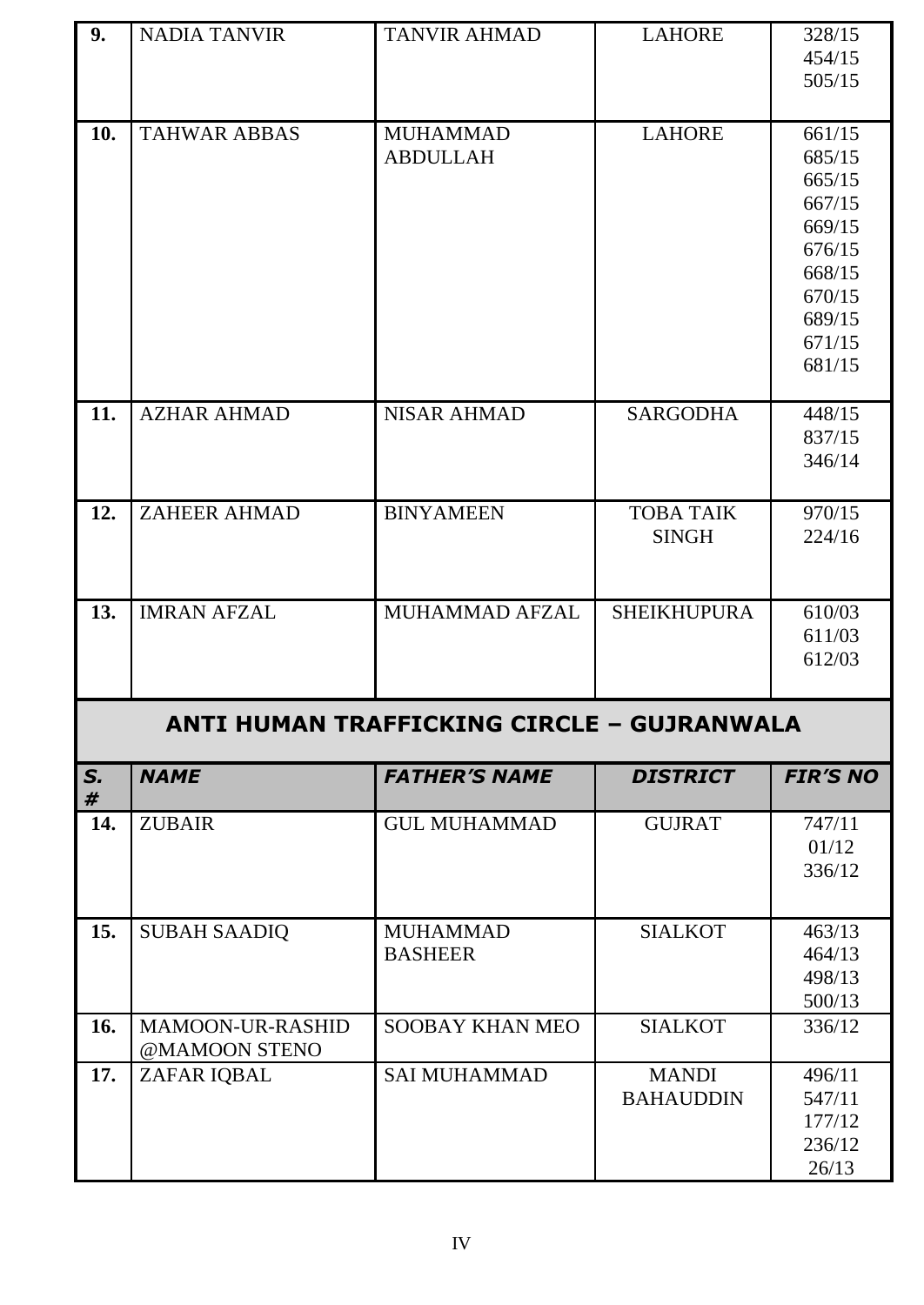| 18. | <b>SAJID MAHMOOD</b>                     | <b>SANAULLAH</b>                           | <b>GUJRANWALA</b>  | 432/13           |
|-----|------------------------------------------|--------------------------------------------|--------------------|------------------|
|     |                                          | <b>BUTTAR</b>                              |                    | 433/13           |
|     |                                          |                                            |                    | 434/13           |
|     |                                          |                                            |                    | 44/13            |
| 19. | <b>ATTA ULLAH</b>                        | <b>TALIB HUSSAIN</b>                       | <b>GUJRANWALA</b>  | 472/13           |
|     |                                          |                                            |                    | 473/13           |
| 20. | <b>ADNAN KAPOOR</b>                      | <b>NOT AVAILABLE</b>                       | <b>GUJRAT</b>      | 06/13            |
|     |                                          |                                            |                    | 07/13            |
| 21. | MUZAFFAR HUSSAIN                         | <b>GHULAM SABIR</b>                        | <b>SIALKOT</b>     | 463/13           |
|     | @CHANNA                                  |                                            |                    | 464/13           |
|     |                                          |                                            |                    | 500/13           |
| 22. | <b>MALIK FAISAL RASOOL</b>               | <b>MALIK GHULAM</b>                        | <b>RAWALPINDI</b>  | 758/07           |
|     | <b>AWAN</b>                              | <b>RASOOL AWAN</b>                         |                    | 759/07           |
|     |                                          |                                            |                    | 804/07           |
| 23. | <b>MALIK ZAHID</b>                       | <b>MALIK SHER</b>                          | <b>RAWALPINDI</b>  | 929/07           |
|     |                                          |                                            |                    | 934/07           |
|     |                                          |                                            |                    | 933/07           |
| 24. | <b>RAJA MUHAMMAD</b>                     | <b>HAJI RAZZAK</b>                         | <b>BHIMBER AJK</b> | 427/05           |
|     | <b>FAZIL</b>                             | <b>AHMED</b>                               |                    |                  |
| 25. | <b>ALI RAZA RANA</b>                     | <b>MUHAMMAD SHAFI</b>                      | <b>LAHORE</b>      | 579/07           |
|     |                                          |                                            |                    | 578/09           |
| 26. | <b>NADEEM BUTT</b>                       | <b>MUHAMMAD</b><br><b>YOUSAF</b>           | <b>GUJRAT</b>      | 559/09<br>623/09 |
|     |                                          |                                            |                    | 627/09           |
| 27. | <b>TAJMAL</b><br><b>HUSSAIN</b>          | <b>RAHEM ALI</b>                           | <b>GUJRAT</b>      | 136/10           |
|     | <b>CASTE GUJAR</b>                       |                                            |                    |                  |
| 28. | <b>AFZAL</b>                             | <b>SAI MUHAMMAD</b>                        | <b>GUJRAT</b>      | 637/11           |
|     |                                          |                                            |                    | 138/11           |
| 29. | <b>EHSAN</b><br><b>ULLAH</b><br>$\omega$ | <b>MUHAMMAD</b>                            | <b>GUJRAT</b>      | 537/11           |
|     | <b>MALIK EHSAN</b>                       | <b>ASGHAR CASTE</b>                        |                    | 547/11           |
|     |                                          | <b>GUJAR</b>                               |                    | 637/11           |
| 30. | <b>HAJI AMJAD ALI</b>                    | <b>TALIB HUSSAIN</b>                       | <b>GUJRANWALA</b>  | 433/09           |
|     |                                          |                                            |                    | 217/12           |
|     |                                          |                                            |                    | 218/12           |
| 31. | MUHAMMAD IQBAL                           | <b>ALI MUHAMMAD</b>                        | <b>MANDI</b>       | 60/13            |
|     |                                          |                                            | <b>BAHAUDDIN</b>   | 1110/15          |
|     |                                          |                                            |                    | 731/11           |
| 32. | <b>GULZAR AHMED</b>                      | <b>MUSHTAQ AHMED</b>                       | <b>GUJRANWALA</b>  | 198/12           |
|     |                                          |                                            |                    | 60/14            |
|     |                                          |                                            |                    | 187/12           |
| 33. | <b>ATTA SUBHANI</b>                      | <b>MANZOOR AHMAD</b>                       | <b>LAHORE</b>      | 702/15           |
|     |                                          |                                            |                    | 958/15           |
|     |                                          |                                            |                    | 116/16           |
|     |                                          | ANTI HUMAN TRAFFICKING CIRCLE - FAISALABAD |                    |                  |
| S.  | <b>NAME</b>                              | <b>FATHER'S NAME</b>                       | <b>DISTRICT</b>    | <b>FIR'S NO</b>  |
| #   |                                          |                                            |                    |                  |
| 34. | <b>NASIR ALI</b>                         | <b>MUHAMMAD</b>                            | <b>TOBA TEK</b>    | 171/13           |
|     |                                          | <b>ASHRAF</b>                              | <b>SINGH</b>       | 172/13           |
|     |                                          |                                            |                    | 173/13           |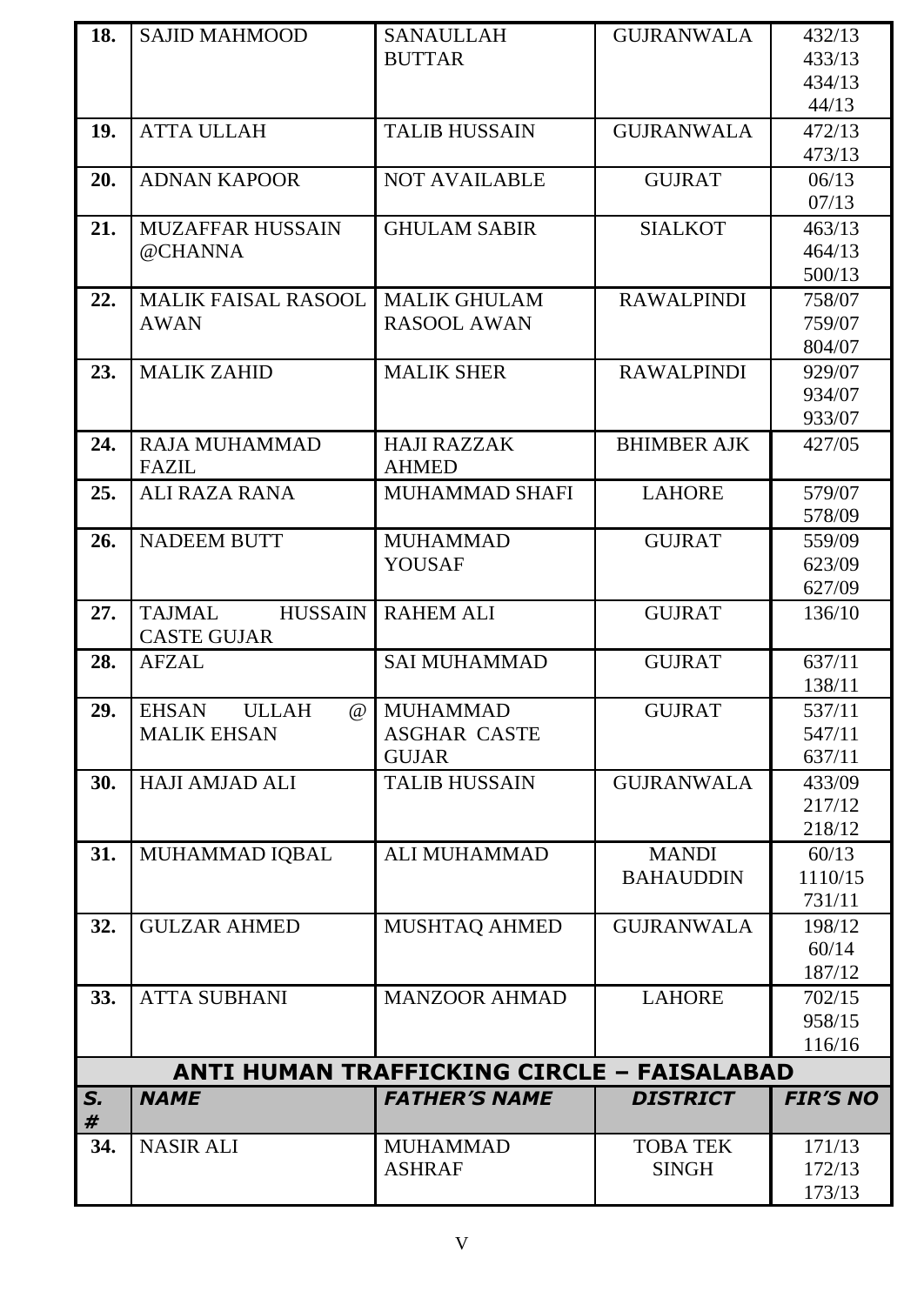|                                            |                           |                                        |                    | 178/13          |  |  |
|--------------------------------------------|---------------------------|----------------------------------------|--------------------|-----------------|--|--|
| 35.                                        | <b>SOHAIL AKHTAR</b>      | <b>MUHAMMAD</b>                        | <b>FAISALABAD</b>  | 151/13          |  |  |
|                                            |                           | <b>SHARIF</b>                          |                    | 93/13           |  |  |
|                                            |                           |                                        |                    |                 |  |  |
| 36.                                        | <b>SOHAIL AHMAD</b>       | <b>ABDUL GHAFOOR</b>                   | <b>FAISALABAD</b>  | 164/11          |  |  |
|                                            |                           |                                        |                    | 94/13           |  |  |
|                                            |                           | ANTI HUMAN TRAFFICKING CIRCLE - MULTAN |                    |                 |  |  |
| S.<br>#                                    | <b>NAME</b>               | <b>FATHER'S NAME</b>                   | <b>DISTRICT</b>    | <b>FIR'S NO</b> |  |  |
| 37.                                        | MUKHTIAR AHMED            | <b>MUHAMMAD YUNIS</b>                  | <b>RAHIM YAR</b>   | 187/14          |  |  |
|                                            |                           |                                        | <b>KHAN</b>        | 188/14          |  |  |
|                                            |                           |                                        |                    | 205/14          |  |  |
|                                            |                           |                                        |                    | 206/14          |  |  |
|                                            |                           |                                        |                    | 230/14          |  |  |
|                                            |                           |                                        |                    | 231/14          |  |  |
|                                            |                           |                                        |                    | 232/14          |  |  |
|                                            |                           |                                        |                    | 233/14          |  |  |
|                                            |                           |                                        |                    | 234/14          |  |  |
| 38.                                        | <b>MOHAMMAD YASIN</b>     | <b>ABDUL MAJEED</b>                    | <b>MULTAN</b>      | 220/14          |  |  |
|                                            |                           |                                        |                    | 157/15          |  |  |
|                                            |                           |                                        |                    | 372/15          |  |  |
| 39.                                        | MUHAMMAD YUSAF            | <b>ABDUL HAQ</b>                       | <b>MUZAFARGARH</b> | 117/14          |  |  |
|                                            |                           |                                        |                    | 197/14          |  |  |
|                                            |                           |                                        |                    | 196/14          |  |  |
| ANTI HUMAN TRAFFICKING CIRCLE - RAWALPINDI |                           |                                        |                    |                 |  |  |
|                                            |                           |                                        |                    |                 |  |  |
| S.                                         | <b>NAME</b>               | <b>FATHER'S NAME</b>                   | <b>DISTRICT</b>    | <b>FIR'S NO</b> |  |  |
| #                                          |                           |                                        |                    |                 |  |  |
| 40.                                        | <b>MUNAWAR IQBAL</b>      | <b>SHER ALI GONDAL</b>                 | <b>MANDI</b>       | 520/08          |  |  |
|                                            | <b>GONDAL</b>             |                                        | <b>BAHAUDDIN</b>   |                 |  |  |
| 41.                                        | <b>MUHAMMAD SHARIF</b>    | <b>AHMAD KHAN</b>                      | <b>GUJRAT</b>      | 524/09          |  |  |
| 42.                                        | <b>AQEEL AHMAD ABBASI</b> | <b>MUHAMMAD</b>                        | <b>RAWALPINDI</b>  | 570/09          |  |  |
|                                            |                           | <b>SIDDIQUE</b>                        |                    |                 |  |  |
| 43.                                        | <b>MUMTAZ HUSSAIN</b>     | <b>NOOR HUSSAIN</b>                    | <b>CHAKWAL</b>     | 37/13           |  |  |
| 44.                                        | <b>ALTAF HUSSAIN</b>      | <b>ABDUL REHMAN</b>                    | <b>MIRPUR</b>      | 129/12          |  |  |
| 45.                                        | MASOOD-UL-HASSAN          | <b>MUHAMMAD</b>                        | <b>RAWALPINDI</b>  | 180/11<br>04/13 |  |  |
|                                            |                           | YAQOOB                                 |                    | 122/13          |  |  |
| 46.                                        | <b>BILAL AHMAD</b>        | <b>CHAUDHRY</b>                        | <b>JEHLUM</b>      |                 |  |  |
|                                            |                           | <b>GHULAM AHMAD</b>                    |                    | 230/11          |  |  |
| 47.                                        | <b>WAQAR AHMED</b>        | TAJ MUHAMMAD                           | <b>ATTOCK</b>      | 158/12          |  |  |
|                                            |                           | <b>KHAN</b>                            |                    |                 |  |  |
| 48.                                        | MUHAMMAD IQBAL            | <b>FAROZ DIN</b>                       | <b>RAWALPINDI</b>  | 07/12           |  |  |
| 49.                                        | ZAFAR IQBAL               | MUHAMMAD YASIN                         | <b>SAHIWAL</b>     | 101/11          |  |  |
| 50.                                        | <b>SYED NADEEM AHMED</b>  | <b>SYED AHMED ALI</b>                  | <b>KARACHI</b>     | 112/12          |  |  |
|                                            | ALI                       |                                        |                    |                 |  |  |
| 51.                                        | <b>AMJAD ALI</b>          | <b>KHAN MUHAMMAD</b>                   | <b>RAWALPINDI</b>  | 83/07           |  |  |
| 52.                                        | MALIK ASIM IQBAL @        | <b>MALIK MUHAMMAD</b>                  | <b>RAWALPINDI</b>  | 483/07          |  |  |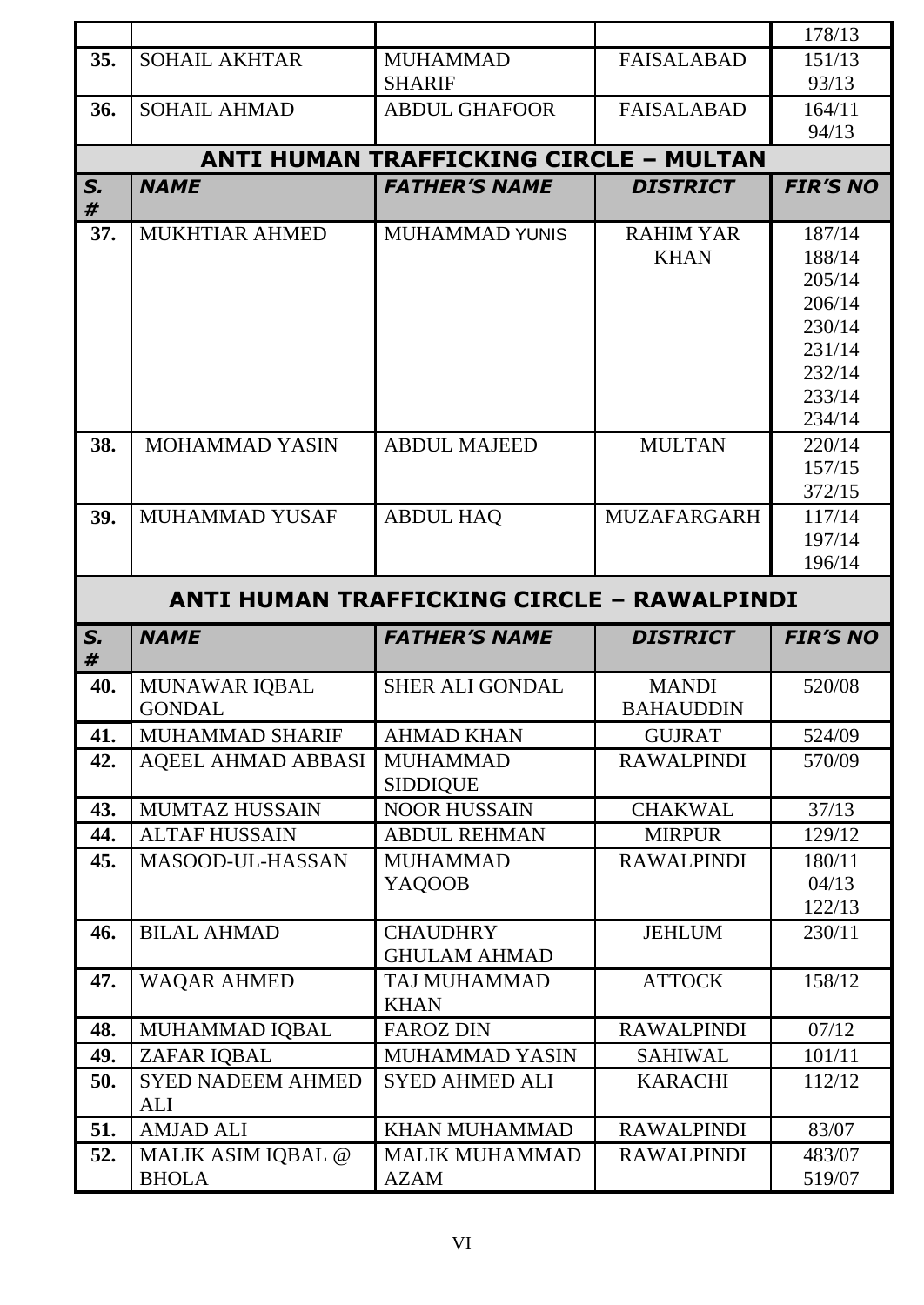|                                           |                         |                                         |                      | 567/07           |  |
|-------------------------------------------|-------------------------|-----------------------------------------|----------------------|------------------|--|
| 53.                                       | <b>ZAHEER ABBAS</b>     | <b>MUHAMMAD BUKSH</b>                   | <b>SARGODHA</b>      | 581/07           |  |
|                                           | <b>RANJHA</b>           |                                         |                      | 635/07           |  |
|                                           |                         |                                         |                      | 637/08           |  |
|                                           |                         |                                         |                      | 28/09            |  |
| 54.                                       | MUHAMMAD ILYAS @        | <b>ABDUL AZIZ @</b>                     | <b>BHIMBER (AJK)</b> | 757/07           |  |
|                                           | <b>HAJI SULTAN</b>      | <b>NOOR MUHAMMAD</b>                    |                      | 807/07           |  |
|                                           |                         |                                         |                      | 843/07           |  |
|                                           |                         |                                         |                      | 859/08           |  |
| 55.                                       | <b>RAJA ADNAN HABIB</b> | <b>RAJA FARZAND ALI</b>                 | <b>GUJRAT</b>        | 501/07           |  |
|                                           |                         |                                         |                      | 306/08           |  |
| 56.                                       | MUSHTAQ AHMED           | <b>GULZAR AHMED</b>                     | <b>ATTOCK</b>        | 92/11            |  |
|                                           |                         | <b>CAST MALIK</b>                       |                      | 94/11            |  |
|                                           |                         |                                         |                      | 991/11           |  |
| 57.                                       | <b>SHAKIL UR REHMAN</b> | <b>MUHAMMAD</b>                         | <b>GUJRAT</b>        | 30/10            |  |
|                                           |                         | <b>YOUNAS</b>                           |                      | 31/10            |  |
|                                           |                         |                                         |                      | 68/10            |  |
| 58.                                       | <b>RAJA KHALID</b>      | <b>MUHAMMAD</b>                         | <b>GUJRAT</b>        | 324/11           |  |
|                                           |                         | <b>SHAFIO</b>                           |                      | 327/11           |  |
| ANTI HUMAN TRAFFICKING CIRCLE - ISLAMABAD |                         |                                         |                      |                  |  |
| S.<br>#                                   | <b>NAME</b>             | <b>FATHER'S NAME</b>                    | <b>DISTRICT</b>      | <b>FIR'S NO</b>  |  |
| 59.                                       | <b>RAJA FARHAN ALI</b>  | <b>RAJA SHAFAN ALI</b>                  | <b>RAWALPINDI</b>    | 180/13<br>217/13 |  |
| 60.                                       | <b>IMRAN AZIZ</b>       | MUHAMMAD AZIZ                           | <b>ISLAMABAD</b>     | 136/12           |  |
| 61.                                       | <b>MUSHTAQ AHMAD</b>    | <b>MUHAMMAD FAZAL</b>                   | <b>GUJRAT</b>        | 239/13           |  |
|                                           |                         |                                         |                      | 240/13           |  |
| 62.                                       | WAQAS ALI SHAH          | <b>SYE JAVED HUSSAIN</b><br><b>SHAH</b> | <b>MANSAHRA</b>      | 268/14           |  |
| 63.                                       | <b>TOUQEER HAYAT</b>    | <b>TARIQ HAYAT</b>                      | <b>RAWALPINDI</b>    | 26/15            |  |
|                                           |                         |                                         |                      | 311/14           |  |
|                                           |                         |                                         |                      | 07/15            |  |
| 64.                                       | <b>ADNAN KHAN</b>       | <b>TARIQ HAYAT</b>                      | <b>RAWALPINDI</b>    | 26/15            |  |
|                                           |                         |                                         |                      | 311/14           |  |
|                                           |                         |                                         |                      | 07/15            |  |
|                                           |                         | ANTI HUMAN TRAFFICKING CIRCLE - KARACHI |                      |                  |  |
| S.<br>#                                   | <b>NAME</b>             | <b>FATHER'S NAME</b>                    | <b>DISTRICT</b>      | <b>FIR'S NO</b>  |  |
| 65.                                       | <b>SHAIKH MUHAMMAD</b>  | <b>SHAIKH NADEEM</b>                    | <b>QUETTA</b>        | 200/11           |  |
|                                           | <b>ABDULLAH</b>         | <b>HUSSAIN</b>                          |                      | 213/11           |  |
| 66.                                       | <b>SHAIKH NADEEM</b>    | <b>SHEIKH GHULAM</b>                    | <b>QUETTA</b>        | 200/11           |  |
|                                           | <b>HUSSAIN</b>          | <b>SARWAR</b>                           |                      | 213/11           |  |
| 67.                                       | <b>MUHAMMAD SHARIF</b>  | <b>QAISER KHAN</b>                      | <b>DG KHAN</b>       | 409/08           |  |
|                                           | <b>SHAHANI</b>          | <b>SHAHANI</b>                          |                      | 469/08           |  |
|                                           |                         |                                         |                      | 504/08           |  |
| 68.                                       | <b>ZUBAIR AHMED</b>     | <b>MUHAMMAD</b>                         | <b>KARACHI</b>       | 110/13           |  |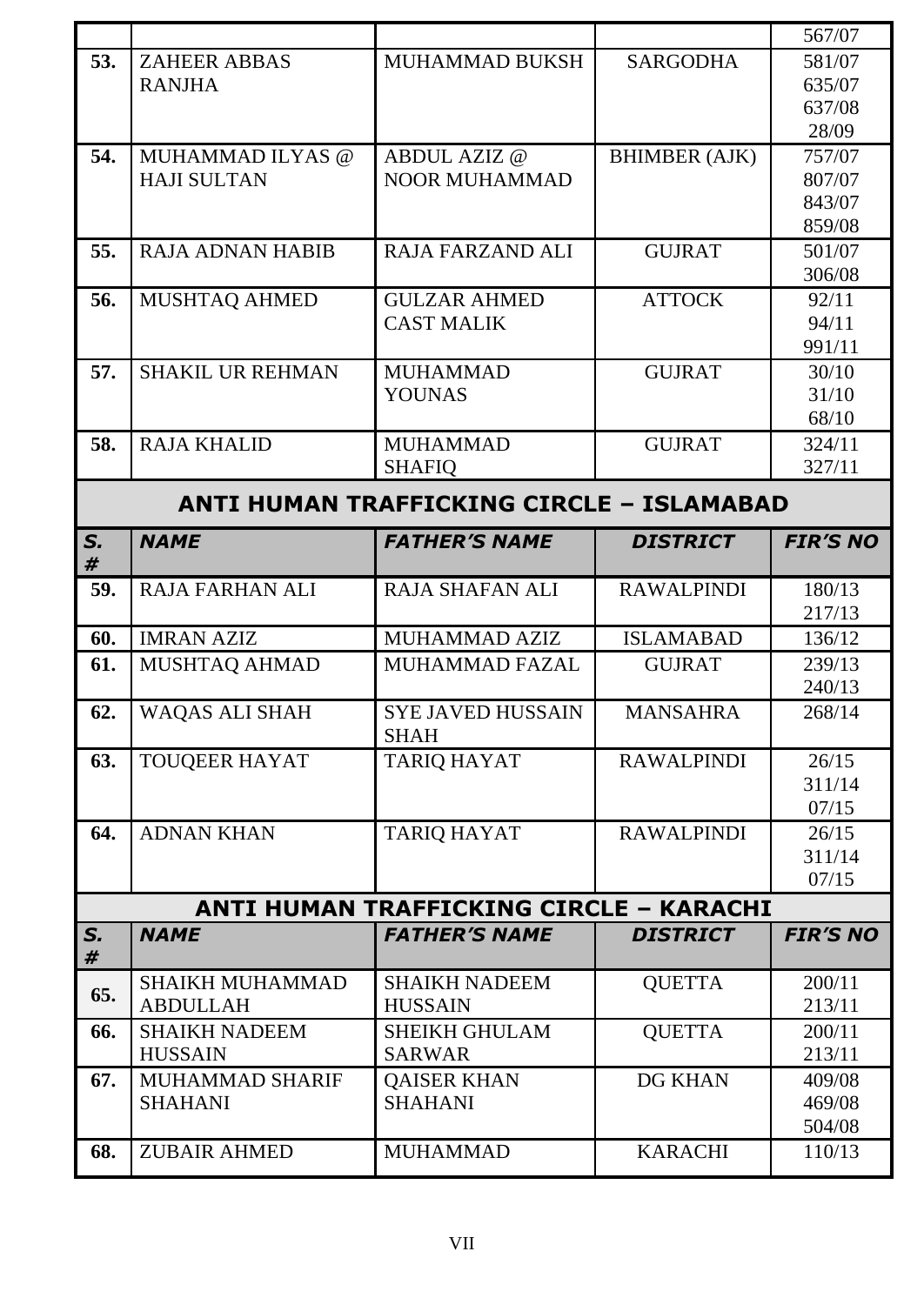|         | <b>SHEIKH</b>                       | <b>YOUSAF</b>                                           |                                  |                                      |
|---------|-------------------------------------|---------------------------------------------------------|----------------------------------|--------------------------------------|
| 69.     | <b>SHAKEEL AHMED</b>                | <b>NOOR KHAN</b>                                        | <b>KARACHI</b>                   | 130/13                               |
| 70.     | <b>MUHAMMAD RAFIO</b>               | <b>FAREED</b>                                           | <b>RAHIM YAR</b><br><b>KHAN</b>  | 286/12                               |
| 71.     | <b>SAJID KAUSAR</b>                 | <b>ABDUL KAUSAR</b>                                     | <b>KARACHI</b>                   | 266/13                               |
| 72.     | <b>MUBASHIR PARVEZ</b>              | <b>PARVEZ AKBAR</b>                                     | <b>GUJRANWA LA</b>               | 259/13                               |
| 73.     | MUHAMMAD HAYAT                      | <b>GHULAM ALI</b>                                       | <b>MANDI</b><br><b>BAHAUDDIN</b> | 506/08                               |
| 74.     | <b>BASHEER AHMAD</b>                | MUHAMMAD ASLAM<br><b>GONDAL</b>                         |                                  | 506/08                               |
| 75.     | <b>NASEEM AHMED KHAN</b>            | <b>NABOO KHAN</b>                                       | <b>KARACHI</b>                   | 178/15                               |
| 76.     | <b>IMRAN JAVED</b>                  | <b>JAVED IQBAL</b>                                      | <b>KARACHI</b>                   | 250/12<br>242/12<br>248/12<br>288/12 |
| 77.     | <b>RAJA ZAFFAR ABBAS</b>            | <b>RAJA GHULAM</b><br><b>ABBAS</b>                      | <b>KARACHI</b>                   | 235/15                               |
| 78.     | <b>RAJA MAZHAR ABBAS</b>            | <b>RAJA GHULAM</b><br><b>ABBAS</b>                      | <b>KARACHI</b>                   | 235/15                               |
|         |                                     | <b>ANTI HUMAN TRAFFICKING CIRCLE - QUETTA</b>           |                                  |                                      |
| S.<br># | <b>NAME</b>                         | <b>FATHER'S NAME</b>                                    | <b>DISTRICT</b>                  | <b>FIR NO'S</b>                      |
|         |                                     |                                                         |                                  |                                      |
| 79.     | <b>RAJA SULTAN</b>                  | <b>HAKIM DIN</b>                                        | <b>GUJRANWALA</b>                | 67/07<br>47/07                       |
| 80.     | <b>SHAUKAT CHEEMA</b>               | <b>MUHAMMAD</b>                                         | <b>MANDI</b>                     | 476/08                               |
|         |                                     |                                                         |                                  |                                      |
|         |                                     | <b>SHARIF</b>                                           | <b>BAHAUDDIN</b>                 | 578/08                               |
|         |                                     |                                                         |                                  | 502/8                                |
|         |                                     |                                                         |                                  | 648/08                               |
|         |                                     | <b>HUMAN TRAFFICKERS REPORTEDLY ABROAD</b>              |                                  |                                      |
| S.<br># | <b>NAME</b>                         | <b>FATHER'S NAME</b>                                    | <b>COUNTRY</b>                   | <b>FIR'S NO</b>                      |
| 81.     | <b>ASIM MEHMOOD</b><br><b>MALIK</b> | <b>MALIK AKHTAR</b><br><b>MEHMOOD</b>                   | <b>UAE/UK</b>                    | 681/12<br>175 Cases                  |
| 82.     | <b>ZOBIA RUBAB MALIK</b>            | <b>ASIM MAHMOOD</b><br><b>MALIK (P.O/RED</b><br>NOTICE) | <b>UAE</b>                       | 197/13<br>175 Cases                  |
| 83.     | <b>SHAFQAT ALI</b>                  | <b>SAID AKRAM</b>                                       | <b>UAE</b>                       | 681/13                               |
| 84.     | DR. SAJID MEHMOOD                   | <b>AMAN ULLAH</b>                                       | <b>UAE</b>                       | 379/05                               |
|         | MUHAMMAD NAVEED                     | <b>MALIK RIAZ AHMED</b>                                 | <b>GUINEA</b>                    | 391/05                               |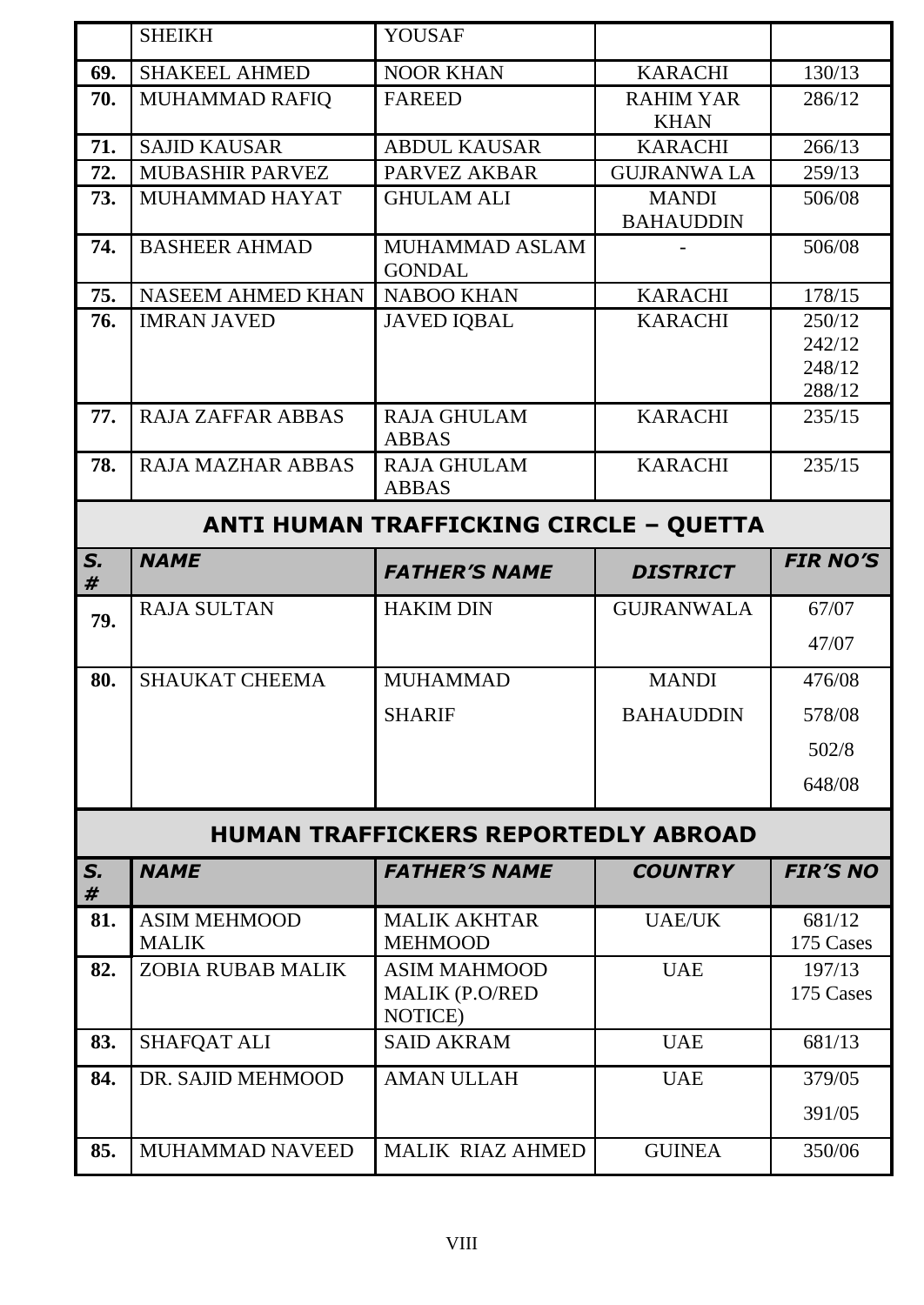|     | <b>ANJUM</b>                   |                                 |                 | 355/06     |
|-----|--------------------------------|---------------------------------|-----------------|------------|
|     |                                |                                 |                 | 65/08      |
| 86. | <b>MALIK MUHAMMAD</b>          | <b>MALIK MUHAMMAD</b>           | <b>UAE</b>      | 933/08     |
|     | <b>IHSAN</b>                   | <b>SADIQUE</b>                  |                 |            |
| 87. | <b>HAJI SARFRAZ</b>            | <b>MUHAMMAD</b>                 | <b>IRAN</b>     | 641/09     |
|     |                                | <b>HUSSAIN</b>                  |                 | 642/09     |
|     |                                |                                 |                 | 645/09     |
| 88. | <b>MEHMOOD AHMED</b>           | <b>ALLAH</b>                    | <b>IRAN</b>     | 426/05     |
|     | <b>ARAIN</b>                   | DITTA/MUHAMMAD<br><b>INAYAT</b> |                 | 648/11     |
| 89. | MUHAMMAD ABID<br><b>GUJJAR</b> | MUHAMMAD SADIQ<br>ANWAR.        | <b>TURKEY</b>   | 427/05     |
| 90. | <b>SHAHID AKHTAR</b>           | <b>RANA ABDUL MAJID</b>         | <b>THAILAND</b> | 98/11      |
|     | <b>TARIQ</b>                   | <b>KHAN</b>                     |                 |            |
| 91. | <b>SYED MEHDI</b>              | <b>SYED MUHAMMAD</b>            | <b>THAILAND</b> | 24/12      |
|     |                                | <b>SIDDIQUE BALKI</b>           |                 |            |
| 92. | MUHAMMAD RAFIQUE               | <b>GHULAM</b>                   | <b>RUSSIA</b>   | <b>NIL</b> |
|     | <b>AHMED</b>                   | <b>MOHYUDDIN</b>                |                 |            |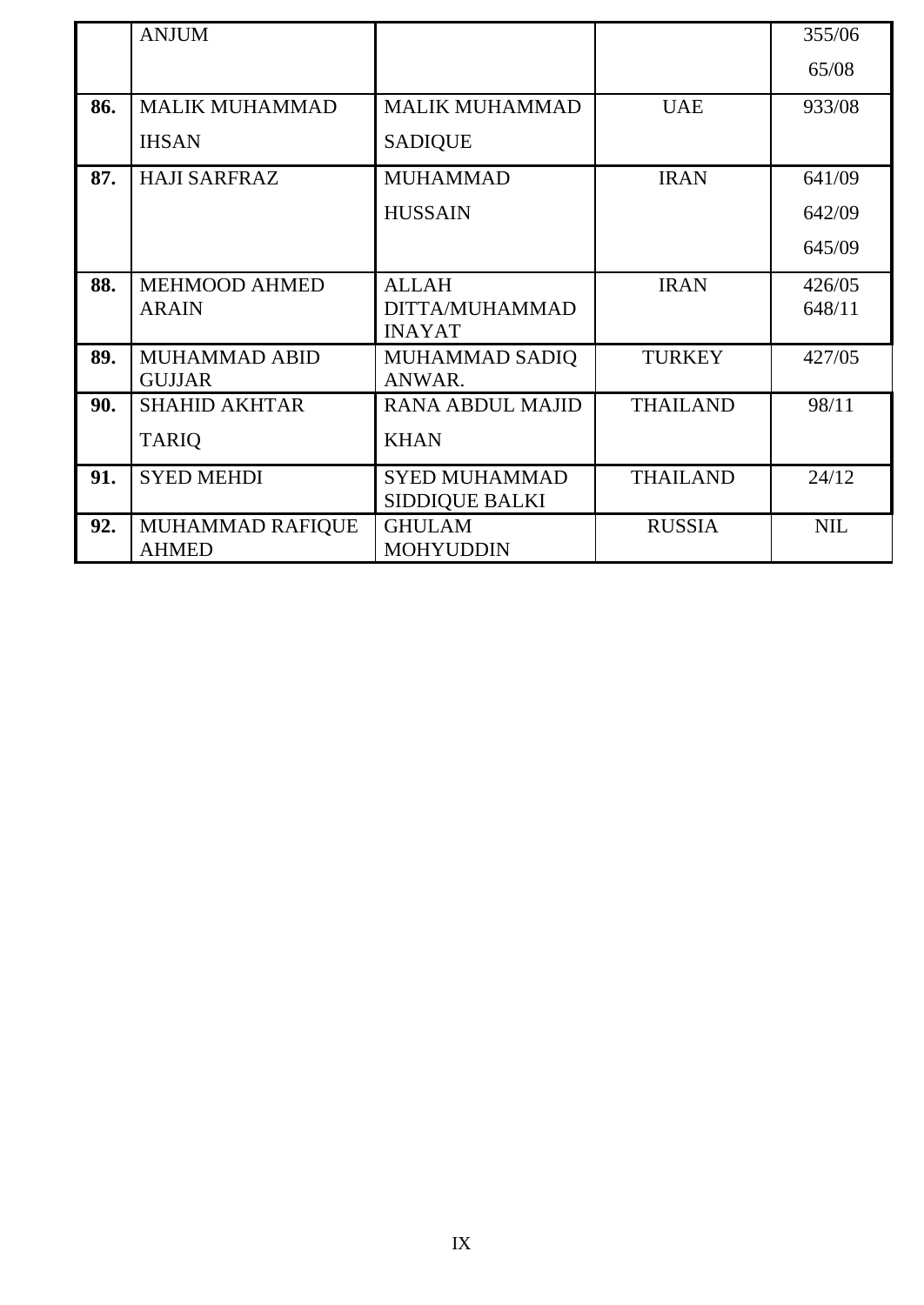#### **PART II**

## **LIST OF MOST WANTED HUMAN TRAFFICKERS WHO HAVE BEEN ARRESTED BY FIA**

**\*\*\*\*\*\*\*\*\*\*\*\***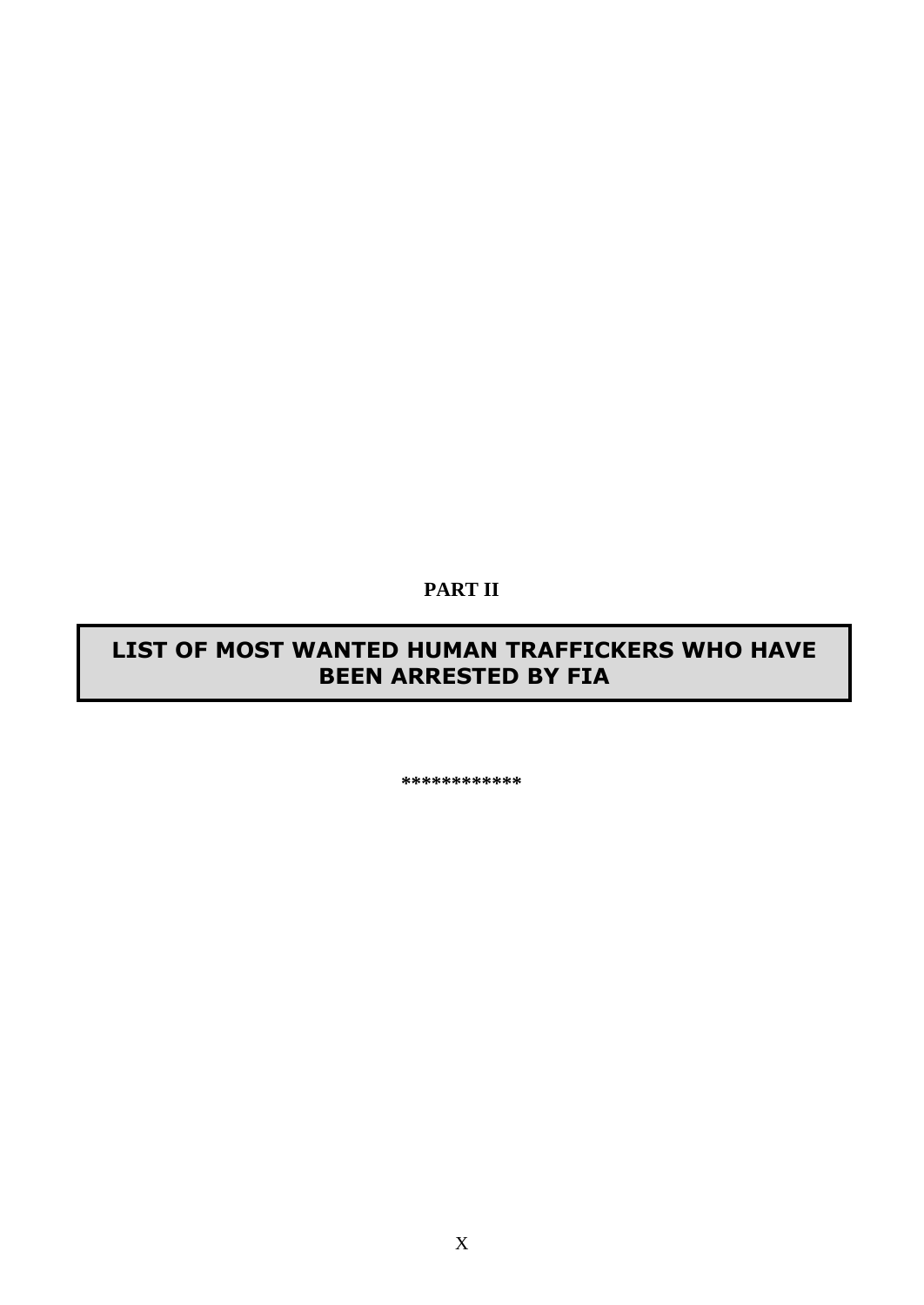# **PART I**

# **LIST OF MOST WANTED HUMAN TRAFFICKERS**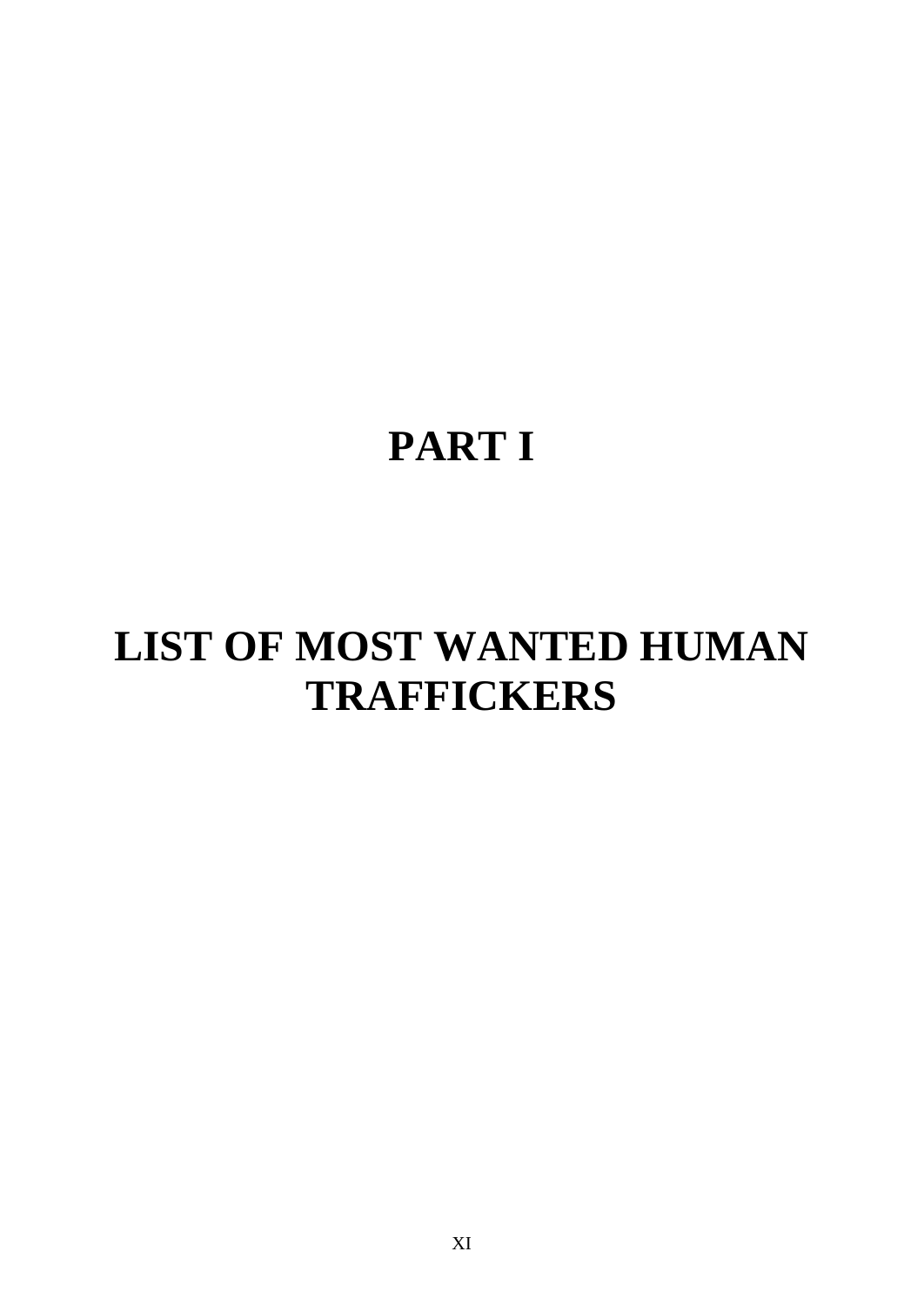

| <b>NAME OF MWT:</b>                        | <b>JAVIAD IFTIKHAR FAISAL</b>                                                                    |                                |                                  |                      |  |
|--------------------------------------------|--------------------------------------------------------------------------------------------------|--------------------------------|----------------------------------|----------------------|--|
| PARENTAGE:                                 | SHEIKH IFTIKHAR AHMAD                                                                            |                                |                                  |                      |  |
| <b>ADDRESS:</b>                            | $NO.672-B$<br><b>SATTELIATE</b><br><b>HOUSE</b><br><b>TOWN</b><br>SECTOR-B,<br><b>RAWALPINDI</b> |                                |                                  |                      |  |
| DOB:                                       | 15.09.1961                                                                                       | <b>CNIC</b><br>37405-7553629-7 |                                  |                      |  |
| <b>PASSPORT NUMBER:</b>                    | <b>NOT</b><br><b>AVAILABLE</b>                                                                   |                                | <b>MOBILE</b><br><b>NUMBERS:</b> | <b>NOT AVAILABLE</b> |  |
| <b>TRAVEL HISTORY</b><br><b>COLLECTED:</b> | <b>YES</b><br>LAST TRAVEL ON 06-10-2008, ARRIVED<br>JIAP,<br>AT<br>KARACHI.                      |                                |                                  |                      |  |
| FIR No.                                    | 613/2004, 598/2008 FIA Punjab                                                                    |                                |                                  |                      |  |
| In case of Any Emergency                   | Name<br>Email<br>Contact No.                                                                     |                                |                                  |                      |  |
|                                            | Deputy<br>Director/AHTC,<br>Lahore                                                               |                                | 042-99203686                     | ahtc.lhr@fia.gov.pk  |  |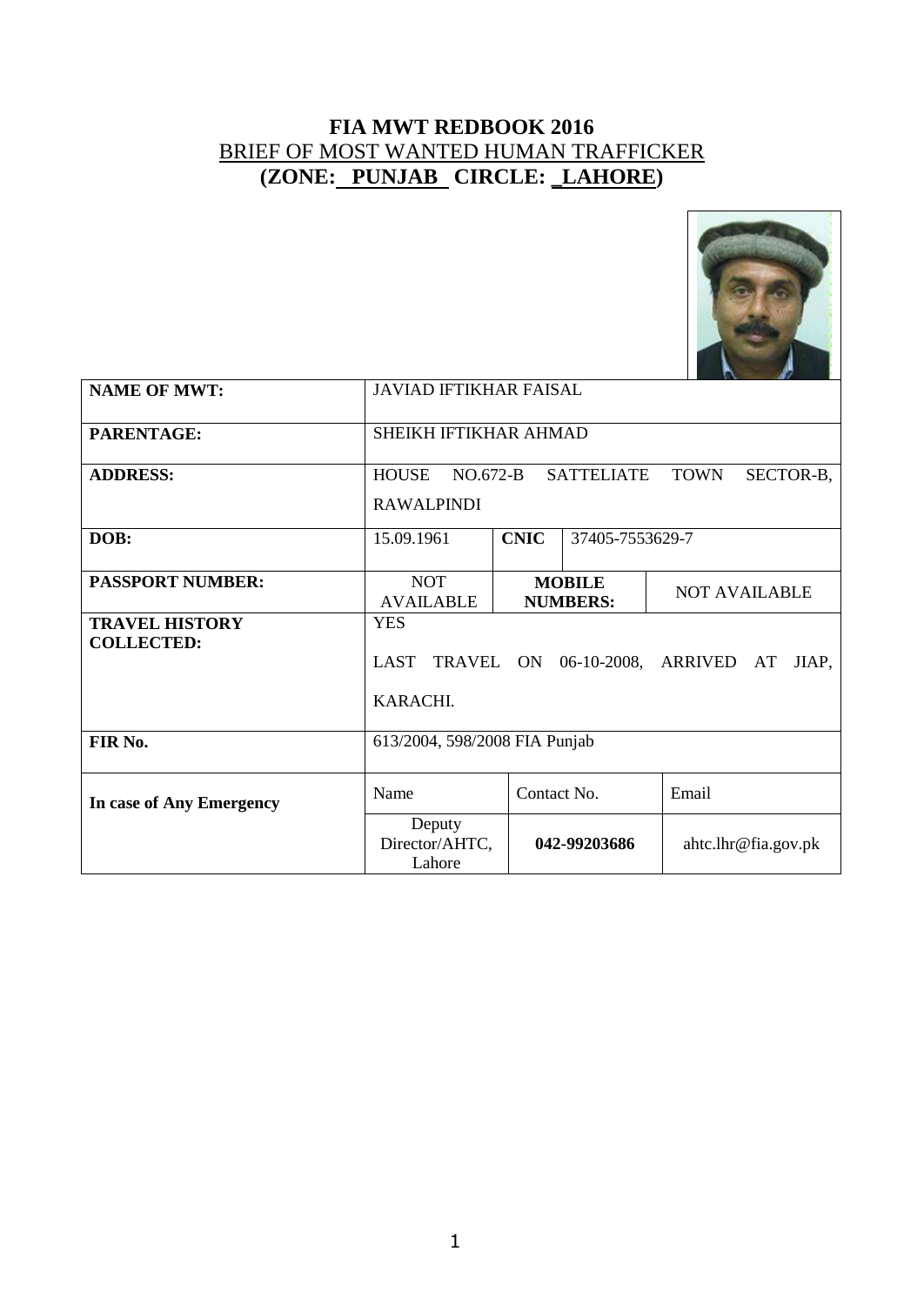

| <b>NAME OF MWT:</b>                        | <b>ZAHID GHOUS</b>                                                                 |                                |              |                     |  |
|--------------------------------------------|------------------------------------------------------------------------------------|--------------------------------|--------------|---------------------|--|
| PARENTAGE:                                 | MUHAMMAD GHOUS                                                                     |                                |              |                     |  |
| <b>ADDRESS:</b>                            | H.NO.152 GULZAR COLONY MAHMOOD SHAHEED ROAD<br>SHAHDARA STATION, LAHORE            |                                |              |                     |  |
| DOB:                                       | 08.10.1982                                                                         | <b>CNIC</b><br>35202-6310358-5 |              |                     |  |
| <b>PASSPORT NUMBER:</b>                    | <b>NOT</b><br><b>MOBILE</b><br>0323-4582465<br><b>AVAILABLE</b><br><b>NUMBERS:</b> |                                |              |                     |  |
| <b>TRAVEL HISTORY</b><br><b>COLLECTED:</b> | <b>YES</b><br>LAST TRAVEL ON 12-02-2013, ARRIVED AT BBIA,<br><b>ISLAMABAD</b>      |                                |              |                     |  |
| FIR No.                                    | 787/2012, FIA Punjab                                                               |                                |              |                     |  |
| In case of any Emergency                   | Name                                                                               | Contact No.                    |              | Email               |  |
|                                            | Deputy<br>Director/AHTC,<br>Lahore                                                 |                                | 042-99203686 | ahtc.lhr@fia.gov.pk |  |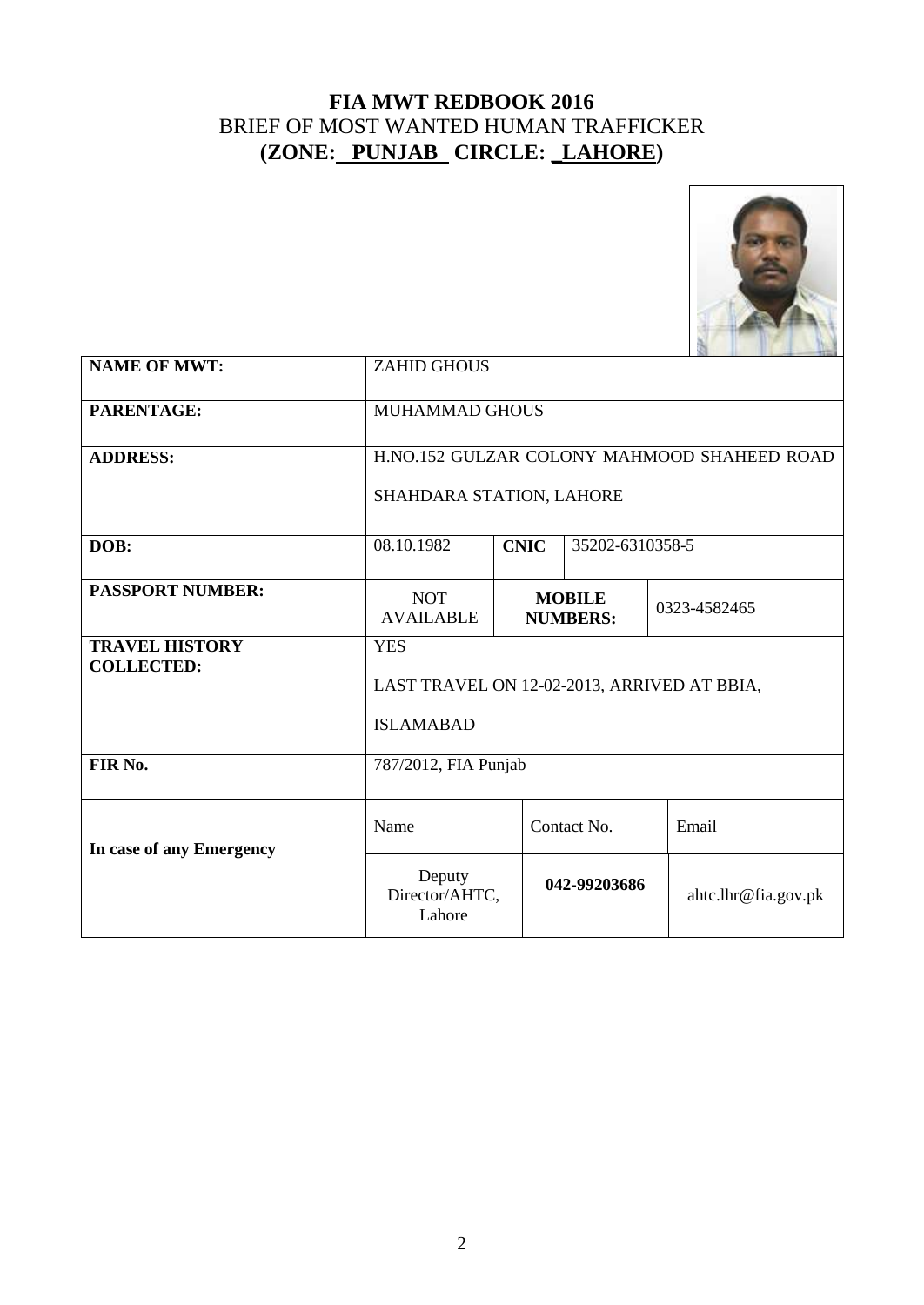

| <b>NAME OF MWT:</b>                          | MUHAMMAD AFZAL ARIF                                                           |                                                                    |              |                        |  |
|----------------------------------------------|-------------------------------------------------------------------------------|--------------------------------------------------------------------|--------------|------------------------|--|
| PARENTAGE:                                   | <b>MALIK MUHAMMAD ARIF</b>                                                    |                                                                    |              |                        |  |
| <b>ADDRESS:</b>                              | BASHIR STREET, MUSLIM PARK, NARANG MANDI,<br>FEROZWALA, DISTRICT SHEIKHUPURA. |                                                                    |              |                        |  |
| DOB:                                         | 01-06-1974                                                                    | <b>CNIC:</b>                                                       |              | 37101-9796495-3        |  |
| <b>PASSPORT NUMBER:</b>                      | <b>NOT</b><br><b>AVAILABLE</b>                                                | <b>MOBILE</b><br><b>NUMBERS:</b>                                   |              | 0324-4474842           |  |
| <b>TRAVEL HISTORY</b><br><b>COLLECTED:</b>   | N <sub>O</sub>                                                                |                                                                    |              |                        |  |
| <b>COMPLAINANT LAST</b><br><b>CONTACTED:</b> | <b>APRIL 2015</b>                                                             | <b>OFFICER WHO</b><br><b>S.I SOHAIL AKHTAR</b><br><b>CONTACTED</b> |              |                        |  |
| FIR No.                                      | 87/2015, 531/14 FIA Punjab                                                    |                                                                    |              |                        |  |
| In case of any Emergency                     | Name                                                                          | Contact No.                                                        |              | Email                  |  |
|                                              | Deputy<br>Director/AHTC,<br>Lahore                                            |                                                                    | 042-99203686 | $a$ htc.lhr@fia.gov.pk |  |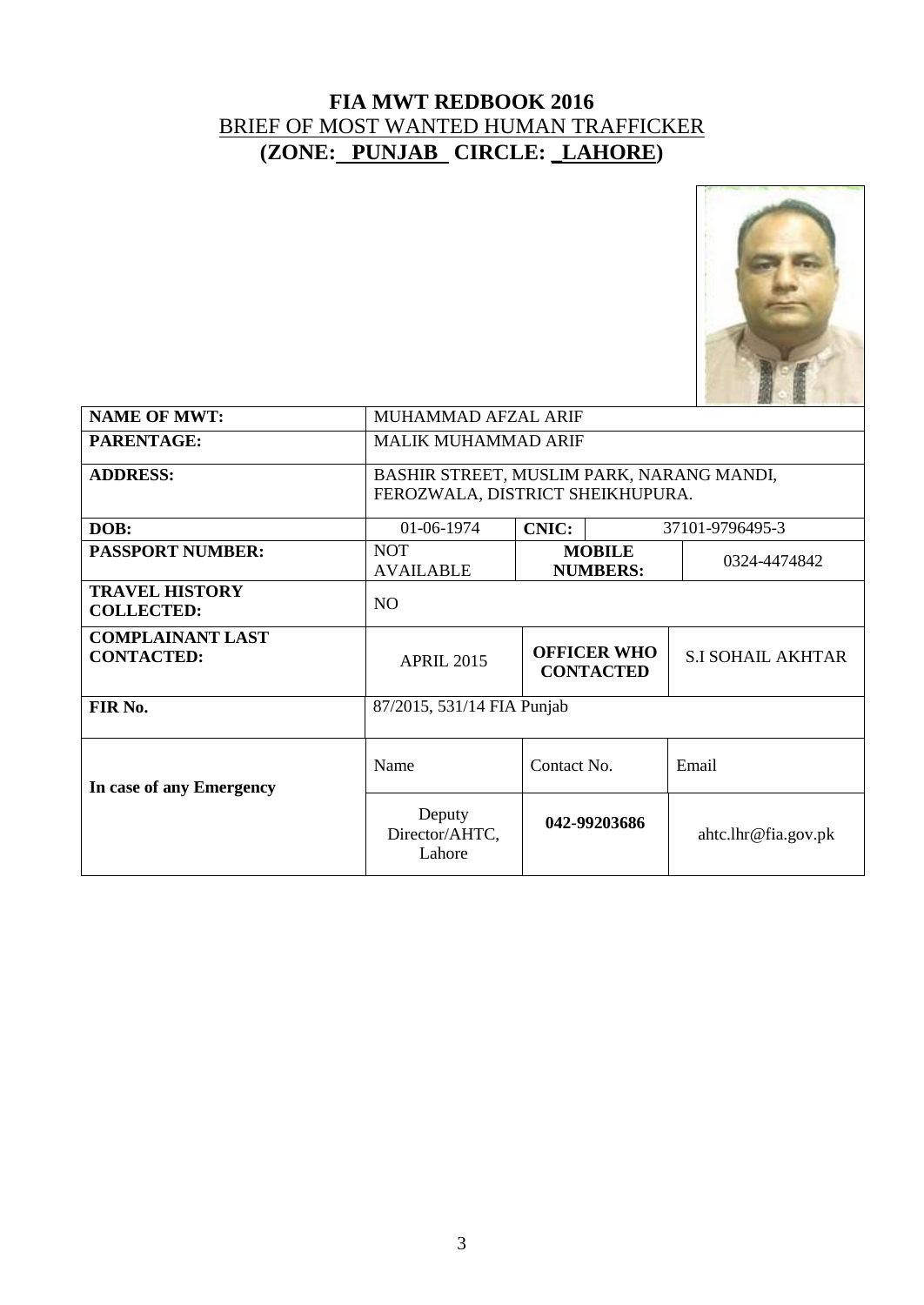

| <b>NAME OF MWT:</b>                        | MUHAMMAD SIRAJ KHAN                                                   |              |  |                        |  |
|--------------------------------------------|-----------------------------------------------------------------------|--------------|--|------------------------|--|
| PARENTAGE:                                 | <b>RAJ WALI KHAN</b>                                                  |              |  |                        |  |
| <b>ADDRESS:</b>                            | PROP-HRA CONSULTANT HEAD CITY, MUREE ROAD,<br>RAWALPINDI.             |              |  |                        |  |
| DOB:                                       | <b>CNIC:</b><br>01-01-1978<br>61101-2006583-1                         |              |  |                        |  |
| <b>PASSPORT NUMBER:</b>                    | <b>MOBILE</b><br><b>NOT AVAILABLE</b><br>AB-598583<br><b>NUMBERS:</b> |              |  |                        |  |
| <b>TRAVEL HISTORY</b><br><b>COLLECTED:</b> | <b>YES</b>                                                            |              |  |                        |  |
| <b>NAME OF COMPLAINANTs:</b>               | MAJ. (R) SAQLAIN SHAH                                                 |              |  |                        |  |
| FIR No.                                    | $26/2015$ FIA Punjab                                                  |              |  |                        |  |
| In case of any Emergency                   | Name                                                                  | Contact No.  |  | Email                  |  |
|                                            | Deputy<br>Director/AHTC,<br>Lahore                                    | 042-99203686 |  | $a$ htc.lhr@fia.gov.pk |  |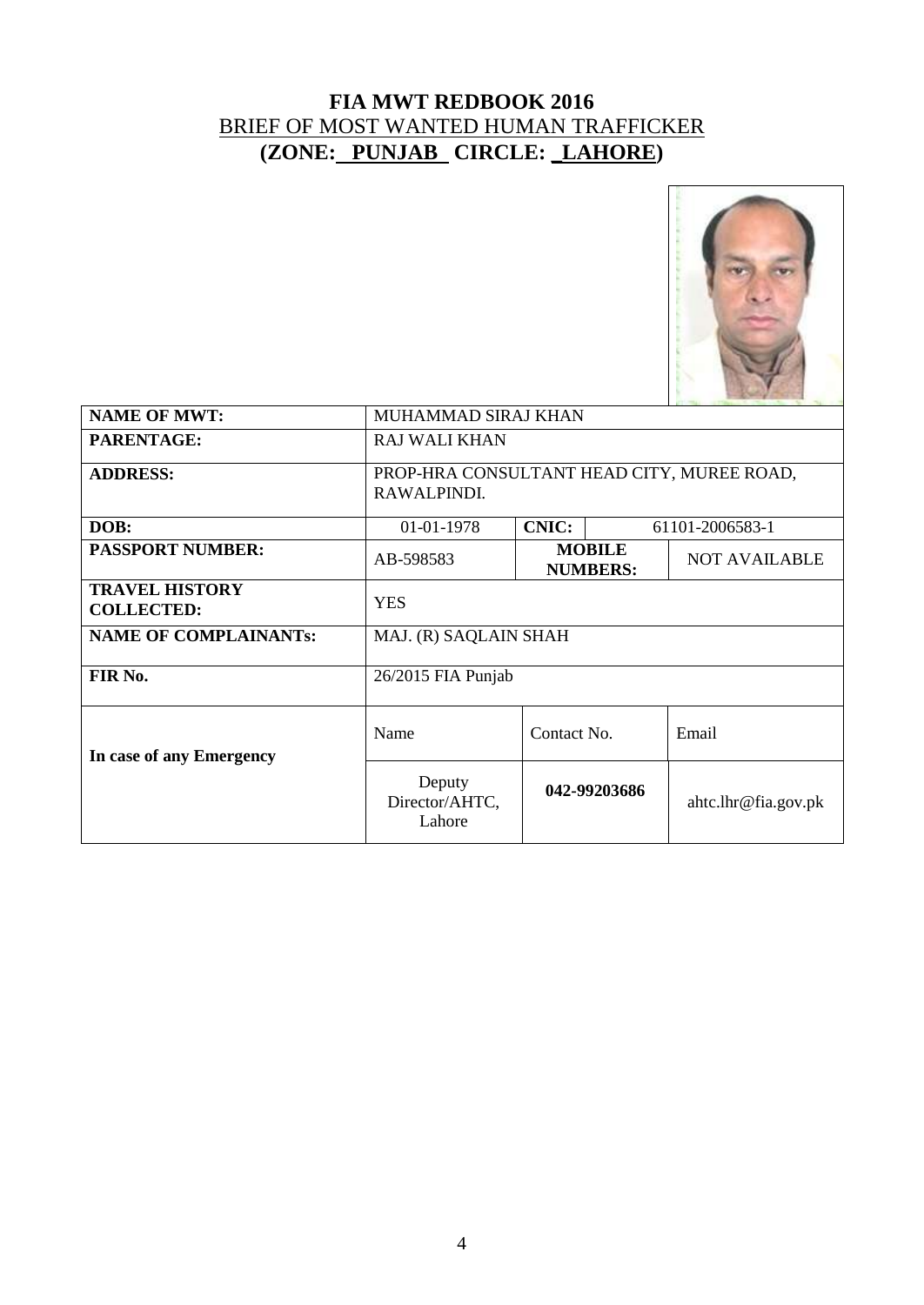

| <b>NAME OF MWT:</b>                        | <b>SYED NAJAM UL HASSAN</b>                                                          |              |                                  |                        |  |
|--------------------------------------------|--------------------------------------------------------------------------------------|--------------|----------------------------------|------------------------|--|
| <b>PARENTAGE:</b>                          | REHMAT ALI SHAH                                                                      |              |                                  |                        |  |
| <b>ADDRESS:</b>                            | PROP: ALLAH HUMA LABAIK TRAVEL AGENCY, OFFICE<br>NO. 76/4, AL-MIRAJ CHUBURJI LAHORE. |              |                                  |                        |  |
| DOB:                                       | 15-04-1973                                                                           | <b>CNIC:</b> |                                  | 35402-1252033-7        |  |
| <b>PASSPORT NUMBER:</b>                    | FV-5140331                                                                           |              | <b>MOBILE</b><br><b>NUMBERS:</b> | <b>NOT AVAILABLE</b>   |  |
| <b>TRAVEL HISTORY</b><br><b>COLLECTED:</b> | <b>YES</b>                                                                           |              |                                  |                        |  |
| <b>NAME OF COMPLAINANTs:</b>               | SAKHAWAT ALI S/O SULTAN AHAMD                                                        |              |                                  |                        |  |
| FIR No.                                    | 522/2010, 556/2011 FIA Punjab                                                        |              |                                  |                        |  |
| In case of any Emergency                   | Name                                                                                 | Contact No.  |                                  | Email                  |  |
|                                            | Deputy<br>Director/AHTC,<br>Lahore                                                   |              | 042-99203686                     | $a$ htc.lhr@fia.gov.pk |  |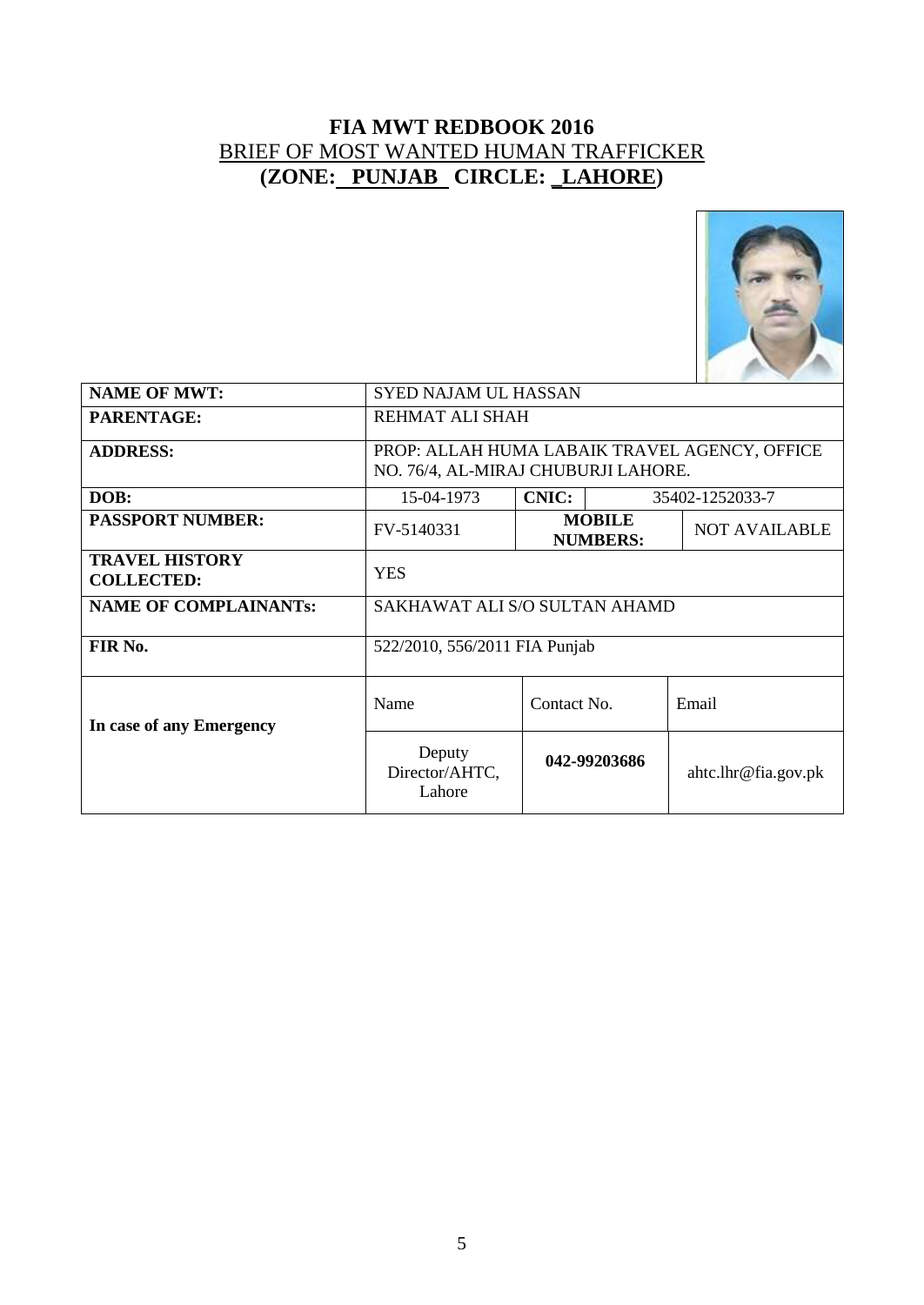

| <b>NAME OF MWT:</b>                        | <b>SHAUKAT HUSSAIN NADEEM</b>                                                                                                  |             |                 |                        |  |
|--------------------------------------------|--------------------------------------------------------------------------------------------------------------------------------|-------------|-----------------|------------------------|--|
| <b>PARENTAGE:</b>                          | MUHAMMAD SHARIF CAST KHAKWANI                                                                                                  |             |                 |                        |  |
| <b>ADDRESS:</b>                            | 13/B-8 JHUGIAN NAGRAN SABZA ZAR, LAHORE.                                                                                       |             |                 |                        |  |
|                                            |                                                                                                                                |             |                 |                        |  |
| DOB:                                       | <b>CNIC:</b><br>1965<br>35200-8310395-1                                                                                        |             |                 |                        |  |
| <b>PASSPORT NUMBER:</b>                    | <b>NOT</b>                                                                                                                     |             | <b>MOBILE</b>   | 0302-4171007           |  |
|                                            | <b>AVAILABLE</b>                                                                                                               |             | <b>NUMBERS:</b> | 0336-0108181           |  |
| <b>TRAVEL HISTORY</b><br><b>COLLECTED:</b> | <b>YES</b>                                                                                                                     |             |                 |                        |  |
| <b>NAME OF COMPLAINANTS:</b>               | GHULAM MURTAZA S/O KHUSHI MUHAMMAD CASTE                                                                                       |             |                 |                        |  |
|                                            | MUGHAL R/O JALABI HOME, MUGHAL STREET, HOUSE<br>NO. 594/45, MOHALLAHA JAWAD CENTRE BASIRPUR<br>TEHSIL DEPALPUR DISTRICT OKARA. |             |                 |                        |  |
| FIR No.                                    | 447/10, 553/10, 607/11, 632/10, 705/11, 110/11, 321/11, 454/11,                                                                |             |                 |                        |  |
|                                            | 515/10, 544/10, 652/10, 706/10, 58/11, 72/11, 142/11, 231/12                                                                   |             |                 |                        |  |
| In case of any Emergency                   | Name                                                                                                                           | Contact No. |                 | Email                  |  |
|                                            | Deputy<br>Director/AHTC,<br>Lahore                                                                                             |             | 042-99203686    | $a$ htc.lhr@fia.gov.pk |  |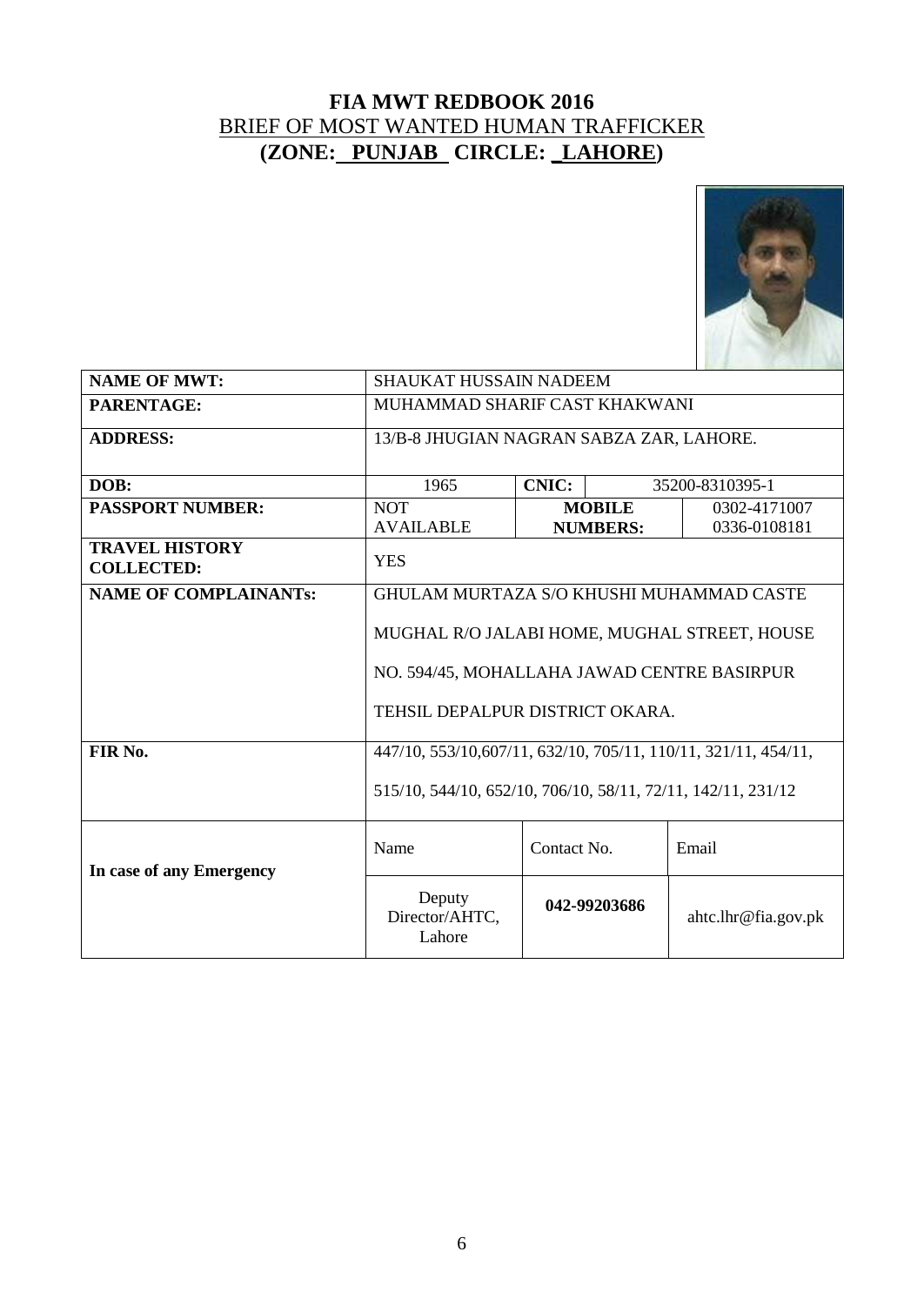

| <b>NAME OF MWT:</b>                        | <b>ABDUL SATTAR BHATTI</b>                   |              |                                  |                        |  |
|--------------------------------------------|----------------------------------------------|--------------|----------------------------------|------------------------|--|
| <b>PARENTAGE:</b>                          | MUHAMMAD YAQOOB BHATTI                       |              |                                  |                        |  |
| <b>ADDRESS:</b>                            | HOUSE NO. 31 STREET NO 5 GHARI SHAU, LAHORE. |              |                                  |                        |  |
| DOB:                                       | $06-12-1960$                                 | <b>CNIC:</b> |                                  | 35202-2101495-3        |  |
| <b>PASSPORT NUMBER:</b>                    | <b>NOT</b><br><b>AVAILABLE</b>               |              | <b>MOBILE</b><br><b>NUMBERS:</b> | <b>NOT AVAILABLE</b>   |  |
| <b>TRAVEL HISTORY</b><br><b>COLLECTED:</b> | N <sub>O</sub>                               |              |                                  |                        |  |
| <b>NAME OF COMPLAINANTs:</b>               | <b>ASIM AHMAD JAFFRI</b>                     |              |                                  |                        |  |
| FIR No.                                    | 684/06, 635/06                               |              |                                  |                        |  |
| In case of any Emergency                   | Name                                         | Contact No.  |                                  | Email                  |  |
|                                            | Deputy<br>Director/AHTC,<br>Lahore           |              | 042-99203686                     | $a$ htc.lhr@fia.gov.pk |  |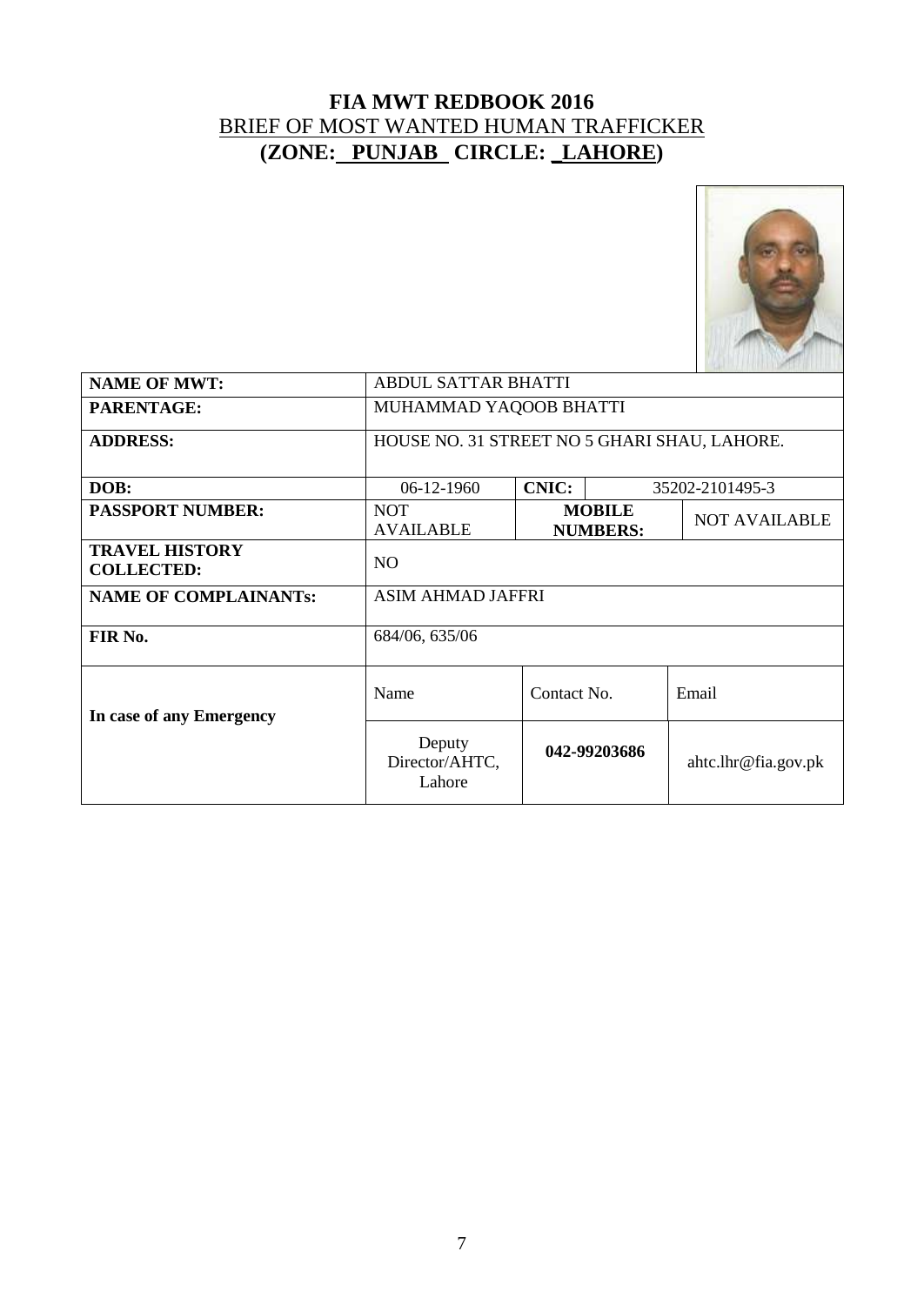

| <b>NAME OF MWT:</b>                        | PERVEZ AHMAD AKHTAR                                                                                                                |                                                    |              |                     |
|--------------------------------------------|------------------------------------------------------------------------------------------------------------------------------------|----------------------------------------------------|--------------|---------------------|
| PARENTAGE:                                 | REHMAT ULLAH                                                                                                                       |                                                    |              |                     |
| <b>ADDRESS:</b>                            | 1. CHAK NO. 327/HR, HAROONABAD, DISTRICT<br>BAHAWALNAGAR.<br>2. PRESENT ADDRESS: HOUSE NO. 15, N-BLOCK, MODEL<br>TOWN EXT, LAHORE. |                                                    |              |                     |
| DOB:                                       | <b>CNIC:</b><br>35202-2415838-9<br>$\qquad \qquad \blacksquare$                                                                    |                                                    |              |                     |
| <b>PASSPORT NUMBER:</b>                    | $\qquad \qquad \blacksquare$                                                                                                       | <b>MOBILE NUMBERS:</b><br>$\overline{\phantom{a}}$ |              |                     |
| <b>TRAVEL HISTORY</b><br><b>COLLECTED:</b> | Yes                                                                                                                                |                                                    |              |                     |
| FIR No.                                    | 140/10, 470/10, 692/11                                                                                                             |                                                    |              |                     |
| In case of any Emergency                   | Name                                                                                                                               |                                                    | Contact No.  | Email               |
|                                            | Deputy<br>Director/AHTC,<br>Lahore                                                                                                 |                                                    | 042-99203686 | ahtc.lhr@fia.gov.pk |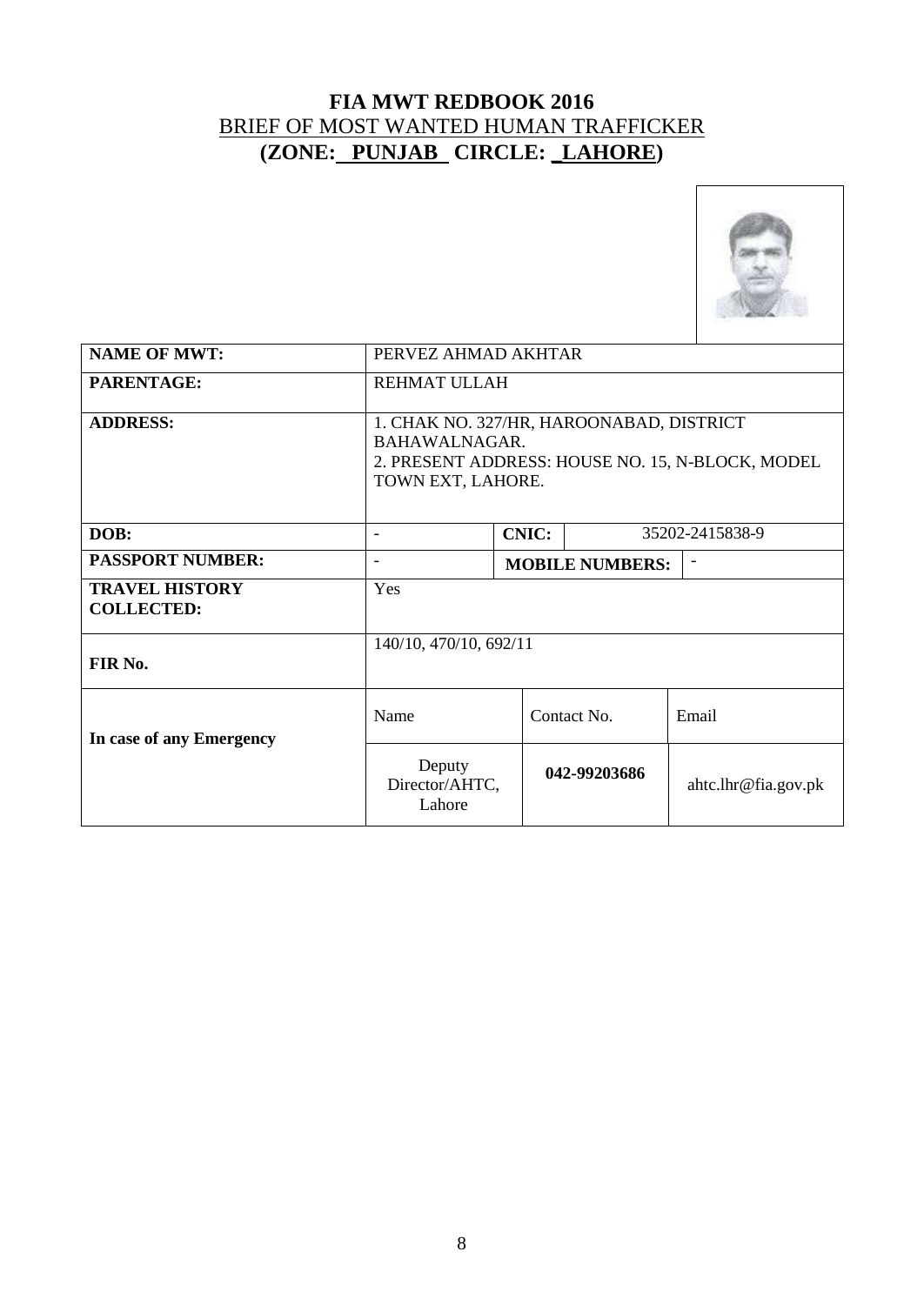

| <b>NAME OF MWT:</b>                        | <b>NADIA TANVIR</b>                |                                        |              |                     |  |
|--------------------------------------------|------------------------------------|----------------------------------------|--------------|---------------------|--|
| PARENTAGE:                                 | <b>TANVIR AHMAD</b>                |                                        |              |                     |  |
| <b>ADDRESS:</b>                            | 771-R, MODEL TOWN, LAHORE          |                                        |              |                     |  |
| DOB:                                       | $\qquad \qquad \blacksquare$       | <b>CNIC:</b><br>35202-8956481-6        |              |                     |  |
| <b>PASSPORT NUMBER:</b>                    | $\qquad \qquad \blacksquare$       | 0323-4347897<br><b>MOBILE NUMBERS:</b> |              |                     |  |
| <b>TRAVEL HISTORY</b><br><b>COLLECTED:</b> | Yes                                |                                        |              |                     |  |
| FIR No.                                    | 328/15, 454/15, 505/15             |                                        |              |                     |  |
| In case of any Emergency                   | Name                               |                                        | Contact No.  | Email               |  |
|                                            | Deputy<br>Director/AHTC,<br>Lahore |                                        | 042-99203686 | ahtc.lhr@fia.gov.pk |  |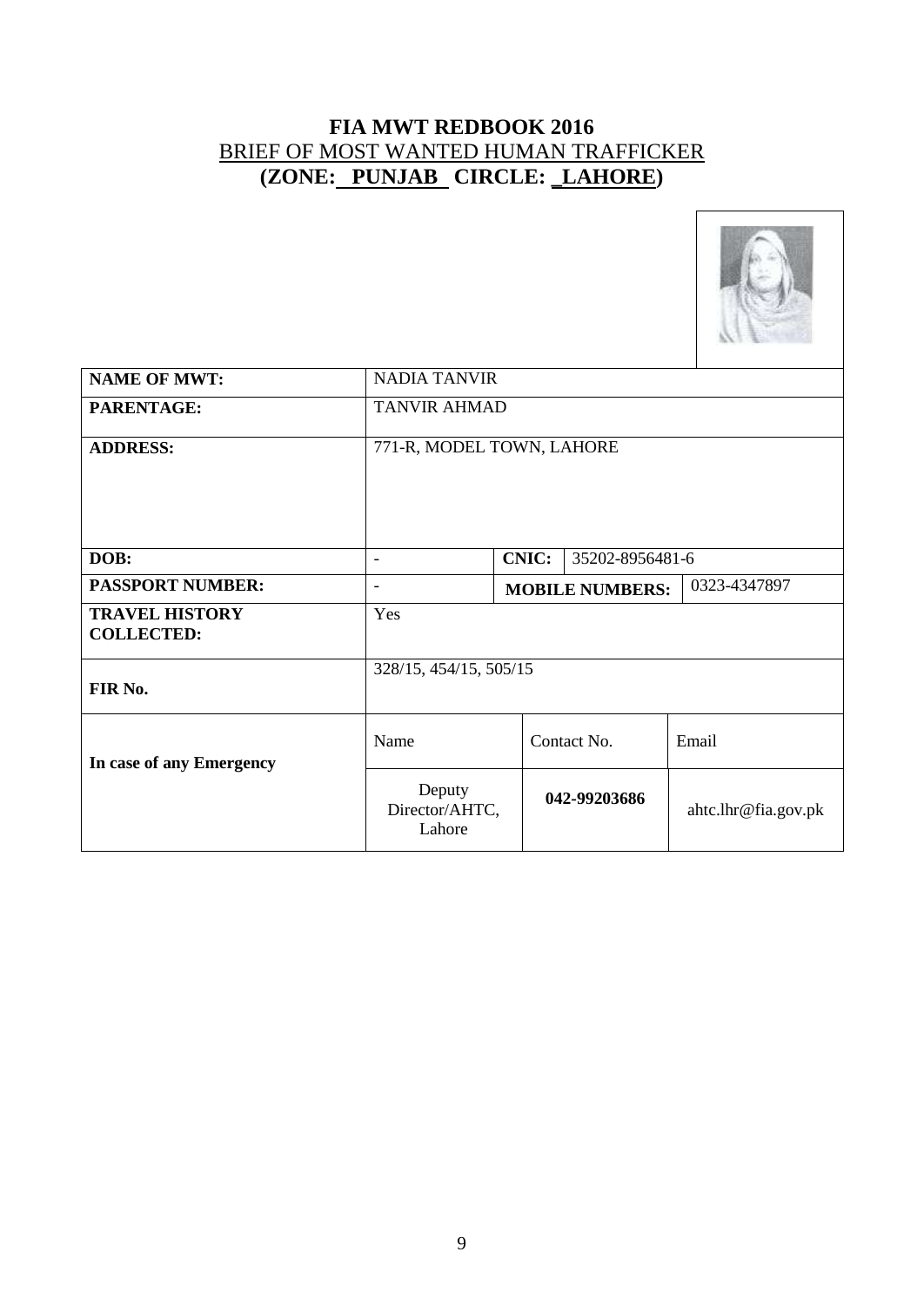

| <b>NAME OF MWT:</b>                        | <b>TAHWAR ABBAS</b>                                                                                                                                                    |                                                        |                 |                     |
|--------------------------------------------|------------------------------------------------------------------------------------------------------------------------------------------------------------------------|--------------------------------------------------------|-----------------|---------------------|
| PARENTAGE:                                 | MUHAMMAD ABDULLAH                                                                                                                                                      |                                                        |                 |                     |
| <b>ADDRESS:</b>                            | HOUSE NO.273, MOHALLAH KHAIBAR BLOCK, ALLAMA<br>IQBAL TOWN, LAHORE.<br>MANAGER: GLOBAL ROUTE TRAVELS & TOURS, D-3 2ND<br>FLOOR, 55-SHADMAN MARKET NEAR JS BANK, LAHORE |                                                        |                 |                     |
| DOB:                                       | 02.09.1972                                                                                                                                                             | <b>CNIC:</b>                                           | 35202-5652097-3 |                     |
| <b>PASSPORT NUMBER:</b>                    |                                                                                                                                                                        | 0320-4638072<br><b>MOBILE NUMBERS:</b><br>0320-4162640 |                 |                     |
| <b>TRAVEL HISTORY</b><br><b>COLLECTED:</b> | Yes                                                                                                                                                                    |                                                        |                 |                     |
| FIR No.                                    | 661/15, 685/15, 665/15, 667/15, 669/15, 676/15, 668/15, 670/15,<br>689/15, 671/15, 681/15                                                                              |                                                        |                 |                     |
| In case of any Emergency                   | Name                                                                                                                                                                   |                                                        | Contact No.     | Email               |
|                                            | Deputy<br>Director/AHTC,<br>Lahore                                                                                                                                     |                                                        | 042-99203686    | ahtc.lhr@fia.gov.pk |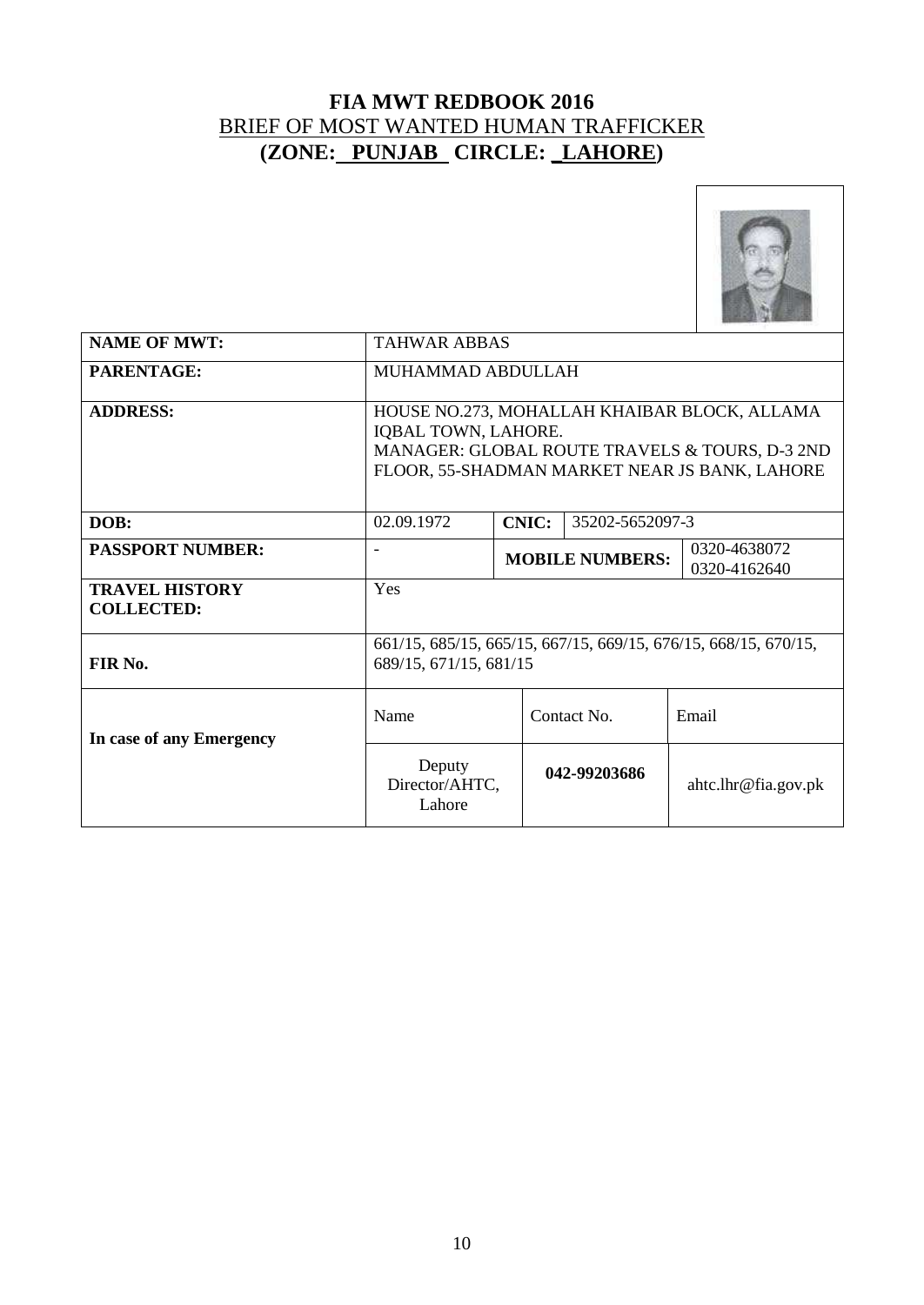

| <b>NAME OF MWT:</b>                        | <b>AZHAR AHMAD</b>                        |              |                 |                     |
|--------------------------------------------|-------------------------------------------|--------------|-----------------|---------------------|
| PARENTAGE:                                 | <b>NISAR AHMAD</b>                        |              |                 |                     |
| <b>ADDRESS:</b>                            | H.NO. 52, STREET NO.5, FARID KOT SARGODHA |              |                 |                     |
| DOB:                                       | $\qquad \qquad \blacksquare$              | <b>CNIC:</b> | 38403-3056104-9 |                     |
| <b>PASSPORT NUMBER:</b>                    | UB1151042<br><b>MOBILE NUMBERS:</b><br>-  |              |                 |                     |
| <b>TRAVEL HISTORY</b><br><b>COLLECTED:</b> | Yes                                       |              |                 |                     |
| FIR No.                                    | 448/15, 837/15, 346/14                    |              |                 |                     |
| In case of any Emergency                   | Name                                      |              | Contact No.     | Email               |
|                                            | Deputy<br>Director/AHTC,<br>Lahore        |              | 042-99203686    | ahtc.lhr@fia.gov.pk |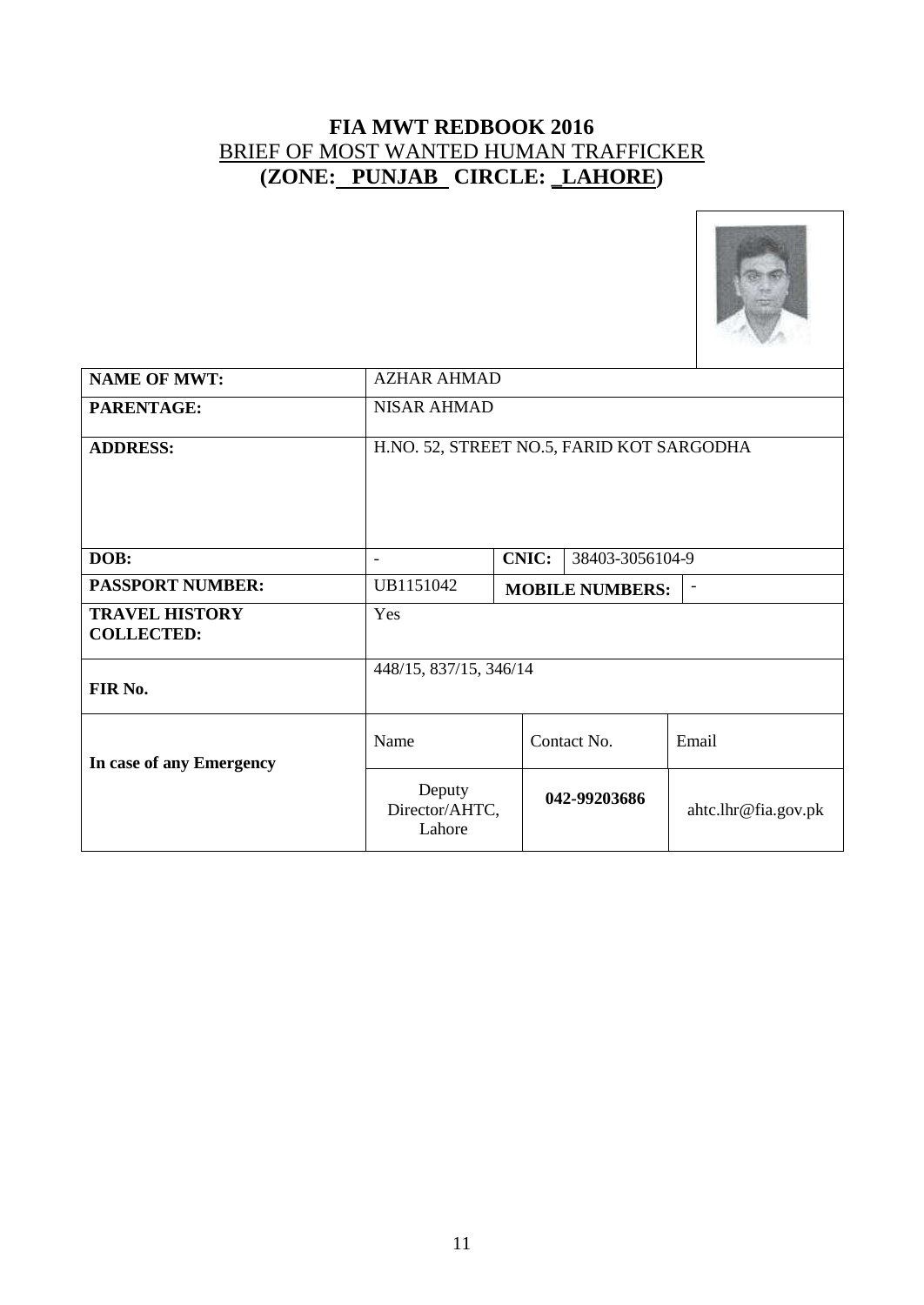

| <b>NAME OF MWT:</b>                        | <b>ZAHEER AHMAD</b>                                                                                                                              |  |                        |                     |
|--------------------------------------------|--------------------------------------------------------------------------------------------------------------------------------------------------|--|------------------------|---------------------|
| PARENTAGE:                                 | <b>BINYAMEEN</b>                                                                                                                                 |  |                        |                     |
| <b>ADDRESS:</b>                            | HOUSE NO.165/B, MOHALLAH CHADH, KAMALIYA,<br>DISTRICT TOBA TAIK SINGH.<br>OWNER AZ INTERNATIONAL (OEP) NEAR KHARAK STOP,<br>MULTAN ROAD, LAHORE. |  |                        |                     |
| DOB:                                       | <b>CNIC:</b><br>33302-5129260-9<br>$\overline{\phantom{0}}$                                                                                      |  |                        |                     |
| <b>PASSPORT NUMBER:</b>                    | $\qquad \qquad \blacksquare$                                                                                                                     |  | <b>MOBILE NUMBERS:</b> | 0301-4300939        |
| <b>TRAVEL HISTORY</b><br><b>COLLECTED:</b> | Yes                                                                                                                                              |  |                        |                     |
| FIR No.                                    | 970/15, 224/16<br>08 more complaints                                                                                                             |  |                        |                     |
| In case of any Emergency                   | Name                                                                                                                                             |  | Contact No.            | Email               |
|                                            | Deputy<br>Director/AHTC,<br>Lahore                                                                                                               |  | 042-99203686           | ahtc.lhr@fia.gov.pk |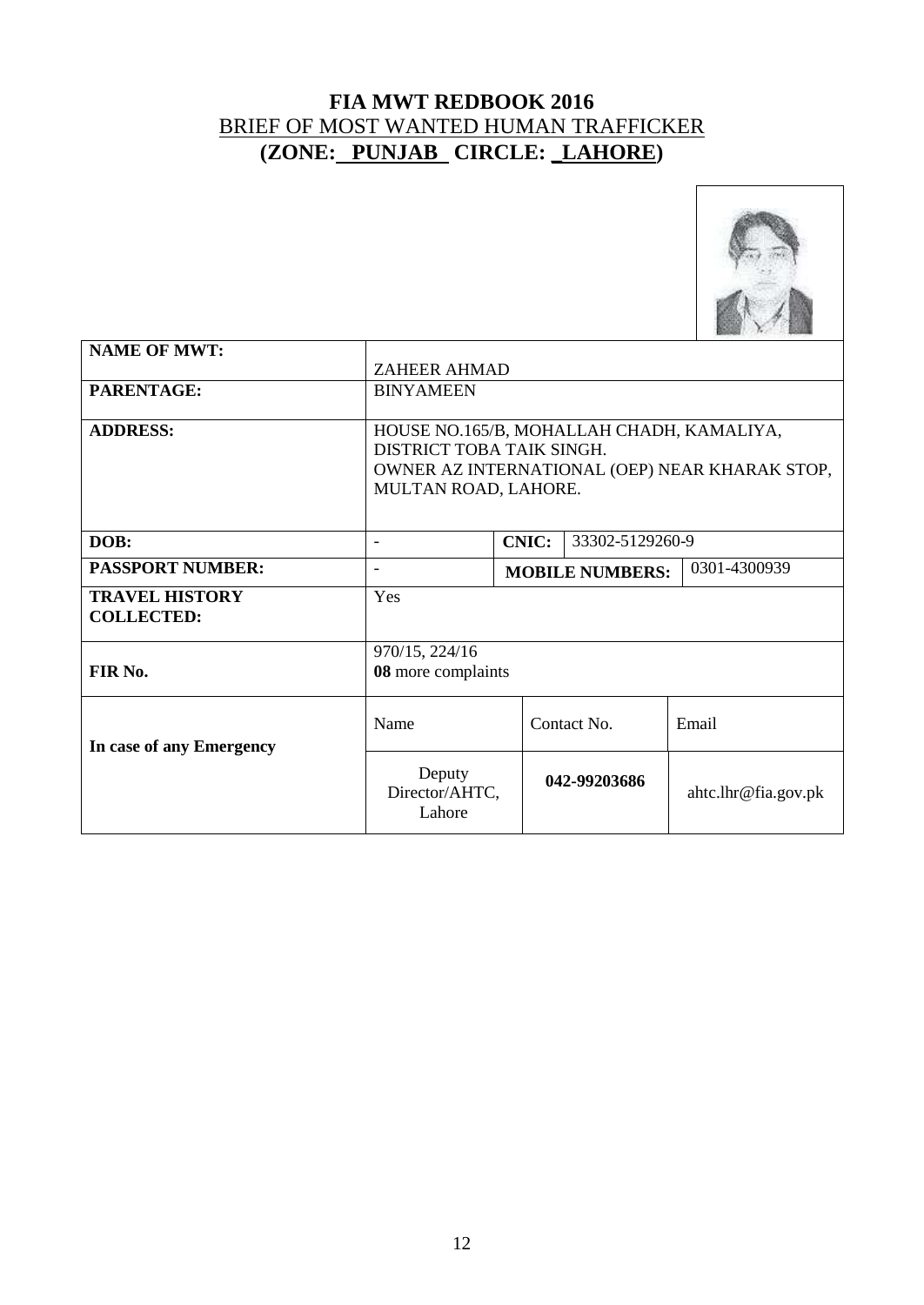

| <b>NAME OF MWT:</b>                        | <b>IMRAN AFZAL</b>                                                                                   |                                 |              |                     |  |
|--------------------------------------------|------------------------------------------------------------------------------------------------------|---------------------------------|--------------|---------------------|--|
| PARENTAGE:                                 | <b>MUHAMMAD AFZAL</b>                                                                                |                                 |              |                     |  |
| <b>ADDRESS:</b>                            | OWNER KARAWAN E MADINA INTERNATIONAL TOUR<br>OPERATOR, RAILWAY ROAD, NEAR HBL BRANCH<br>SHEIKHUPURA. |                                 |              |                     |  |
| DOB:                                       | $\qquad \qquad \blacksquare$                                                                         | <b>CNIC:</b><br>33102-5293005-7 |              |                     |  |
| <b>PASSPORT NUMBER:</b>                    | <b>MOBILE NUMBERS:</b>                                                                               |                                 |              |                     |  |
| <b>TRAVEL HISTORY</b><br><b>COLLECTED:</b> | Yes                                                                                                  |                                 |              |                     |  |
| FIR No.                                    | 610/03, 611/03, 612/03<br>U/s 3/4 HTO 2002                                                           |                                 |              |                     |  |
| In case of any Emergency                   | Name                                                                                                 |                                 | Contact No.  | Email               |  |
|                                            | Deputy<br>Director/AHTC,<br>Lahore                                                                   |                                 | 042-99203686 | ahtc.lhr@fia.gov.pk |  |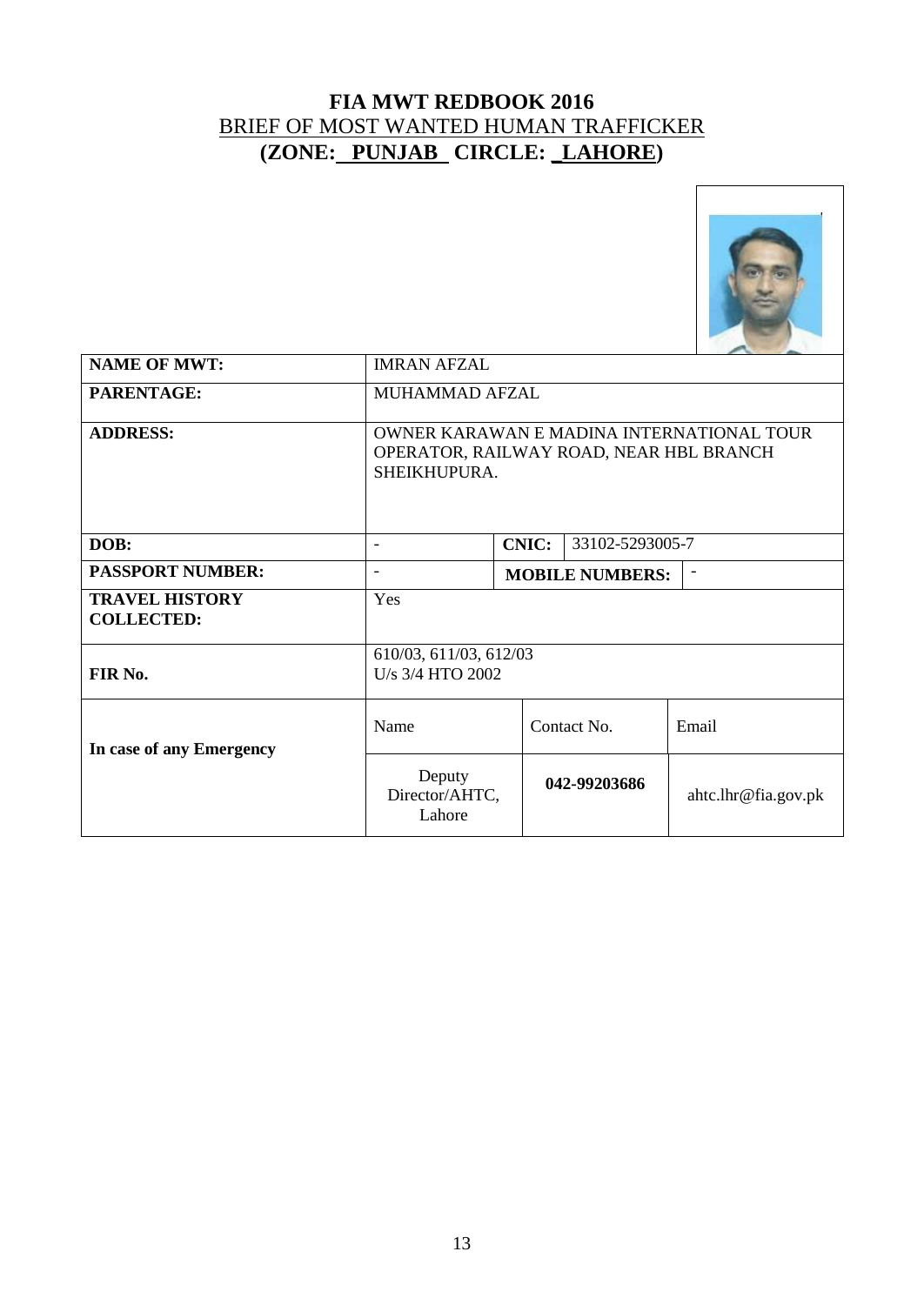| <b>NAME OF MWT:</b>                        | <b>ZUBAIR</b>                                                                                       |  |                        |                      |
|--------------------------------------------|-----------------------------------------------------------------------------------------------------|--|------------------------|----------------------|
| <b>PARENTAGE:</b>                          | <b>GUL MUHAMMAD</b>                                                                                 |  |                        |                      |
| <b>ADDRESS:</b>                            | QAZI CHAK, NEAR SAAROKI, TEHSIL AND DISTRICT<br><b>GUJRAT</b>                                       |  |                        |                      |
| DOB:                                       | <b>CNIC:</b><br>28-11-1981<br>34201-82144986-1<br>(SHOWS THIS CNIC TO PEOPLE,<br>THOUGH IT IS FAKE) |  |                        |                      |
| <b>PASSPORT NUMBER:</b>                    | AB-5099862                                                                                          |  | <b>MOBILE NUMBERS:</b> | <b>NOT AVAILABLE</b> |
| <b>TRAVEL HISTORY</b><br><b>COLLECTED:</b> | <b>YES</b><br>LAST TRAVEL ON 01-08-2014, ARRIVED AT SIALKOT<br>AIRPORT.                             |  |                        |                      |
| <b>NAME OF COMPLAINANTS:</b>               | MUHAMMAD HAYAT , MUHAMMAD AMIR, MUHAMMAD<br>AQEEL AND ADNAN ALI                                     |  |                        |                      |
| FIR No.                                    | 747/11, 01/12, 336/12                                                                               |  |                        |                      |
| In case of any Emergency                   | Name                                                                                                |  | Contact No.            | Email                |
|                                            | Deputy<br>Director/AHTC,<br>Gujranwala                                                              |  | 055-9239156            | ahtc.grw@fia.gov.pk  |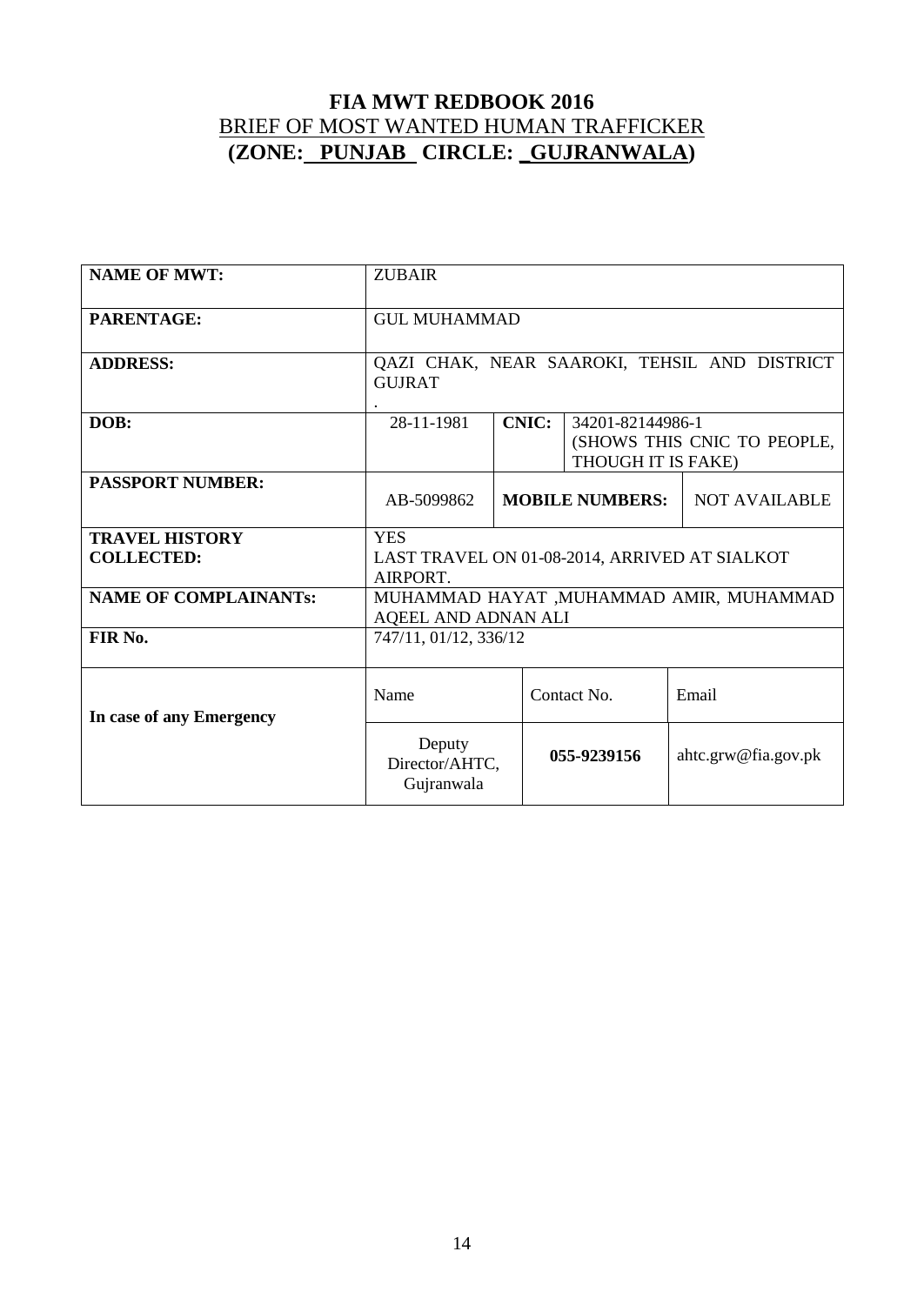

| <b>NAME OF MWT:</b>                        | <b>SUBAH SAADIO</b>                                                                |                                                |             |                     |  |
|--------------------------------------------|------------------------------------------------------------------------------------|------------------------------------------------|-------------|---------------------|--|
| PARENTAGE:                                 | <b>MUHAMMAD BASHIR</b>                                                             |                                                |             |                     |  |
| <b>ADDRESS:</b>                            | COLLEGE ROAD, DASKA, DISTT. SIALKOT                                                |                                                |             |                     |  |
| DOB:                                       | <b>CNIC:</b><br>$07-02-1973$<br>34601-8015529-5                                    |                                                |             |                     |  |
| <b>PASSPORT NUMBER:</b>                    | AK-5465292                                                                         | <b>MOBILE NUMBERS:</b><br><b>NOT AVAILABLE</b> |             |                     |  |
| <b>TRAVEL HISTORY</b><br><b>COLLECTED:</b> | <b>YES</b><br>LAST TRAVEL ON 12-01-2013, DEPARTED FOR MUSCAT<br>FROM JIAP, KARACHI |                                                |             |                     |  |
| <b>NAME OF COMPLAINANTs:</b>               | AMIR SHAHZAD, USMAN IQBAL, MUHAMMAD USMAN,<br>QAISER MAHMOOD SUBHANI, AJMAL MANSHA |                                                |             |                     |  |
| FIR No.                                    | 463/13, 464/13, 498/13, 500/13                                                     |                                                |             |                     |  |
| In case of any Emergency                   | Name<br>Contact No.<br>Email                                                       |                                                |             |                     |  |
|                                            | Deputy<br>Director/AHTC,<br>Gujranwala                                             |                                                | 055-9239156 | ahtc.grw@fia.gov.pk |  |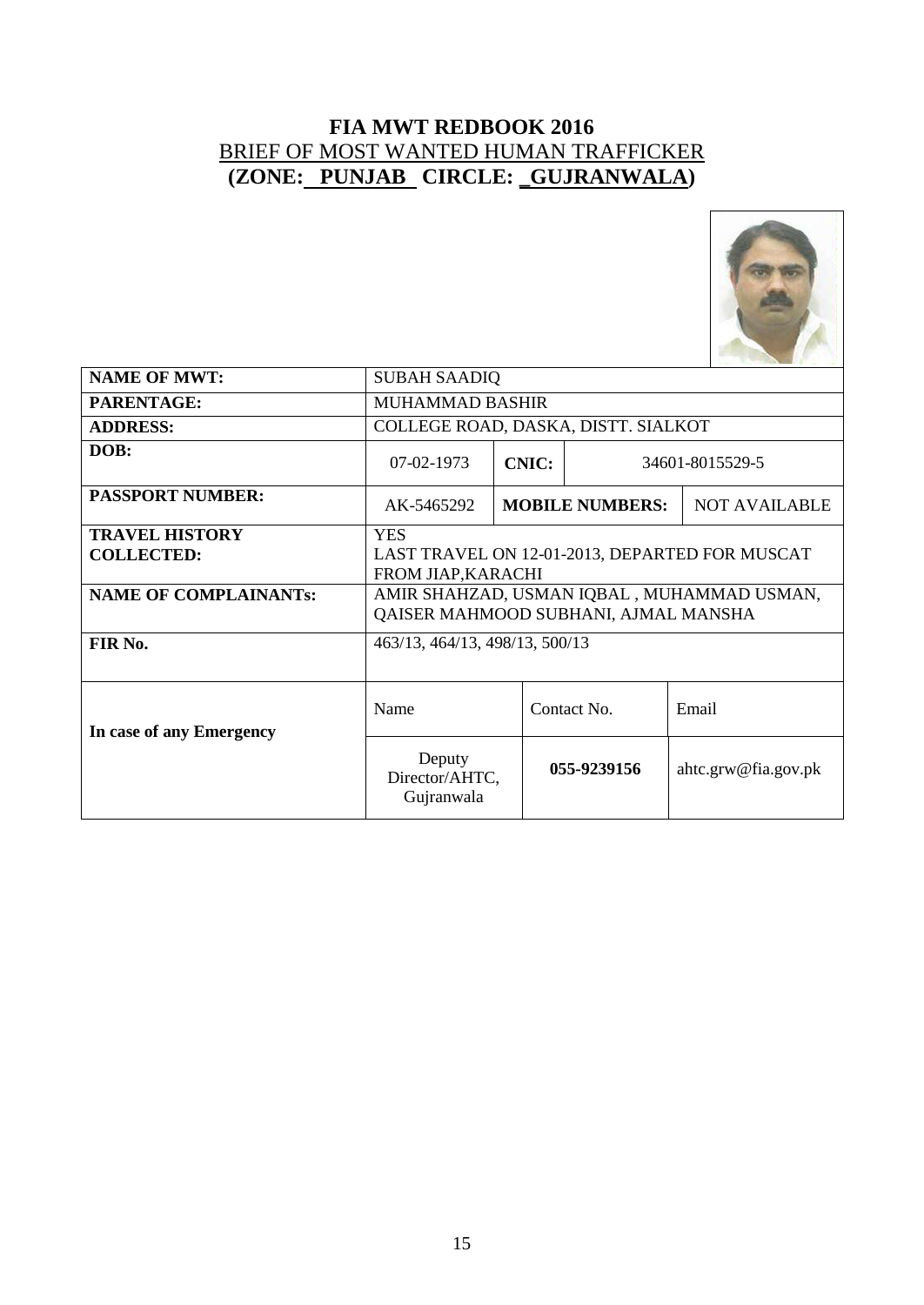| <b>NAME OF MWT:</b>          | MAMOON-UR-RASHID @ MAMOON STENO           |                        |                      |                     |  |
|------------------------------|-------------------------------------------|------------------------|----------------------|---------------------|--|
| PARENTAGE:                   | <b>SOOBAY KHAN MEO</b>                    |                        |                      |                     |  |
| <b>ADDRESS:</b>              | BEGOWALA TEHSIL SAMBRIAL, DISTT. SIALKOT. |                        |                      |                     |  |
| DOB:                         | 1967                                      | <b>CNIC:</b>           | <b>NOT AVAILABLE</b> |                     |  |
| <b>PASSPORT NUMBER:</b>      | <b>NOT</b>                                | <b>MOBILE NUMBERS:</b> |                      |                     |  |
|                              | <b>AVAILABLE</b>                          |                        |                      | 0322-4787786        |  |
| <b>TRAVEL HISTORY</b>        | <b>YES</b>                                |                        |                      |                     |  |
| <b>COLLECTED:</b>            |                                           |                        |                      |                     |  |
| <b>NAME OF COMPLAINANTs:</b> | <b>RAZA NAWAZ</b>                         |                        |                      |                     |  |
| FIR No.                      | 336/12                                    |                        |                      |                     |  |
|                              |                                           |                        |                      |                     |  |
| In case of any Emergency     | Name                                      |                        | Contact No.          | Email               |  |
|                              | Deputy<br>Director/AHTC,<br>Gujranwala    |                        | 055-9239156          | ahtc.grw@fia.gov.pk |  |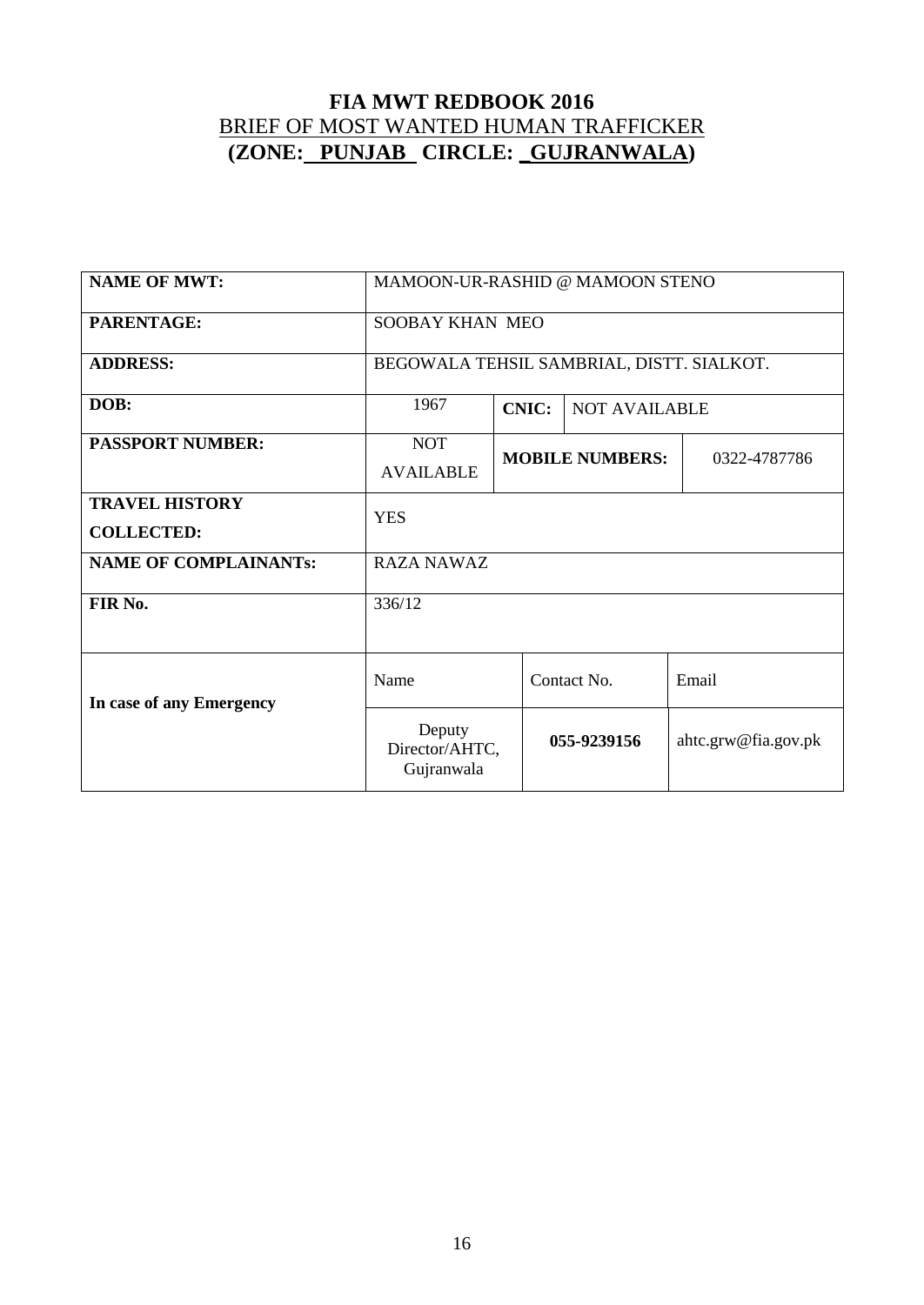

| <b>NAME OF MWT:</b>          | ZAFAR IQBAL                                        |                                  |                                        |  |  |  |  |
|------------------------------|----------------------------------------------------|----------------------------------|----------------------------------------|--|--|--|--|
| PARENTAGE:                   | <b>SAI MUHAMMAD</b>                                |                                  |                                        |  |  |  |  |
| <b>ADDRESS:</b>              | BOHT, DISTT. MANDI BAHAUDDIN                       |                                  |                                        |  |  |  |  |
| DOB:                         | <b>CNIC:</b><br>02-02-1978<br>34402-9828122-7      |                                  |                                        |  |  |  |  |
| <b>PASSPORT NUMBER:</b>      | BT-1331221                                         | <b>MOBILE</b><br><b>NUMBERS:</b> | <b>NOT AVAILABLE</b>                   |  |  |  |  |
| <b>TRAVEL HISTORY</b>        | <b>YES</b>                                         |                                  |                                        |  |  |  |  |
| <b>COLLECTED:</b>            | LAST TRAVEL ON 08-10-2006, ARRIVED AT JIAP, LAHORE |                                  |                                        |  |  |  |  |
| <b>NAME OF COMPLAINANTs:</b> | QAMAR JAVED, MUHAMMAD MANSHA, PERVEZ               |                                  |                                        |  |  |  |  |
|                              |                                                    |                                  | AHMAD, MUHAMMAD NAEEM AND JAVEED IQBAL |  |  |  |  |
| FIR No.                      | 496/11, 547/11, 177/12, 236/12, 26/13.             |                                  |                                        |  |  |  |  |
| In case of any Emergency     | Name                                               | Contact No.                      | Email                                  |  |  |  |  |
|                              | Deputy<br>Director/AHTC,<br>Gujranwala             | 055-9239156                      | ahtc.grw@fia.gov.pk                    |  |  |  |  |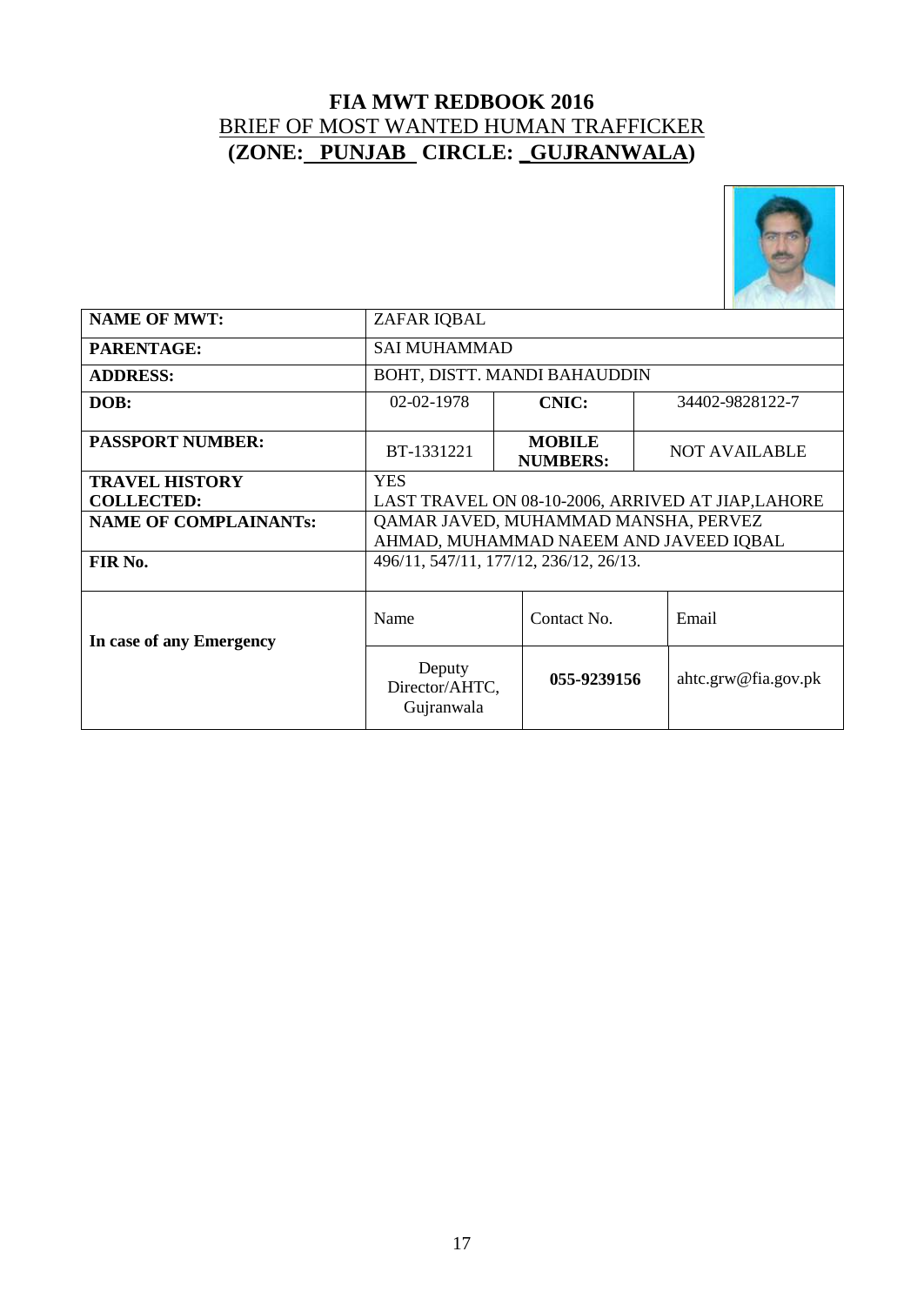

| <b>NAME OF MWT:</b>                        | <b>SAJID MAHMOOD</b>                                                              |                                        |             |                     |  |  |
|--------------------------------------------|-----------------------------------------------------------------------------------|----------------------------------------|-------------|---------------------|--|--|
| PARENTAGE:                                 | <b>SANAULLAH CASTE BUTTAR</b>                                                     |                                        |             |                     |  |  |
| <b>ADDRESS:</b>                            | Y BLOCK, ST. NO. 40, H. NO. 15, PEOPLES COLONY,<br><b>GUIRANWALA</b>              |                                        |             |                     |  |  |
| DOB:                                       | 01-01-1985<br><b>CNIC:</b><br>34101-5166002-3                                     |                                        |             |                     |  |  |
| <b>PASSPORT NUMBER:</b>                    | EG-637660                                                                         | <b>MOBILE NUMBERS:</b><br>0334-8182310 |             |                     |  |  |
| <b>TRAVEL HISTORY</b><br><b>COLLECTED:</b> | <b>YES</b><br>LAST TRAVEL ON 06-07-2011, ARRIVED AT AIIAP,<br><b>LAHORE</b>       |                                        |             |                     |  |  |
| <b>NAME OF COMPLAINANTs:</b>               | <b>SHAHZAD</b><br>QAYYUM,<br><b>MUHAMMAD</b><br>HUSSAIN,<br>SHAFAAQAT ALI, ASGHAR |                                        |             |                     |  |  |
| FIR No.                                    | 432/13, 433/13, 434/13, 44/13                                                     |                                        |             |                     |  |  |
| In case of any Emergency                   | Name<br>Contact No.<br>Email                                                      |                                        |             |                     |  |  |
|                                            | Deputy<br>Director/AHTC,<br>Gujranwala                                            |                                        | 055-9239156 | ahtc.grw@fia.gov.pk |  |  |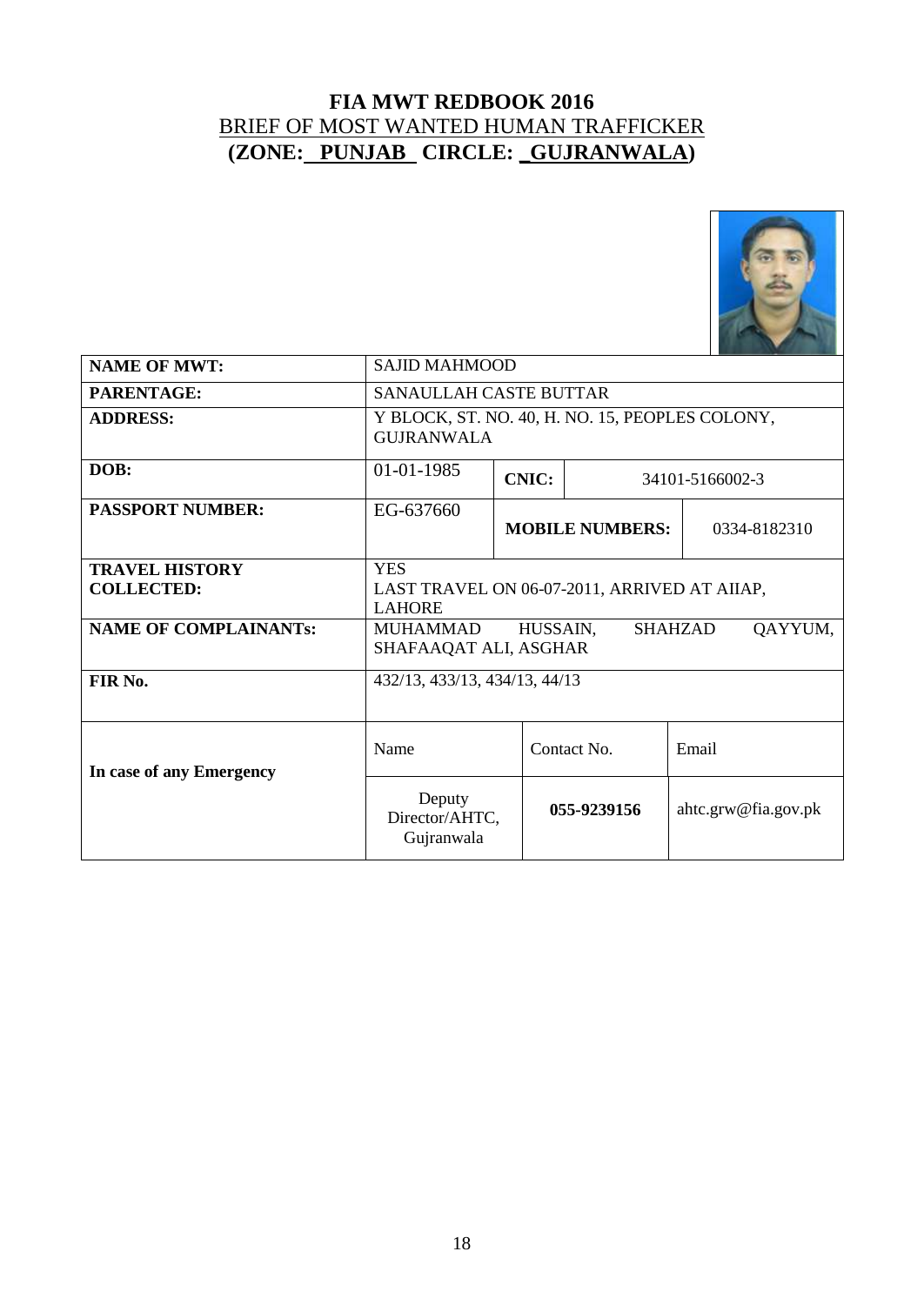

| <b>NAME OF MWT:</b>                        | <b>ATTA ULLAH</b>                                                  |                                                |             |                     |  |
|--------------------------------------------|--------------------------------------------------------------------|------------------------------------------------|-------------|---------------------|--|
| PARENTAGE:                                 | <b>TALIB HUSSAIN</b>                                               |                                                |             |                     |  |
| <b>ADDRESS:</b>                            | GILL WALA, GAKHAR MANDI, TEHSIL WAZIRABAD.<br>DISTRICT GUJRANWALA. |                                                |             |                     |  |
| DOB:                                       | 1963<br><b>CNIC:</b><br>34104-0393820-1                            |                                                |             |                     |  |
| <b>PASSPORT NUMBER:</b>                    | KG637660<br>AH-1498201                                             | <b>NOT AVAILABLE</b><br><b>MOBILE NUMBERS:</b> |             |                     |  |
| <b>TRAVEL HISTORY</b><br><b>COLLECTED:</b> | <b>YES</b><br>LAST TRAVEL ON 03-05-2014, ARRIVED AT JIAP, KARACHI  |                                                |             |                     |  |
| <b>NAME OF COMPLAINANTs:</b>               | WASEEM RAZA, KHURSHEEDAN BIBI                                      |                                                |             |                     |  |
| FIR No.                                    | 472/13, 473/13                                                     |                                                |             |                     |  |
| In case of any Emergency                   | Name                                                               |                                                | Contact No. | Email               |  |
|                                            | Deputy<br>Director/AHTC,<br>Gujranwala                             |                                                | 055-9239156 | ahtc.grw@fia.gov.pk |  |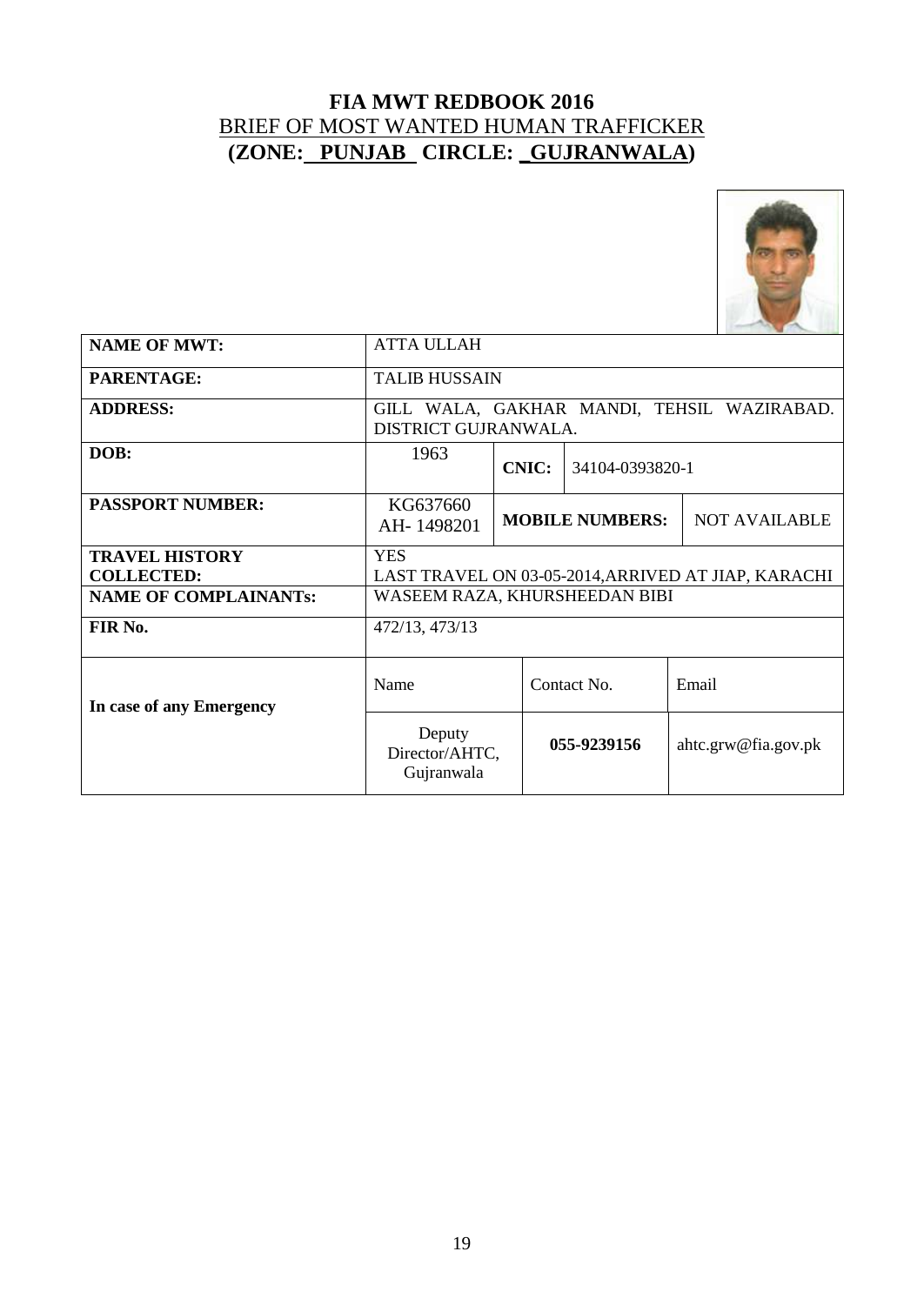| <b>NAME OF MWT:</b>                        | <b>ADNAN KAPOOR</b>                        |                                      |                                                |  |                     |
|--------------------------------------------|--------------------------------------------|--------------------------------------|------------------------------------------------|--|---------------------|
| <b>PARENTAGE:</b>                          | <b>NOT AVAILABLE</b>                       |                                      |                                                |  |                     |
| <b>ADDRESS:</b>                            | MOHALLAH KHAWAJGAN, P/S B DIVISION, GUJRAT |                                      |                                                |  |                     |
| DOB:                                       | <b>NOT</b><br><b>AVAILABLE</b>             | <b>CNIC:</b><br><b>NOT AVAILABLE</b> |                                                |  |                     |
| <b>PASSPORT NUMBER:</b>                    | <b>NOT</b><br><b>AVAILABLE</b>             |                                      | <b>MOBILE NUMBERS:</b><br><b>NOT AVAILABLE</b> |  |                     |
| <b>TRAVEL HISTORY</b><br><b>COLLECTED:</b> | <b>NOT FOUND</b>                           |                                      |                                                |  |                     |
| <b>NAME OF COMPLAINANTs:</b>               | ASAD ALI, NADEEM ABAAS                     |                                      |                                                |  |                     |
| FIR No.                                    | 06/13, 07/13                               |                                      |                                                |  |                     |
| In case of any Emergency                   | Name                                       |                                      | Contact No.                                    |  | Email               |
| Deputy<br>Director/AHTC,<br>Gujranwala     |                                            |                                      | 055-9239156                                    |  | ahtc.grw@fia.gov.pk |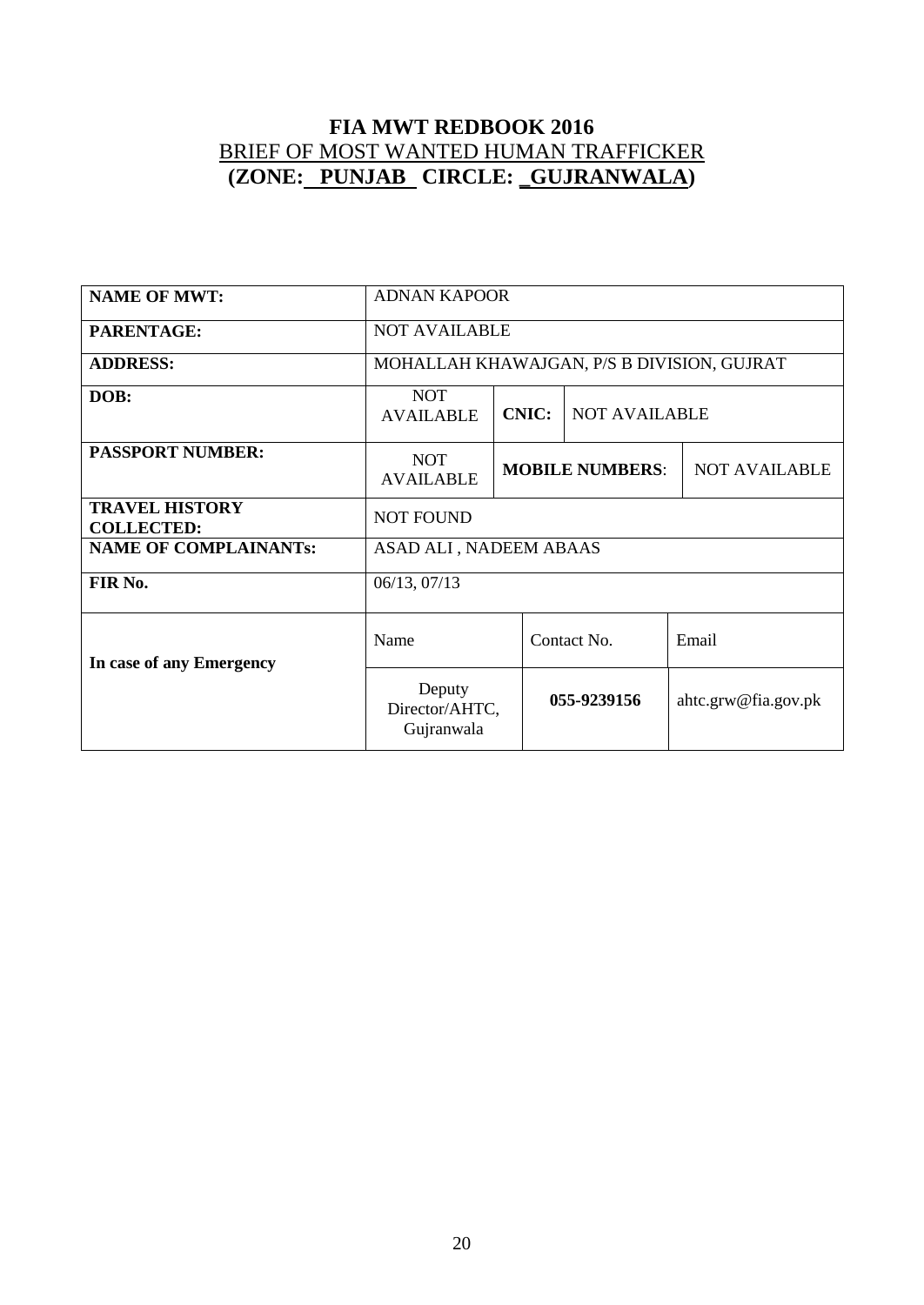

| <b>NAME OF MWT:</b>                        | MUZAFFAR HUSSAIN @ CHANNA                                                         |                                        |             |                     |  |
|--------------------------------------------|-----------------------------------------------------------------------------------|----------------------------------------|-------------|---------------------|--|
| PARENTAGE:                                 | <b>FATHER NAME: GHULAM SABIR</b><br><b>MOTHER NAME: KHALIDA PARVEEN</b>           |                                        |             |                     |  |
| <b>ADDRESS:</b>                            | MOHALLAH KUMHARAN, DASKA CITY, TEHSIL DASKA,<br><b>DISTT. SIALKOT</b>             |                                        |             |                     |  |
| DOB:                                       | 02-04-1976<br><b>CNIC:</b><br>34601-9268534-1                                     |                                        |             |                     |  |
| <b>PASSPORT NUMBER:</b>                    | <b>NOT</b><br><b>AVAILABLE</b>                                                    | <b>MOBILE NUMBERS:</b><br>0300-3333149 |             |                     |  |
| <b>TRAVEL HISTORY</b><br><b>COLLECTED:</b> | <b>YES</b><br>LAST TRAVEL ON 29-03-2014, DEPARTED FOR DUBAI<br>FROM JIAP, KARACHI |                                        |             |                     |  |
| <b>NAME OF COMPLAINANTs:</b>               | AMIR SHAHZAD, USMAN IQBAL, QAISER MAQSOOD<br>SUBHANI, AJMAL MANSHA                |                                        |             |                     |  |
| FIR No.                                    | 463/13, 464/13, 500/13                                                            |                                        |             |                     |  |
| In case of any Emergency                   | Email<br>Name<br>Contact No.                                                      |                                        |             |                     |  |
|                                            | Deputy<br>Director/AHTC,<br>Gujranwala                                            |                                        | 055-9239156 | ahtc.grw@fia.gov.pk |  |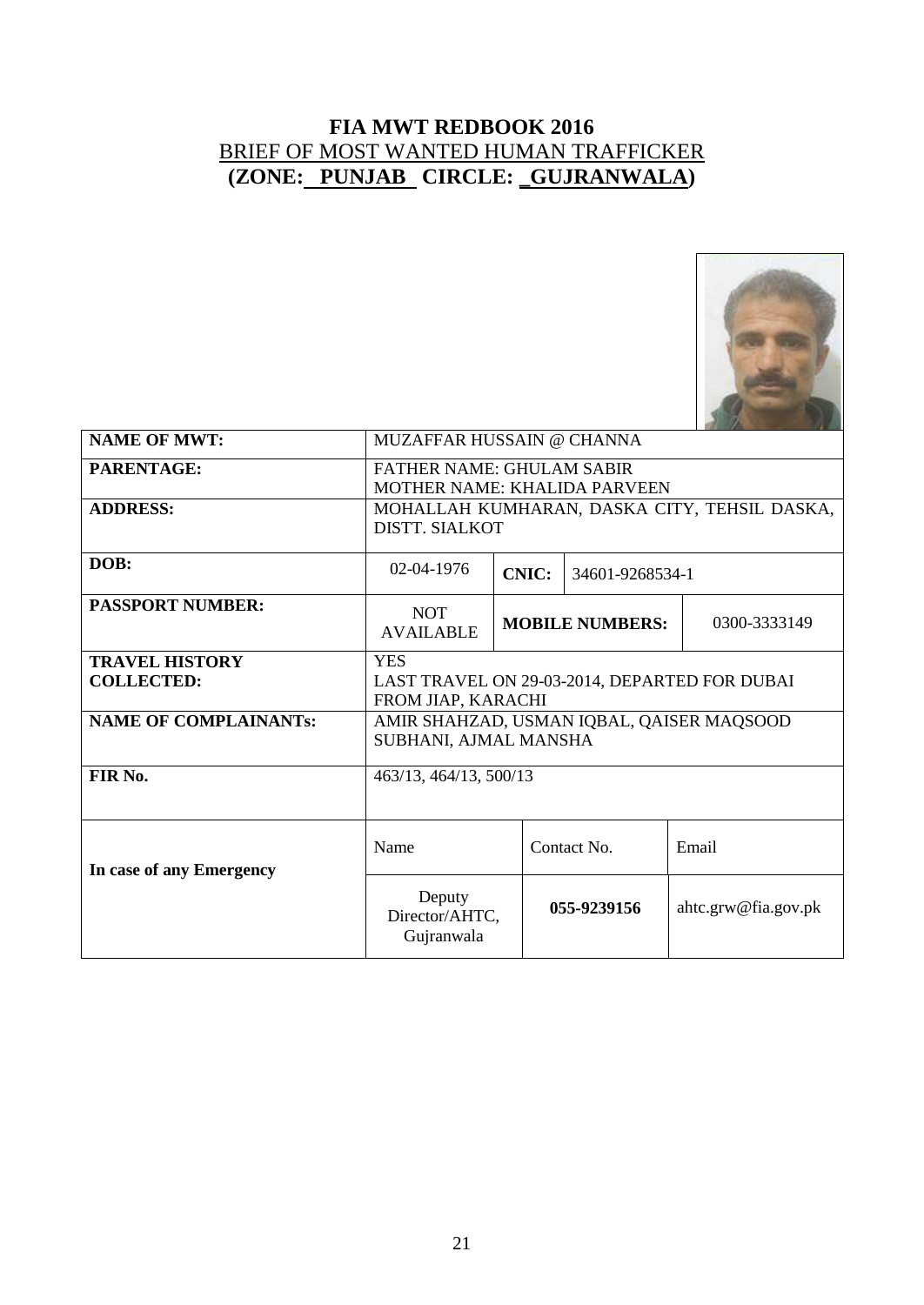

| <b>NAME OF MWT:</b>          | <b>MALIK FAISAL RASOOL AWAN</b>                                                  |                                                          |                     |  |  |
|------------------------------|----------------------------------------------------------------------------------|----------------------------------------------------------|---------------------|--|--|
| <b>PARENTAGE:</b>            | <b>MALIK GHULAM RASOOL AWAN</b>                                                  |                                                          |                     |  |  |
| <b>ADDRESS:</b>              | DISTT.<br>KALIAM<br><b>GUJAR</b><br>KHAN,<br>AWAN.<br><b>TEHSIL</b>              |                                                          |                     |  |  |
|                              | <b>RAWALPINDI</b>                                                                |                                                          |                     |  |  |
| DOB:                         | 21-03-1978<br><b>CNIC:</b><br>37401-6679419-5                                    |                                                          |                     |  |  |
| <b>PASSPORT NUMBER:</b>      | KH-140099                                                                        | <b>MOBILE</b><br><b>NOT AVAILABLE</b><br><b>NUMBERS:</b> |                     |  |  |
| <b>TRAVEL HISTORY</b>        | <b>YES</b>                                                                       |                                                          |                     |  |  |
| <b>COLLECTED:</b>            | LAST TRAVEL ON 03-05-2014, DEPARTED FOR DUBAI<br>FROM JIAP, KARACHI              |                                                          |                     |  |  |
| <b>NAME OF COMPLAINANTs:</b> | ZAHEER ABBAS, NAVEED IQBAL, MUHAMMAD ASLAM,<br>ZIA AHMED, AFZAL AHMED AND ISMAIL |                                                          |                     |  |  |
| FIR No.                      | 758/07, 759/07, 804/07.                                                          |                                                          |                     |  |  |
| In case of any Emergency     | Contact No.<br>Name<br>Email                                                     |                                                          |                     |  |  |
|                              | Deputy<br>Director/AHTC,<br>Gujranwala                                           | 055-9239156                                              | ahtc.grw@fia.gov.pk |  |  |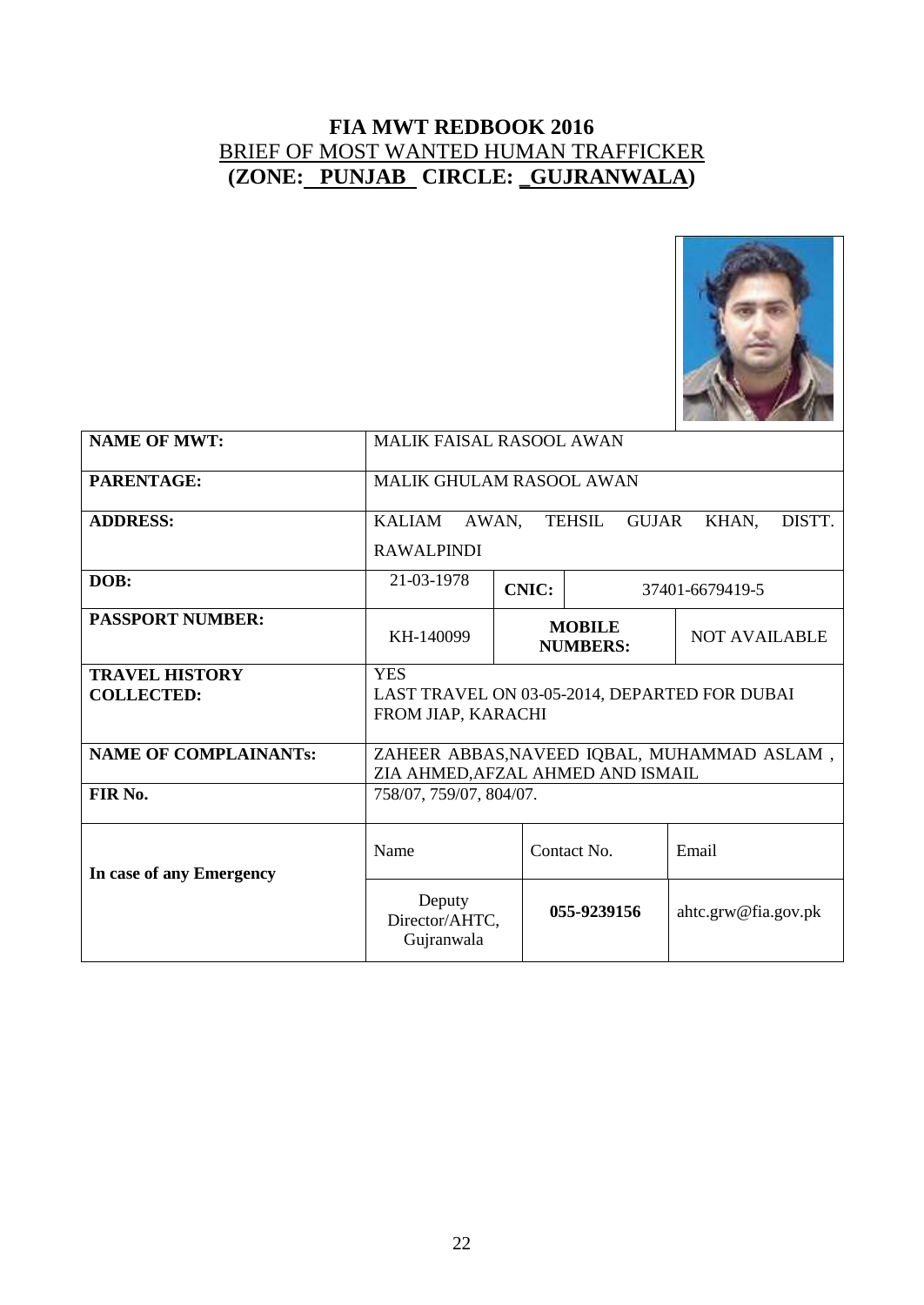

| <b>NAME OF MWT:</b>                        | <b>MALIK ZAHID</b>                                                                                                                  |                        |                      |  |  |
|--------------------------------------------|-------------------------------------------------------------------------------------------------------------------------------------|------------------------|----------------------|--|--|
| <b>PARENTAGE:</b>                          | <b>MALIK SHER</b>                                                                                                                   |                        |                      |  |  |
| <b>ADDRESS:</b>                            | NEW LALA ZAR COLONY, RAWALPINDI CITY, TEHSIL                                                                                        |                        |                      |  |  |
|                                            | AND DISTT. RAWALPINDI                                                                                                               |                        |                      |  |  |
| DOB:                                       | 28-08-1976<br><b>CNIC:</b><br>37405-0370937-1                                                                                       |                        |                      |  |  |
| <b>PASSPORT NUMBER:</b>                    | BW-0159371                                                                                                                          | <b>MOBILE NUMBERS:</b> | <b>NOT AVAILABLE</b> |  |  |
| <b>TRAVEL HISTORY</b><br><b>COLLECTED:</b> | <b>YES</b><br>LAST TRAVEL ON 16-03-2008, DEPARTED FOR GBR<br>BREADFORD FROM BBIA, ISLAMABAD                                         |                        |                      |  |  |
| <b>NAME OF COMPLAINANTS:</b>               | AKBAR, SANAULLAH, AHMED<br>ABBAS,<br>ASHFAAQ<br>MUHAMMAD<br>SAJJAD, MUHAMMAD<br><b>ASIM</b><br><b>AND</b><br><b>MUHAMMAD ASHRAF</b> |                        |                      |  |  |
| FIR No.                                    | 929/07, 933/07, 934/07                                                                                                              |                        |                      |  |  |
| In case of any Emergency                   | Name<br>Contact No.<br>Email                                                                                                        |                        |                      |  |  |
|                                            | Deputy<br>Director/AHTC,<br>Gujranwala                                                                                              | 055-9239156            | ahtc.grw@fia.gov.pk  |  |  |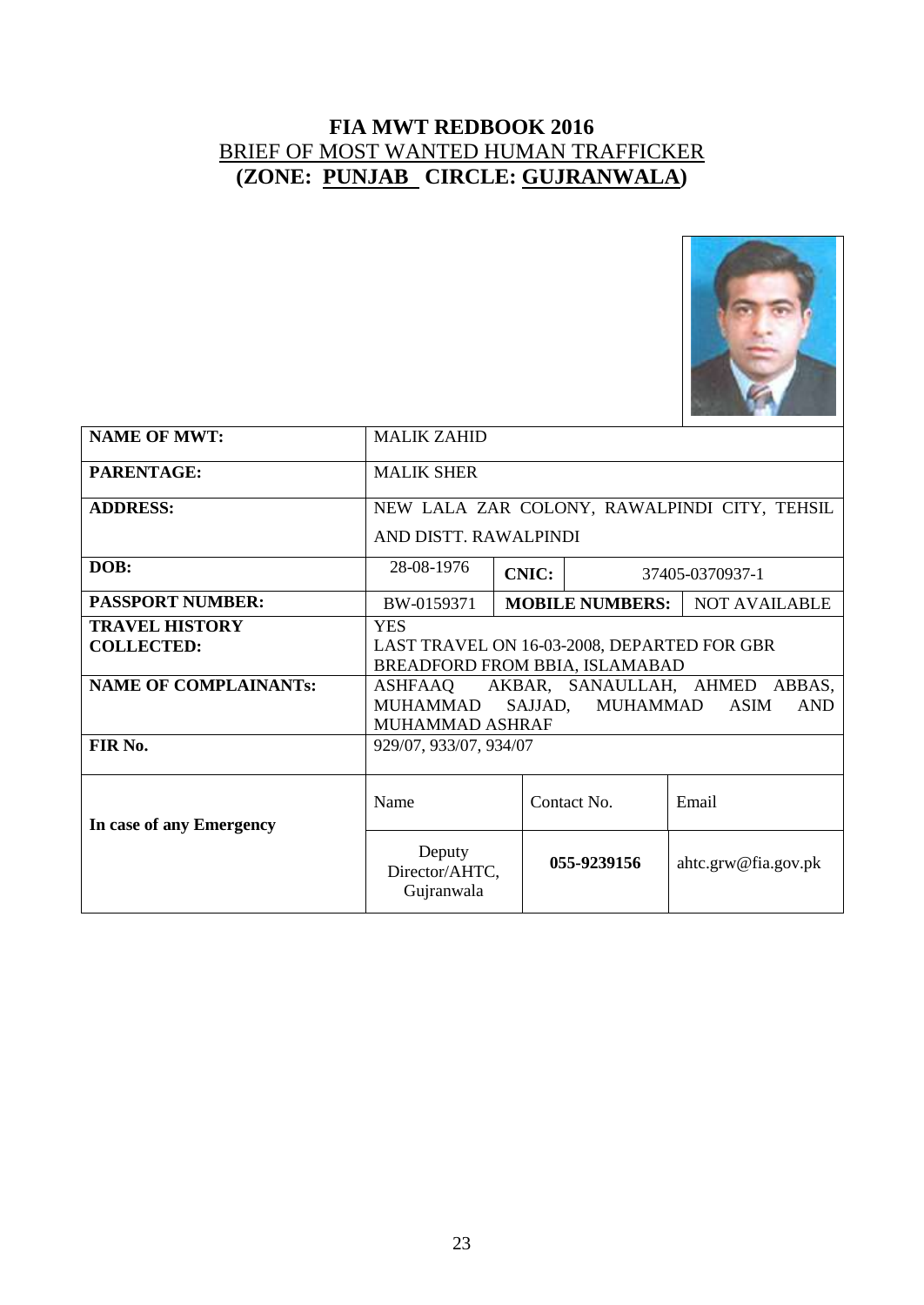| <b>NAME OF MWT:</b>                        | RAJA MUHAMMAD FAZIL                    |              |                                  |                                              |                                              |
|--------------------------------------------|----------------------------------------|--------------|----------------------------------|----------------------------------------------|----------------------------------------------|
| PARENTAGE:                                 | HAJI RAZAQ AHMED                       |              |                                  |                                              |                                              |
| <b>ADDRESS:</b>                            |                                        |              |                                  |                                              | VILLAGE KOT JAIMAL, TEHSIL BARNALA, DISTRICT |
|                                            | <b>BHIMBER, AJK</b>                    |              |                                  |                                              |                                              |
| DOB:                                       | 55 YEARS                               | <b>CNIC:</b> | <b>NOT AVAILABLE</b>             |                                              |                                              |
|                                            | (APPROX.)                              |              |                                  |                                              |                                              |
| <b>PASSPORT NUMBER:</b>                    |                                        |              | 0304-4540207                     |                                              |                                              |
|                                            | <b>NOT</b><br><b>AVAILABLE</b>         |              | <b>MOBILE</b><br><b>NUMBERS:</b> | IN THE NAME OF MR.<br>MOQADAS<br><b>CHAH</b> |                                              |
|                                            |                                        |              |                                  |                                              | <b>BORIWALA GUJRAT</b>                       |
| <b>TRAVEL HISTORY</b><br><b>COLLECTED:</b> | <b>NOT FOUND</b>                       |              |                                  |                                              |                                              |
| <b>NAME OF COMPLAINANTs:</b>               | <b>NOT AVAILABLE</b>                   |              |                                  |                                              |                                              |
| FIR No.                                    | 427/05                                 |              |                                  |                                              |                                              |
| In case of any Emergency                   | Name                                   |              | Contact No.                      |                                              | Email                                        |
|                                            | Deputy<br>Director/AHTC,<br>Gujranwala |              | 055-9239156                      |                                              | ahtc.grw@fia.gov.pk                          |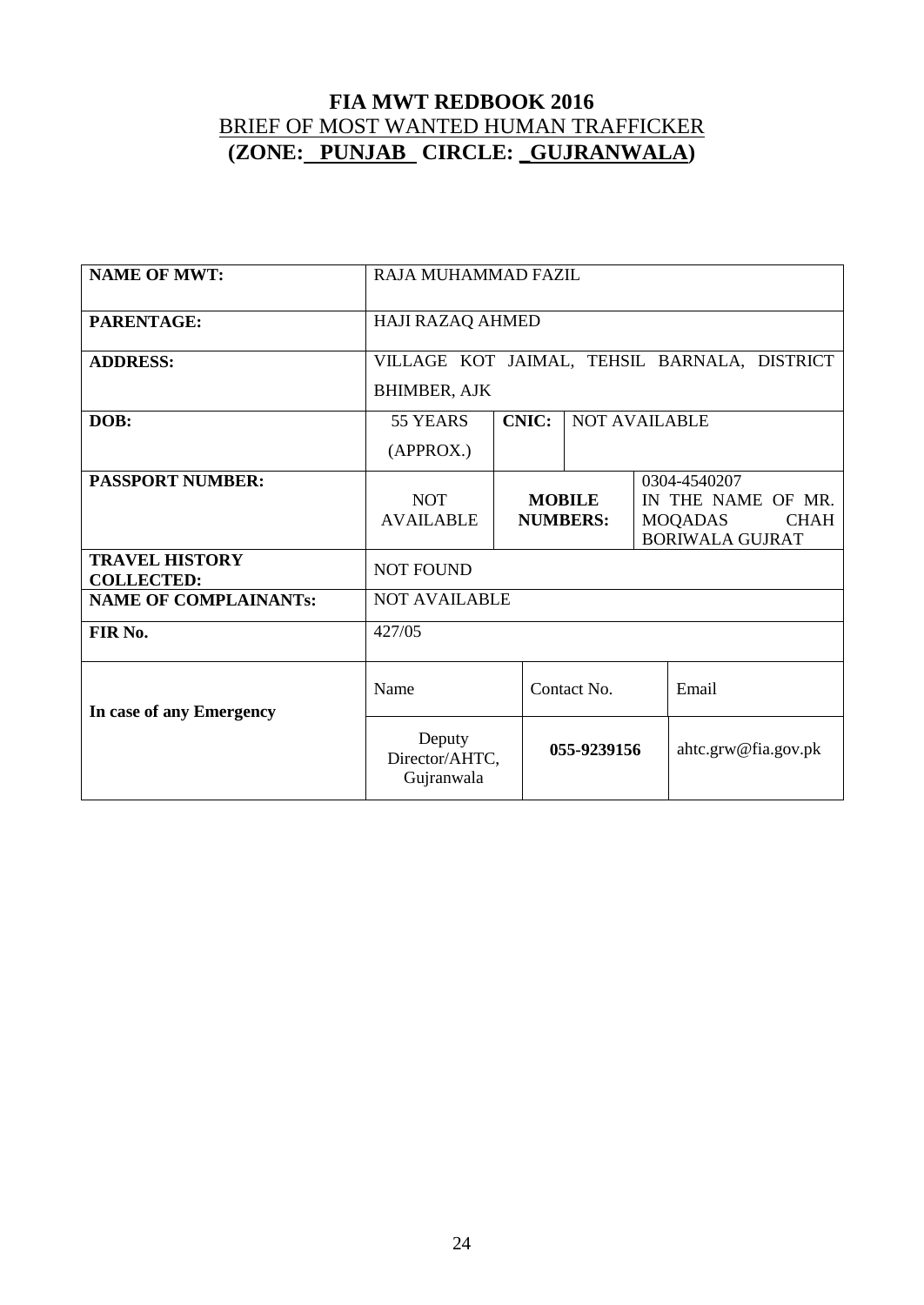

| <b>NAME OF MWT:</b>          | <b>ALI RAZA RANA</b>                             |                                                          |             |                     |  |
|------------------------------|--------------------------------------------------|----------------------------------------------------------|-------------|---------------------|--|
| PARENTAGE:                   | MUHAMMAD SHAFI                                   |                                                          |             |                     |  |
| <b>ADDRESS:</b>              | JESAR WALA TEH DASKA DISTT SIALKOT.              |                                                          |             |                     |  |
| DOB:                         | <b>CNIC:</b><br>34601-5627406-5<br>12-02-1974    |                                                          |             |                     |  |
| <b>PASSPORT NUMBER:</b>      | <b>NOT</b><br><b>AVAILABLE</b>                   | <b>MOBILE</b><br><b>NOT AVAILABLE</b><br><b>NUMBERS:</b> |             |                     |  |
| <b>TRAVEL HISTORY</b>        | <b>YES</b>                                       |                                                          |             |                     |  |
| <b>COLLECTED:</b>            | LAST TRAVEL ON 04-01-2011, DEPARTURE FROM TUFTAN |                                                          |             |                     |  |
|                              | <b>LAND ROAD</b>                                 |                                                          |             |                     |  |
| <b>NAME OF COMPLAINANTs:</b> | 0305-4877045, 0333-6901272                       |                                                          |             |                     |  |
| FIR No.                      | 579/07, 578/09.                                  |                                                          |             |                     |  |
| In case of any Emergency     | Name                                             |                                                          | Contact No. | Email               |  |
|                              | Deputy<br>Director/AHTC,<br>Gujranwala           |                                                          | 055-9239156 | ahtc.grw@fia.gov.pk |  |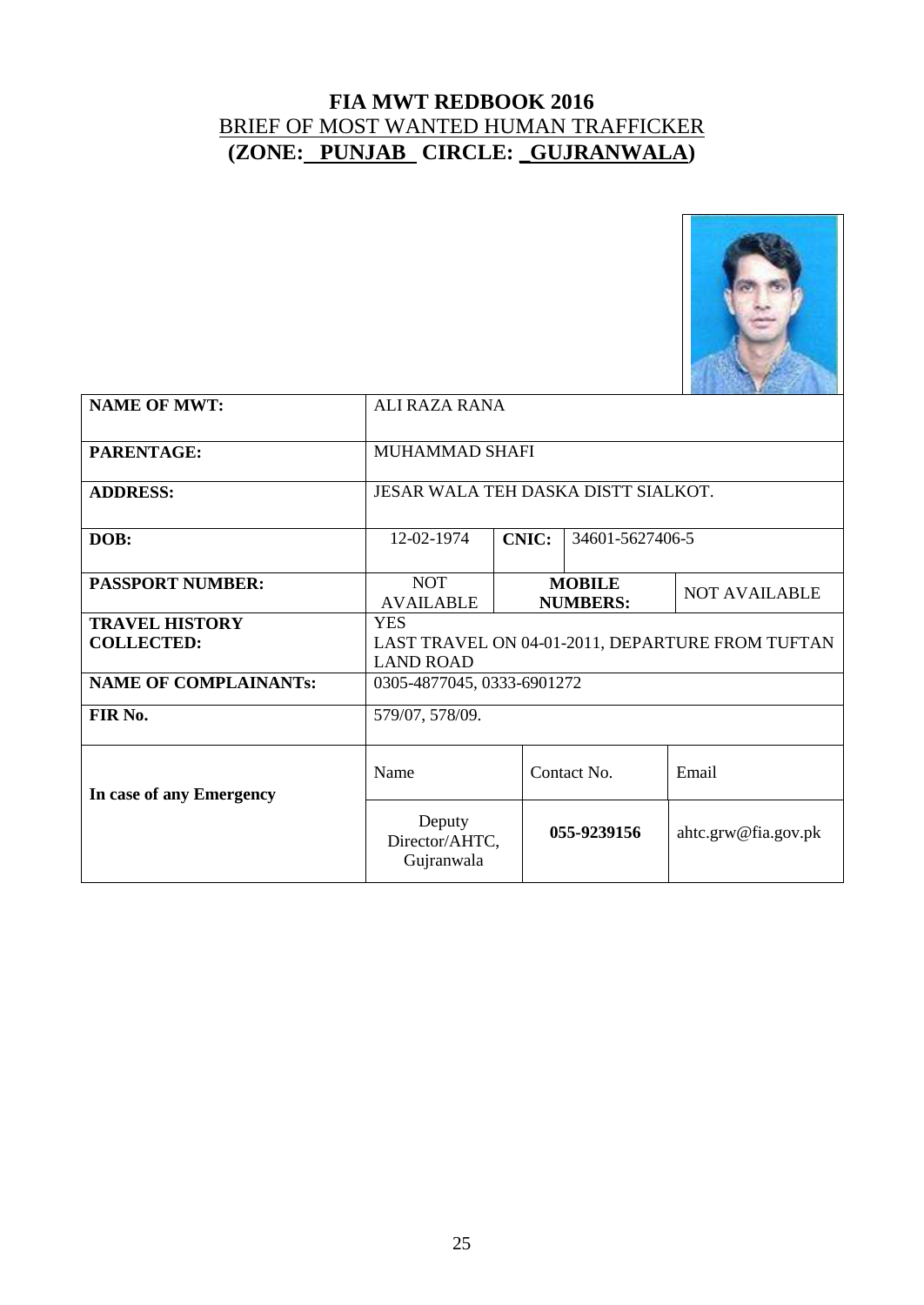| <b>NAME OF MWT:</b>                        | <b>NADEEM BUTT</b>                                               |                                                          |             |                                               |  |
|--------------------------------------------|------------------------------------------------------------------|----------------------------------------------------------|-------------|-----------------------------------------------|--|
| PARENTAGE:                                 | FATHER NAME: MUHAMMAD YOUSAF<br><b>MOTHER NAME: SUGHRAN BIBI</b> |                                                          |             |                                               |  |
| <b>ADDRESS:</b>                            | MOHALLAH GHAZI PURA KUNJAH TEHSIL & DISTRICT<br><b>GUJRAT</b>    |                                                          |             |                                               |  |
| DOB:                                       | 1980                                                             | <b>CNIC:</b><br>HIS FATHER'S ID 34201-5727004-9          |             |                                               |  |
| <b>PASSPORT NUMBER:</b>                    | <b>NOT</b><br><b>AVAILABLE</b>                                   | <b>MOBILE</b><br><b>NOT AVAILABLE</b><br><b>NUMBERS:</b> |             |                                               |  |
| <b>TRAVEL HISTORY</b><br><b>COLLECTED:</b> | <b>NOT FOUND</b>                                                 |                                                          |             |                                               |  |
| <b>NAME OF COMPLAINANTs:</b>               | <b>MUHAMMAD YOUSAF</b>                                           |                                                          |             | DILAWAR ALI, ADIL SHOAIB, KHURSHEED AHMAD AND |  |
| FIR No.                                    | 559/09, 623/09, 627/09                                           |                                                          |             |                                               |  |
| In case of any Emergency                   | Name                                                             |                                                          | Contact No. | Email                                         |  |
|                                            | Deputy<br>Director/AHTC,<br>Gujranwala                           | 055-9239156                                              |             | ahtc.grw@fia.gov.pk                           |  |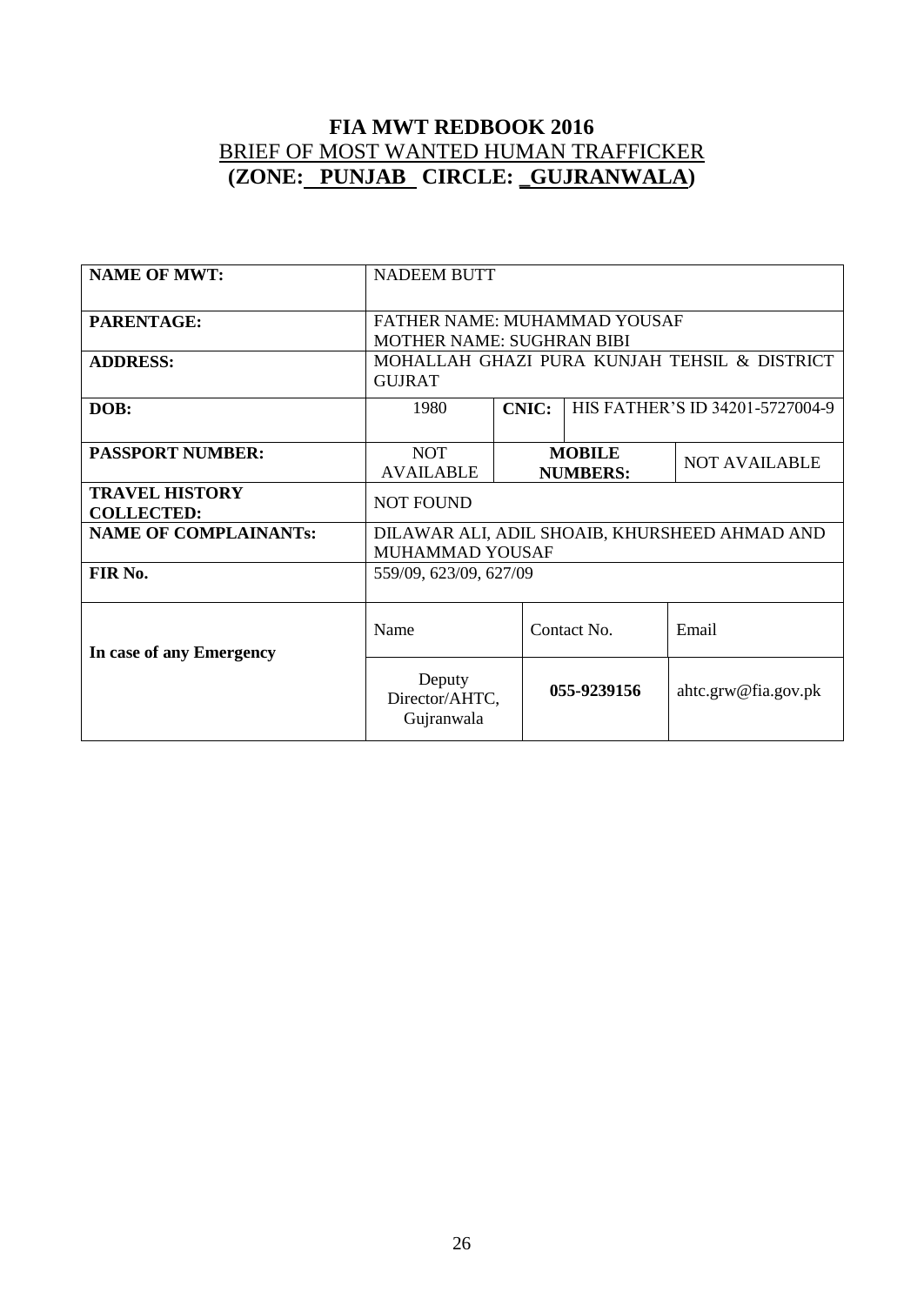| <b>NAME OF MWT:</b>                        | TAJMAL HUSSAIN CASTE GUJAR                                     |  |                                  |                      |  |
|--------------------------------------------|----------------------------------------------------------------|--|----------------------------------|----------------------|--|
| PARENTAGE:                                 | <b>RAHEM ALI</b>                                               |  |                                  |                      |  |
| <b>ADDRESS:</b>                            | MOOSA KAMALA TEHSIL AND DISTRICT GUJRAT                        |  |                                  |                      |  |
| DOB:                                       | <b>CNIC:</b><br>34201-9908267<br>1965<br>(CNIC # IS NOT VALID) |  |                                  |                      |  |
| <b>PASSPORT NUMBER:</b>                    | <b>NOT</b><br><b>AVAILABLE</b>                                 |  | <b>MOBILE</b><br><b>NUMBERS:</b> | <b>NOT AVAILABLE</b> |  |
| <b>TRAVEL HISTORY</b><br><b>COLLECTED:</b> | <b>YES</b>                                                     |  |                                  |                      |  |
| <b>NAME OF COMPLAINANTs:</b>               | <b>NOT AVAILABLE</b>                                           |  |                                  |                      |  |
| FIR No.                                    | 136/10                                                         |  |                                  |                      |  |
| In case of any Emergency                   | Name                                                           |  | Contact No.                      | Email                |  |
|                                            | Deputy<br>Director/AHTC,<br>Gujranwala                         |  | 055-9239156                      | ahtc.grw@fia.gov.pk  |  |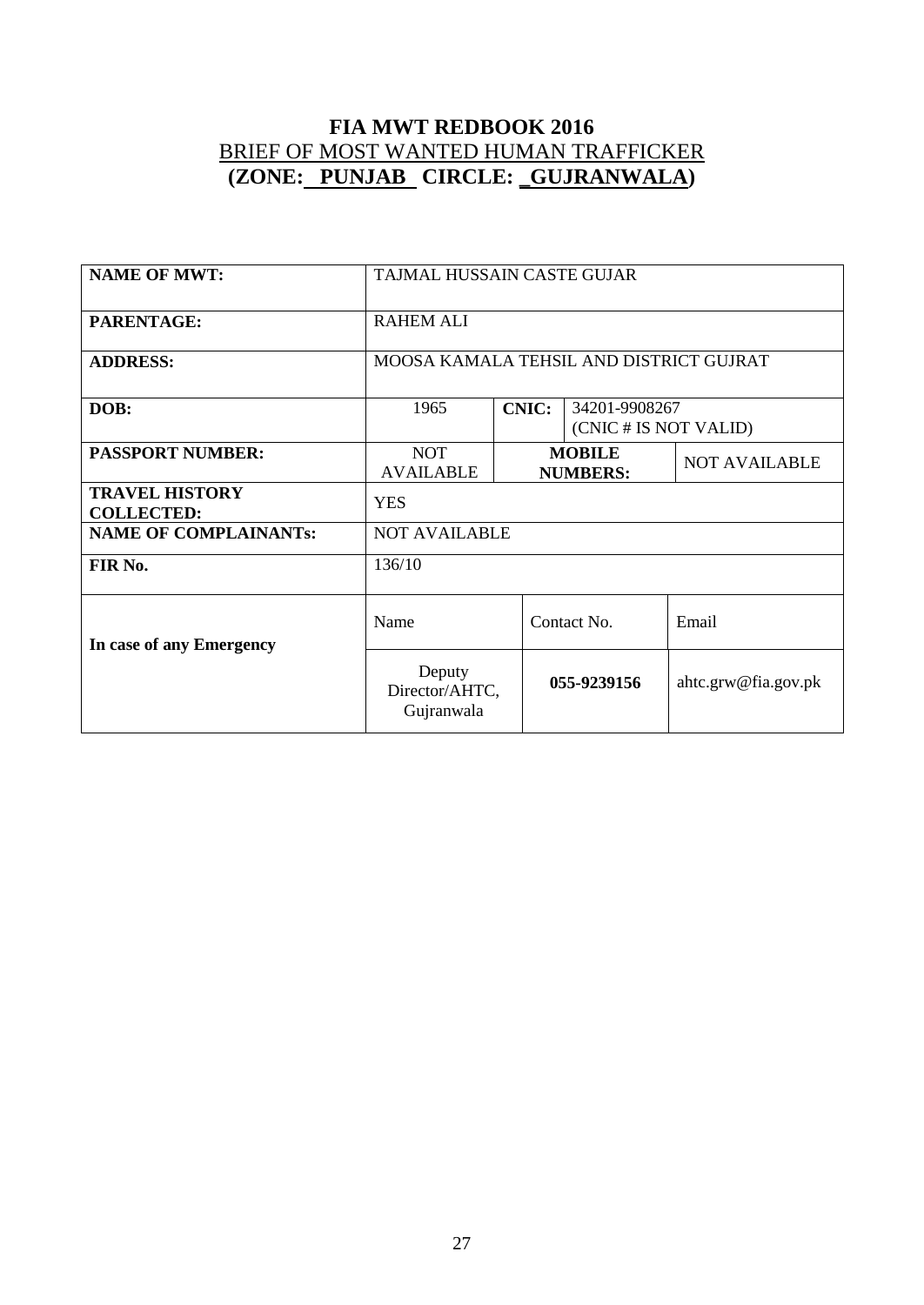| <b>NAME OF MWT:</b>                        | <b>AFZAL</b>                                                           |  |                                  |                      |  |
|--------------------------------------------|------------------------------------------------------------------------|--|----------------------------------|----------------------|--|
| PARENTAGE:                                 | <b>SAI MUHAMMAD</b>                                                    |  |                                  |                      |  |
| <b>ADDRESS:</b>                            | <b>LANGY KHOJAY GUJRAT</b>                                             |  |                                  |                      |  |
| DOB:                                       | <b>NOT AVAILABLE</b><br><b>NOT</b><br><b>CNIC:</b><br><b>AVAILABLE</b> |  |                                  |                      |  |
| <b>PASSPORT NUMBER:</b>                    | <b>NOT</b><br><b>AVAILABLE</b>                                         |  | <b>MOBILE</b><br><b>NUMBERS:</b> | <b>NOT AVAILABLE</b> |  |
| <b>TRAVEL HISTORY</b><br><b>COLLECTED:</b> | <b>NOT FOUND</b>                                                       |  |                                  |                      |  |
| <b>NAME OF COMPLAINANTs:</b>               | MUHAMMAD SAFYAN, ASIM BASHEER                                          |  |                                  |                      |  |
| FIR No.                                    | 637/11, 138/11                                                         |  |                                  |                      |  |
| In case of any Emergency                   | Name                                                                   |  | Contact No.                      | Email                |  |
|                                            | Deputy<br>Director/AHTC,<br>Gujranwala                                 |  | 055-9239156                      | ahtc.grw@fia.gov.pk  |  |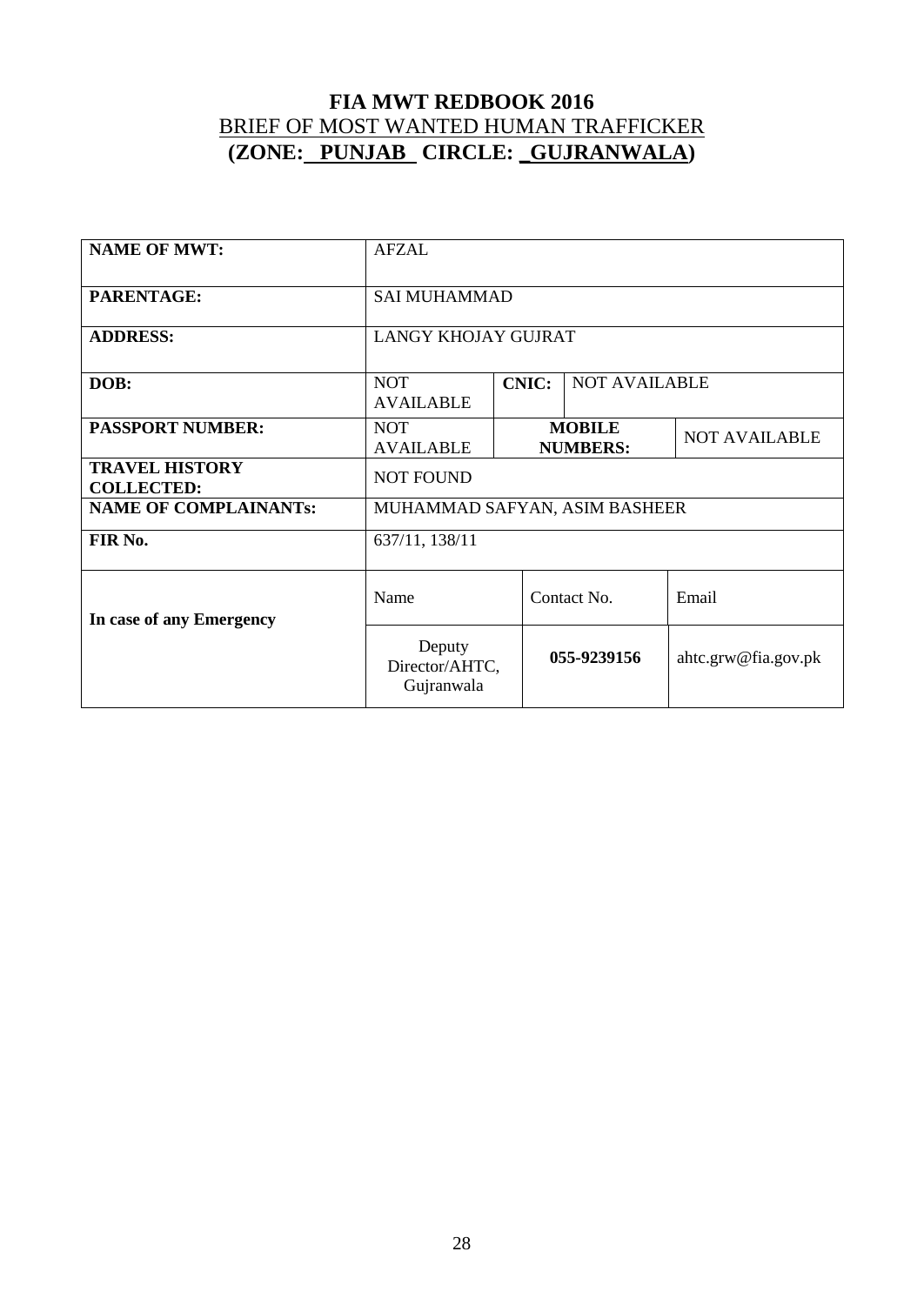

| <b>NAME OF MWT:</b>          | EHSAN ULLAH @ MALIK IHSAN                     |                                  |                      |                     |  |  |
|------------------------------|-----------------------------------------------|----------------------------------|----------------------|---------------------|--|--|
| PARENTAGE:                   | MUHAMMAD ASGHAR CASTE GUJAR                   |                                  |                      |                     |  |  |
| <b>ADDRESS:</b>              | <b>MALL SHARIF GUJRAT</b>                     |                                  |                      |                     |  |  |
| DOB:                         | 26-01-1979                                    | <b>CNIC:</b><br>34201-0576765-3  |                      |                     |  |  |
| <b>PASSPORT NUMBER:</b>      | $KG - 722335$                                 | <b>MOBILE</b><br><b>NUMBERS:</b> | <b>NOT AVAILABLE</b> |                     |  |  |
| <b>TRAVEL HISTORY</b>        | <b>YES</b>                                    |                                  |                      |                     |  |  |
| <b>COLLECTED:</b>            | LAST TRAVEL ON 06-10-2013, DEPARTURE FOR DOHA |                                  |                      |                     |  |  |
|                              | <b>FROM BBIA, ISB</b>                         |                                  |                      |                     |  |  |
| <b>NAME OF COMPLAINANTs:</b> | QASIM ALI, MUDASAR MEHNDI, HUMYON MUKHTAR     |                                  |                      |                     |  |  |
| FIR No.                      | 537/11, 547/11, 637/11                        |                                  |                      |                     |  |  |
| In case of any Emergency     | Name                                          | Contact No.                      |                      | Email               |  |  |
|                              | Deputy<br>Director/AHTC,<br>Gujranwala        | 055-9239156                      |                      | ahtc.grw@fia.gov.pk |  |  |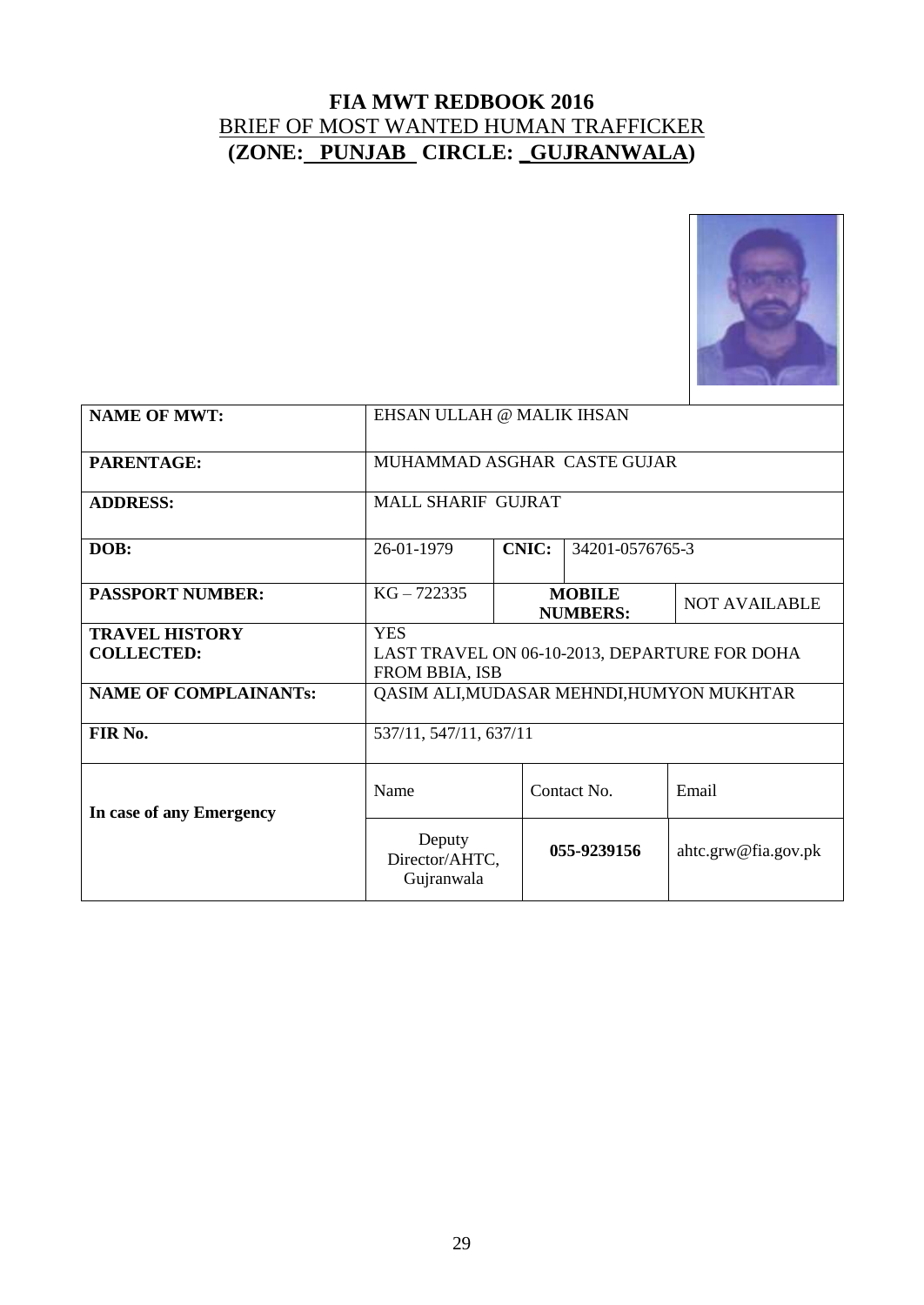

| <b>NAME OF MWT:</b>                        | <b>HAJI AMJAD ALI</b>                                                                                                                                       |                                 |                     |  |  |  |
|--------------------------------------------|-------------------------------------------------------------------------------------------------------------------------------------------------------------|---------------------------------|---------------------|--|--|--|
| PARENTAGE:                                 | <b>TALIB HUSSAIN</b>                                                                                                                                        |                                 |                     |  |  |  |
| <b>ADDRESS:</b>                            | MOOHALLAH BAHAR SHAH CHUNGI NO.02 KAMONKI<br>DISTRICT GUJRANWALA.                                                                                           |                                 |                     |  |  |  |
| DOB:                                       | 12-09-1963                                                                                                                                                  | <b>CNIC:</b><br>34102-3730027-7 |                     |  |  |  |
| <b>PASSPORT NUMBER:</b>                    | <b>MOBILE NUMBERS:</b>                                                                                                                                      |                                 |                     |  |  |  |
| <b>TRAVEL HISTORY</b><br><b>COLLECTED:</b> | Yes                                                                                                                                                         |                                 |                     |  |  |  |
| FIR No.                                    | CASE FIR NO-433/09 DATED: 02-05-09 U/S 22 EO 1979<br>CASE FIR NO-217/12 DATED: 20-03-12 U/S 22 EO 1979<br>CASE FIR NO-218/12 DATED: 20-03-16 U/S 22 EO 1979 |                                 |                     |  |  |  |
| In case of any Emergency                   | Name                                                                                                                                                        | Contact No.<br>Email            |                     |  |  |  |
|                                            | Deputy<br>Director/AHTC,<br>Gujranwala                                                                                                                      | 055-9239156                     | ahtc.grw@fia.gov.pk |  |  |  |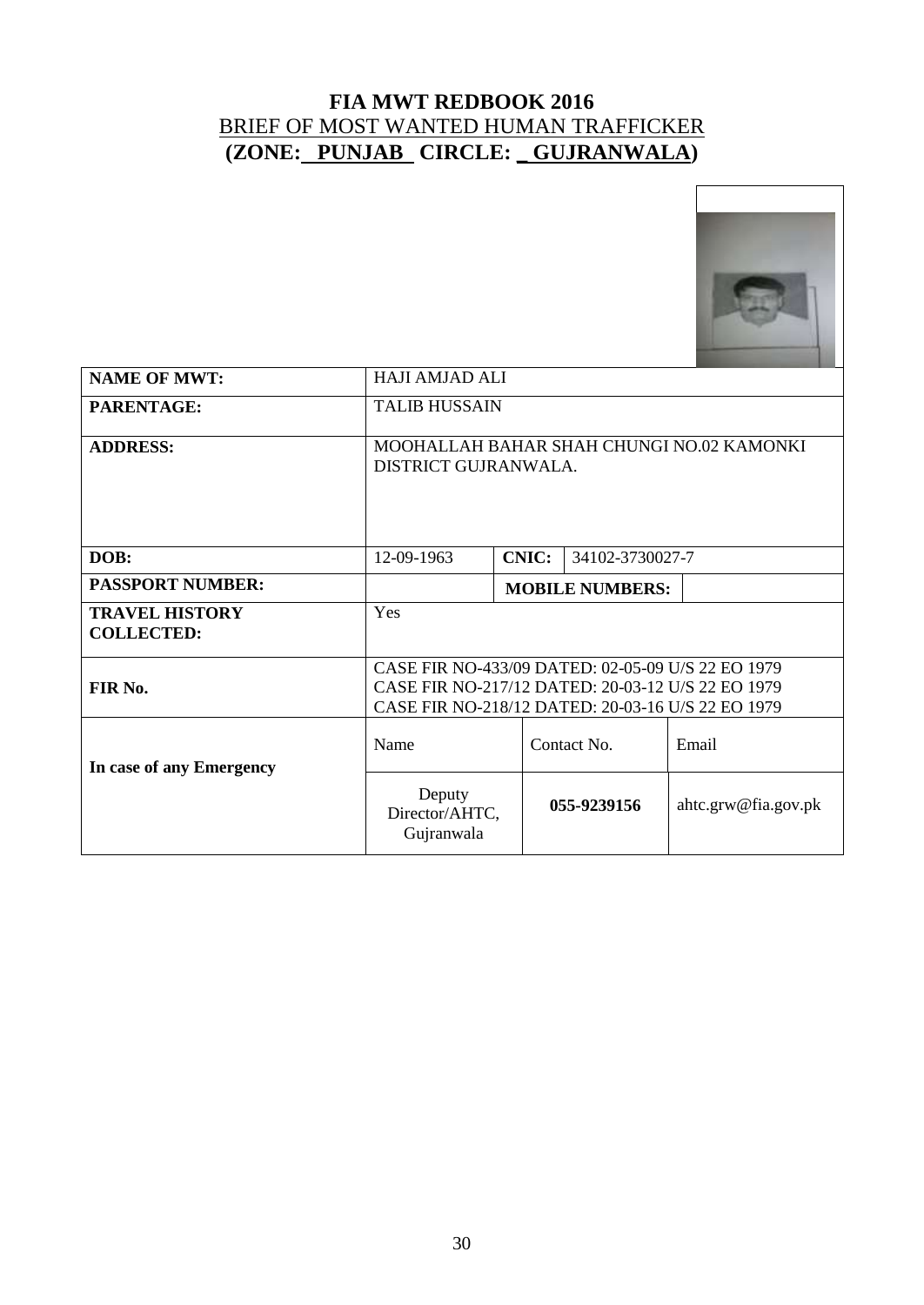

| <b>NAME OF MWT:</b>                        | MUHAMMAD IQBAL                                                                                                                                                                        |                                 |             |                     |  |  |  |
|--------------------------------------------|---------------------------------------------------------------------------------------------------------------------------------------------------------------------------------------|---------------------------------|-------------|---------------------|--|--|--|
| PARENTAGE:                                 | ALI MUHAMMAD                                                                                                                                                                          |                                 |             |                     |  |  |  |
| <b>ADDRESS:</b>                            | NAWAN LOK TEHSIL AND DISTT MANDI BAHAUDIN.                                                                                                                                            |                                 |             |                     |  |  |  |
| DOB:                                       | 01-01-1976                                                                                                                                                                            | <b>CNIC:</b><br>344028-636385-7 |             |                     |  |  |  |
| <b>PASSPORT NUMBER:</b>                    |                                                                                                                                                                                       | <b>MOBILE NUMBERS:</b>          |             |                     |  |  |  |
| <b>TRAVEL HISTORY</b><br><b>COLLECTED:</b> | Yes                                                                                                                                                                                   |                                 |             |                     |  |  |  |
| FIR No.                                    | CASE FIR NO-60/13 DATED: 21-01-13 U/S 22 EO 1979<br>CASE FIR NO-1110/15 DATED: 18-11-15 U/S 17(1), 22(B) EO<br>1979<br>CASE FIR NO-731/11 DATED: 28-11-11 U/S 17(1), 22(B) EO<br>1979 |                                 |             |                     |  |  |  |
| In case of any Emergency                   | Name                                                                                                                                                                                  | Contact No.<br>Email            |             |                     |  |  |  |
|                                            | Deputy<br>Director/AHTC,<br>Gujranwala                                                                                                                                                |                                 | 055-9239156 | ahtc.grw@fia.gov.pk |  |  |  |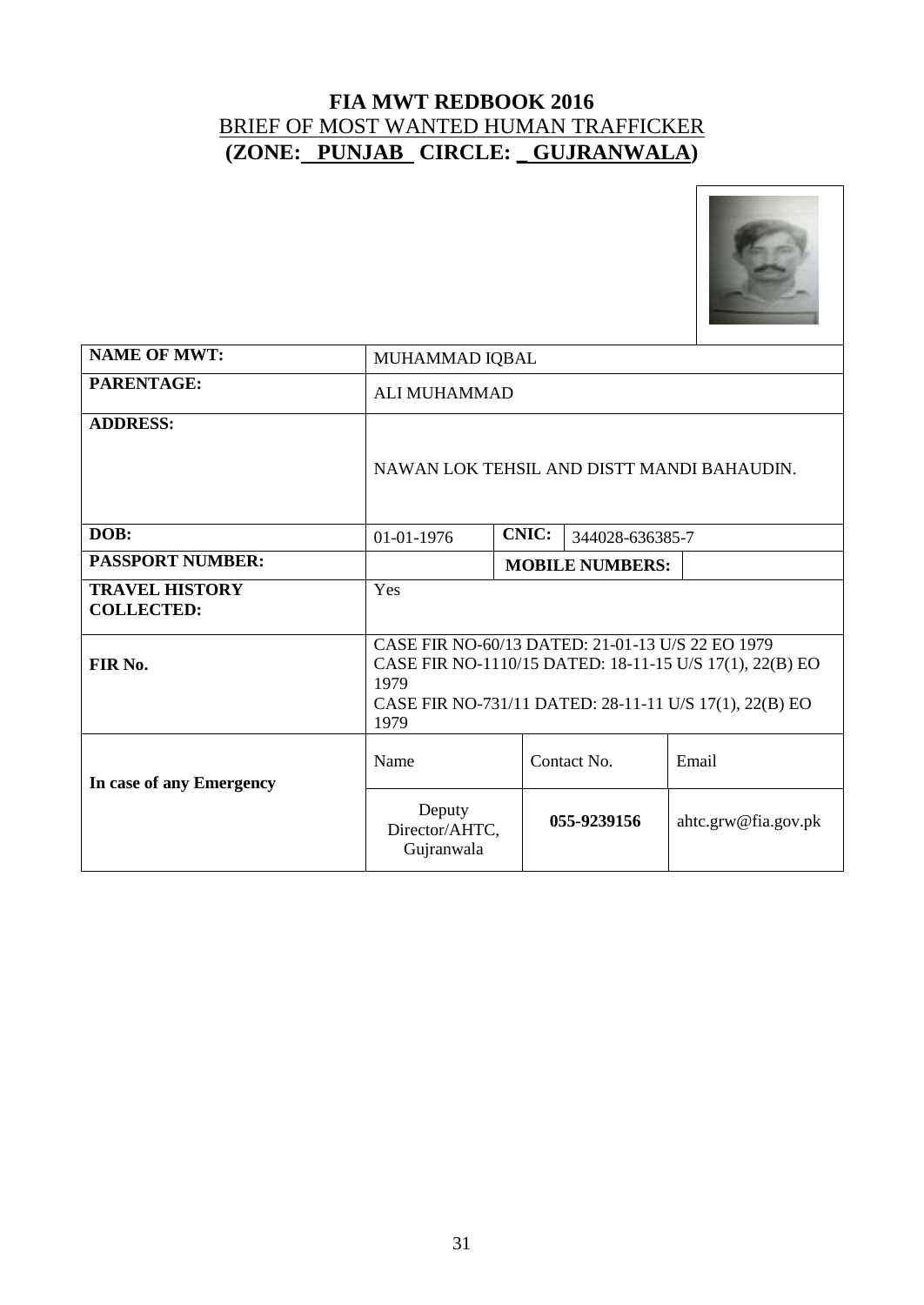

| <b>NAME OF MWT:</b>                        | <b>GULZAR AHMED</b>                                                                                                                                                    |                                                        |  |                     |  |  |
|--------------------------------------------|------------------------------------------------------------------------------------------------------------------------------------------------------------------------|--------------------------------------------------------|--|---------------------|--|--|
| PARENTAGE:                                 | MUSHTAQ AHMED                                                                                                                                                          |                                                        |  |                     |  |  |
| <b>ADDRESS:</b>                            | BADOKI GOSAIYAN, PO KHAS, TEHSIL WAZIRABAD<br>DISTRICT GUJRANWALA.                                                                                                     |                                                        |  |                     |  |  |
| DOB:                                       | 01-01-1968                                                                                                                                                             | <b>CNIC:</b><br>34104-2253421-7                        |  |                     |  |  |
| <b>PASSPORT NUMBER:</b>                    | KC-606308<br>XC-1154211                                                                                                                                                | 0306-6638273<br><b>MOBILE NUMBERS:</b><br>0321-5433296 |  |                     |  |  |
| <b>TRAVEL HISTORY</b><br><b>COLLECTED:</b> | Yes                                                                                                                                                                    |                                                        |  |                     |  |  |
| FIR No.                                    | CASE FIR NO-198/12, DATED:13-03-12, U/S 17/22 EO 1979<br>CASE FIR NO-60/14 DATED: 26-02-14, U/S 17/22 EO 1979<br>CASE FIR NO-187/12 DATED: 07-03-12, U/S 17/22 EO 1979 |                                                        |  |                     |  |  |
| In case of any Emergency                   | Name                                                                                                                                                                   | Contact No.                                            |  | Email               |  |  |
|                                            | Deputy Director/AHTC,<br>Gujranwala                                                                                                                                    | 055-9239156                                            |  | ahtc.grw@fia.gov.pk |  |  |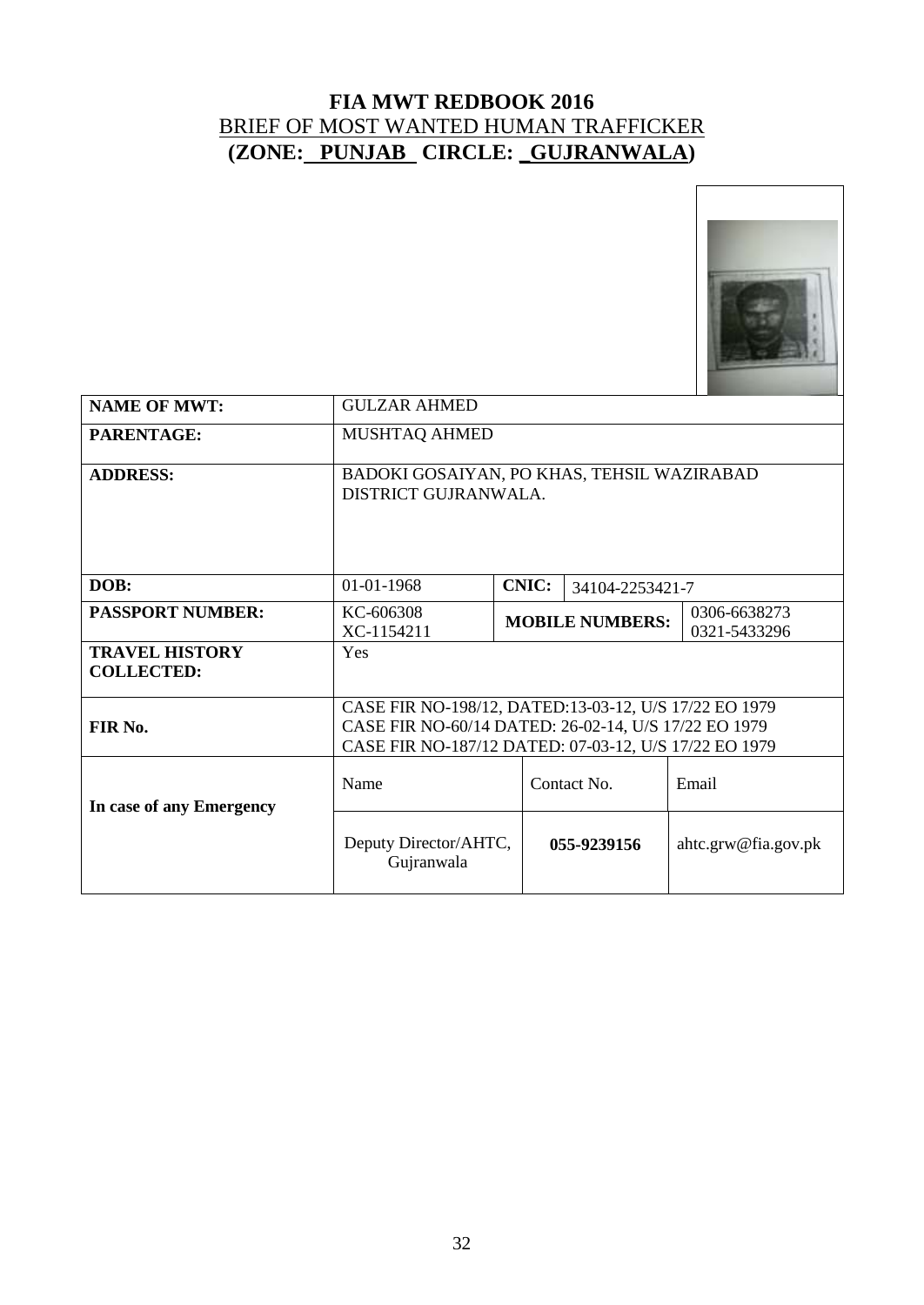

| <b>NAME OF MWT:</b>                        | <b>ATTA SUBHANI</b>                                                                                                                                                  |                                 |             |                     |  |  |
|--------------------------------------------|----------------------------------------------------------------------------------------------------------------------------------------------------------------------|---------------------------------|-------------|---------------------|--|--|
| PARENTAGE:                                 | <b>MANZOOR AHMAD</b>                                                                                                                                                 |                                 |             |                     |  |  |
| <b>ADDRESS:</b>                            | 108 AIL TOWN RAIWIND ROAD THOKAR NIAZ BAIG<br>LAHORE.                                                                                                                |                                 |             |                     |  |  |
| DOB:                                       | NOV-11-1966                                                                                                                                                          | <b>CNIC:</b><br>36501-3549954-3 |             |                     |  |  |
| <b>PASSPORT NUMBER:</b>                    | KG-220780<br>AF-5049541                                                                                                                                              | <b>MOBILE NUMBERS:</b>          |             |                     |  |  |
| <b>TRAVEL HISTORY</b><br><b>COLLECTED:</b> | 26 June 2008 Arrival-Karachi                                                                                                                                         |                                 |             |                     |  |  |
| FIR No.                                    | CASE FIR NO-702/15 DATED: 18-06-15 U/S 17/22 EO 1979<br>CASE FIR NO-958/15 DATED: 28-09-15 U/S 17/22 EO 1979<br>CASE FIR NO-116/16 DATED: 27-01-16 U/S 17/22 EO 1979 |                                 |             |                     |  |  |
| In case of any Emergency                   | Name                                                                                                                                                                 | Contact No.<br>Email            |             |                     |  |  |
|                                            | Deputy<br>Director/AHTC,<br>Gujranwala                                                                                                                               |                                 | 055-9239156 | ahtc.grw@fia.gov.pk |  |  |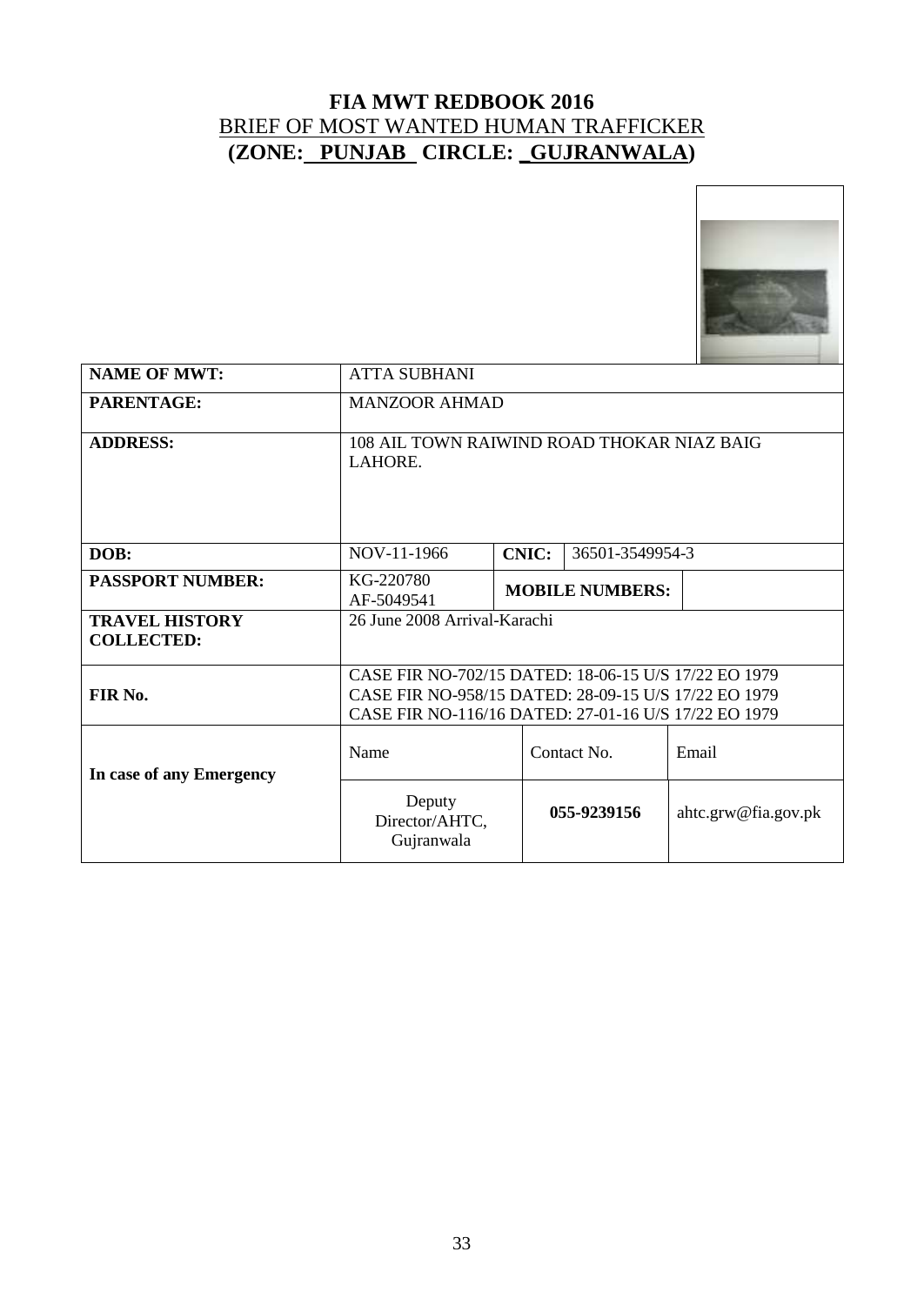

| <b>NAME OF MWT:</b>                        | <b>NASIR ALI</b>                                                                                                           |                                                                                         |                 |                              |  |
|--------------------------------------------|----------------------------------------------------------------------------------------------------------------------------|-----------------------------------------------------------------------------------------|-----------------|------------------------------|--|
| <b>PARENTAGE:</b>                          | MUHAMMAD ASHRAF                                                                                                            |                                                                                         |                 |                              |  |
| <b>ADDRESS:</b>                            | 90/JB TEHSIL GOJRA DISTRICT, TOBA TEKSINGH                                                                                 |                                                                                         |                 |                              |  |
| DOB:                                       | 1980                                                                                                                       | <b>CNIC:</b>                                                                            | 36302-0315087-9 |                              |  |
| <b>PASSPORT NUMBER:</b>                    | <b>NOT AVAILABLE</b>                                                                                                       | 0345-4504032, 0300-<br><b>MOBILE</b><br>0323-<br>6522928,<br><b>NUMBERS:</b><br>6553301 |                 |                              |  |
| <b>TRAVEL HISTORY</b><br><b>COLLECTED:</b> | <b>YES</b>                                                                                                                 |                                                                                         |                 |                              |  |
| <b>NAME OF COMPLAINANTs:</b>               | <b>SQLAIN HAIDER KAZMI</b><br>1.<br><b>SYED ZAKI ABBAS</b><br>$2^{2}$<br><b>ASHER ZIA</b><br>3.<br><b>IJAZ ANWAR</b><br>4. |                                                                                         |                 |                              |  |
| FIR No.                                    | 171/13, 172/13, 173/13, 178/13                                                                                             |                                                                                         |                 |                              |  |
| In case of any Emergency                   | Name                                                                                                                       | Contact No.<br>Email                                                                    |                 |                              |  |
|                                            | Deputy<br>Director/AHTC,<br>Faisalabad                                                                                     |                                                                                         | 041-9220245     | $\text{ahtc.fsd@fia.gov.pk}$ |  |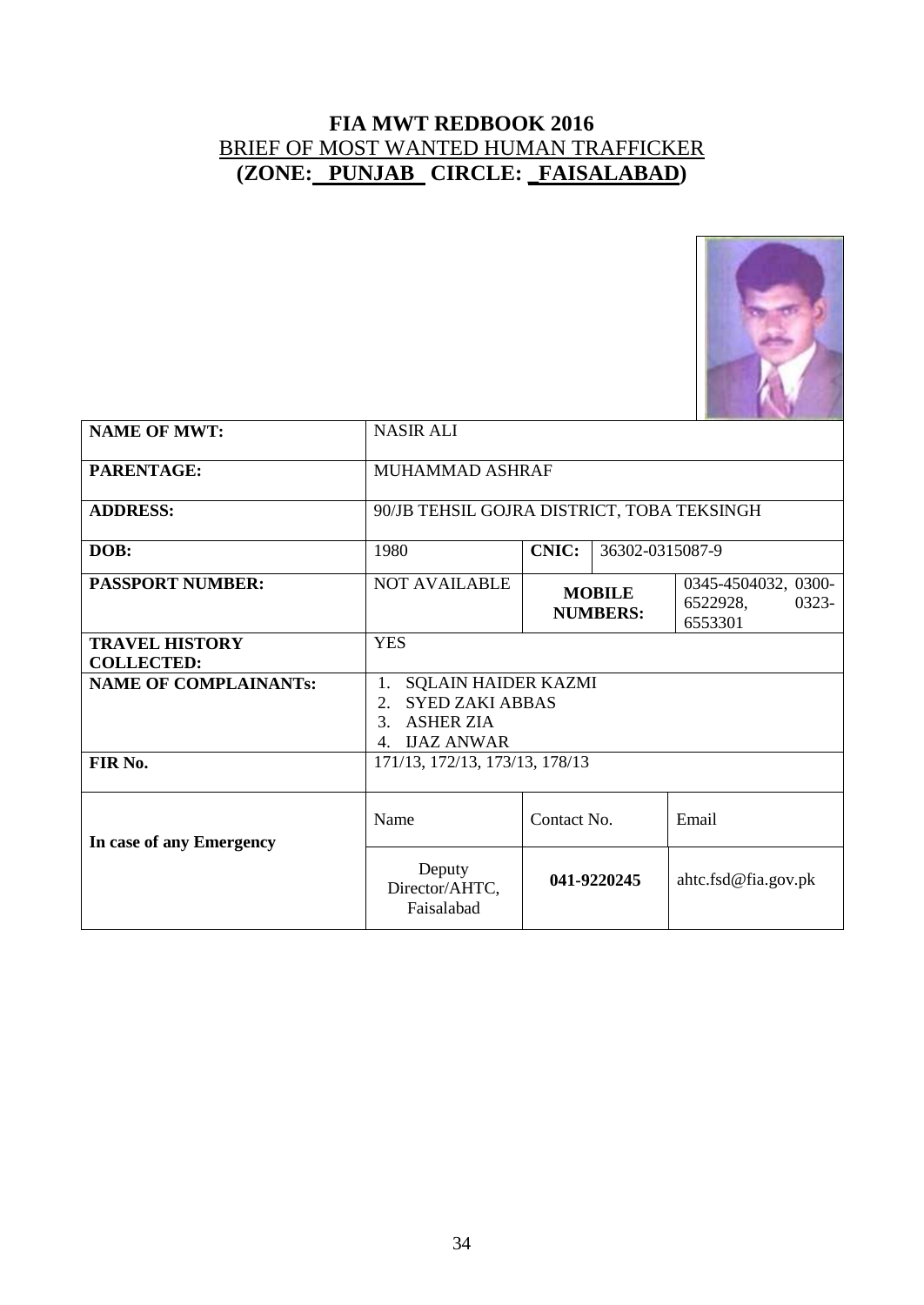

| <b>NAME OF MWT:</b>                        | <b>SOHAIL AKHTAR</b>                                                       |                                        |             |             |                     |  |
|--------------------------------------------|----------------------------------------------------------------------------|----------------------------------------|-------------|-------------|---------------------|--|
| PARENTAGE:                                 | MUHAMMAD SHARIF                                                            |                                        |             |             |                     |  |
| <b>ADDRESS:</b>                            | MOHALLA TARIQ COLONY JATTANWALI GALI,<br>MAMUNKUNJAN, DISTRICT, FAISALABAD |                                        |             |             |                     |  |
| DOB:                                       | 18-11-1984                                                                 | <b>CNIC:</b><br>33106-2439181-7        |             |             |                     |  |
| <b>PASSPORT NUMBER:</b>                    |                                                                            | 0301-7204862<br><b>MOBILE NUMBERS:</b> |             |             |                     |  |
| <b>TRAVEL HISTORY</b><br><b>COLLECTED:</b> | <b>YES</b>                                                                 |                                        |             |             |                     |  |
| FIR No.                                    | 151/2013, 05.06.2013<br>93/2013, 11.03.2013                                |                                        |             |             |                     |  |
| In case of any Emergency                   | Name                                                                       |                                        |             | Contact No. | Email               |  |
| Deputy<br>Director/AHTC,<br>Faisalabad     |                                                                            |                                        | 041-9220245 |             | ahtc.fsd@fia.gov.pk |  |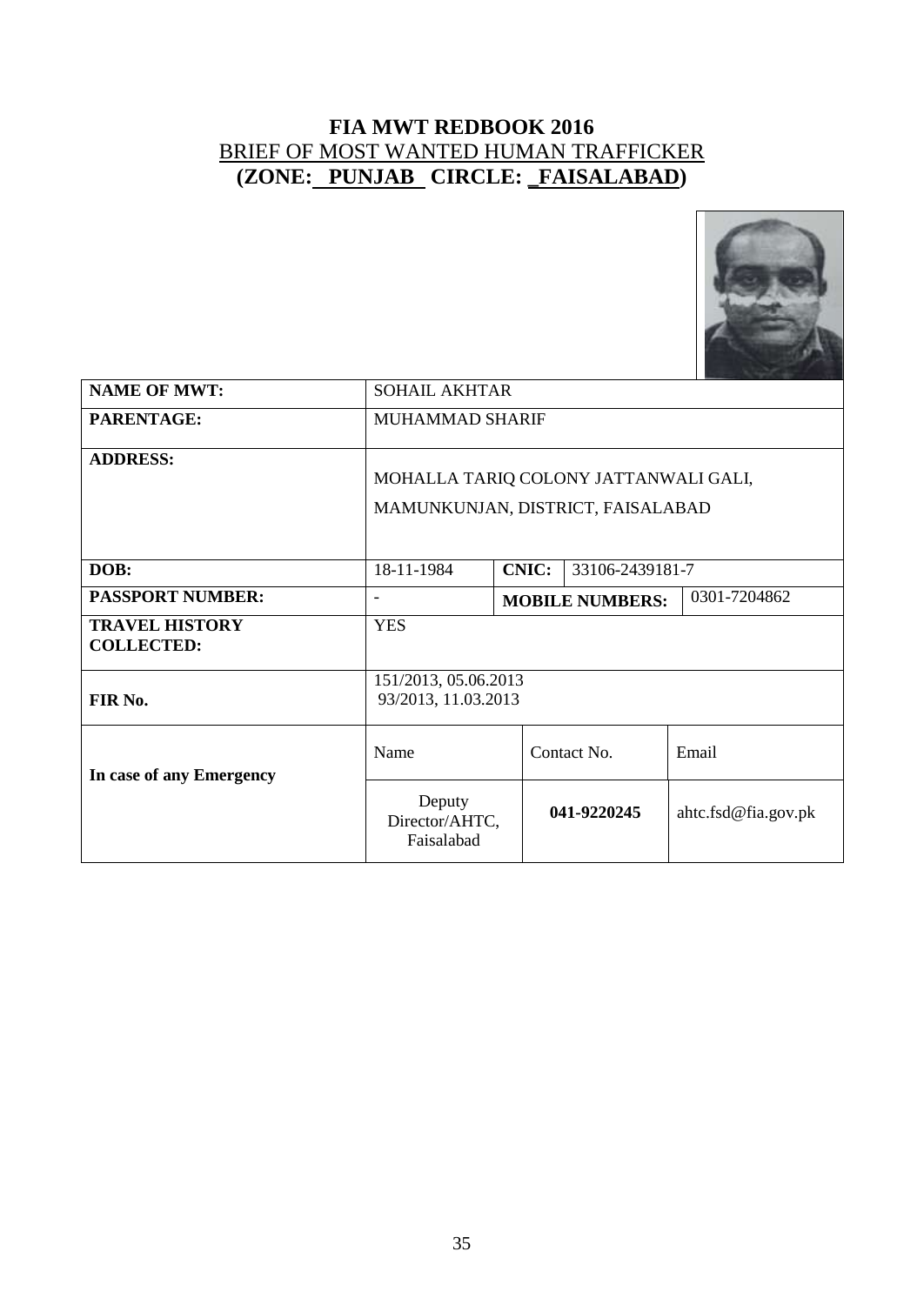

| <b>NAME OF MWT:</b>                        | <b>SOHAIL AHMAD</b>                                |                                 |             |                     |  |
|--------------------------------------------|----------------------------------------------------|---------------------------------|-------------|---------------------|--|
| PARENTAGE:                                 | <b>ABDUL GHAFOOR</b>                               |                                 |             |                     |  |
| <b>ADDRESS:</b>                            | CHAK #452/JB THE TANDIALIANWALA FSD                |                                 |             |                     |  |
| DOB:                                       | 01-12-1976                                         | <b>CNIC:</b><br>33106-8516803-3 |             |                     |  |
| <b>PASSPORT NUMBER:</b>                    | <b>MOBILE NUMBERS:</b><br>$\overline{\phantom{a}}$ |                                 |             |                     |  |
| <b>TRAVEL HISTORY</b><br><b>COLLECTED:</b> | <b>YES</b>                                         |                                 |             |                     |  |
|                                            | 164/2011, 13.07.11,                                |                                 |             |                     |  |
| FIR No.                                    | 94/2013,11.03.13                                   |                                 |             |                     |  |
| In case of any Emergency                   | Name                                               | Contact No.                     |             | Email               |  |
|                                            | Deputy<br>Director/AHTC,<br>Faisalabad             |                                 | 041-9220245 | ahtc.fsd@fia.gov.pk |  |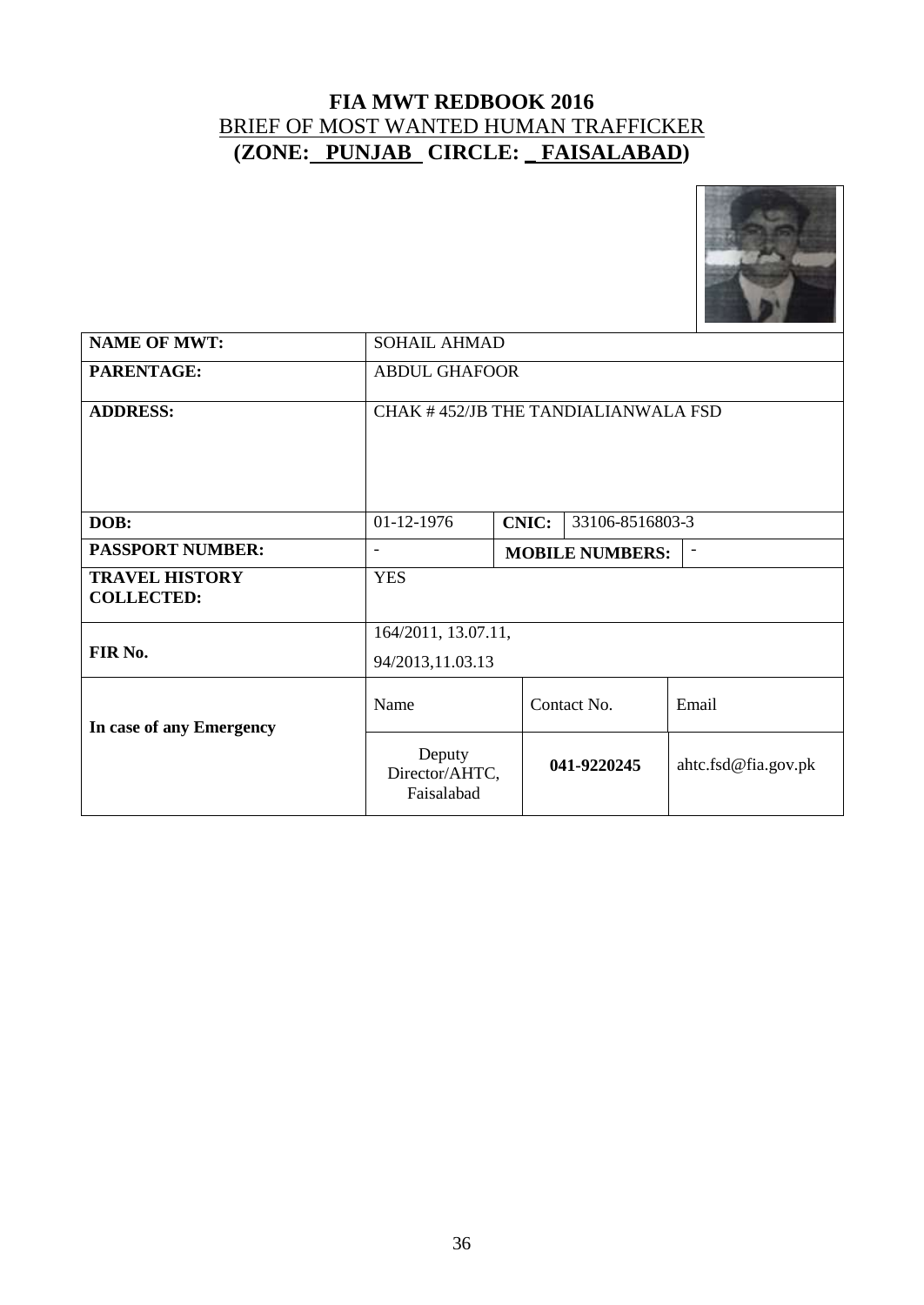

| <b>NAME OF MWT:</b>                        | <b>MUKHTIAR AHMED</b>                                                                                                                                                                                                       |                 |                 |                     |  |  |
|--------------------------------------------|-----------------------------------------------------------------------------------------------------------------------------------------------------------------------------------------------------------------------------|-----------------|-----------------|---------------------|--|--|
| PARENTAGE:                                 | <b>MUHAMMAD YUNIS</b>                                                                                                                                                                                                       |                 |                 |                     |  |  |
| <b>ADDRESS:</b>                            | MOHALLAH MOHAMMAD PURA, KHANPUR DISTT.<br><b>RAHIM YAR KHAN</b>                                                                                                                                                             |                 |                 |                     |  |  |
| DOB:                                       | 01.01.1970                                                                                                                                                                                                                  | <b>CNIC:</b>    | 31301-5638402-9 |                     |  |  |
| <b>PASSPORT NUMBER:</b>                    | AJ0344023                                                                                                                                                                                                                   | <b>NUMBERS:</b> | <b>MOBILE</b>   | 0060166409353       |  |  |
| <b>TRAVEL HISTORY</b><br><b>COLLECTED:</b> | NO                                                                                                                                                                                                                          |                 |                 |                     |  |  |
| <b>NAME OF COMPLAINANTs:</b>               | <b>NAVEED AHMED</b><br>1)<br><b>IMRAN RAFIQ</b><br>2)<br>3) ABDUL ZAHOOR<br>MUHAMMAD ARIF<br>4)<br>5) ABDUL LATIF<br>ZAFAR IQBAL<br>6)<br><b>MUHAMMAD ASLAM</b><br>7)<br>MUHAMMAD ASIF RIZWAN<br>8)<br>NADEEM HUSSAIN<br>9) |                 |                 |                     |  |  |
| FIR No.                                    | 187/14, 188/14, 205/14, 206/14, 230/14, 231/14, 232/14, 233/14,<br>234/14                                                                                                                                                   |                 |                 |                     |  |  |
| In case of any Emergency                   | Name<br>Contact No.<br>Email                                                                                                                                                                                                |                 |                 |                     |  |  |
|                                            | Deputy<br>Director/AHTC,<br>Multan                                                                                                                                                                                          | 061-9201578     |                 | ahtc.mul@fia.gov.pk |  |  |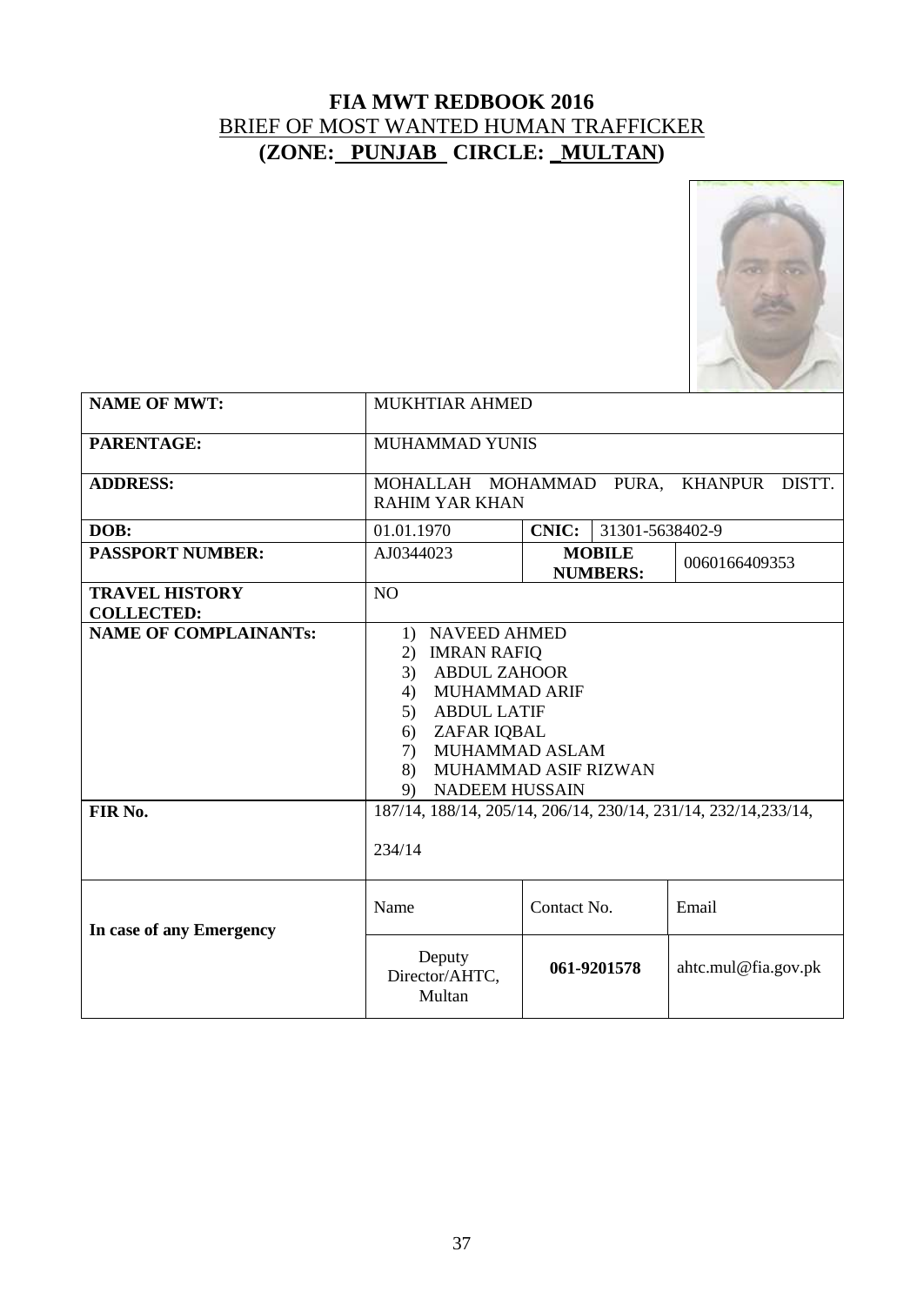

| <b>NAME OF MWT:</b>                        | <b>MOHAMMAD YASIN</b>                                     |  |                        |                     |  |
|--------------------------------------------|-----------------------------------------------------------|--|------------------------|---------------------|--|
| PARENTAGE:                                 | <b>ABDUL MAJEED</b>                                       |  |                        |                     |  |
| <b>ADDRESS:</b>                            | AL-HASSAN LAJ HOUSE NO. 63/A GARDEN TOWN<br>MULTAN CANTT. |  |                        |                     |  |
| DOB:                                       | 04-04-1982<br><b>CNIC:</b><br>36201-0558472-7             |  |                        |                     |  |
| <b>PASSPORT NUMBER:</b>                    | ES6804721                                                 |  | <b>MOBILE NUMBERS:</b> | 0345-4039003        |  |
| <b>TRAVEL HISTORY</b><br><b>COLLECTED:</b> | Yes                                                       |  |                        |                     |  |
| FIR No.                                    | 220/14, 157/15, 372/15                                    |  |                        |                     |  |
| In case of any Emergency                   | Name                                                      |  | Contact No.            | Email               |  |
|                                            | Deputy<br>Director/AHTC,<br>Multan                        |  | 061-9201578            | ahtc.mul@fia.gov.pk |  |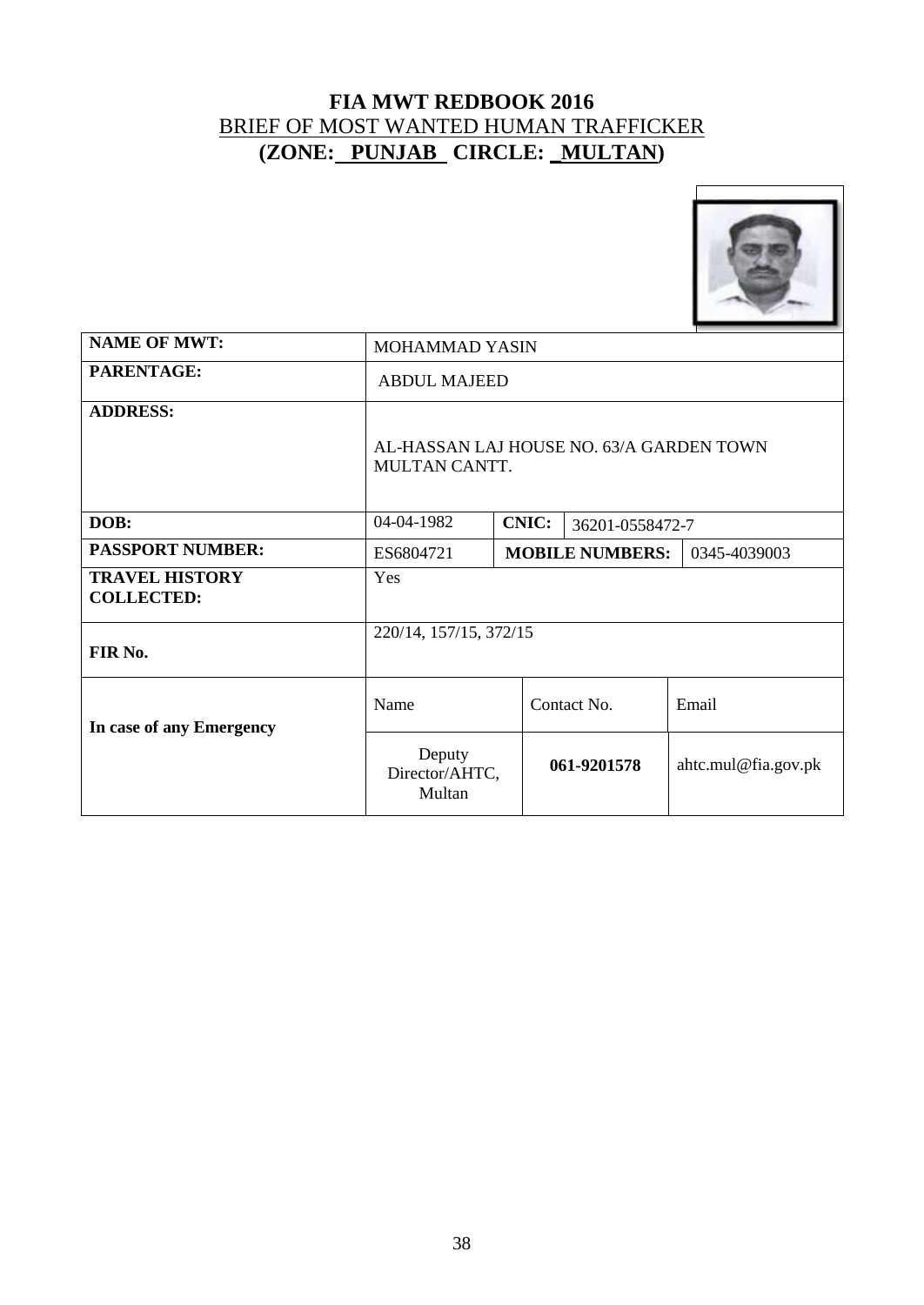

| <b>NAME OF MWT:</b>                        | MUHAMMAD YUSAF                                      |             |                     |  |  |
|--------------------------------------------|-----------------------------------------------------|-------------|---------------------|--|--|
| PARENTAGE:                                 | <b>ABDUL HAQ</b>                                    |             |                     |  |  |
| <b>ADDRESS:</b>                            | MOHALLAH QASIM WALA, MUZAFARGARH                    |             |                     |  |  |
| DOB:                                       | <b>CNIC:</b><br>01-01-1965<br>32403-3917535-1       |             |                     |  |  |
| <b>PASSPORT NUMBER:</b>                    | <b>MOBILE NUMBERS:</b><br>0346-7060259<br>BE6915352 |             |                     |  |  |
| <b>TRAVEL HISTORY</b><br><b>COLLECTED:</b> | Yes                                                 |             |                     |  |  |
| FIR No.                                    | 117/14, 197/14, 196/14                              |             |                     |  |  |
| In case of any Emergency                   | Name                                                | Contact No. | Email               |  |  |
|                                            | Deputy<br>Director/AHTC,<br>Multan                  | 061-9201578 | ahtc.mul@fia.gov.pk |  |  |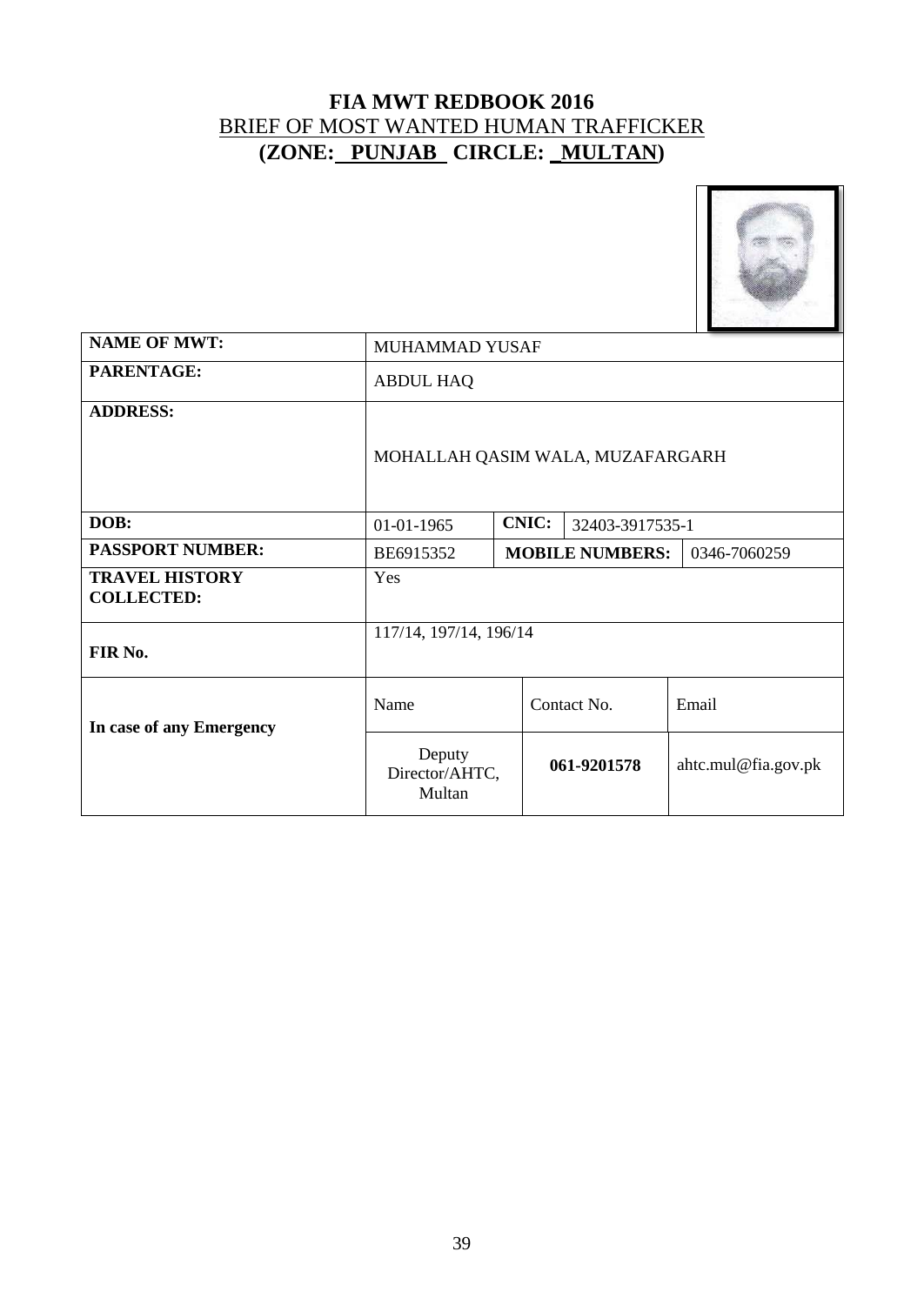

| <b>NAME OF MWT:</b>                        | MUNAWAR IQBAL GONDAL                                                                                                                    |                                                  |                 |                    |  |
|--------------------------------------------|-----------------------------------------------------------------------------------------------------------------------------------------|--------------------------------------------------|-----------------|--------------------|--|
| PARENTAGE:                                 | <b>SHER ALI GONDAL</b>                                                                                                                  |                                                  |                 |                    |  |
| <b>ADDRESS:</b>                            | VILLAGE HARIA P/S MALAKWAL, TEHSIL MALAKWAL<br><b>DISTRICT M.D DIN</b>                                                                  |                                                  |                 |                    |  |
| DOB:                                       | <b>NOT</b><br><b>AVAILABLE</b>                                                                                                          | <b>CNIC</b>                                      | 34401-5956058-3 |                    |  |
| <b>PASSPORT NUMBER:</b>                    | FA1330581<br>FA1330583                                                                                                                  | <b>MOBILE</b><br>0346-6472429<br><b>NUMBERS:</b> |                 |                    |  |
| <b>TRAVEL HISTORY</b><br><b>COLLECTED:</b> | LAST TRAVEL (DEPARTED FROM AIIAP LAHORE ON<br>26.01.2013 TO RIYADH)                                                                     |                                                  |                 |                    |  |
| <b>NAME OF COMPLAINANTS:</b>               | CASE REGISTERED UPON RECEIVING COMPLAINT FROM<br>SI NIAZ AKBAR FIA IMMIGRATION BBIAP ISLAMABAD<br>(OFFLOADEE DISCLOSED THE NAME OF MWT) |                                                  |                 |                    |  |
| FIR No.                                    | 520/2008                                                                                                                                |                                                  |                 |                    |  |
| In case of any Emergency                   | Name<br>Contact No.<br>Email                                                                                                            |                                                  |                 |                    |  |
|                                            | Deputy<br>Director/AHTC,<br>Rawalpindi                                                                                                  |                                                  | 051-2612293     | dir.rwp@fia.gov.pk |  |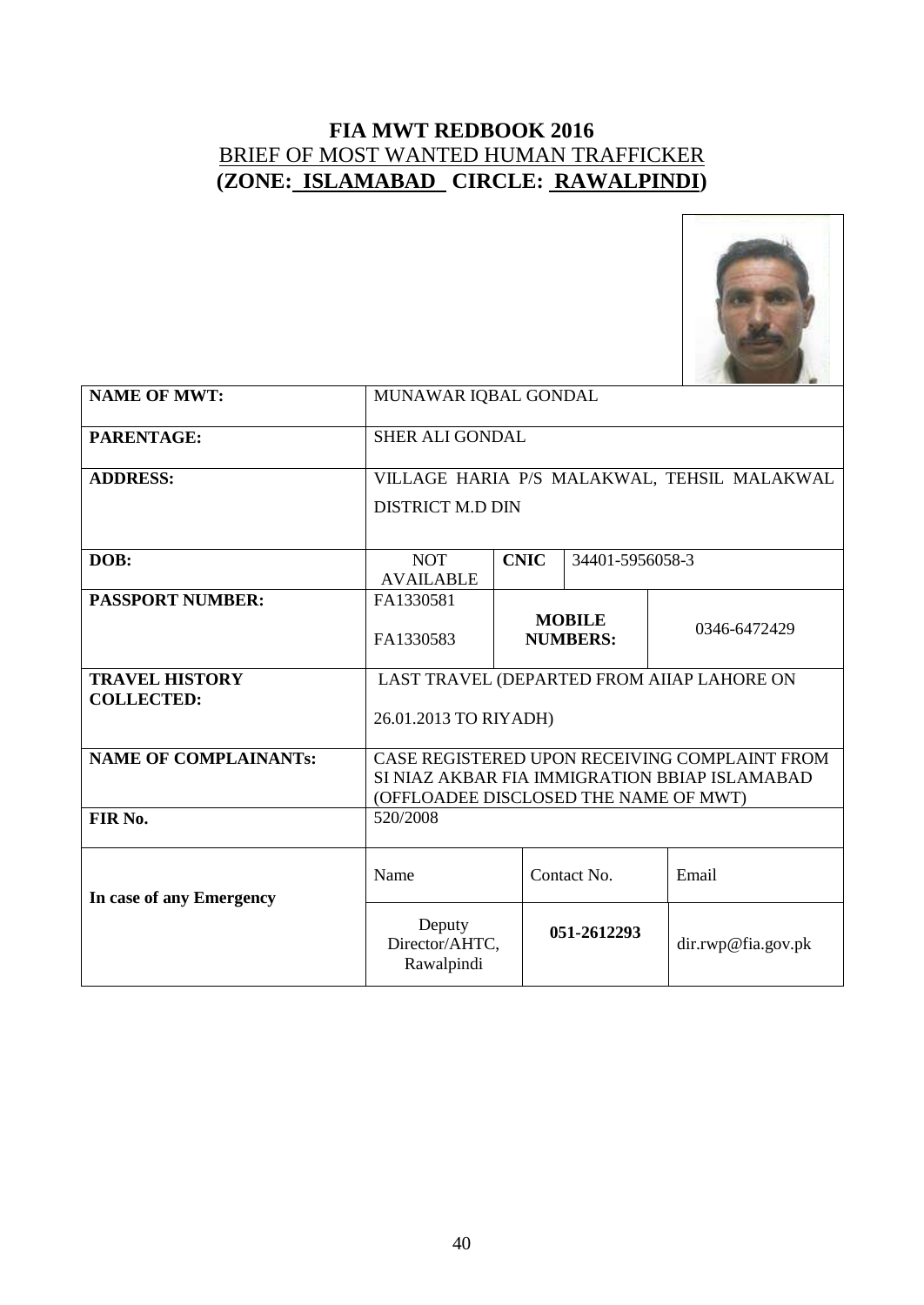

| <b>NAME OF MWT:</b>                        | MUHAMMAD SHARIF NAIZI                          |             |                                  |                      |  |
|--------------------------------------------|------------------------------------------------|-------------|----------------------------------|----------------------|--|
| <b>PARENTAGE:</b>                          | <b>AHMAD KHAN</b>                              |             |                                  |                      |  |
| <b>ADDRESS:</b>                            | VILLAGE DHAKKAR TEHSIL KHARIAN DISTRICT GUJRAT |             |                                  |                      |  |
| DOB:                                       | 25-12-1946                                     | <b>CNIC</b> | 34202-3911148-1                  |                      |  |
| <b>PASSPORT NUMBER:</b>                    | BC9911481                                      |             | <b>MOBILE</b><br><b>NUMBERS:</b> | <b>NOT AVAILABLE</b> |  |
| <b>TRAVEL HISTORY</b><br><b>COLLECTED:</b> | <b>NOT FOUND</b>                               |             |                                  |                      |  |
| <b>NAME OF COMPLAINANTs:</b>               | TANVEER AKHTAR S/O ALI ASGHAR                  |             |                                  |                      |  |
| FIR No.                                    | 524/09                                         |             |                                  |                      |  |
| In case of any Emergency                   | Name                                           |             | Contact No.                      | Email                |  |
|                                            | Deputy<br>Director/AHTC,<br>Rawalpindi         |             | 051-2612293                      | dir.rwp@fia.gov.pk   |  |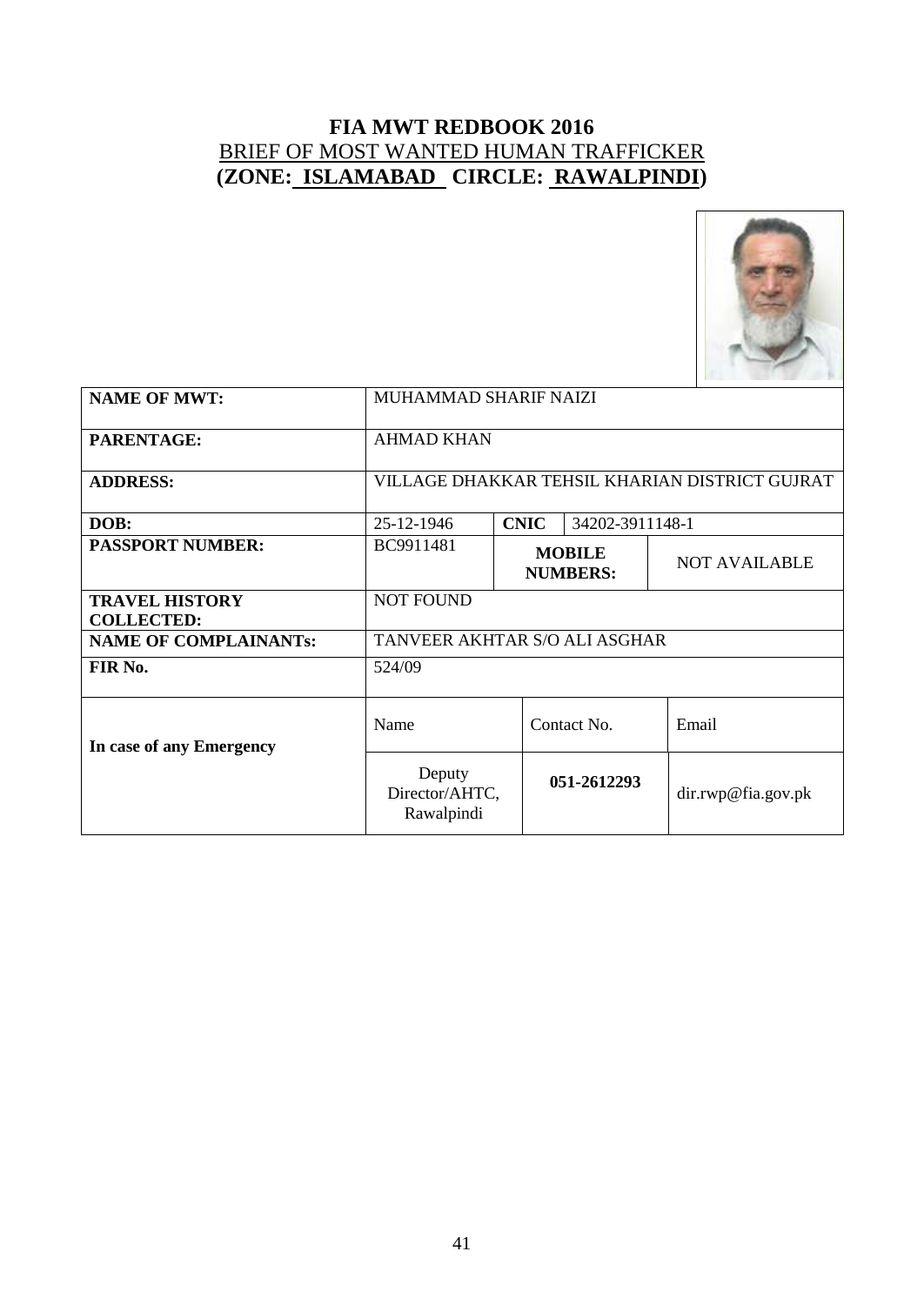

| <b>NAME OF MWT:</b>                        | <b>AQEEL AHMED ABBASI</b>                                                                                                                                                                                                                                                                    |             |                                  |                      |  |
|--------------------------------------------|----------------------------------------------------------------------------------------------------------------------------------------------------------------------------------------------------------------------------------------------------------------------------------------------|-------------|----------------------------------|----------------------|--|
| PARENTAGE:                                 | MUHAMMAD SADDIQUE ABBASI                                                                                                                                                                                                                                                                     |             |                                  |                      |  |
| <b>ADDRESS:</b>                            | i). H NO. 132 KV GRID STATION DAHIMAL ROAD<br>RAWALPINDI, DISTRICT RAWALPINDI,<br><b>PUNJAB</b><br><b>PAKISTAN</b><br><b>COLONY</b><br>ii). QUID-E-AZAM<br><b>DHAMYAL</b><br><b>CAMP</b><br><b>RAWALPINDI</b><br>iii). VILLAGE<br>GOTHA P.O KHAS MUZAFFARABAD,<br>DISTRICT MUZAFFARABAD, AJK |             |                                  |                      |  |
| DOB:                                       | 11-01-1981                                                                                                                                                                                                                                                                                   | <b>CNIC</b> | 37405-1903795-9                  |                      |  |
| <b>PASSPORT NUMBER:</b>                    | AL-1017951                                                                                                                                                                                                                                                                                   |             | <b>MOBILE</b><br><b>NUMBERS:</b> | <b>NOT AVAILABLE</b> |  |
| <b>TRAVEL HISTORY</b><br><b>COLLECTED:</b> | <b>YES</b><br>LAST TRAVEL ON 22-02-2009, DEPARTED FROM BBIAP,<br>ISLAMABAD TO LONDON ON PK-786                                                                                                                                                                                               |             |                                  |                      |  |
| <b>NAME OF COMPLAINANTs:</b>               | <b>AUSTRIA EMBASSY</b>                                                                                                                                                                                                                                                                       |             |                                  |                      |  |
| FIR No.                                    | 570/09                                                                                                                                                                                                                                                                                       |             |                                  |                      |  |
| In case of any Emergency                   | Name                                                                                                                                                                                                                                                                                         |             | Contact No.                      | Email                |  |
|                                            | Deputy<br>Director/AHTC,<br>Rawalpindi                                                                                                                                                                                                                                                       |             | 051-2612293                      | dir.rwp@fia.gov.pk   |  |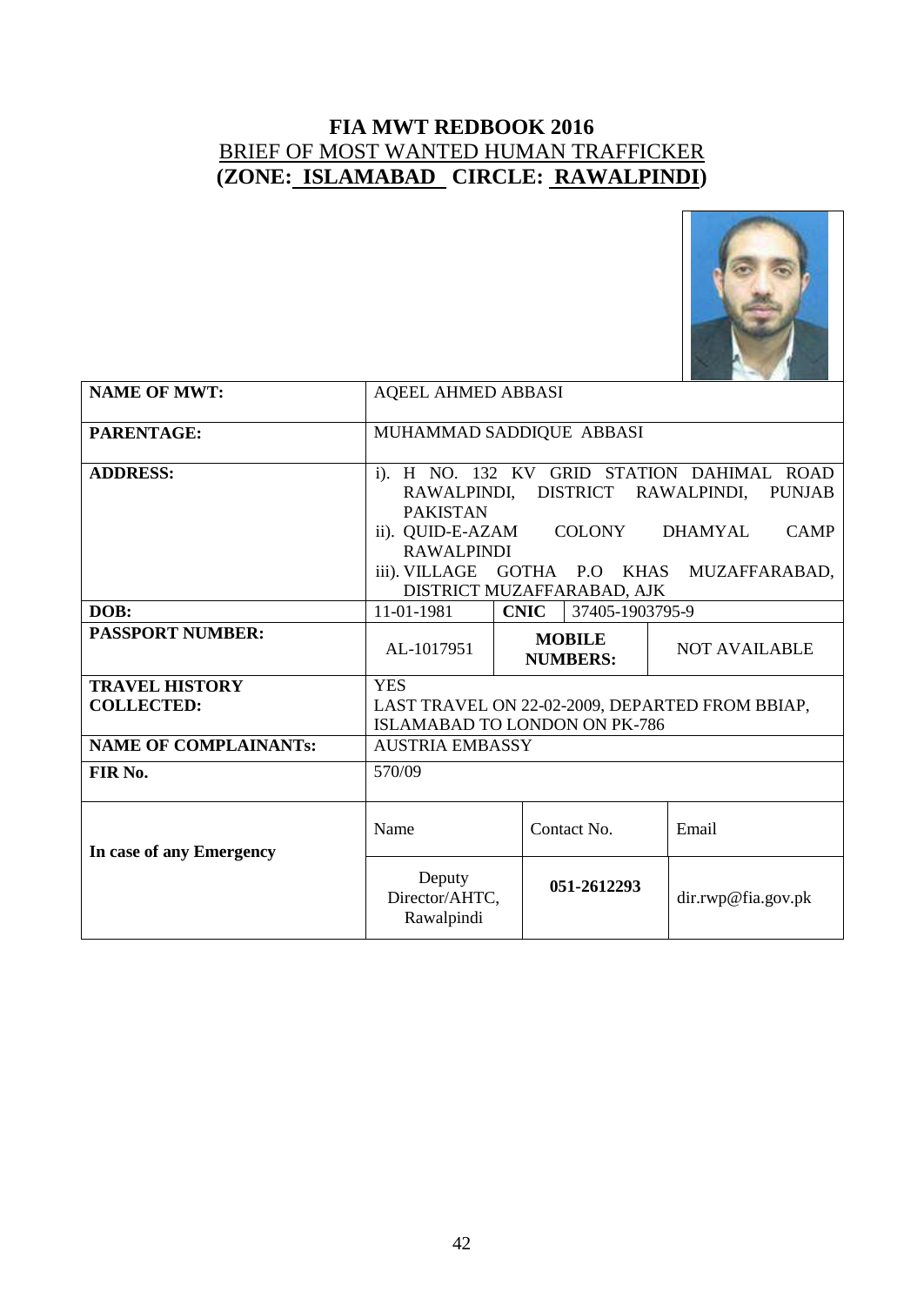

| <b>NAME OF MWT:</b>          | <b>MUMTAZ HUSSAIN</b>                                               |                                  |                    |  |  |
|------------------------------|---------------------------------------------------------------------|----------------------------------|--------------------|--|--|
| PARENTAGE:                   | <b>NOOR HUSSAIN</b>                                                 |                                  |                    |  |  |
| <b>ADDRESS:</b>              | PO KHAS, BAKHARI KALAN P/S SAME TEHSIL &<br><b>DISTRICT CHAKWAL</b> |                                  |                    |  |  |
| DOB:                         | <b>CNIC</b><br>37201-1694251-7<br>09-04-1971                        |                                  |                    |  |  |
| <b>PASSPORT NUMBER:</b>      | UU6892511                                                           | <b>MOBILE</b><br><b>NUMBERS:</b> | 0313-5773638       |  |  |
| <b>TRAVEL HISTORY</b>        | LAST TRAVEL DEPARTED ON 17.01.2014 TO LAHORE                        |                                  |                    |  |  |
| <b>COLLECTED:</b>            | <b>AIRPORT</b>                                                      |                                  |                    |  |  |
| <b>NAME OF COMPLAINANTs:</b> | IMTIAZ AHMED S/O MUSHTAQ AHMED CHAK NO. 117                         |                                  |                    |  |  |
|                              | SOUTH, P/O SHAHEENABAD THE SILAWALI DISTRICT                        |                                  |                    |  |  |
|                              | <b>SARGODHA</b>                                                     |                                  |                    |  |  |
| FIR No.                      | 37/13                                                               |                                  |                    |  |  |
| In case of any Emergency     | Name                                                                | Contact No.                      | Email              |  |  |
|                              | Deputy<br>Director/AHTC,<br>Rawalpindi                              | 051-2612293                      | dir.rwp@fia.gov.pk |  |  |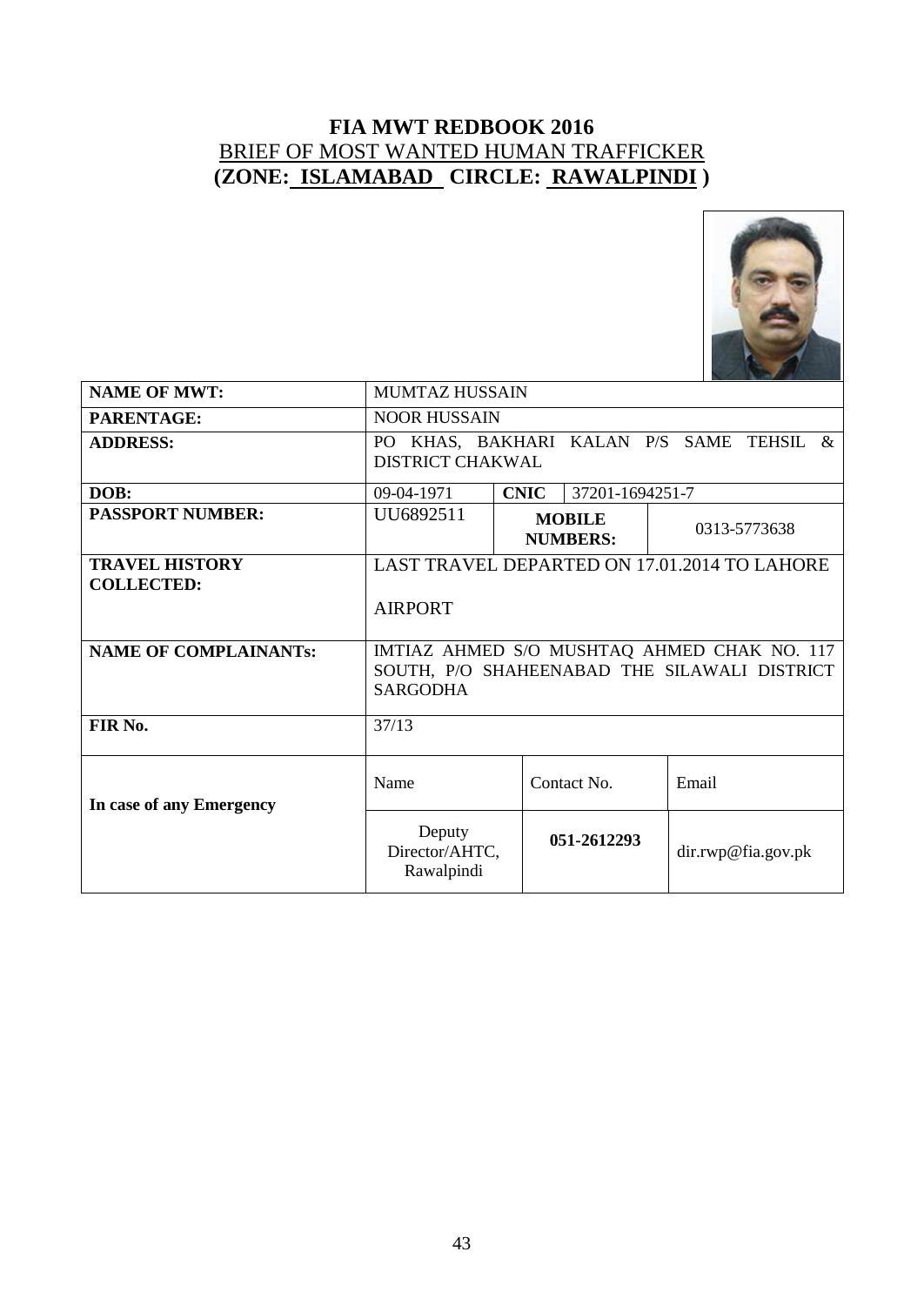

| <b>NAME OF MWT:</b>                        | <b>ALTAF HUSSAIN</b>                                                                                                                                     |                                  |                 |                    |  |
|--------------------------------------------|----------------------------------------------------------------------------------------------------------------------------------------------------------|----------------------------------|-----------------|--------------------|--|
| <b>PARENTAGE:</b>                          | <b>ABDUL REHMAN</b>                                                                                                                                      |                                  |                 |                    |  |
| <b>ADDRESS:</b>                            | V. KALJOOR P.O KHATAR DALAWAR KHAN THE:<br>$i$ ).<br>DADYAL DISTRICT MIRPUR AJK<br>ii). GHULAM ABAD KATHAR P.O & TEHSIL DADYAL<br><b>DISTRICT MIRPUR</b> |                                  |                 |                    |  |
| DOB:                                       | 16-09-1968                                                                                                                                               | <b>CNIC</b>                      | 81301-4660468-7 |                    |  |
| <b>PASSPORT NUMBER:</b>                    | PA-6894681                                                                                                                                               | <b>MOBILE</b><br><b>NUMBERS:</b> | 0342-5351639    |                    |  |
| <b>TRAVEL HISTORY</b><br><b>COLLECTED:</b> | <b>NOT FOUND</b>                                                                                                                                         |                                  |                 |                    |  |
| <b>NAME OF COMPLAINANTs:</b>               | NASEER AHMAD & SHER MUHAMMAD                                                                                                                             |                                  |                 |                    |  |
| FIR No.                                    | 129/12                                                                                                                                                   |                                  |                 |                    |  |
| In case of any Emergency                   | Name                                                                                                                                                     |                                  | Contact No.     | Email              |  |
|                                            | Deputy<br>Director/AHTC,<br>Rawalpindi                                                                                                                   |                                  | 051-2612293     | dir.rwp@fia.gov.pk |  |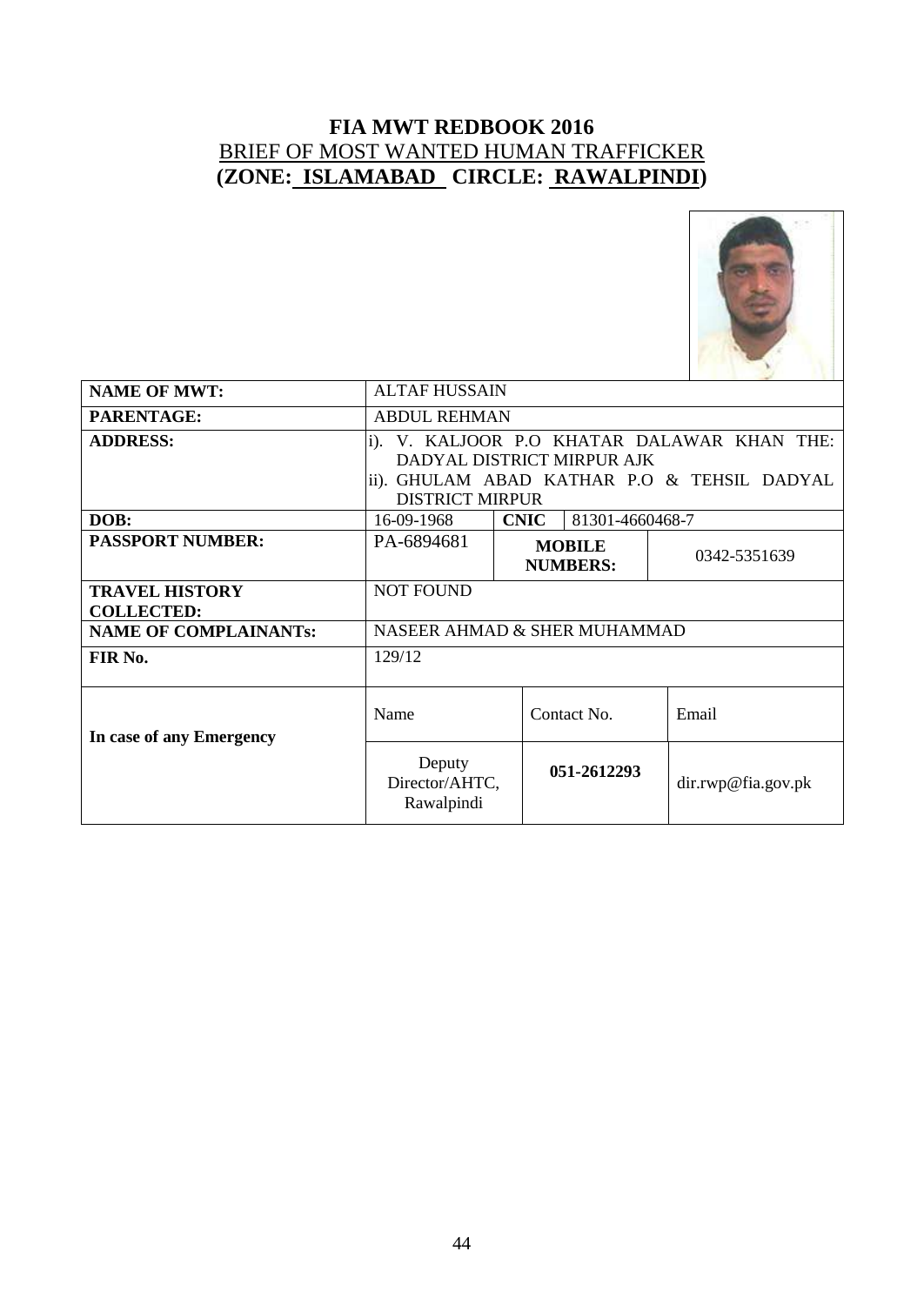

| <b>NAME OF MWT:</b>          | MASOOD-UL-HASSAN                                       |                                |                                  |                                               |  |
|------------------------------|--------------------------------------------------------|--------------------------------|----------------------------------|-----------------------------------------------|--|
| PARENTAGE:                   | FATHER NAME: MUHAMMAD YAQOOB                           |                                |                                  |                                               |  |
|                              | MOTHER NAME: FAZEELAT JAN BIBI                         |                                |                                  |                                               |  |
|                              |                                                        |                                |                                  |                                               |  |
| <b>ADDRESS:</b>              | VOTE LIST NO. SERIAL NO. 285 GHARANA NO. 104<br>$i$ ). |                                |                                  |                                               |  |
|                              | $\ddot{\text{1}}$ .                                    |                                |                                  | POST OFFICE KASWAL DARAB JATAL TEHSIL         |  |
|                              | NO. 24.                                                |                                |                                  | GUJAR KHAN RAWALPINDI. REF NO. 61 GHARANA     |  |
|                              | iii). AFZAL PURA MIRPUR KHAS                           |                                |                                  |                                               |  |
| DOB:                         | 1970                                                   | <b>CNIC</b><br>37401-3037179-9 |                                  |                                               |  |
|                              |                                                        | MOTHER CNIC: 37401-2151235-4   |                                  |                                               |  |
| <b>PASSPORT NUMBER:</b>      | CW-6801791                                             |                                | <b>MOBILE</b><br><b>NUMBERS:</b> | 0303-8113411                                  |  |
| <b>TRAVEL HISTORY</b>        | <b>NOT FOUND</b>                                       |                                |                                  |                                               |  |
| <b>COLLECTED:</b>            |                                                        |                                |                                  |                                               |  |
| <b>NAME OF COMPLAINANTs:</b> |                                                        |                                |                                  | MUHAMMAD ISMAIL S/O NAWAB DIN R/O TURKEY      |  |
|                              | 429/13 FIR NO. 122/2013 FIA AHTC RAWALPINDI            |                                |                                  | KHAIL TEHSIL & DISTRICT KARAK ENQUIRY NO. PC- |  |
| FIR No.                      | 180/11, 04/13, 122/13                                  |                                |                                  |                                               |  |
|                              |                                                        |                                |                                  |                                               |  |
|                              | Name                                                   |                                | Contact No.                      | Email                                         |  |
| In case of any Emergency     |                                                        |                                |                                  |                                               |  |
|                              | Deputy<br>Director/AHTC,<br>Rawalpindi                 |                                | 051-2612293                      | dir.rwp@fia.gov.pk                            |  |
|                              |                                                        |                                |                                  |                                               |  |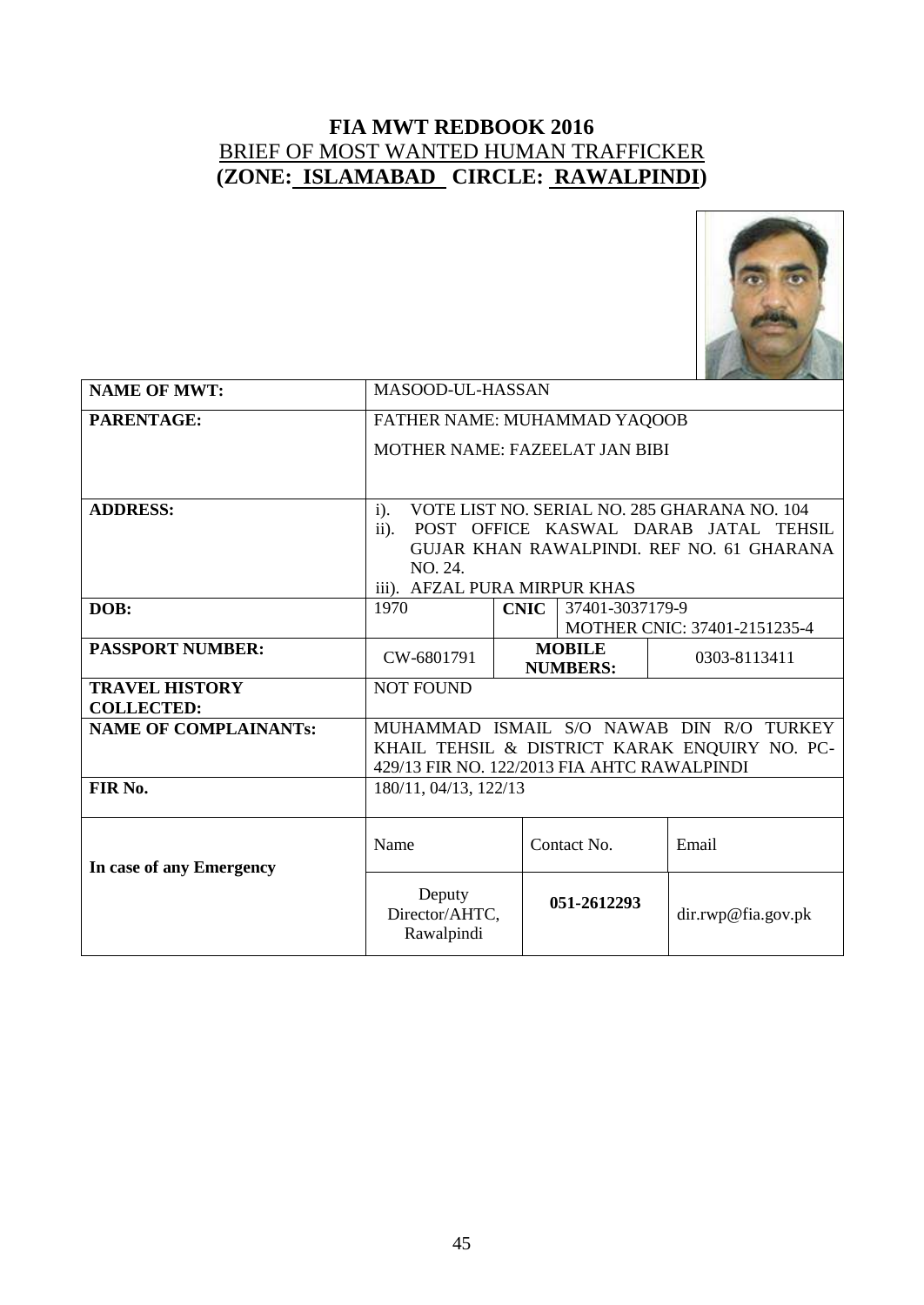

| <b>NAME OF MWT:</b>                        | <b>BILAL AHMAD</b>                                                                                                     |                                                                                                  |                 |                    |  |  |
|--------------------------------------------|------------------------------------------------------------------------------------------------------------------------|--------------------------------------------------------------------------------------------------|-----------------|--------------------|--|--|
| <b>PARENTAGE:</b>                          | <b>CHAUDHRY GHULAM AHMAD</b>                                                                                           |                                                                                                  |                 |                    |  |  |
| <b>ADDRESS:</b>                            | SAOWAL TEHSIL PINDDAD KHAN DISTRICT JEHLUM                                                                             |                                                                                                  |                 |                    |  |  |
| DOB:                                       | 15-10-1987                                                                                                             | <b>CNIC</b>                                                                                      | 37302-0477906-1 |                    |  |  |
| <b>PASSPORT NUMBER:</b>                    | <b>NOT</b><br><b>AVAILABLE</b>                                                                                         | 0342-8272988<br><b>MOBILE</b><br>0347-4328436<br>0321-5198547<br><b>NUMBERS:</b><br>0347-4328436 |                 |                    |  |  |
| <b>TRAVEL HISTORY</b><br><b>COLLECTED:</b> | <b>NOT FOUND</b>                                                                                                       |                                                                                                  |                 |                    |  |  |
| <b>NAME OF COMPLAINANTs:</b>               | UMER HAYAT S/O MUHAMMAD BUKHSH R/O TEHSIL<br>PINDDAD KHAN DISTRICT JEHLUM<br>CNIC: 37302-11452885 MOBILE: 0346-5818660 |                                                                                                  |                 |                    |  |  |
| FIR No.                                    | FIR NO.230/11 U/S 18.22.EO 6PA                                                                                         |                                                                                                  |                 |                    |  |  |
| In case of any Emergency                   | Name<br>Contact No.<br>Email                                                                                           |                                                                                                  |                 |                    |  |  |
|                                            | Deputy<br>Director/AHTC,<br>Rawalpindi                                                                                 |                                                                                                  | 051-2612293     | dir.rwp@fia.gov.pk |  |  |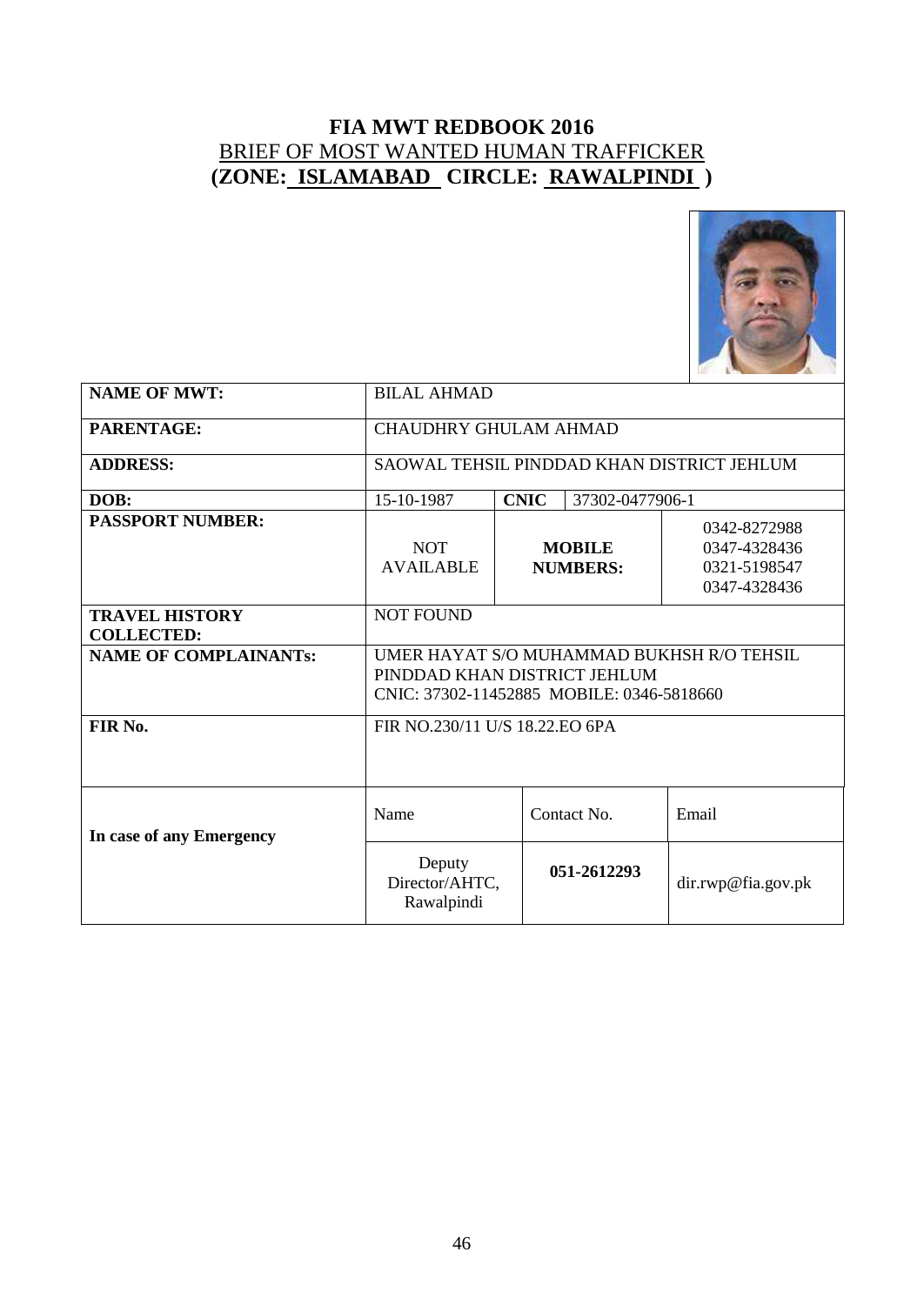

| <b>NAME OF MWT:</b>          | <b>WAQAR AHMED</b>                             |             |                 |                                            |
|------------------------------|------------------------------------------------|-------------|-----------------|--------------------------------------------|
| PARENTAGE:                   | TAJ MUHAMMAD KHAN                              |             |                 |                                            |
| <b>ADDRESS:</b>              | MERWAL POST OFFICE MERWAL TEHSIL JAND DISTRICT |             |                 |                                            |
|                              | <b>ATTOCK POLICE STATION BASAL</b>             |             |                 |                                            |
| DOB:                         | 06-06-1982                                     | <b>CNIC</b> | 37104-0485326-1 |                                            |
| <b>PASSPORT NUMBER:</b>      | SM-1153262                                     |             | <b>MOBILE</b>   | 0301-5082302                               |
|                              |                                                |             | <b>NUMBERS:</b> | 0321-5742643                               |
| <b>TRAVEL HISTORY</b>        |                                                |             |                 | LAST TRAVEL ARRIVED ON 06.10.2015 PESHAWAR |
| <b>COLLECTED:</b>            | <b>AIRPORT FROM DUBAI ON PK-284</b>            |             |                 |                                            |
| <b>NAME OF COMPLAINANTs:</b> | AURANZEB S/O AMEER AFZAL CASTE AWAN R/O NEAR   |             |                 |                                            |
|                              | JAMAY MASJID BILAL SHAIN BAGH KHURID DISTRICT  |             |                 |                                            |
|                              | <b>ATTOCK</b>                                  |             |                 |                                            |
| FIR No.                      | 07/13                                          |             |                 |                                            |
|                              |                                                |             |                 |                                            |
|                              |                                                |             |                 |                                            |
|                              |                                                |             |                 |                                            |
|                              | Name                                           |             | Contact No.     | Email                                      |
| In case of any Emergency     |                                                |             |                 |                                            |
|                              | Deputy                                         |             | 051-2612293     |                                            |
|                              | Director/AHTC,                                 |             |                 | dir.rwp@fia.gov.pk                         |
|                              | Rawalpindi                                     |             |                 |                                            |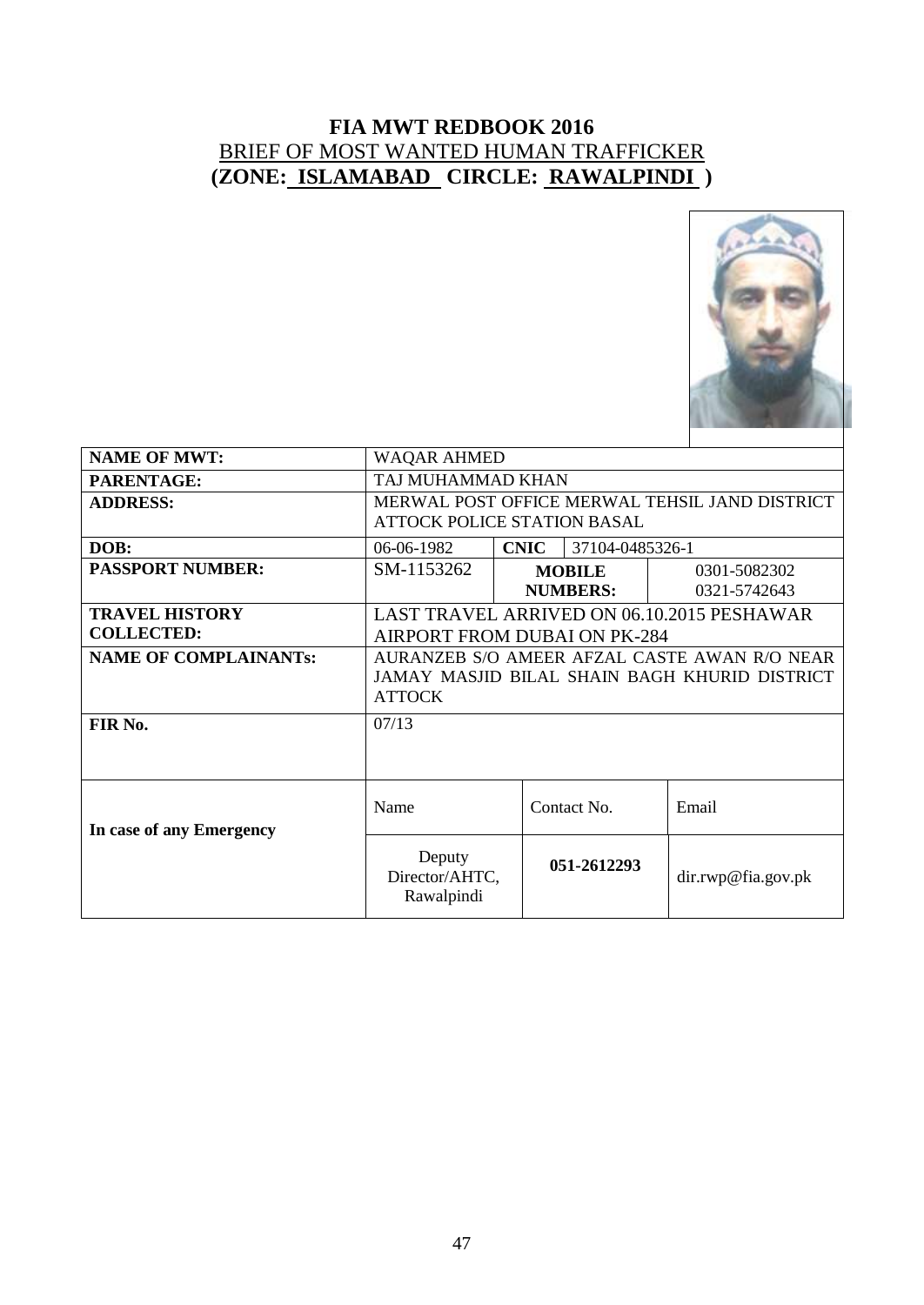

| <b>NAME OF MWT:</b>          | MUHAMMAD IQBAL                                                                                                                                             |                                  |                      |  |  |
|------------------------------|------------------------------------------------------------------------------------------------------------------------------------------------------------|----------------------------------|----------------------|--|--|
| <b>PARENTAGE:</b>            | <b>FAROOZ DIN</b>                                                                                                                                          |                                  |                      |  |  |
| <b>ADDRESS:</b>              | i). MOHALLA AHMED NAZAR, GHATLIA ROAD, WAH<br>CANTT TEHSIL TAXILA DISTRICT RAWALPINDI<br>ii). BATAL, KUND BATAL P.O GUMBER TEHSIL &<br>DISTRICT ABBOTABAD. |                                  |                      |  |  |
| DOB:                         | 11-12-1958                                                                                                                                                 | <b>CNIC</b><br>37406-1553500-3   |                      |  |  |
| <b>PASSPORT NUMBER:</b>      | <b>NOT</b><br><b>AVAILABLE</b>                                                                                                                             | <b>MOBILE</b><br><b>NUMBERS:</b> | <b>NOT AVAILABLE</b> |  |  |
| <b>TRAVEL HISTORY</b>        | LAST TRAVEL ARRIVED BBIAP ON 01.12.2012 BBIAP                                                                                                              |                                  |                      |  |  |
| <b>COLLECTED:</b>            | <b>ISLAMABADFROM BANGKOK ON TG-349</b>                                                                                                                     |                                  |                      |  |  |
| <b>NAME OF COMPLAINANTs:</b> | ZAHID KHAN S/O M. ASLAM R/O VILLAGE JOGI TEHSIL<br>HASANABDAL DISTRICT ATTOCK                                                                              |                                  |                      |  |  |
| FIR No.                      | 07/13                                                                                                                                                      |                                  |                      |  |  |
| In case of any Emergency     | Name                                                                                                                                                       | Contact No.                      | Email                |  |  |
|                              | Deputy<br>Director/AHTC,<br>Rawalpindi                                                                                                                     | 051-2612293                      | dir.rwp@fia.gov.pk   |  |  |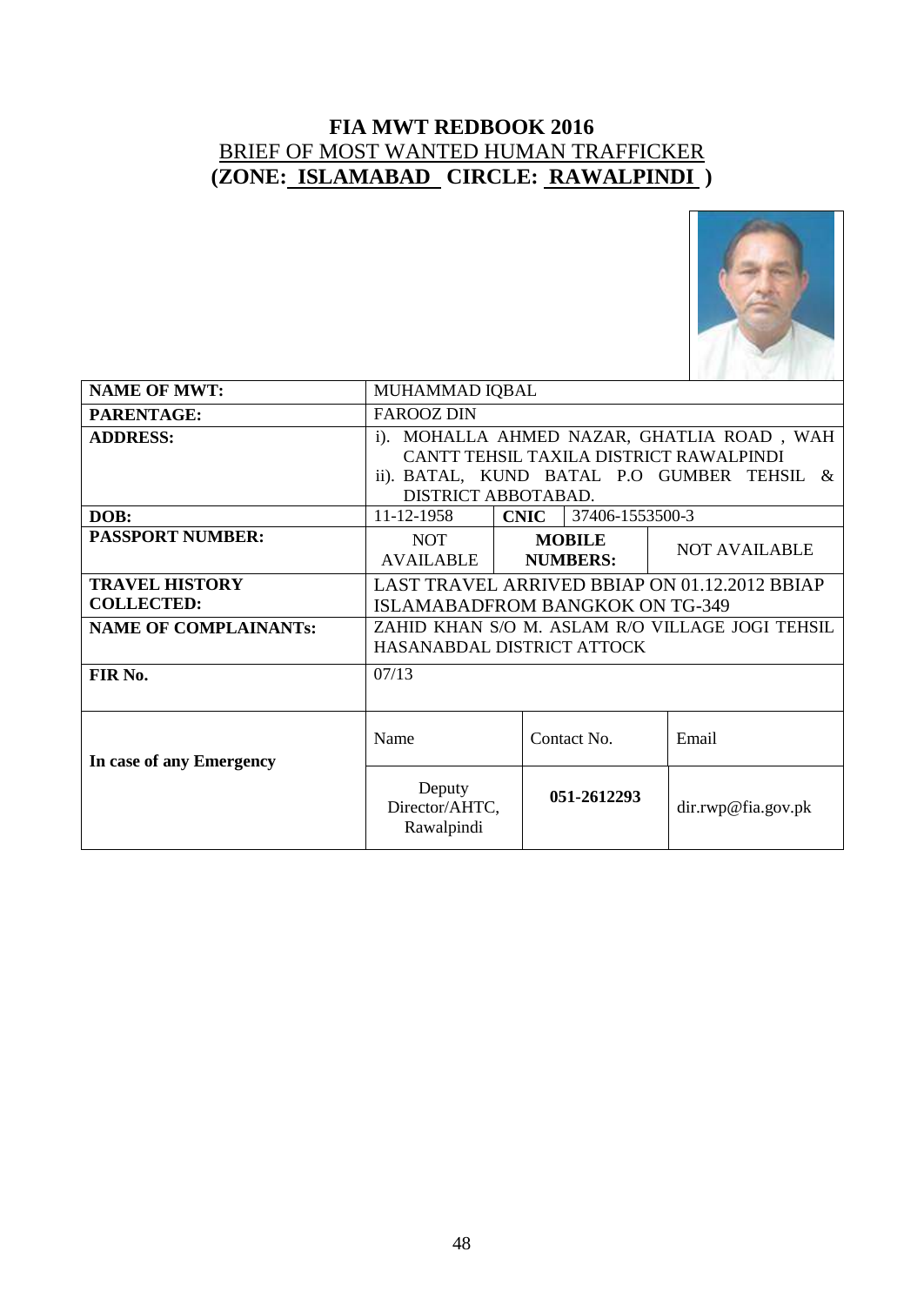

| <b>NAME OF MWT:</b>                        | ZAFAR IQBAL                                                                      |                                                  |                 |                    |  |
|--------------------------------------------|----------------------------------------------------------------------------------|--------------------------------------------------|-----------------|--------------------|--|
| PARENTAGE:                                 | MUHAMMAD YASIN                                                                   |                                                  |                 |                    |  |
| <b>ADDRESS:</b>                            | HOUSE NO. ER-120/7, P/O CHAK NO. DR-119/01 THSIL                                 |                                                  |                 |                    |  |
|                                            | CHICHAWATNI DISTRICT SAHIWAL                                                     |                                                  |                 |                    |  |
| DOB:                                       | 03-03-1973                                                                       | <b>CNIC</b>                                      | 36501-0242332-7 |                    |  |
| <b>PASSPORT NUMBER:</b>                    | <b>NOT</b><br><b>AVAILABLE</b>                                                   | <b>MOBILE</b><br>0305-5502286<br><b>NUMBERS:</b> |                 |                    |  |
| <b>TRAVEL HISTORY</b><br><b>COLLECTED:</b> | <b>YES</b><br>LAST TRAVEL ON 12-11-2012, DEPARTED FROM BBIA,<br><b>ISLAMABAD</b> |                                                  |                 |                    |  |
| <b>NAME OF COMPLAINANTs:</b>               | M. KHALIL S/O HAJI ALLAH DIAWIA R/O GUYIABAD<br>TEHSIL & DISTRICT GAZI KHAN      |                                                  |                 |                    |  |
| FIR No.                                    | 101/11                                                                           |                                                  |                 |                    |  |
| In case of any Emergency                   | Name<br>Contact No.<br>Email                                                     |                                                  |                 |                    |  |
|                                            | Deputy<br>Director/AHTC,<br>Rawalpindi                                           |                                                  | 051-2612293     | dir.rwp@fia.gov.pk |  |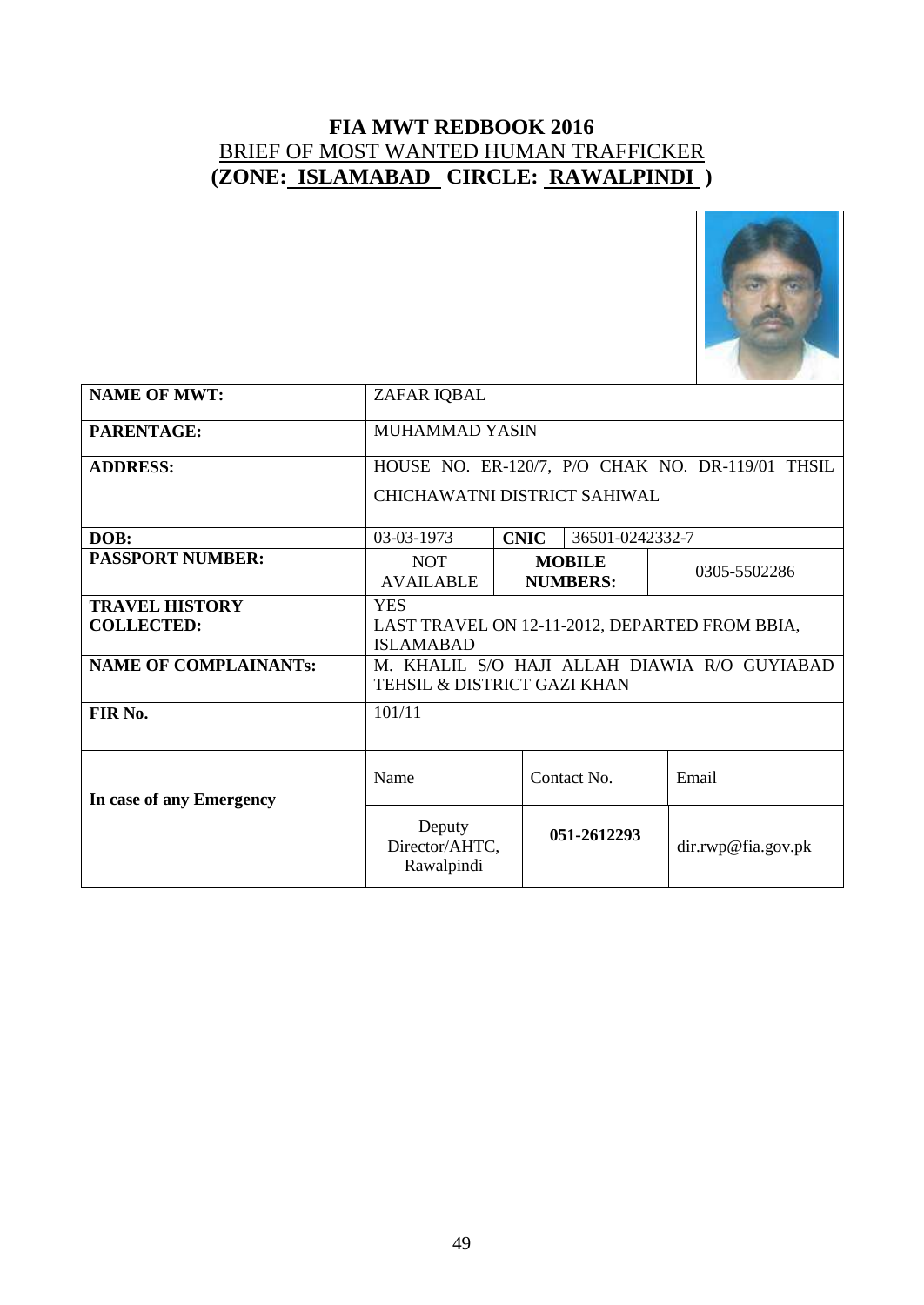

| <b>NAME OF MWT:</b>                               | <b>SYED NADEEM AHMED ALI</b>                      |                                  |                                             |  |  |
|---------------------------------------------------|---------------------------------------------------|----------------------------------|---------------------------------------------|--|--|
| PARENTAGE:                                        | <b>SYED AHMED ALI</b>                             |                                  |                                             |  |  |
| <b>ADDRESS:</b>                                   |                                                   |                                  | HOUSE NO. 355B, FEDERAL B AREA BLOCK NO. 13 |  |  |
|                                                   | DISTRICT MALEER KARACHI                           |                                  |                                             |  |  |
| <b>CASH REWARD:</b>                               | <b>RECOMMENDED</b>                                |                                  |                                             |  |  |
| <b>PASSPORT NUMBER:</b>                           | <b>NOT</b><br><b>AVAILABLE</b>                    | <b>MOBILE</b><br><b>NUMBERS:</b> | <b>NOT AVAILABLE</b>                        |  |  |
| <b>TRAVEL HISTORY</b>                             | <b>YES</b>                                        |                                  |                                             |  |  |
| <b>COLLECTED:</b><br><b>NAME OF COMPLAINANTs:</b> | ZAHID IQBAL S/O GHULAM HUSSAIN R/O HOUSE NO. B/2- |                                  |                                             |  |  |
|                                                   | 327 FAZAL ELAHI SHAHEED ROAD MALKWAL DISTRICT     |                                  |                                             |  |  |
|                                                   |                                                   |                                  |                                             |  |  |
|                                                   | M.B.DIN                                           |                                  |                                             |  |  |
| FIR No.                                           | 112/11                                            |                                  |                                             |  |  |
|                                                   | Name                                              | Contact No.                      | Email                                       |  |  |
| In case of any Emergency                          | Deputy<br>Director/AHTC,<br>Rawalpindi            | 051-2612293                      | dir.rwp@fia.gov.pk                          |  |  |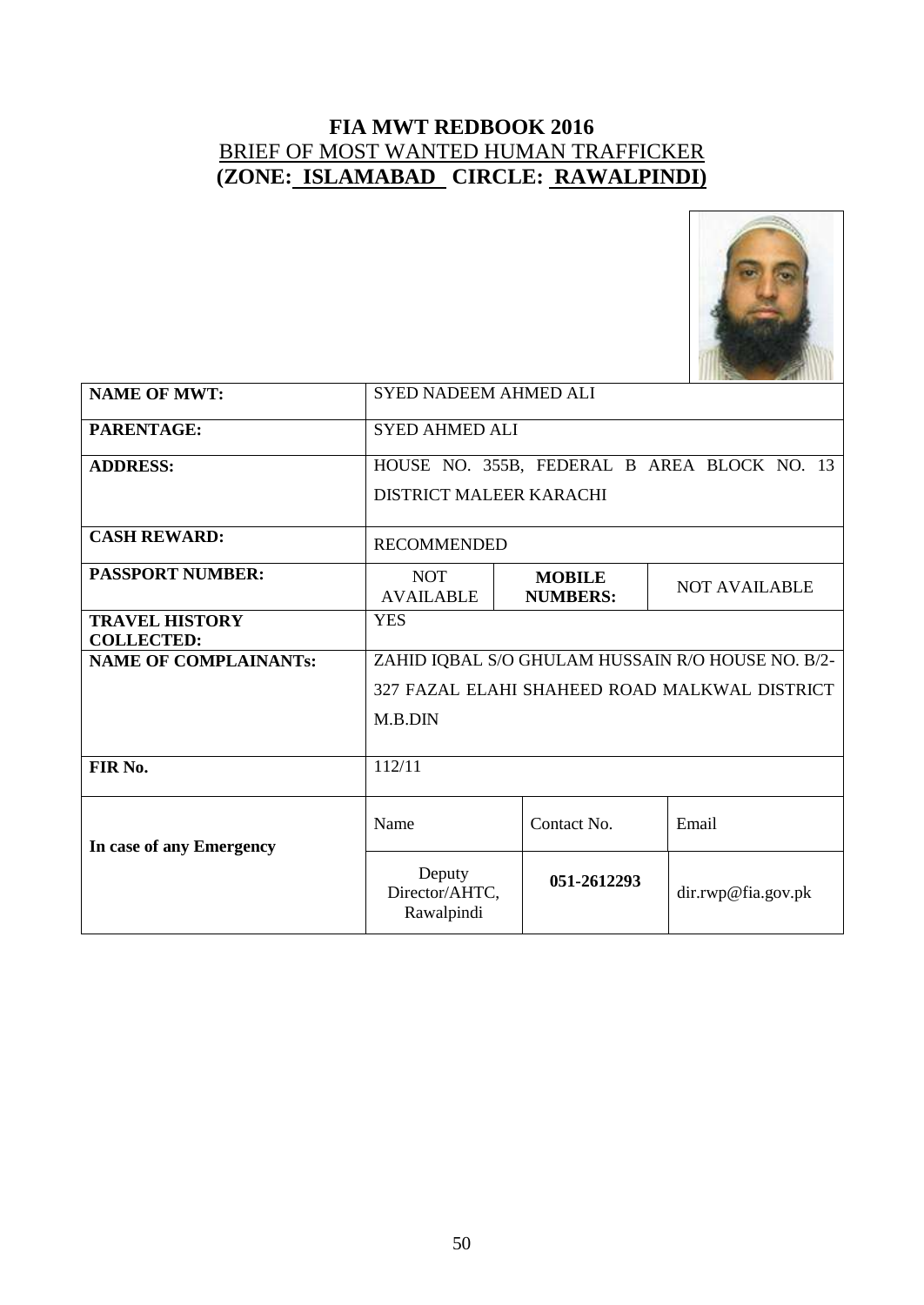

| <b>NAME OF MWT:</b>                        | <b>AMJAD ALI</b>                                                                                                                                                                                                   |                                                                                    |             |                                                                                           |                          |
|--------------------------------------------|--------------------------------------------------------------------------------------------------------------------------------------------------------------------------------------------------------------------|------------------------------------------------------------------------------------|-------------|-------------------------------------------------------------------------------------------|--------------------------|
| PARENTAGE:                                 | FATHER NAME: KHAN MUHAMMAD                                                                                                                                                                                         |                                                                                    |             |                                                                                           |                          |
|                                            | <b>MOTHER NAME: SULTAN BEGUM</b>                                                                                                                                                                                   |                                                                                    |             |                                                                                           |                          |
| <b>ADDRESS:</b>                            | VILLAGE & POLICE STATION JATLI TEHSIL GUJAR<br>$(i)$ .<br><b>KHAN</b><br>$(ii)$ . PTO<br><b>LEMAIBOS</b><br>21<br><b>KATOPETRALONA</b><br><b>ATHENS</b>                                                            |                                                                                    |             |                                                                                           |                          |
|                                            | <b>GREECE.</b>                                                                                                                                                                                                     |                                                                                    |             |                                                                                           |                          |
| DOB:                                       | 16.01.1959                                                                                                                                                                                                         | <b>CNIC</b>                                                                        |             | 37401-1738833-1                                                                           |                          |
|                                            |                                                                                                                                                                                                                    |                                                                                    |             |                                                                                           | (NIC OVERSEAS PAKISTANI) |
| <b>PASSPORT NUMBER:</b>                    | BY1818331<br>(NEW)<br>KF382862<br>(OLD)<br>KH149483<br>(OLD)                                                                                                                                                       | <b>MOBILE</b><br>$&$ POST<br><b>NUMBERS:</b><br><b>RAWALPINDI</b> )<br>03108060879 |             | 03455597241 (LINKED<br>TO <sub>1</sub><br>TAHIR MEHMUD VILLAGE<br><b>OFFICE</b><br>JATLI, |                          |
| <b>TRAVEL HISTORY</b><br><b>COLLECTED:</b> | LAST TRAVEL (DEPARTED FROM BBIAP ISLAMABAD ON<br>19.06.2006 ON PK-707)                                                                                                                                             |                                                                                    |             |                                                                                           |                          |
| <b>NAME OF COMPLAINANTs:</b>               | UPON RECEIVING COMPLAINT FROM INSPECTOR<br>NAJEEBULLAH MARWAT FIA IMMIGRATION BBIAP<br>(OFFLOADEE MUHAMMAD FARRUKH ZAMIR S/O<br>JAHANGIR R/O MANDAH LOSAR, DEENA DISTRICT<br>JHELUM DISCLOSED THE NAME OF ACCUSED) |                                                                                    |             |                                                                                           |                          |
| FIR No.                                    | 83/07                                                                                                                                                                                                              |                                                                                    |             |                                                                                           |                          |
| In case of any Emergency                   | Name                                                                                                                                                                                                               | Contact No.<br>Email                                                               |             |                                                                                           |                          |
|                                            | Deputy<br>Director/AHTC,<br>Rawalpindi                                                                                                                                                                             |                                                                                    | 051-2612293 |                                                                                           | dir.rwp@fia.gov.pk       |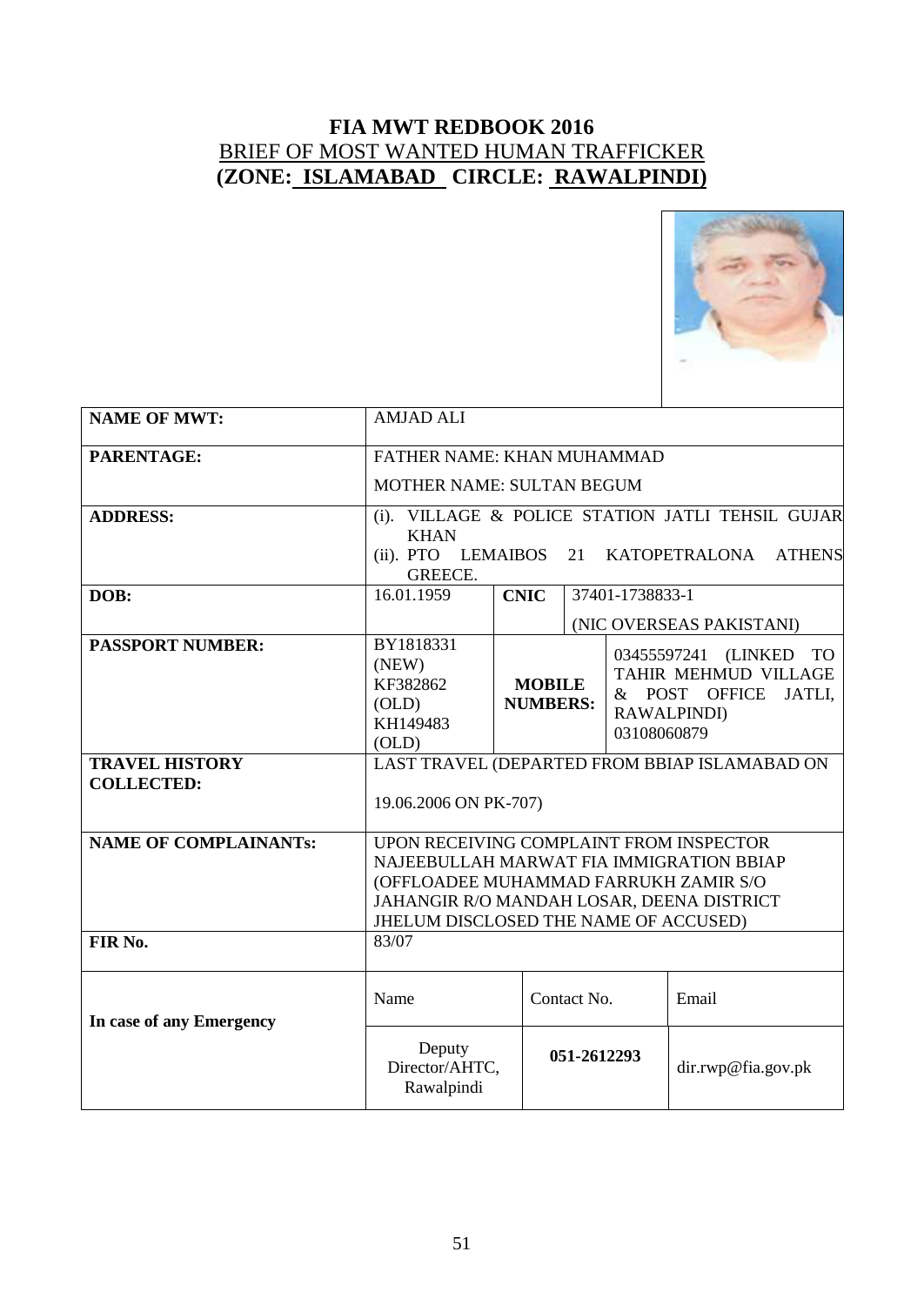

| <b>NAME OF MWT:</b>          | MALIK ASIM IQBAL @ BHOLA                         |                                |                                      |  |  |
|------------------------------|--------------------------------------------------|--------------------------------|--------------------------------------|--|--|
| PARENTAGE:                   | FATHER NAME: MALIK MUHAMMAD AZAM                 |                                |                                      |  |  |
|                              | MOTHER NAME: MST. MAQBOOL BEGUM                  |                                |                                      |  |  |
| <b>ADDRESS:</b>              | NO <sub>1</sub><br>i). HOUSE                     | <b>STREET</b><br>53,           | 62,<br><b>SECTOR</b><br>$F-10/3$ .   |  |  |
|                              | ISLAMABAD.                                       |                                |                                      |  |  |
|                              | ii). HOUSE<br>NO                                 | 546,<br><b>STREET</b>          | 108,<br><b>SECTOR</b><br>$1 - 8/4$ , |  |  |
|                              | <b>ISLAMABAD.</b>                                |                                |                                      |  |  |
| DOB:                         | 25.12.1972                                       | <b>CNIC</b><br>61101-7210021-1 |                                      |  |  |
| <b>PASSPORT NUMBER:</b>      | KD-661967                                        |                                | 03043499863                          |  |  |
|                              |                                                  | <b>MOBILE</b>                  | 03413919227                          |  |  |
|                              |                                                  | <b>NUMBERS:</b>                | 03108060878                          |  |  |
|                              |                                                  |                                | 03075125125                          |  |  |
| <b>TRAVEL HISTORY</b>        | DEPARTED THROUGH TAFTAN LAND BORDER TO           |                                |                                      |  |  |
| <b>COLLECTED:</b>            | MIRJAVEH ON 13.06.2007(VISA ON POSSESSING FRENCH |                                |                                      |  |  |
|                              | SEJOUR NO. F953086311 ISSUED ON 22.01.2006 VALID |                                |                                      |  |  |
|                              | UNTIL 21.01.2007 SAINT TENIS PARIS TEMPORARY)    |                                |                                      |  |  |
| <b>NAME OF COMPLAINANTS:</b> | EMBASSY OF ITALY, ISLAMABAD REFERRED PASSPORT    |                                |                                      |  |  |
|                              | OF ABDUL REHMAN MALIK S/O MALIK MUHAMMAD         |                                |                                      |  |  |
|                              | KHAN R/O CB-7, ST. 1, MISRIAL ROAD, RAWALPINDI   |                                |                                      |  |  |
|                              | WHO DISCLOSED THE NAME OF ABOVE AGENT.           |                                |                                      |  |  |
| FIR No.                      | 483/07, 519/07, 567/07                           |                                |                                      |  |  |
|                              |                                                  |                                |                                      |  |  |
|                              |                                                  |                                |                                      |  |  |
|                              | Name                                             | Contact No.                    | Email                                |  |  |
| In case of any Emergency     |                                                  |                                |                                      |  |  |
|                              | Deputy<br>Director/AHTC,<br>Rawalpindi           | 051-2612293                    | dir.rwp@fia.gov.pk                   |  |  |
|                              |                                                  |                                |                                      |  |  |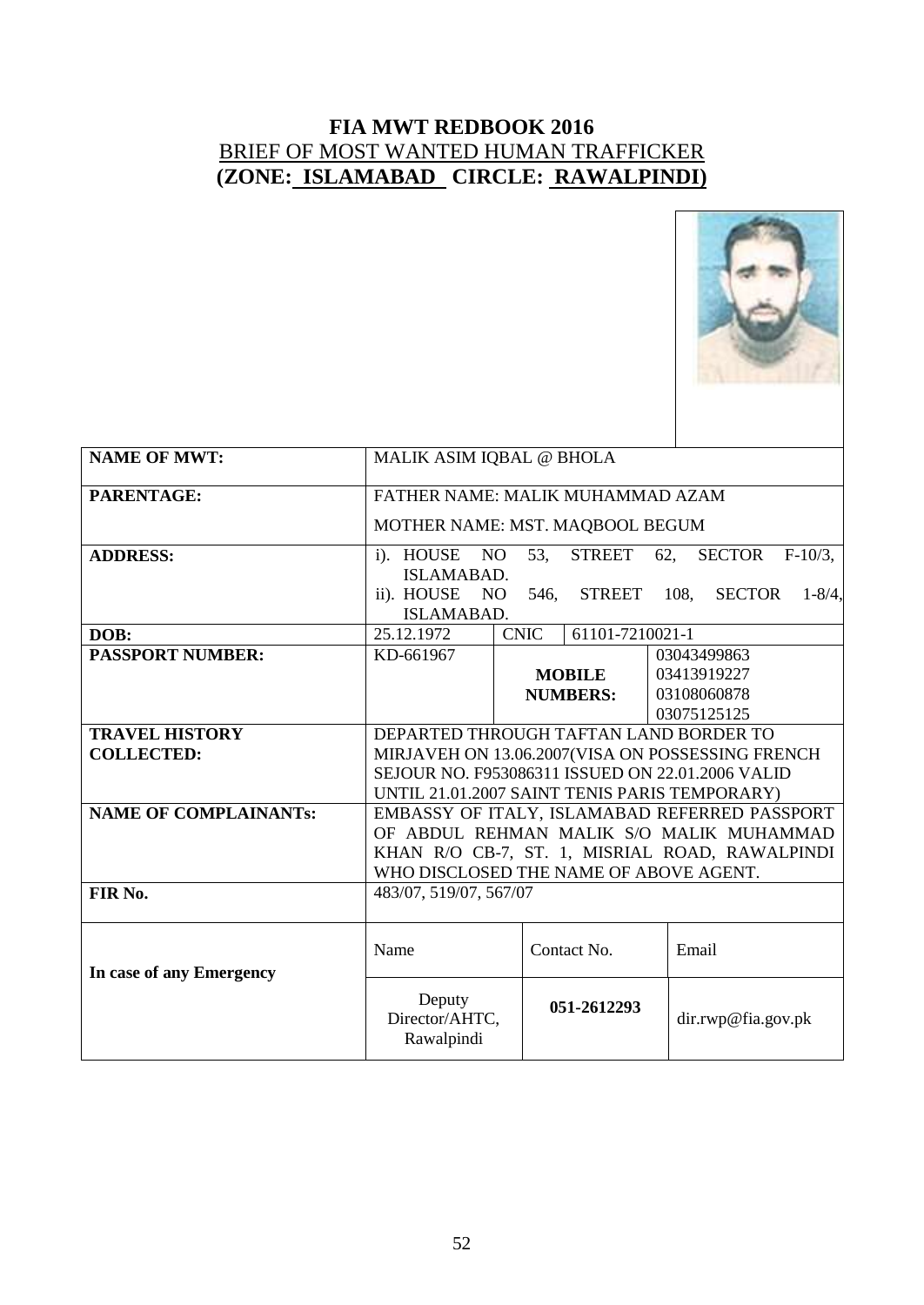| <b>NAME OF MWT:</b>                        | ZAHEER ABBAS RANJHA                                                                        |                                                          |                      |                    |  |
|--------------------------------------------|--------------------------------------------------------------------------------------------|----------------------------------------------------------|----------------------|--------------------|--|
| <b>PARENTAGE:</b>                          | <b>MUHAMMAD BUKSH</b>                                                                      |                                                          |                      |                    |  |
| <b>ADDRESS:</b>                            | HOUSE NO. 490 STREET NO. 14 MULTANPURA TEHSIL<br>BHALWAL DISTRICT SARGODHA                 |                                                          |                      |                    |  |
| DOB:                                       | <b>NOT</b><br><b>AVAILABLE</b>                                                             | <b>CNIC</b>                                              | <b>NOT AVAILABLE</b> |                    |  |
| <b>PASSPORT NUMBER:</b>                    | <b>NOT</b><br>AVAILABLE                                                                    | <b>MOBILE</b><br><b>NOT AVAILABLE</b><br><b>NUMBERS:</b> |                      |                    |  |
| <b>TRAVEL HISTORY</b><br><b>COLLECTED:</b> | <b>YES</b>                                                                                 |                                                          |                      |                    |  |
| <b>NAME OF COMPLAINANTs:</b>               | ATTIQ ASHIQ S/O MUHAMMAD ASHIQ R/O SULEHRI<br>GALLAH, TEHSIL RAWALA KOT, DISTT. POONCH AJK |                                                          |                      |                    |  |
| FIR No.                                    | 581/07, 635/07, 637/08, 28/09                                                              |                                                          |                      |                    |  |
| In case of any Emergency                   | Name<br>Contact No.<br>Email                                                               |                                                          |                      |                    |  |
|                                            | Deputy<br>Director/AHTC,<br>Rawalpindi                                                     |                                                          | 051-2612293          | dir.rwp@fia.gov.pk |  |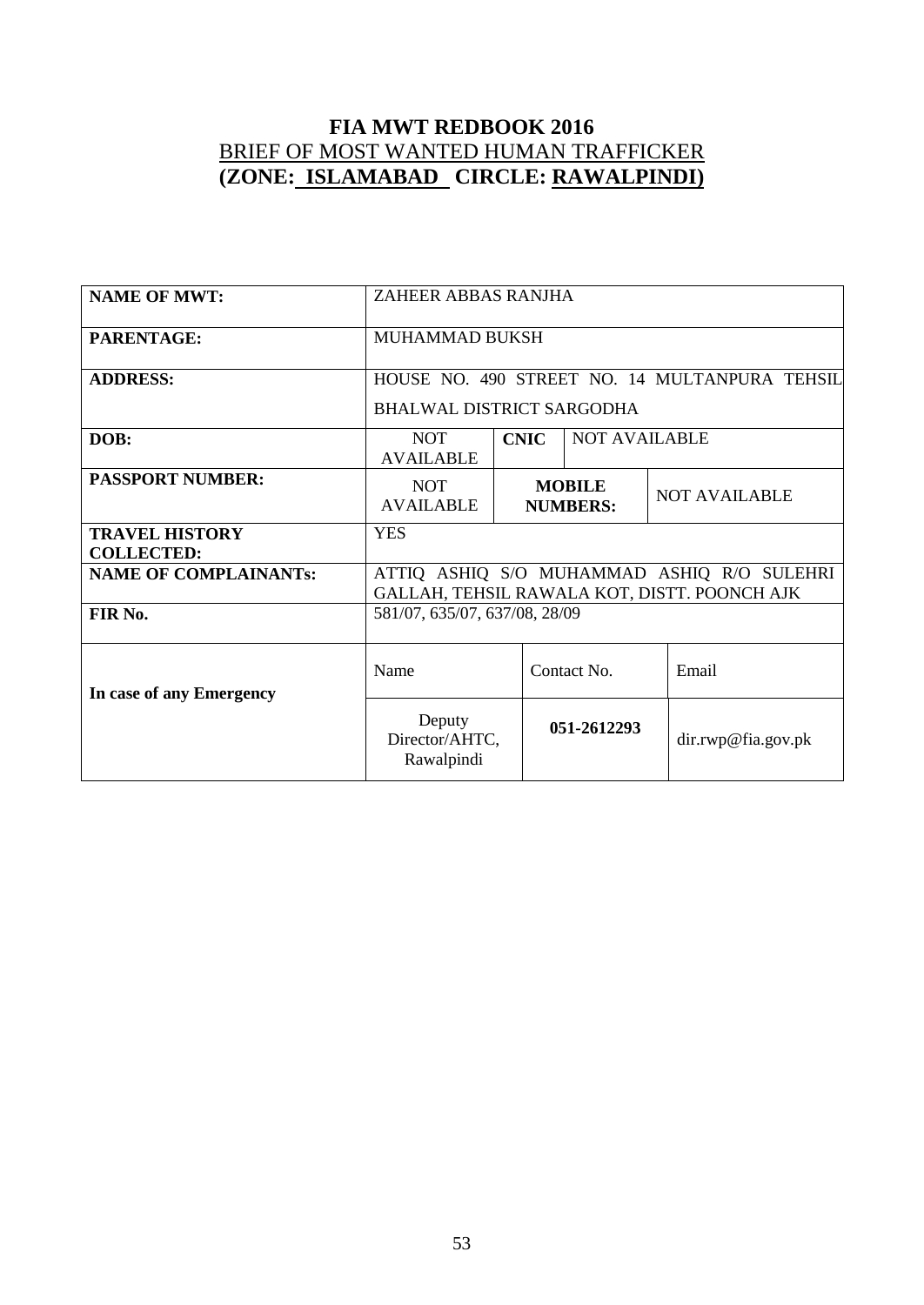| <b>NAME OF MWT:</b>                        | MUHAMMAD ILYAS @ HAJI SULTAN            |                                                          |                      |                                               |  |  |
|--------------------------------------------|-----------------------------------------|----------------------------------------------------------|----------------------|-----------------------------------------------|--|--|
| PARENTAGE:                                 | FATHER NAME: ABDUL AZIZ @ NOOR MUHAMMAD |                                                          |                      |                                               |  |  |
|                                            | <b>MOTHER NAME: FAZAL BIBI</b>          |                                                          |                      |                                               |  |  |
| <b>ADDRESS:</b>                            |                                         |                                                          |                      | VILLAGE PATOIAN PS KOT JAMAL DISTRICT BHIMBER |  |  |
|                                            | <b>AJK</b>                              |                                                          |                      |                                               |  |  |
| DOB:                                       | <b>NOT</b><br><b>AVAILABLE</b>          | <b>CNIC</b>                                              | <b>NOT AVAILABLE</b> |                                               |  |  |
| <b>PASSPORT NUMBER:</b>                    | <b>NOT</b><br><b>AVAILABLE</b>          | <b>MOBILE</b><br><b>NOT AVAILABLE</b><br><b>NUMBERS:</b> |                      |                                               |  |  |
| <b>TRAVEL HISTORY</b><br><b>COLLECTED:</b> | <b>YES</b>                              |                                                          |                      |                                               |  |  |
| <b>NAME OF COMPLAINANTS:</b>               | S.I.                                    |                                                          |                      | FIDA HUSSAIN, FIA IMMIGRATION REFERRED        |  |  |
|                                            |                                         |                                                          |                      | DEPORTEE NAMELY QAMAR ZAMAN S/O MUHAMMAD      |  |  |
|                                            |                                         |                                                          |                      | LATIF R/O MOHRA DHAMIAL, GUJAR KHAN DISTT.    |  |  |
|                                            |                                         |                                                          |                      | RAWALPINDI WHO DISCLOSED THE NAEM OF ABOVE    |  |  |
|                                            | <b>AGENT (FIR NO. 527/2008)</b>         |                                                          |                      |                                               |  |  |
| FIR No.                                    | 757/07, 807/07, 843/07, 859/08          |                                                          |                      |                                               |  |  |
|                                            | Name<br>Contact No.<br>Email            |                                                          |                      |                                               |  |  |
| In case of any Emergency                   | Deputy<br>Director/AHTC,<br>Rawalpindi  |                                                          | 051-2612293          | dir.rwp@fia.gov.pk                            |  |  |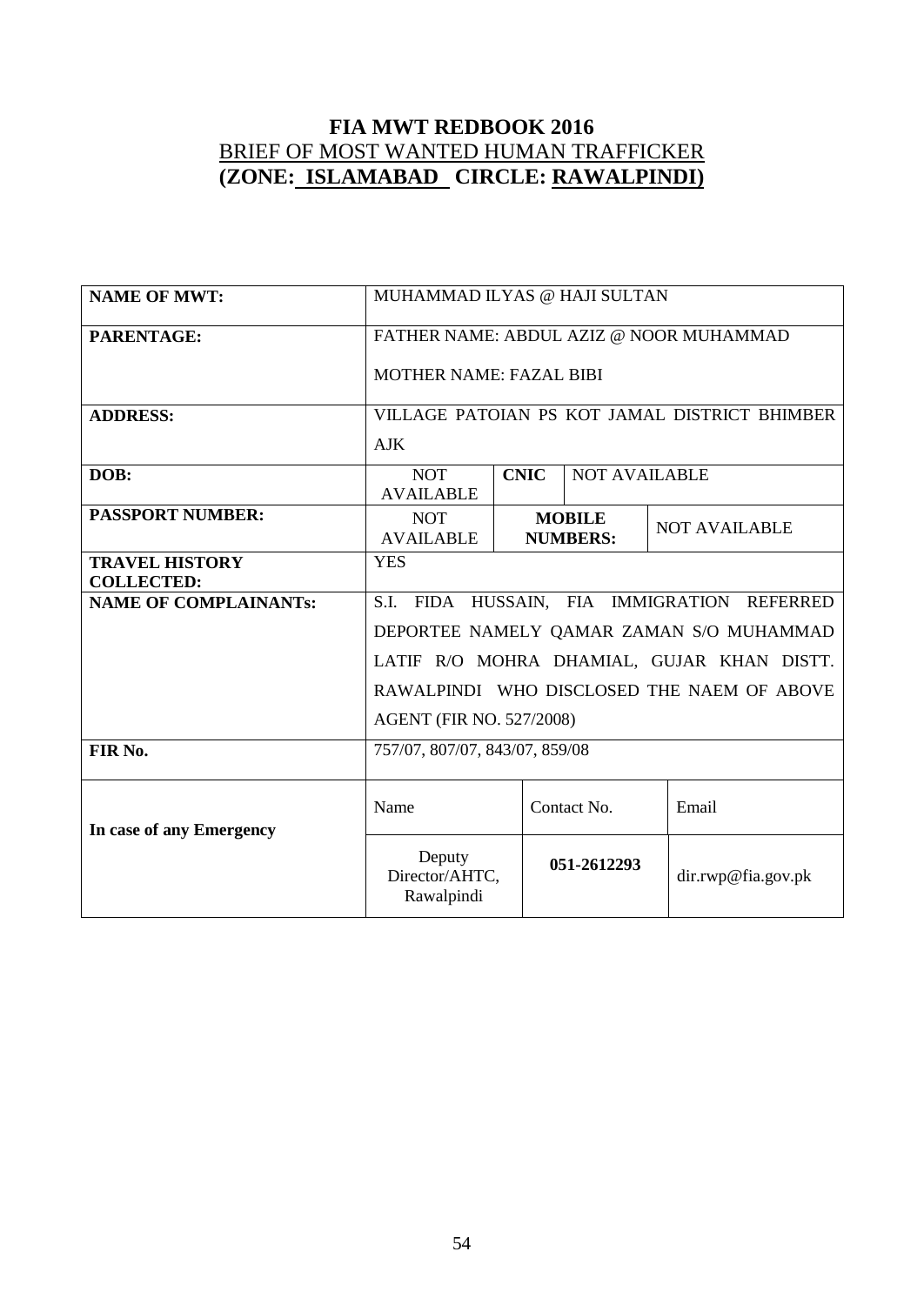| <b>NAME OF MWT:</b>                        | <b>RAJA ADNAN HABIB</b>                                |             |                                  |                                              |  |
|--------------------------------------------|--------------------------------------------------------|-------------|----------------------------------|----------------------------------------------|--|
| PARENTAGE:                                 | <b>RAJA FARZAND ALI</b>                                |             |                                  |                                              |  |
| <b>ADDRESS:</b>                            | VILLAGE KARIALA TEH SARAI ALAMGIR DISTRICT,<br>GUJRAT. |             |                                  |                                              |  |
| DOB:                                       | <b>NOT</b><br><b>AVAILABLE</b>                         | <b>CNIC</b> | <b>NOT AVAILABLE</b>             |                                              |  |
| <b>PASSPORT NUMBER:</b>                    | <b>NOT</b><br><b>AVAILABLE</b>                         |             | <b>MOBILE</b><br><b>NUMBERS:</b> | <b>NOT AVAILABLE</b>                         |  |
| <b>TRAVEL HISTORY</b><br><b>COLLECTED:</b> | <b>YES</b>                                             |             |                                  |                                              |  |
| <b>NAME OF COMPLAINANTS:</b>               |                                                        |             |                                  | ITALIAN EMBASSY REFERRED PASSPORT OF SARFRAZ |  |
|                                            | AKBAR WHO DISCLOSED THE NAME OF ABOVE AGENT            |             |                                  |                                              |  |
|                                            | TO HAVE EXTORTED AMOUNT (FIR 306/2008)                 |             |                                  |                                              |  |
| FIR No.                                    | 501/07, 306/08                                         |             |                                  |                                              |  |
| In case of any Emergency                   | Name                                                   |             | Contact No.                      | Email                                        |  |
|                                            | Deputy<br>Director/AHTC,<br>Rawalpindi                 |             | 051-2612293                      | dir.rwp@fia.gov.pk                           |  |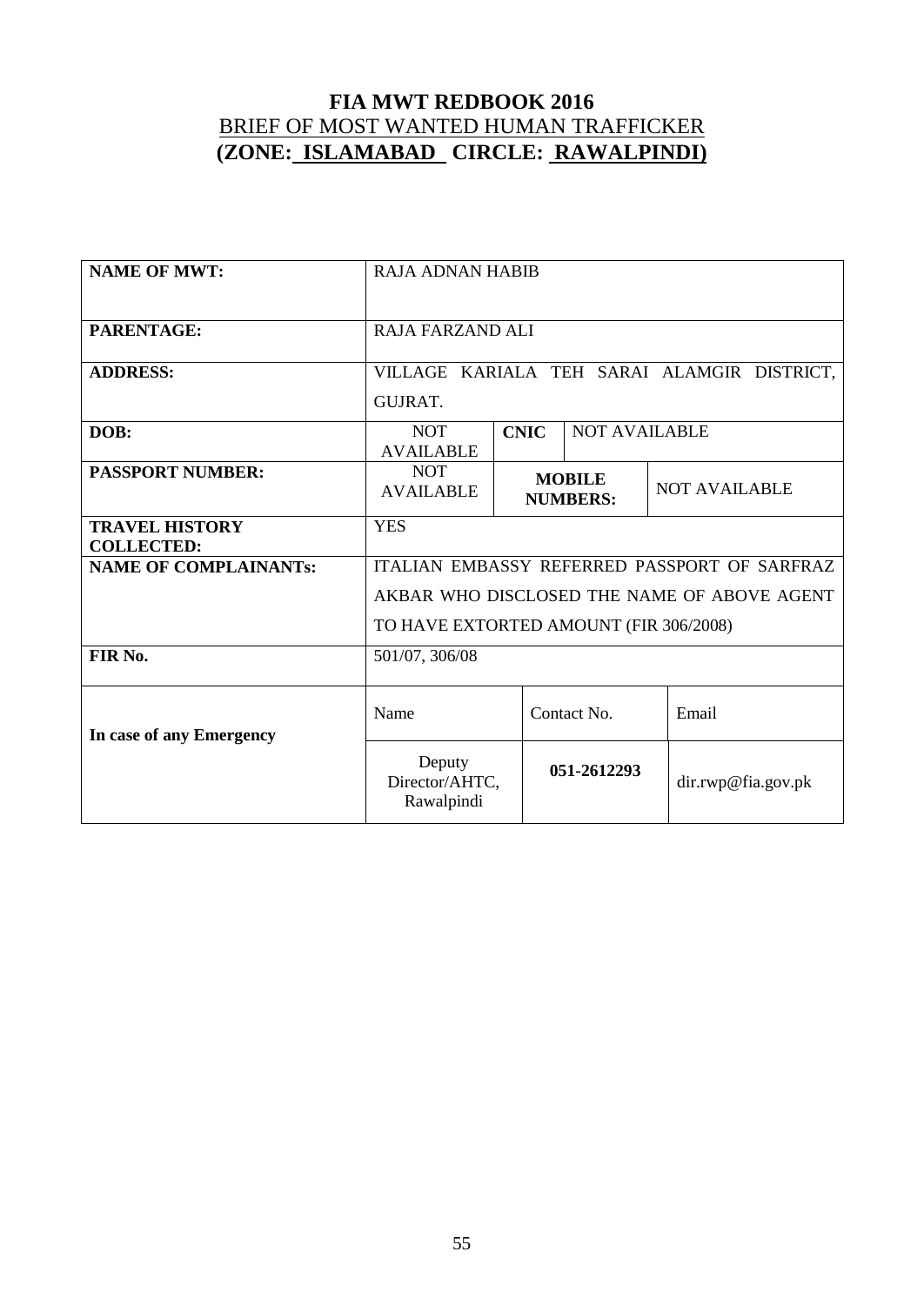| <b>NAME OF MWT:</b>                        | MUSHTAQ AHMED                                                       |                                                          |                      |                                               |  |
|--------------------------------------------|---------------------------------------------------------------------|----------------------------------------------------------|----------------------|-----------------------------------------------|--|
| PARENTAGE:                                 | <b>GULZAR AHMED CAST MALIK</b>                                      |                                                          |                      |                                               |  |
| <b>ADDRESS:</b>                            | MULLAH REHAM PURA HAZARA ROAD PS CITY HASSAN<br><b>ABDAL ATTOCK</b> |                                                          |                      |                                               |  |
|                                            |                                                                     |                                                          |                      |                                               |  |
| DOB:                                       | <b>NOT</b><br><b>AVAILABLE</b>                                      | <b>CNIC</b>                                              | <b>NOT AVAILABLE</b> |                                               |  |
| <b>PASSPORT NUMBER:</b>                    | <b>NOT</b><br><b>AVAILABLE</b>                                      | <b>MOBILE</b><br><b>NOT AVAILABLE</b><br><b>NUMBERS:</b> |                      |                                               |  |
| <b>TRAVEL HISTORY</b><br><b>COLLECTED:</b> | <b>YES</b>                                                          |                                                          |                      |                                               |  |
| <b>NAME OF COMPLAINANTS:</b>               | INSPECTOR WASIM AHMED                                               |                                                          |                      | OF FIA IMMIGRATION                            |  |
|                                            |                                                                     |                                                          |                      | OFFLOADED BABAR KHAN S/O MOHD. SAFDAR KHAN    |  |
|                                            |                                                                     |                                                          |                      | TRAVELLING WITH FAKE NAME OF SHAHID S/O MOHD. |  |
|                                            |                                                                     |                                                          |                      | JAMIL. THE OFFLOADEE DISCLOSED THE NAEM OF    |  |
|                                            | ABOVE AGENT TO HAVE EXTORTED AMOUNT.                                |                                                          |                      |                                               |  |
| FIR No.                                    | 92/11, 94/11, 991/11                                                |                                                          |                      |                                               |  |
| In case of any Emergency                   | Contact No.<br>Name<br>Email                                        |                                                          |                      |                                               |  |
|                                            | Deputy<br>Director/AHTC,<br>Rawalpindi                              |                                                          | 051-2612293          | dir.rwp@fia.gov.pk                            |  |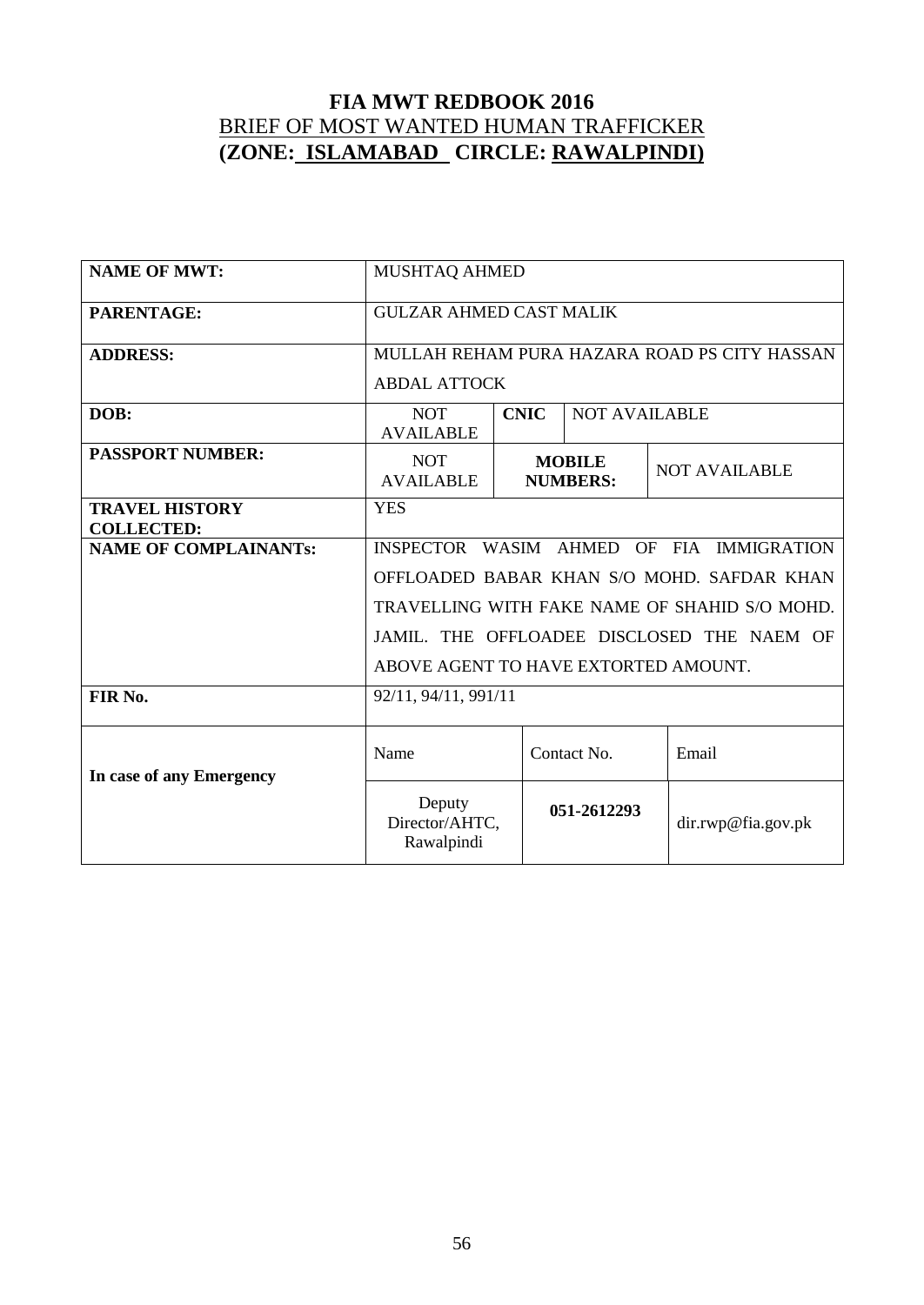| <b>NAME OF MWT:</b>                        | <b>SHAKIL UR REHMAN</b>                                     |             |                                  |                                                 |  |
|--------------------------------------------|-------------------------------------------------------------|-------------|----------------------------------|-------------------------------------------------|--|
| PARENTAGE:                                 | <b>MUHAMMAD YOUNAS</b>                                      |             |                                  |                                                 |  |
| <b>ADDRESS:</b>                            | VILLAGE KARIALA TEH SARAI ALAMGIR DISTRICT<br><b>GUJRAT</b> |             |                                  |                                                 |  |
| DOB:                                       | <b>NOT</b><br><b>AVAILABLE</b>                              | <b>CNIC</b> | <b>NOT AVAILABLE</b>             |                                                 |  |
| <b>PASSPORT NUMBER:</b>                    | <b>NOT</b><br><b>AVAILABLE</b>                              |             | <b>MOBILE</b><br><b>NUMBERS:</b> | <b>NOT AVAILABLE</b>                            |  |
| <b>TRAVEL HISTORY</b><br><b>COLLECTED:</b> | <b>YES</b>                                                  |             |                                  |                                                 |  |
| <b>NAME OF COMPLAINANTS:</b>               | INSPECTOR WASIM FARAZ OF FIA                                |             |                                  | <b>IMMIGRATION</b>                              |  |
|                                            | <b>OFFLOADED</b>                                            | <b>NOOR</b> | <b>MUHAMMAD</b>                  | S/O<br><b>FATEH</b>                             |  |
|                                            |                                                             |             |                                  | MUHAMMAD R/O LUQMAN P.O. BARNALI, KHARIAN,      |  |
|                                            |                                                             |             |                                  | DISTT. GUJRAT WHO DISCLOSED THE NAME OF ABOVE   |  |
|                                            |                                                             |             |                                  | AGENT TO HAVE EXTORTED AMOUNT (FIR NO. 31/2010) |  |
| FIR No.                                    | 30/10, 31/10, 68/10                                         |             |                                  |                                                 |  |
| In case of any Emergency                   | Name<br>Contact No.<br>Email                                |             |                                  |                                                 |  |
|                                            | Deputy<br>Director/AHTC,<br>Rawalpindi                      |             | 051-2612293                      | dir.rwp@fia.gov.pk                              |  |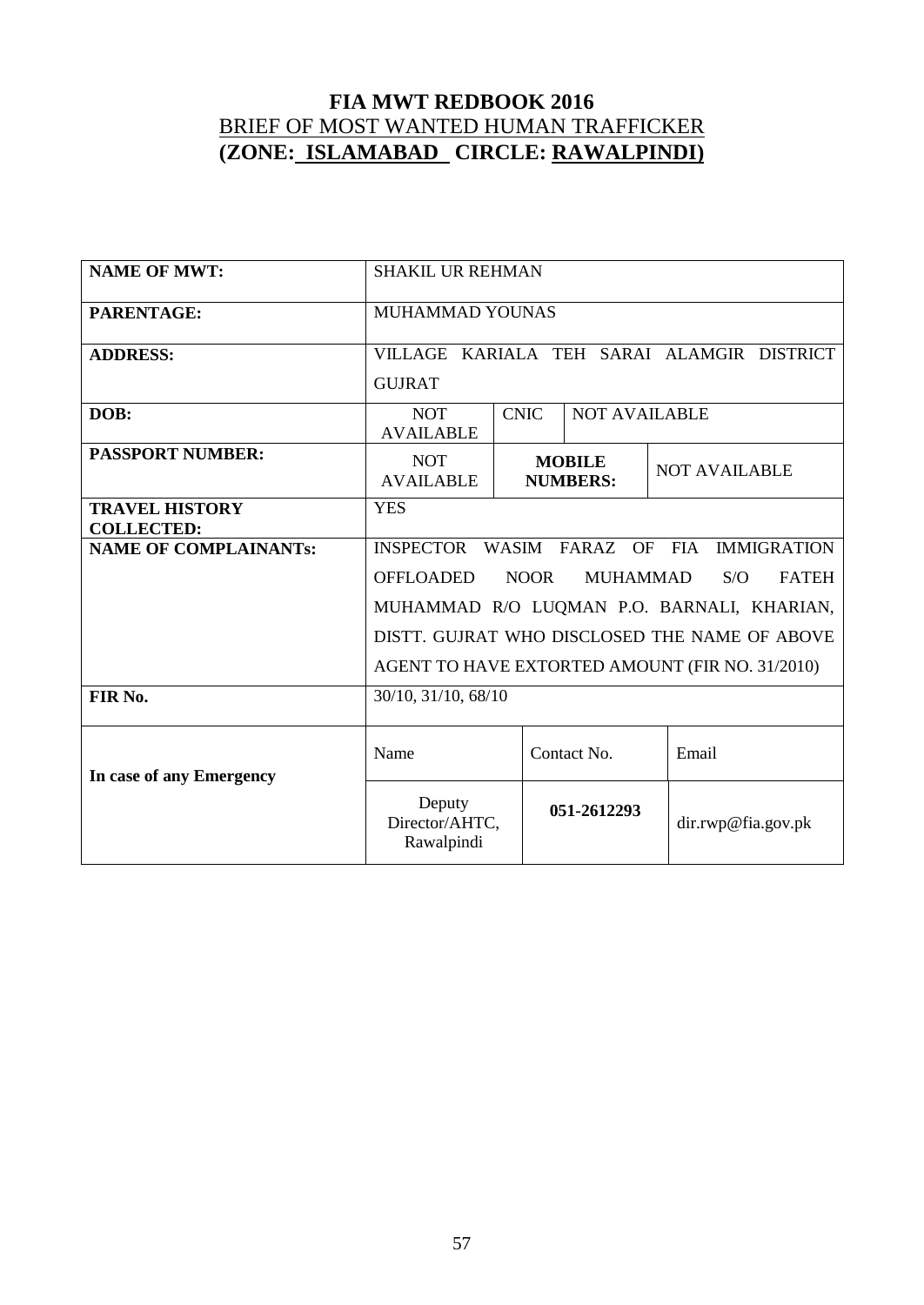| <b>NAME OF MWT:</b>                        | <b>RAJA KHALID</b>                                                                        |                                                          |             |                                               |  |  |
|--------------------------------------------|-------------------------------------------------------------------------------------------|----------------------------------------------------------|-------------|-----------------------------------------------|--|--|
| PARENTAGE:                                 | MUHAMMAD SHAFIQ                                                                           |                                                          |             |                                               |  |  |
| <b>ADDRESS:</b>                            | VILLAGE BADU CHAK KOTLA ROAD PS GALIANA TEHSIL                                            |                                                          |             |                                               |  |  |
|                                            | <b>KHARIAN DISTRICT GUJRAT</b>                                                            |                                                          |             |                                               |  |  |
| DOB:                                       | <b>NOT</b><br><b>AVAILABLE</b>                                                            | <b>CNIC</b>                                              |             | <b>NOT AVAILABLE</b>                          |  |  |
| <b>PASSPORT NUMBER:</b>                    | <b>NOT</b><br><b>AVAILABLE</b>                                                            | <b>MOBILE</b><br><b>NOT AVAILABLE</b><br><b>NUMBERS:</b> |             |                                               |  |  |
| <b>TRAVEL HISTORY</b><br><b>COLLECTED:</b> | <b>YES</b>                                                                                |                                                          |             |                                               |  |  |
| <b>NAME OF COMPLAINANTs:</b>               | <b>MUHAMMAD</b><br><b>JAFFAR</b><br><b>IMMIGRATION</b><br>S.I.<br><b>OF</b><br><b>FIA</b> |                                                          |             |                                               |  |  |
|                                            | REFERRED A DEPORTEE AKBAR YUSUF S/O MOHD.                                                 |                                                          |             |                                               |  |  |
|                                            |                                                                                           |                                                          |             | YUSUF AND MURSHAD ASHFAQ S/O MOHD. SAFDAR     |  |  |
|                                            |                                                                                           |                                                          |             | WHO DISCLOSED THE NAME OF ABOVE AGENT TO HAVE |  |  |
|                                            | EXTORTED AMOUNT FROM THEM (FIR 324/2011)                                                  |                                                          |             |                                               |  |  |
| FIR No.                                    | 324/11, 327/11                                                                            |                                                          |             |                                               |  |  |
|                                            | Name<br>Contact No.<br>Email                                                              |                                                          |             |                                               |  |  |
| In case of any Emergency                   | Deputy<br>Director/AHTC,<br>Rawalpindi                                                    |                                                          | 051-2612293 | dir.rwp@fia.gov.pk                            |  |  |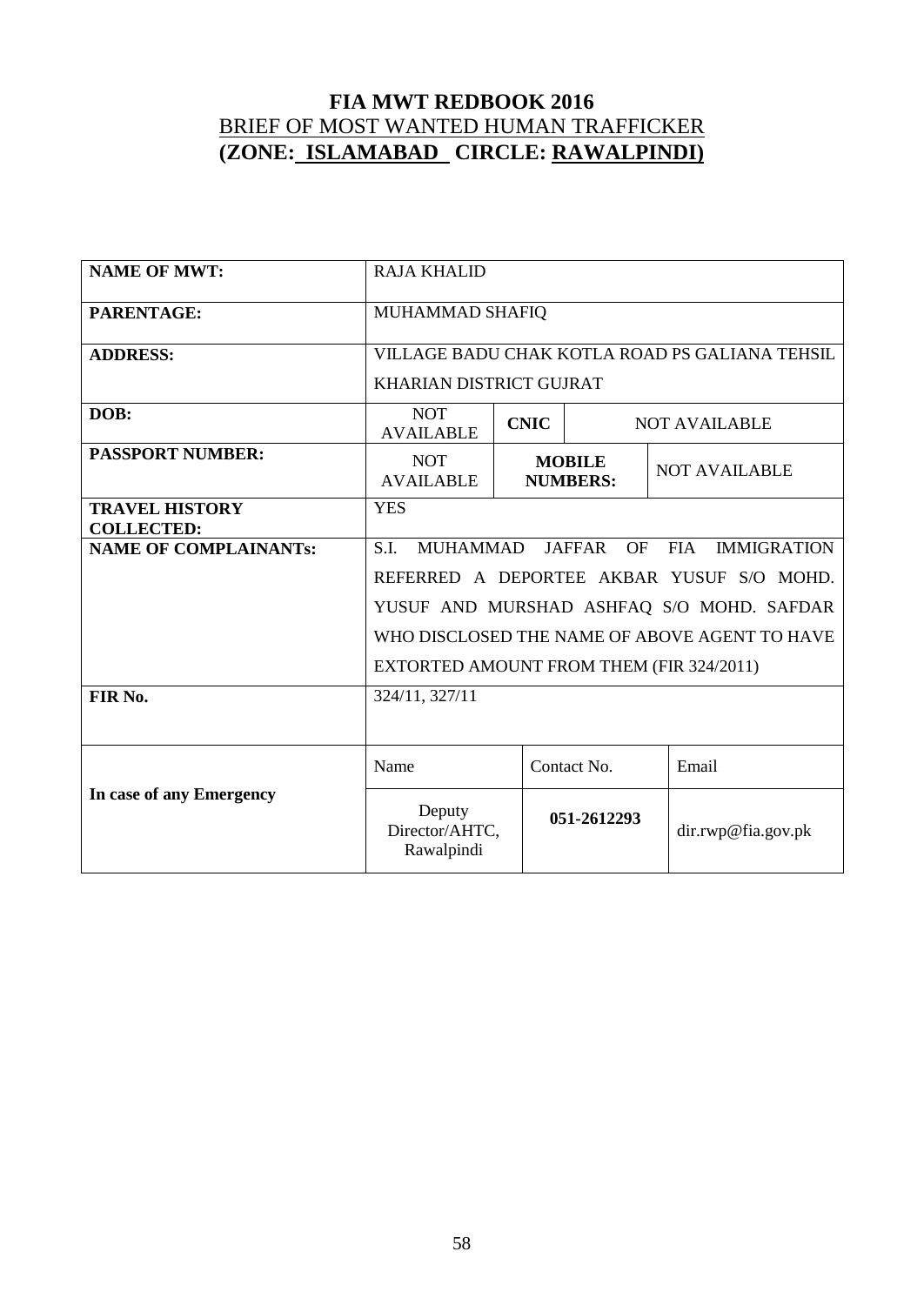

| <b>NAME OF MWT:</b>                        | <b>RAJA FARHAN ALI</b>                                                                              |             |                 |                    |  |
|--------------------------------------------|-----------------------------------------------------------------------------------------------------|-------------|-----------------|--------------------|--|
| <b>PARENTAGE:</b>                          | Father Name: RAJA SHAFAN ALI<br>MOTHER NAME: KHUSHIPARVEEN)                                         |             |                 |                    |  |
| <b>ADDRESS:</b>                            | HOUSE NO. NE-4382, ST # MOHALLAH NEW SULTAN<br>PURA KURRI ROAD RAWALPINDI                           |             |                 |                    |  |
| DOB:                                       | 30-05-1983                                                                                          | <b>CNIC</b> | 37405-6585911-9 |                    |  |
| <b>PASSPORT NUMBER:</b>                    | <b>MOBILE</b><br>AP-9599112<br>0331-5694502<br><b>NUMBERS:</b>                                      |             |                 |                    |  |
| <b>TRAVEL HISTORY</b><br><b>COLLECTED:</b> | <b>NOT FOUND</b>                                                                                    |             |                 |                    |  |
| <b>NAME OF COMPLAINANTs:</b>               | SHAH S/O MAZHAR HUSSAIN SHAH R/O<br><b>ASIF</b><br>AL I<br>SADUNLP.O SAME TEHSIL & DISTRICT CHAKWAL |             |                 |                    |  |
| Fir No.                                    | 180/2013 and 217/2013                                                                               |             |                 |                    |  |
| In case of any Emergency                   | Name                                                                                                |             | Contact No.     | Email              |  |
|                                            | Deputy<br>Director/AHTC,<br>Islamabad                                                               |             | 051-2612293     | dir.rwp@fia.gov.pk |  |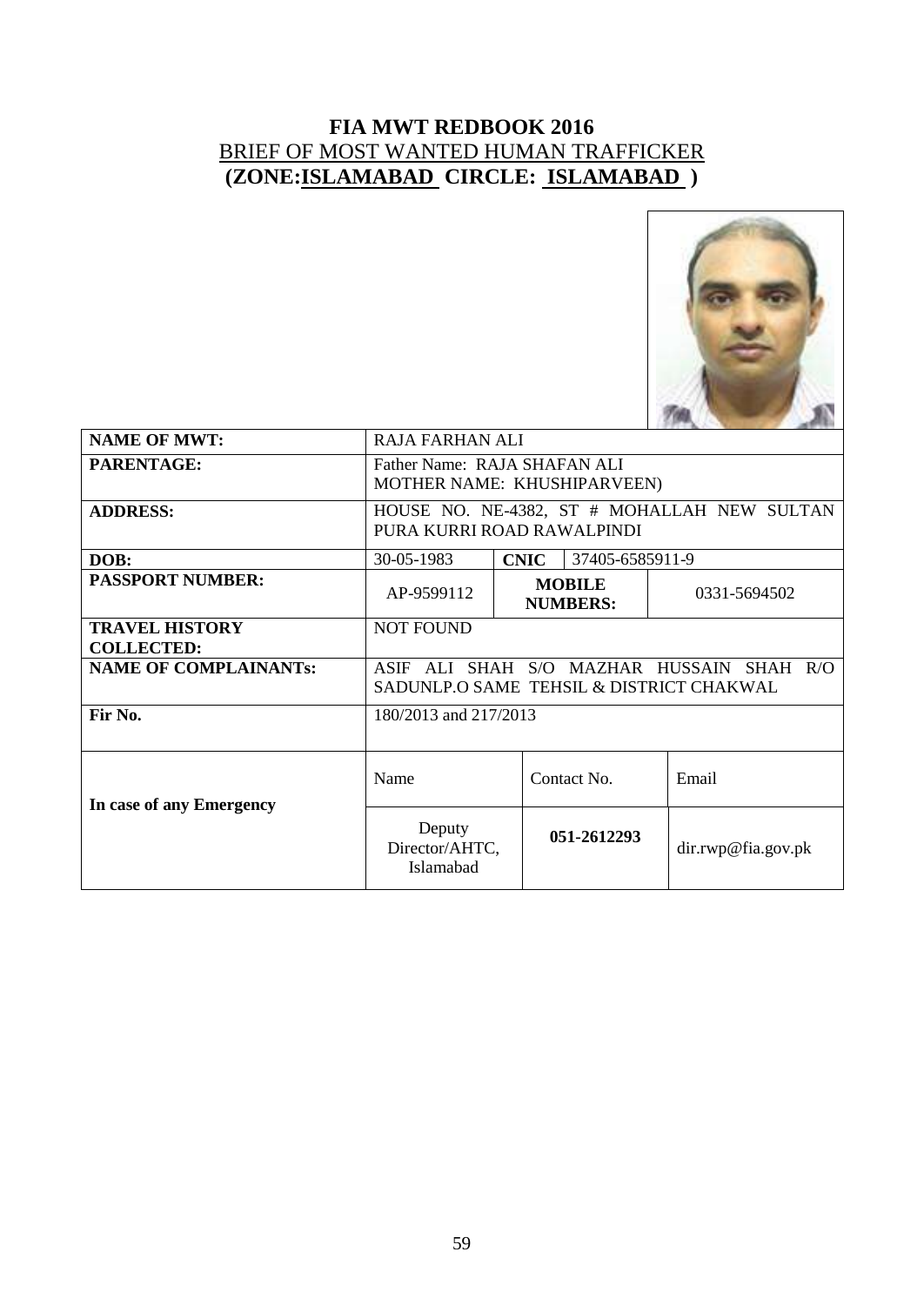

| <b>NAME OF MWT:</b>          | <b>IMRAN AZIZ</b>                     |                                         |                                                  |  |  |
|------------------------------|---------------------------------------|-----------------------------------------|--------------------------------------------------|--|--|
| PARENTAGE:                   | <b>MUHAMMAD AZIZ</b>                  |                                         |                                                  |  |  |
| <b>ADDRESS:</b>              |                                       | i). HOUSE NO. E-1-607 JOHAR TOWN LAHORE |                                                  |  |  |
|                              |                                       |                                         | ii). SUITE NO. 6, UNIFIEX APARTMENT DIPLOMATIC   |  |  |
|                              | <b>ENCLAVE ISLAMABAD</b>              |                                         |                                                  |  |  |
|                              |                                       |                                         | iii). HOUSE NO. 927, MOHALLAKHIRADIANDRON AKBARI |  |  |
|                              | <b>MANDI LAHORE.</b>                  |                                         |                                                  |  |  |
| DOB:                         | 02-02-1970                            | 35200-9832523-9<br><b>CNIC</b>          |                                                  |  |  |
| <b>PASSPORT NUMBER:</b>      | KG486355                              | <b>MOBILE</b>                           | 0308-4886644                                     |  |  |
|                              |                                       | <b>NUMBERS:</b>                         | 0320-5047890                                     |  |  |
| <b>CASH REWARD:</b>          | <b>RECOMMENDED</b>                    |                                         |                                                  |  |  |
| <b>TRAVEL HISTORY</b>        | <b>YES</b>                            |                                         |                                                  |  |  |
| <b>COLLECTED:</b>            | ARRIVED AT AIIAP LAHORE ON 20-10-12.  |                                         |                                                  |  |  |
| <b>NAME OF COMPLAINANTs:</b> | <b>EMBASSY OF FRANCE</b>              |                                         |                                                  |  |  |
| Fir No.                      | 136/13                                |                                         |                                                  |  |  |
| In case of any Emergency     | Name                                  | Contact No.                             | Email                                            |  |  |
|                              | Deputy<br>Director/AHTC,<br>Islamabad | 051-2612293                             | dir.rwp@fia.gov.pk                               |  |  |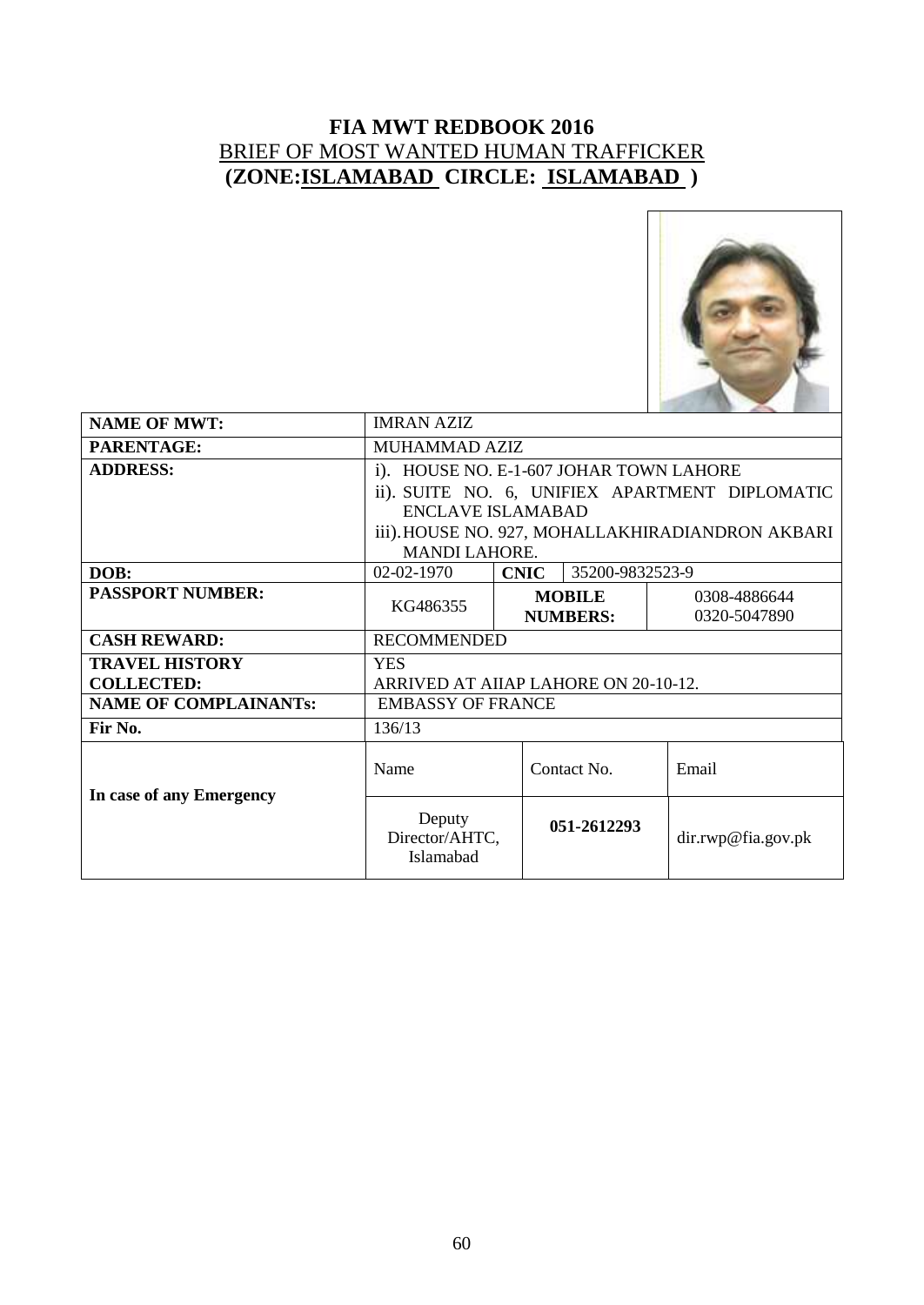

| <b>NAME OF MWT:</b>          | MUSHTAQ AHMAD                                  |                                  |                    |  |  |
|------------------------------|------------------------------------------------|----------------------------------|--------------------|--|--|
|                              |                                                |                                  |                    |  |  |
| <b>PARENTAGE:</b>            | <b>MUHAMMAD FAZAL</b>                          |                                  |                    |  |  |
|                              |                                                |                                  |                    |  |  |
| <b>ADDRESS:</b>              |                                                | GHUMTY, P.S DENGA TEHSIL KHARIAN | <b>DISTRICT</b>    |  |  |
|                              | <b>GUJRAT</b>                                  |                                  |                    |  |  |
| DOB:                         | 31-12-1982                                     | <b>CNIC</b><br>37405-1041475-1   |                    |  |  |
| <b>PASSPORT NUMBER:</b>      | BH-1154751                                     | <b>MOBILE</b>                    |                    |  |  |
|                              | 0333-28419755<br>BH-1154753<br><b>NUMBERS:</b> |                                  |                    |  |  |
| <b>TRAVEL HISTORY</b>        | <b>YES</b>                                     |                                  |                    |  |  |
| <b>COLLECTED:</b>            | LAST TRAVEL ON 09-10-2013, DEPARTED FROM       |                                  |                    |  |  |
|                              | AIIAP, LAHORE                                  |                                  |                    |  |  |
| <b>NAME OF COMPLAINANTs:</b> | <b>EJAZ AHMED</b>                              |                                  |                    |  |  |
| Fir No.                      | 239, 240/13                                    |                                  |                    |  |  |
|                              |                                                |                                  |                    |  |  |
|                              |                                                |                                  |                    |  |  |
|                              | Name<br>Contact No.<br>Email                   |                                  |                    |  |  |
| In case of any Emergency     | Deputy<br>Director/AHTC,<br>Islamabad          | 051-2612293                      | dir.rwp@fia.gov.pk |  |  |
|                              |                                                |                                  |                    |  |  |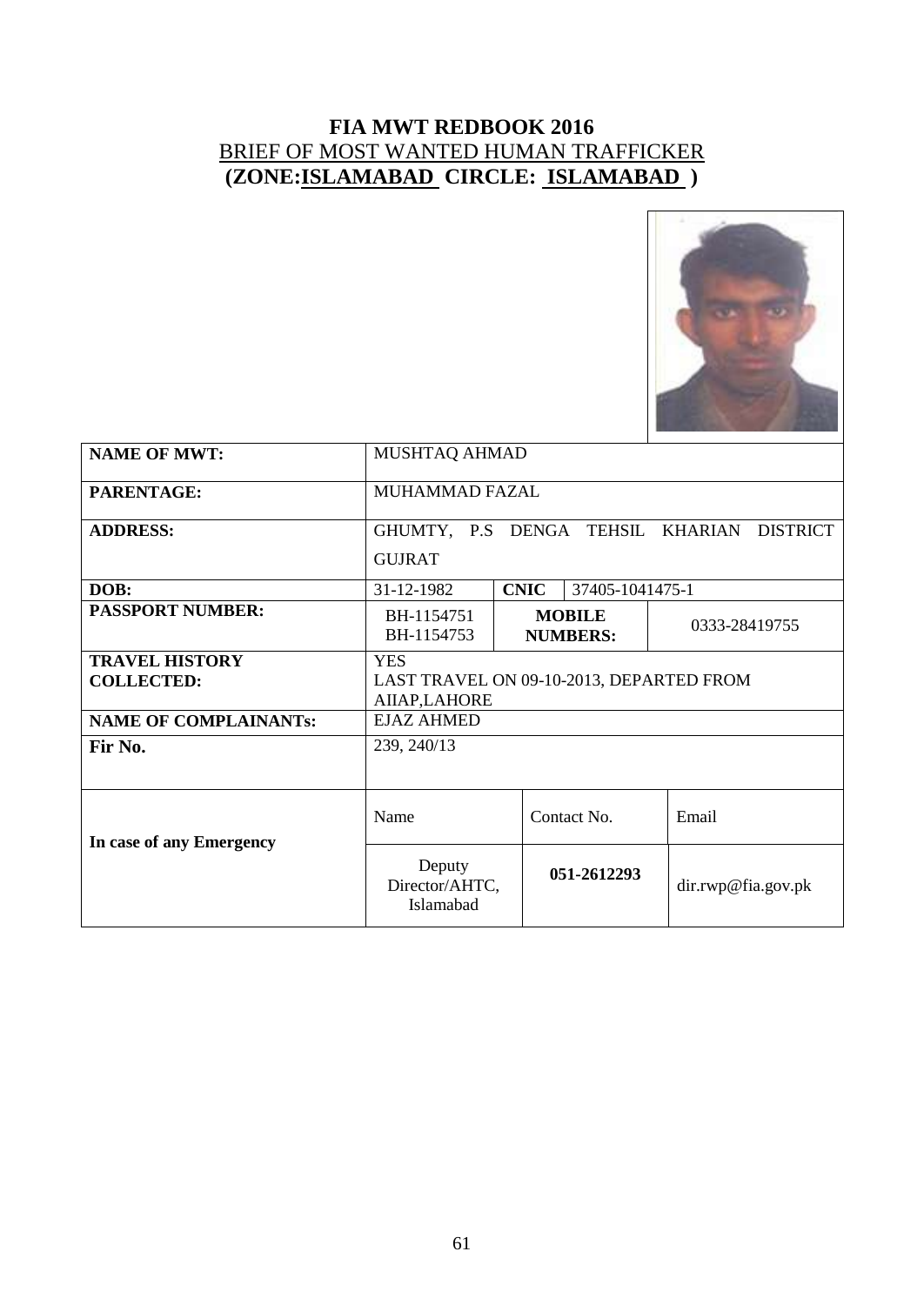#### **FIA MWT REDBOOK 2016** BRIEF OF MOST WANTED HUMAN TRAFFICKER **(ZONE:ISLAMABAD CIRCLE: ISLAMABAD)**



| <b>NAME OF MWT:</b>                        | <b>WAQAS ALI SHAH</b>                                                                                                                                                                           |             |                                  |                    |  |
|--------------------------------------------|-------------------------------------------------------------------------------------------------------------------------------------------------------------------------------------------------|-------------|----------------------------------|--------------------|--|
| PARENTAGE:                                 | <b>SYED JAVED HUSSAIN SHAH</b>                                                                                                                                                                  |             |                                  |                    |  |
| <b>ADDRESS:</b>                            | 1) OWNER OF THE ASHTAR TRAVEL AND<br>TOURISM OFFICE SITUATED AT NO. 14, 1ST<br>FLOOR HUZAIFFA CENTRE I-8 ISLAMABAD.<br>2) KHAIRABAD<br><b>TEHSIL</b><br><b>BALAKOT</b><br><b>DISTT.MANSEHRA</b> |             |                                  |                    |  |
| DOB:                                       | 01.02.1990                                                                                                                                                                                      | <b>CNIC</b> | 13501-5970327-5                  |                    |  |
| <b>PASSPORT NUMBER:</b>                    | <b>NOT</b><br><b>AVAILABLE</b>                                                                                                                                                                  |             | <b>MOBILE</b><br><b>NUMBERS:</b> | 0331-5680214       |  |
| <b>TRAVEL HISTORY</b><br><b>COLLECTED:</b> | <b>NOT FOUND</b>                                                                                                                                                                                |             |                                  |                    |  |
| <b>NAME OF COMPLAINANTs:</b>               | <b>INSP. MEHAR AYAZ</b>                                                                                                                                                                         |             |                                  |                    |  |
| Fir No.                                    | 268/14                                                                                                                                                                                          |             |                                  |                    |  |
| In case of any Emergency                   | Name                                                                                                                                                                                            |             | Contact No.                      | Email              |  |
|                                            | Deputy<br>Director/AHTC,<br>Islamabad                                                                                                                                                           |             | 051-2612293                      | dir.rwp@fia.gov.pk |  |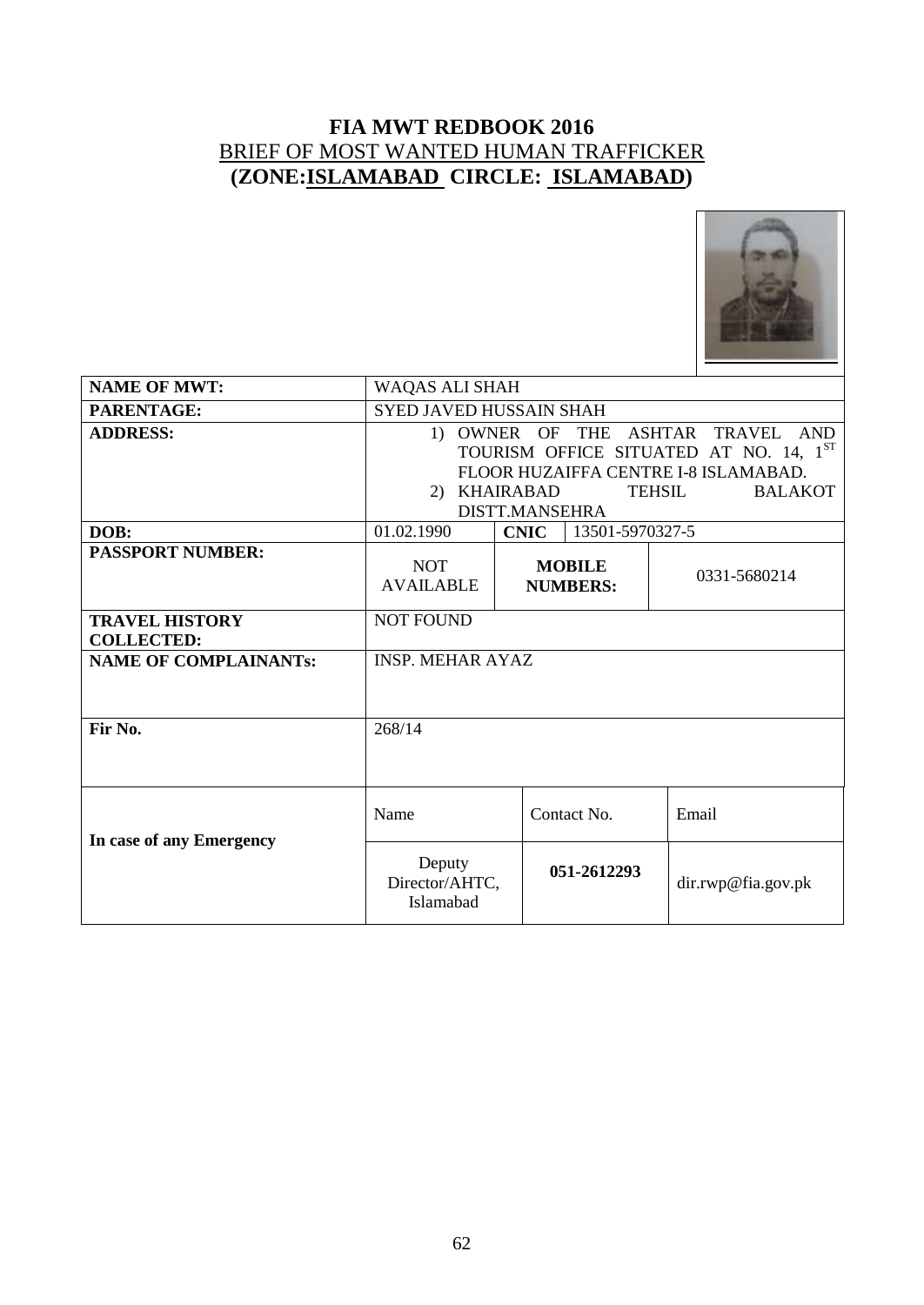#### **FIA MWT REDBOOK 2016** BRIEF OF MOST WANTED HUMAN TRAFFICKER **(ZONE:ISLAMABAD CIRCLE: ISLAMABAD)**



| <b>NAME OF MWT:</b>                        | <b>TOQUEER HAYAT</b>                                                         |                                |                               |                    |  |  |
|--------------------------------------------|------------------------------------------------------------------------------|--------------------------------|-------------------------------|--------------------|--|--|
| PARENTAGE:                                 | <b>TARIQ HAYAT</b>                                                           |                                |                               |                    |  |  |
| <b>ADDRESS:</b>                            | ST.#3 H # N486 MOHALLA WARIS KHAN RAWALPINDI                                 |                                |                               |                    |  |  |
| DOB:                                       | 09-07-1984                                                                   | <b>CNIC</b><br>37405-7459077-1 |                               |                    |  |  |
| <b>PASSPORT NUMBER:</b>                    | RY4120771                                                                    |                                | <b>MOBILE NUMBER</b>          | $-$                |  |  |
| <b>FIRS REGISTERED:</b>                    | <b>TOTAL</b>                                                                 | 03                             | FIR#                          |                    |  |  |
| <b>CASH REWARD:</b>                        |                                                                              |                                |                               |                    |  |  |
| <b>TRAVEL HISTORY</b><br><b>COLLECTED:</b> | COLLECTED, LAST DEPARTURE 20 JANE 2014 TO DUBAI                              |                                |                               |                    |  |  |
| <b>NAME OF</b><br><b>COMPLAINANTS:</b>     | FAREED AHMAD, MUHAMMAD MOHSAIN, MUHAMMAD FAREED                              |                                |                               |                    |  |  |
| <b>MOBILE NUMBERS</b><br>OF COMPLAINANTS:  | MUHAMMAD FAREED 0333 5268615<br>$\left( \frac{1}{2} \right)$<br>$\mathbf{2}$ |                                | MUHAMMAD MOHSAIN 0346 4624730 |                    |  |  |
| Fir No.                                    | 26/15,311/14,07/15                                                           |                                |                               |                    |  |  |
| In case of any                             | Name                                                                         | Contact No.                    |                               | Email              |  |  |
| <b>Emergency</b>                           | Deputy Director/AHTC,<br>Islamabad                                           |                                | 051-2612293                   | dir.rwp@fia.gov.pk |  |  |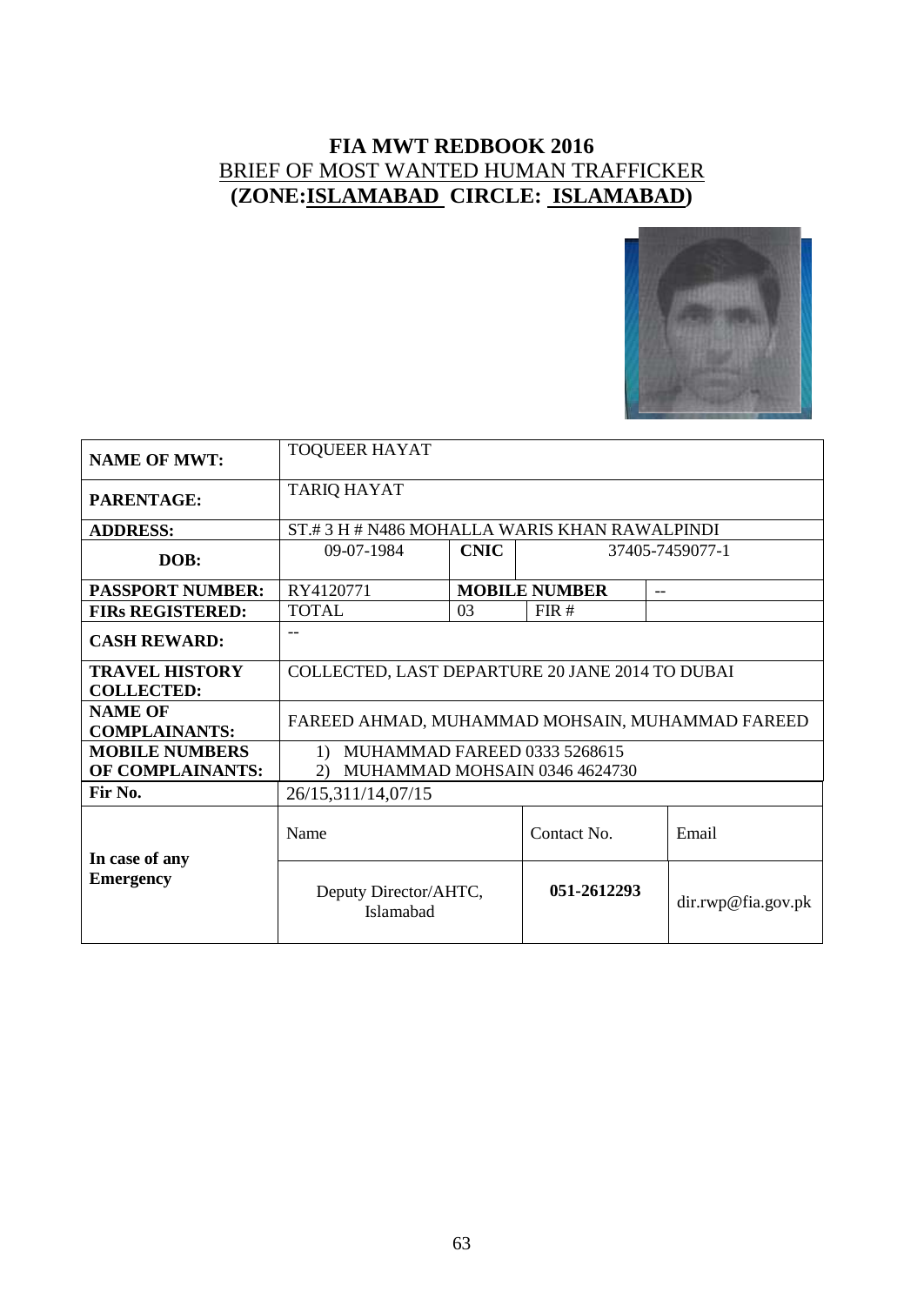#### **FIA MWT REDBOOK 2016** BRIEF OF MOST WANTED HUMAN TRAFFICKER **(ZONE:ISLAMABAD CIRCLE: ISLAMABAD)**



| <b>NAME OF MWT:</b>                        | <b>ADNAN KHAN</b>                                                                                                                                                               |             |                      |                    |  |
|--------------------------------------------|---------------------------------------------------------------------------------------------------------------------------------------------------------------------------------|-------------|----------------------|--------------------|--|
| PARENTAGE:                                 | <b>TARIQ HAYAT</b>                                                                                                                                                              |             |                      |                    |  |
| <b>ADDRESS:</b>                            | ST#3 H # N 486 MOHALLA WARIS KHAN RAWALPINDI                                                                                                                                    |             |                      |                    |  |
| DOB:                                       | 18-05-1986                                                                                                                                                                      | <b>CNIC</b> | 07405-6274864-4      |                    |  |
| <b>PASSPORT NUMBER:</b>                    | CE4138611                                                                                                                                                                       |             | <b>MOBILE NUMBER</b> | 0311 5277788       |  |
| <b>TRAVEL HISTORY</b><br><b>COLLECTED:</b> | COLLECTED, LAST DEPARTURE 20 JANE 2015 TO DUBAI                                                                                                                                 |             |                      |                    |  |
| <b>NAME OF</b><br><b>COMPLAINANTS:</b>     | FAREED AHMAD, MUHAMMAD MOHSAIN, MUHAMMAD FAREED<br>R/O MANAGING DIRECTOR M.AQ TECHNICAL SERVICE AND HR<br>CONSULTANT OFFICE NO. 1,2,3 SECOND FLOOR, JAN PLAZA<br>PWD, ISLAMABAD |             |                      |                    |  |
| Fir No.                                    | 26/15,311/14,07/15                                                                                                                                                              |             |                      |                    |  |
| In case of any Emergency                   | Contact No.<br>Email<br>Name                                                                                                                                                    |             |                      |                    |  |
|                                            | Deputy Director/AHTC,<br>Islamabad                                                                                                                                              |             | 051-2612293          | dir.rwp@fia.gov.pk |  |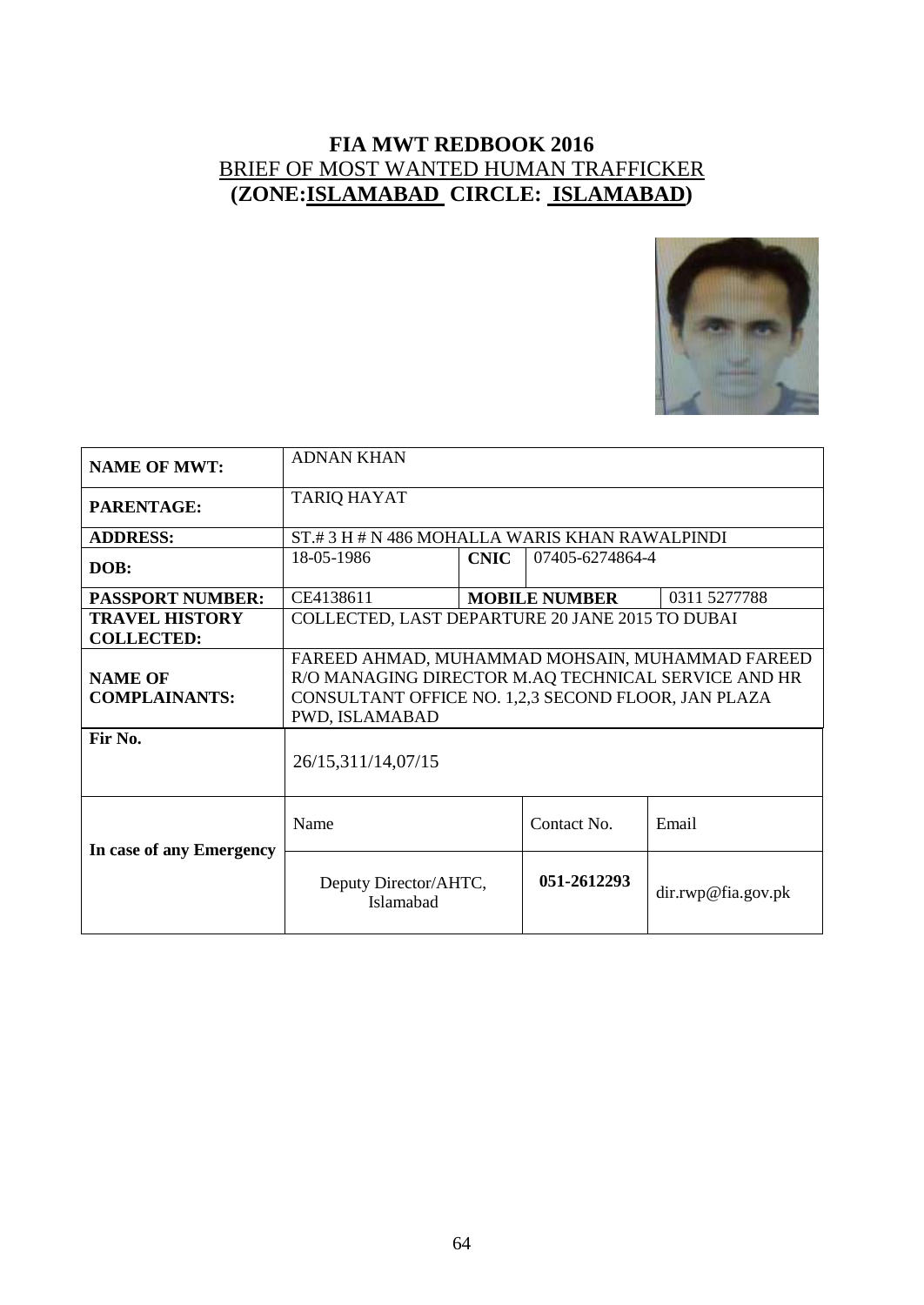

| <b>NAME OF MWT:</b>                        | SHAIKH MUHAMMAD ABDULLAH                                          |                                                  |                                        |  |  |  |  |
|--------------------------------------------|-------------------------------------------------------------------|--------------------------------------------------|----------------------------------------|--|--|--|--|
| <b>PARENTAGE:</b>                          | <b>SHAIKH NADEEM HUSSAIN</b>                                      |                                                  |                                        |  |  |  |  |
| <b>ADDRESS:</b>                            | $i$ ).                                                            | FLAT NO. 15-C, PERADISE PALACE,<br><b>SARWAR</b> |                                        |  |  |  |  |
|                                            |                                                                   |                                                  | SHAHEED ROAD, NEAR CANTONMENT BOARD    |  |  |  |  |
|                                            | OFFICE, SADDER KARACHI.                                           |                                                  |                                        |  |  |  |  |
|                                            | $\ddot{\mathbf{i}}$ .                                             |                                                  | HOUSE NO. A-8 SHAH STREET, SARKI ROAD, |  |  |  |  |
|                                            | <b>QUETTA.</b>                                                    |                                                  |                                        |  |  |  |  |
| DOB:                                       | 08-09-1990                                                        | <b>CNIC:</b>                                     | 54400-4297576-5                        |  |  |  |  |
| <b>PASSPORT NUMBER:</b>                    | AV-5195762                                                        | <b>MOBILE NUMBERS:</b>                           | 03218003232                            |  |  |  |  |
| <b>TRAVEL HISTORY</b><br><b>COLLECTED:</b> | <b>YES</b><br>LAST TRAVEL ON 27-08-2012, ARRIVED AT JIAP, KARACHI |                                                  |                                        |  |  |  |  |
| <b>NAME OF COMPLAINANTS:</b>               | MR. SAGHEER AFZAL S/O MUHMMAD NAWAZ R/O<br>$i$ ).                 |                                                  |                                        |  |  |  |  |
|                                            |                                                                   | HOUSE NO. 11-C SUNSE LANE 4, PHASE-II            |                                        |  |  |  |  |
|                                            | EXTENSION DHA KARACHI & OTHERS.                                   |                                                  |                                        |  |  |  |  |
|                                            | MR. HABIB UR REHMAN S/O ISLAMUDDIN R/O<br>$\ddot{\mathbf{i}}$ .   |                                                  |                                        |  |  |  |  |
|                                            | HOUSE NO. 112/130 HEERABAD, JAIL ROAD,                            |                                                  |                                        |  |  |  |  |
|                                            | <b>HYDERABAD &amp; OTHERS.</b>                                    |                                                  |                                        |  |  |  |  |
| FIR No.                                    | 200/11, 213/11                                                    |                                                  |                                        |  |  |  |  |
| In case of any Emergency                   | Name                                                              | Contact No.                                      | Email                                  |  |  |  |  |
|                                            | Deputy<br>Director/AHTC.<br>Karachi                               | 021-99203075                                     | ddahtckarachi2008@y<br>ahoo.com        |  |  |  |  |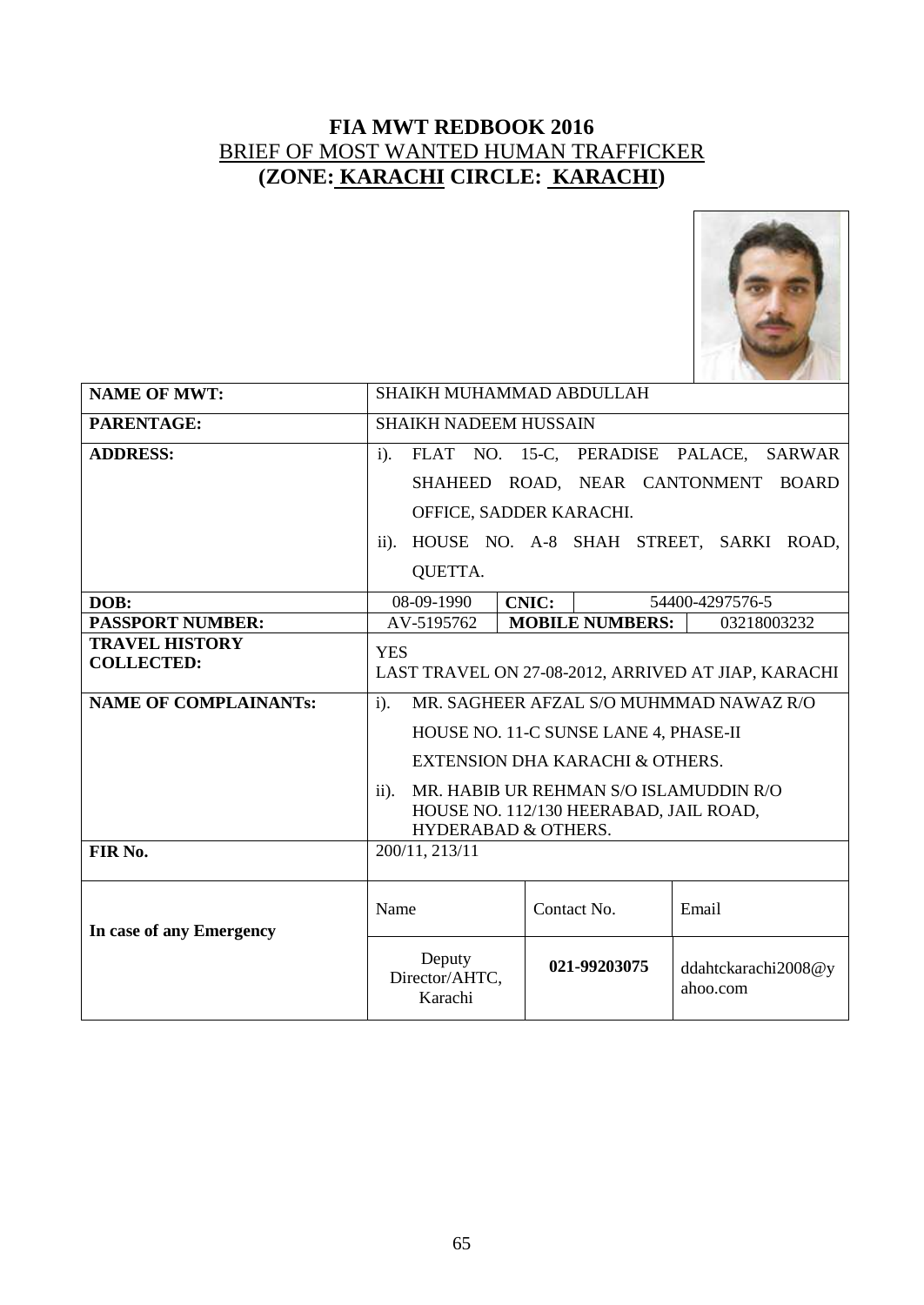

| <b>NAME OF MWT:</b>          | SHAIKH NADEEM HUSSAIN                            |                                             |                                               |  |  |  |
|------------------------------|--------------------------------------------------|---------------------------------------------|-----------------------------------------------|--|--|--|
| PARENTAGE:                   | SHEIKH GHULAM SARWAR                             |                                             |                                               |  |  |  |
| <b>ADDRESS:</b>              |                                                  |                                             | i). FLAT NO. 15-C, PERADISE PALACE, SARWAR    |  |  |  |
|                              |                                                  | SHAHEED ROAD, NEAR CANTONMENT               | <b>BOARD</b>                                  |  |  |  |
|                              |                                                  | OFFICE, SADDER KARACHI.                     |                                               |  |  |  |
|                              |                                                  |                                             | ii). HOUSE NO. A-8 SHAH STREET, SARKI ROAD,   |  |  |  |
|                              | <b>QUETTA.</b>                                   |                                             |                                               |  |  |  |
| DOB:                         | 25-05-1967                                       | <b>CNIC:</b>                                | 54400-0564512-1                               |  |  |  |
| <b>PASSPORT NUMBER:</b>      | AB-9455122                                       | <b>MOBILE NUMBERS:</b>                      | 0300-3819077                                  |  |  |  |
|                              | 20-03-2010                                       |                                             | 0321-8003020                                  |  |  |  |
| <b>TRAVEL HISTORY</b>        | <b>YES</b>                                       |                                             |                                               |  |  |  |
| <b>COLLECTED:</b>            |                                                  | LAST TRAVEL ON 27-08-2012, ARRIVED AT JIAP, |                                               |  |  |  |
|                              | <b>KARACHI</b>                                   |                                             |                                               |  |  |  |
| <b>NAME OF COMPLAINANTs:</b> | i). MR. HABIB UR REHMAN S/O ISLAMUDDIN R/O HOUSE |                                             |                                               |  |  |  |
|                              | NO. 112/130 HEERABAD, JAIL ROAD, HYDERABAD &     |                                             |                                               |  |  |  |
|                              |                                                  |                                             |                                               |  |  |  |
|                              | OTHERS.                                          |                                             |                                               |  |  |  |
|                              |                                                  |                                             | ii). MR. SAGHEER AFZAL S/O MUHAMMAD NAWAZ R/O |  |  |  |
|                              |                                                  | HOUSE NO. 11-C, SUNSET LANE                 | 4. PHASE-II                                   |  |  |  |
|                              |                                                  | <b>EXTENSION DHA KARACHI &amp; OTHERS</b>   |                                               |  |  |  |
| FIR No.                      | 200/11, 213/11                                   |                                             |                                               |  |  |  |
|                              |                                                  |                                             |                                               |  |  |  |
|                              |                                                  |                                             |                                               |  |  |  |
|                              | Name                                             | Contact No.                                 | Email                                         |  |  |  |
| In case of any Emergency     |                                                  |                                             |                                               |  |  |  |
|                              | Deputy<br>Director/AHTC,<br>Karachi              | 021-99203075                                | ddahtckarachi2008@y<br>ahoo.com               |  |  |  |
|                              |                                                  |                                             |                                               |  |  |  |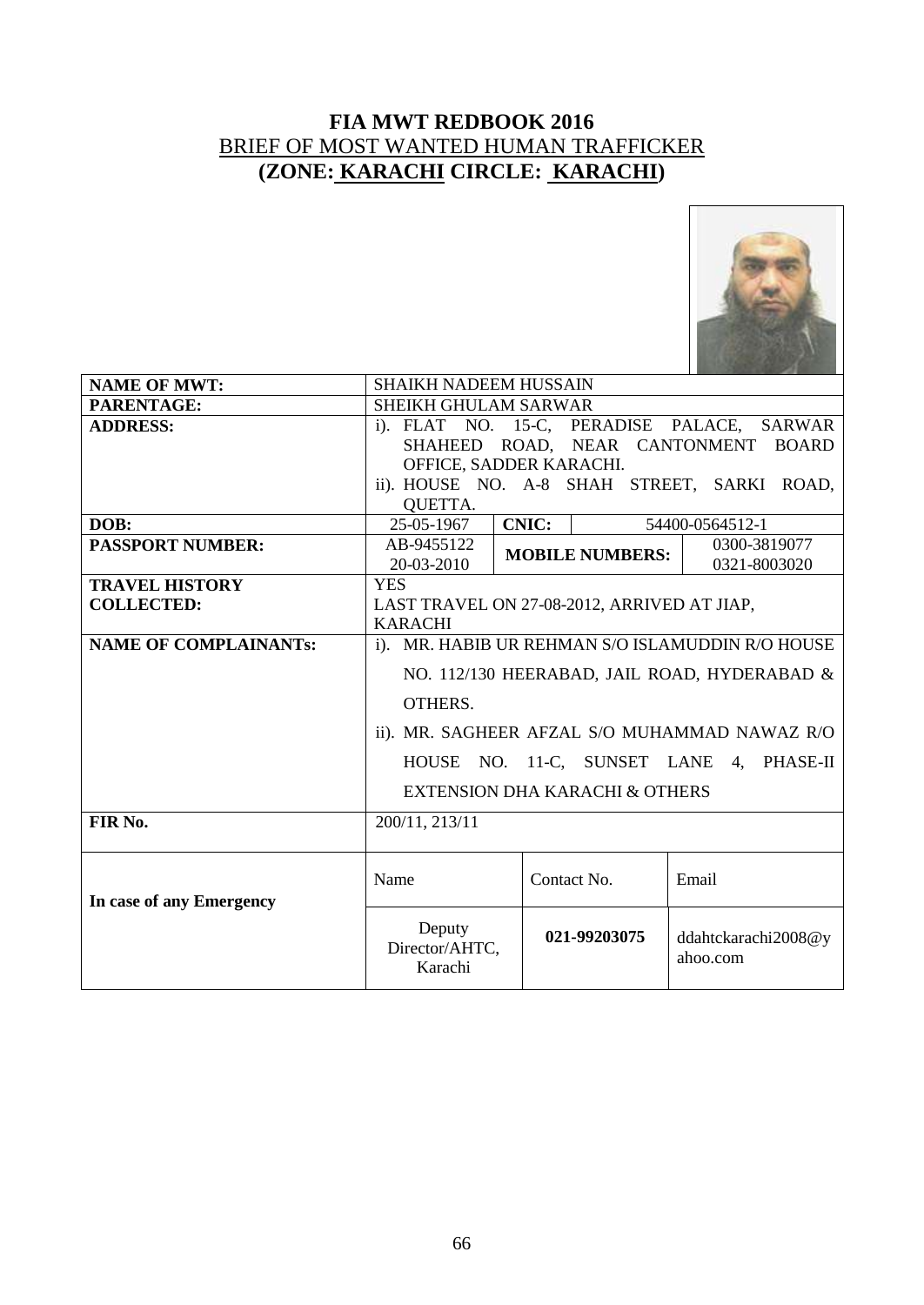| <b>NAME OF MWT:</b>                        | MUHAMMAD SHARIF SHAHANI                                                |                        |                      |                                 |  |
|--------------------------------------------|------------------------------------------------------------------------|------------------------|----------------------|---------------------------------|--|
| <b>PARENTAGE:</b>                          | FATHERNAME: AMEER BAKHSH SHAHANI (INCORRECT)                           |                        |                      |                                 |  |
|                                            | <b>QAISER KHAN SHEHANI (CORRECT)</b><br><b>MOTHER NAME: N/A</b>        |                        |                      |                                 |  |
| <b>ADDRESS:</b>                            | YAROO BATIL, TEHSIL & DISTRICT DERA GHAZI KHAN                         |                        |                      |                                 |  |
| DOB:                                       | <b>NOT</b><br><b>CNIC:</b><br><b>NOT AVAILABLE</b><br><b>AVAILABLE</b> |                        |                      |                                 |  |
| <b>PASSPORT NUMBER:</b>                    | <b>NOT</b><br><b>AVAILABLE</b>                                         | <b>MOBILE NUMBERS:</b> | <b>NOT AVAILABLE</b> |                                 |  |
| <b>TRAVEL HISTORY</b><br><b>COLLECTED:</b> | <b>YES</b>                                                             |                        |                      |                                 |  |
| <b>NAME OF COMPLAINANTs:</b>               | INSP. SHAMS UD DIN JUNEJO, I/C SHIFT "C", ARRIVAL                      |                        |                      |                                 |  |
|                                            | FIA IMMIGRATION JIAP, KARACHI                                          |                        |                      |                                 |  |
| FIR No.                                    | 409/08, 469/08, 504/08                                                 |                        |                      |                                 |  |
| In case of any Emergency                   | Name<br>Contact No.<br>Email                                           |                        |                      |                                 |  |
|                                            | Deputy<br>Director/AHTC,<br>Karachi                                    | 021-99203075           |                      | ddahtckarachi2008@y<br>ahoo.com |  |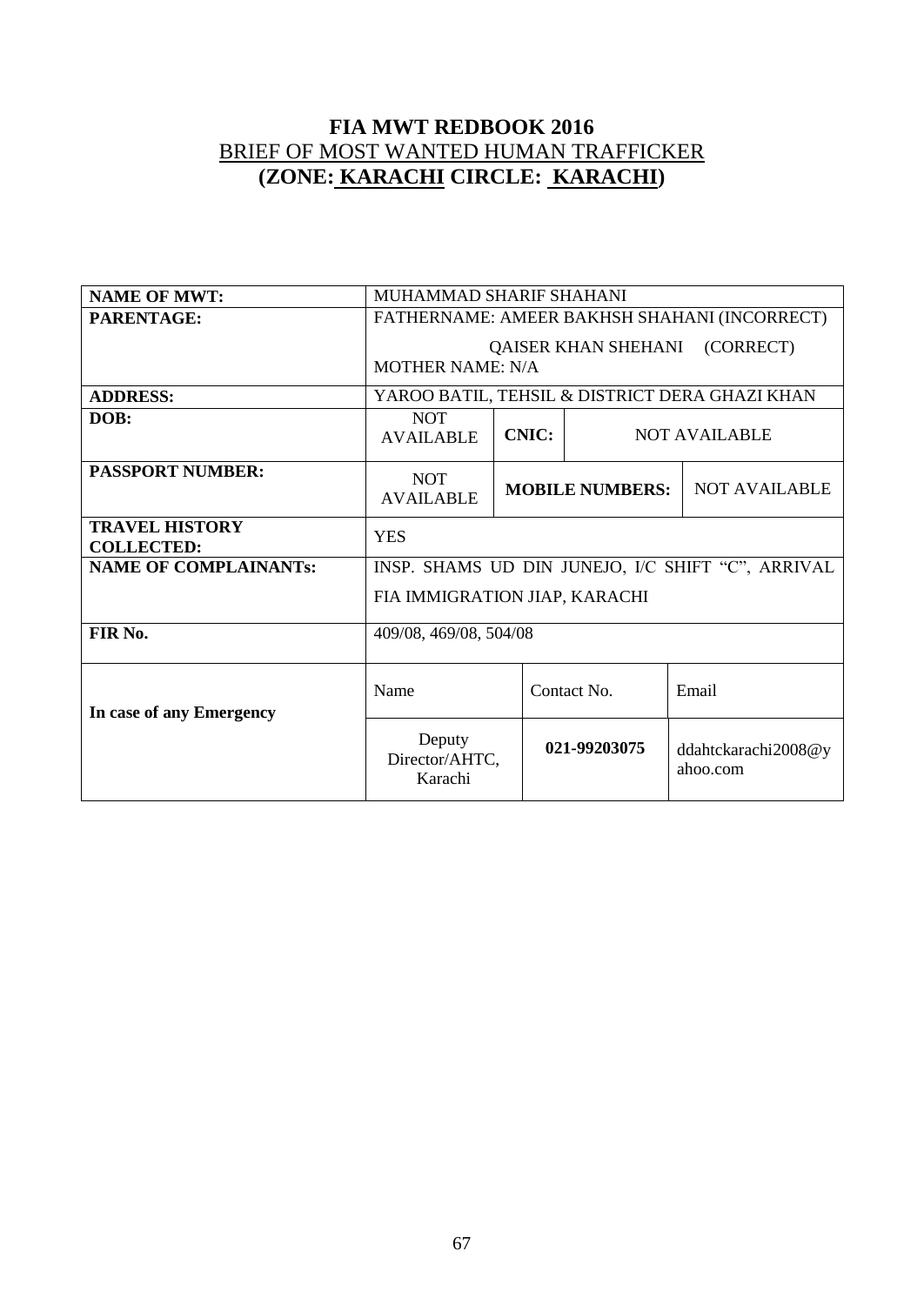

| <b>NAME OF MWT:</b>                              | ZUBAIR AHMED SHAIKH                                                            |              |                        |                                 |  |  |
|--------------------------------------------------|--------------------------------------------------------------------------------|--------------|------------------------|---------------------------------|--|--|
| PARENTAGE:                                       | MUHAMMAD YOUSUF                                                                |              |                        |                                 |  |  |
| <b>ADDRESS:</b>                                  | HOUSE NO. A-402, SHUMAIL ARCADE, GULISTAN -E-                                  |              |                        |                                 |  |  |
|                                                  | <b>JOHAR KARACHI.</b>                                                          |              |                        |                                 |  |  |
| DOB:                                             | 27-02-1977                                                                     | <b>CNIC:</b> |                        | 42000-0529135-1                 |  |  |
| <b>PASSPORT NUMBER:</b>                          | <b>NOT</b><br><b>AVAILABLE</b>                                                 |              | <b>MOBILE NUMBERS:</b> | <b>NOT</b><br><b>AVAILABLE</b>  |  |  |
| <b>TRAVEL HISTORY</b><br><b>COLLECTED:</b>       | <b>YES</b><br>LAST TRAVEL ON 03-05-2011, DEPARTED FROM JIAP,<br><b>KARACHI</b> |              |                        |                                 |  |  |
| <b>NAME OF COMPLAINANTS:</b>                     | INSP: SHAFIKALWAR I/C SHIFT "C" FIA & AHS JIAP<br><b>DEPARTURE KARACHI</b>     |              |                        |                                 |  |  |
| <b>MOBILE NUMBERS OF</b><br><b>COMPLAINANTs:</b> | 0300-3534186 & 0343-3593965                                                    |              |                        |                                 |  |  |
| FIR No.                                          | 110/13                                                                         |              |                        |                                 |  |  |
| In case of any Emergency                         | Name<br>Email<br>Contact No.                                                   |              |                        |                                 |  |  |
|                                                  | Deputy<br>Director/AHTC,<br>Karachi                                            |              | 021-99203075           | ddahtckarachi2008@y<br>ahoo.com |  |  |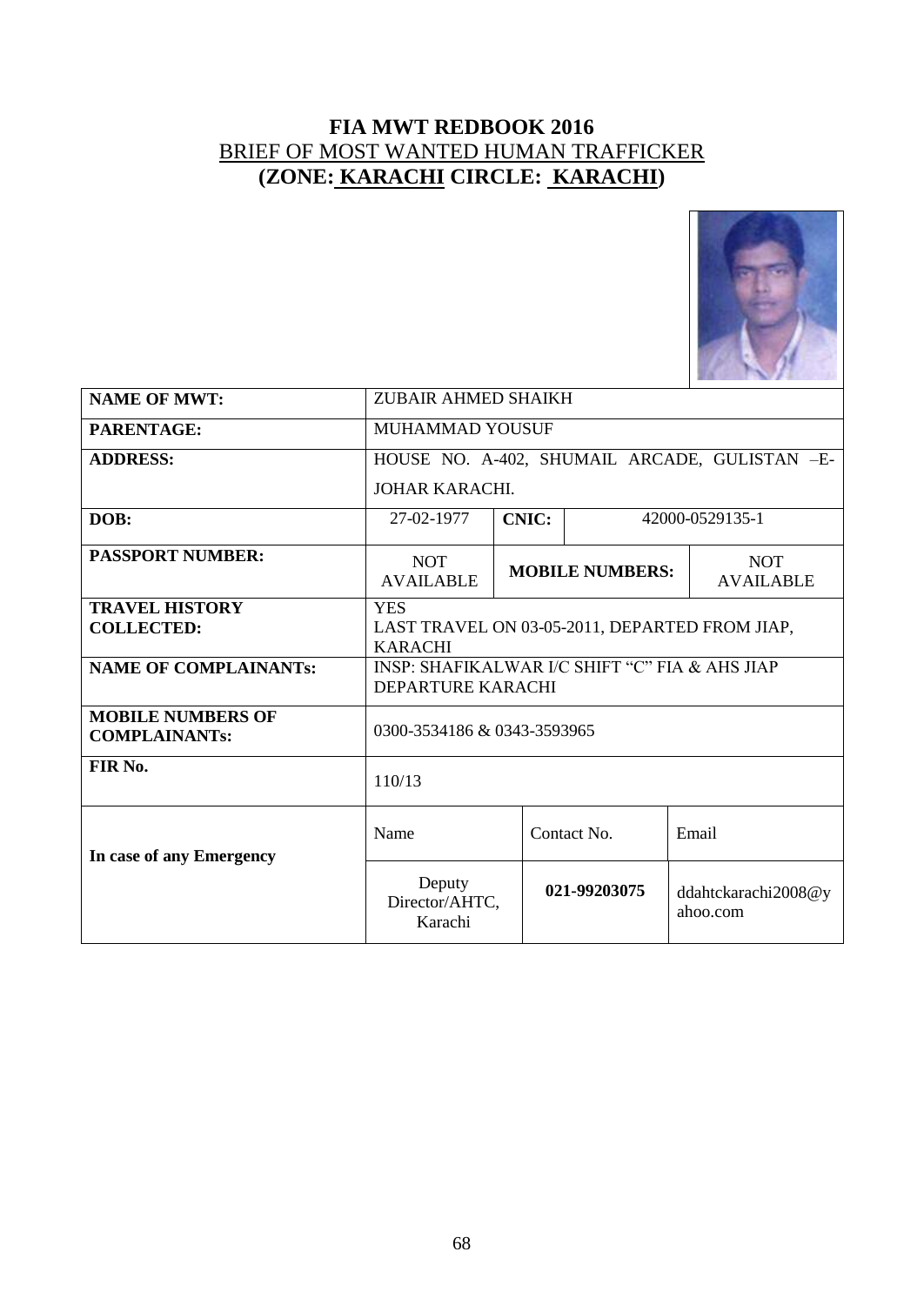

| <b>NAME OF MWT:</b>                        | <b>SHAKEEL AHMED</b>                                                                                                                                                                                                           |  |                        |                                             |  |
|--------------------------------------------|--------------------------------------------------------------------------------------------------------------------------------------------------------------------------------------------------------------------------------|--|------------------------|---------------------------------------------|--|
| PARENTAGE:                                 | <b>NOOR KHAN</b>                                                                                                                                                                                                               |  |                        |                                             |  |
| <b>ADDRESS:</b>                            | i). R-1190, BLOCK -15, FB AREA KARACHI.<br>ii). 15/733, DASTAGIR COLONY BLOCK, 15, FB AREA,<br>KARACHI.<br>iii). OFFICE: CONSULTANT: PACALT CONSULTANT,<br>C-31 <sup>ST</sup> FLOOR, FARAH CENTRE, UNIVERSITY ROAD<br>KARACHI. |  |                        |                                             |  |
| DOB:                                       | 07-11-1974<br><b>CNIC:</b><br>42101-3155578-9                                                                                                                                                                                  |  |                        |                                             |  |
| <b>PASSPORT NUMBER:</b>                    | HH1155781                                                                                                                                                                                                                      |  | <b>MOBILE NUMBERS:</b> | 0300-2117694<br>0333-2840898<br>021-3482890 |  |
| <b>TRAVEL HISTORY</b><br><b>COLLECTED:</b> | <b>YES</b><br>LAST TRAVEL ON 13-12-2012, DEPARTED FROM JIAP,<br><b>KARACHI</b>                                                                                                                                                 |  |                        |                                             |  |
| <b>NAME OF COMPLAINANTs:</b>               | MRS. SAMEERA RIZWAN W/O RIZWAN HUSSAIN                                                                                                                                                                                         |  |                        |                                             |  |
| FIR No.                                    | 130/13                                                                                                                                                                                                                         |  |                        |                                             |  |
| In case of any Emergency                   | Name                                                                                                                                                                                                                           |  | Contact No.            | Email                                       |  |
|                                            | Deputy<br>Director/AHTC,<br>Karachi                                                                                                                                                                                            |  | 021-99203075           | ddahtckarachi2008@y<br>ahoo.com             |  |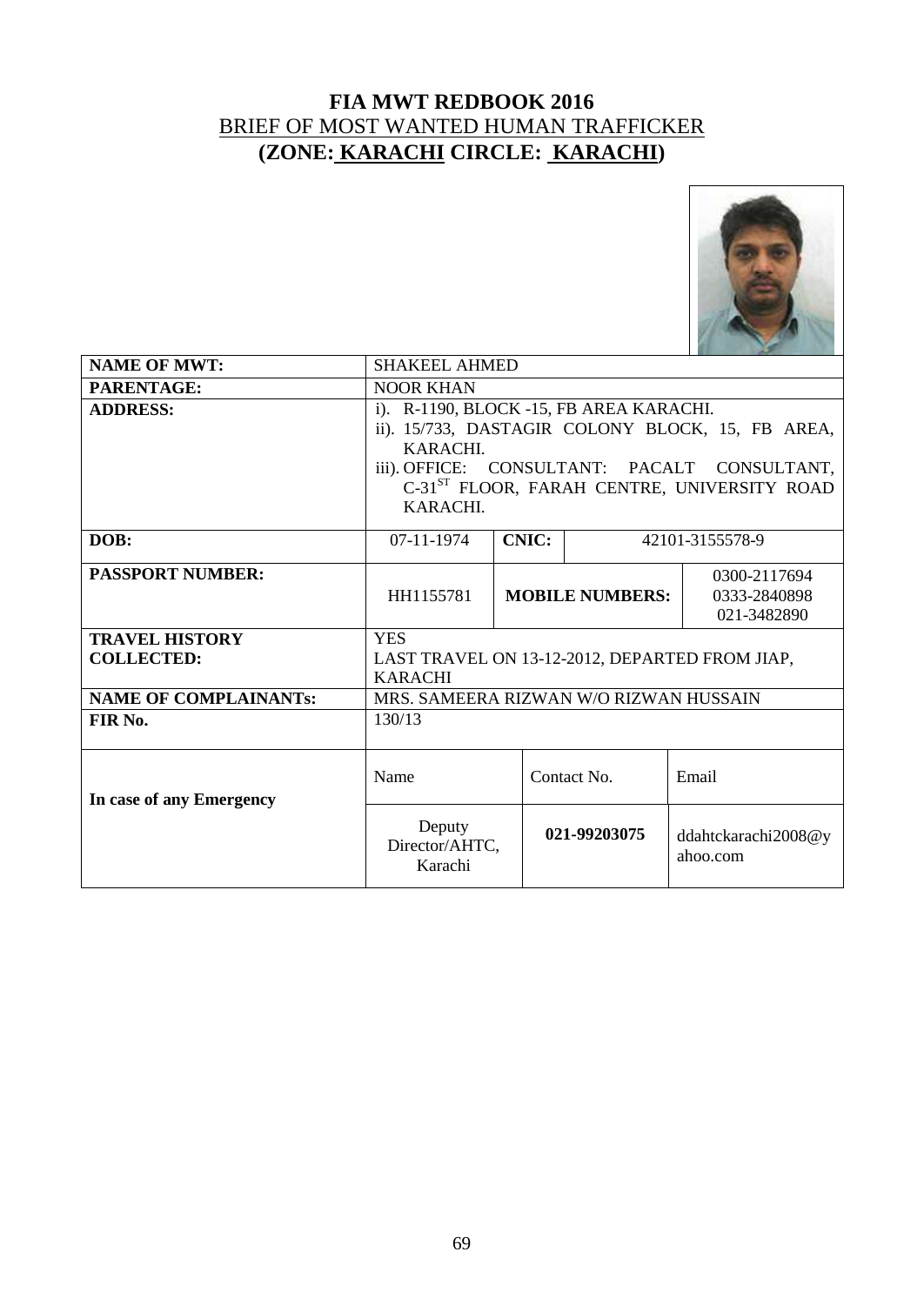

| <b>NAME OF MWT:</b>                        | MUHAMMAD RAFIQ                                                                 |              |                        |                                                                              |  |
|--------------------------------------------|--------------------------------------------------------------------------------|--------------|------------------------|------------------------------------------------------------------------------|--|
| PARENTAGE:                                 | <b>FAREED</b>                                                                  |              |                        |                                                                              |  |
| <b>ADDRESS:</b>                            |                                                                                |              |                        | i). FLAT NO. M-5, MUHALLA MEHRAN RESIDENCY                                   |  |
|                                            | DAWOOD POTA ROAD, KARACHI CANTT.                                               |              |                        |                                                                              |  |
|                                            | <b>TEHSIL</b><br>RANDH SHARIF, DAKHANA KHAS<br>$ii)$ . J $AJ$                  |              |                        |                                                                              |  |
|                                            | KHANPUR, DISTT. RAHIM YAR KHAN.                                                |              |                        |                                                                              |  |
| DOB:                                       | 05-10-1962                                                                     | <b>CNIC:</b> |                        | 42301-1009256-5                                                              |  |
| <b>PASSPORT NUMBER:</b>                    | AL-9562562                                                                     |              | <b>MOBILE NUMBERS:</b> | 0322-9292200<br>0321-8286784<br>0321-2014580<br>0321-2606666<br>0321-7491971 |  |
| <b>TRAVEL HISTORY</b><br><b>COLLECTED:</b> | <b>YES</b><br>LAST TRAVEL ON 08-10-2009, DEPARTED FROM JIAP,<br><b>KARACHI</b> |              |                        |                                                                              |  |
| <b>NAME OF COMPLAINANTs:</b>               | <b>MALIK SAFDAR</b>                                                            |              |                        |                                                                              |  |
| FIR No.                                    | 286/12                                                                         |              |                        |                                                                              |  |
| In case of any Emergency                   | Name                                                                           |              | Contact No.            | Email                                                                        |  |
|                                            | Deputy<br>Director/AHTC,<br>Karachi                                            |              | 021-99203075           | ddahtckarachi2008@y<br>ahoo.com                                              |  |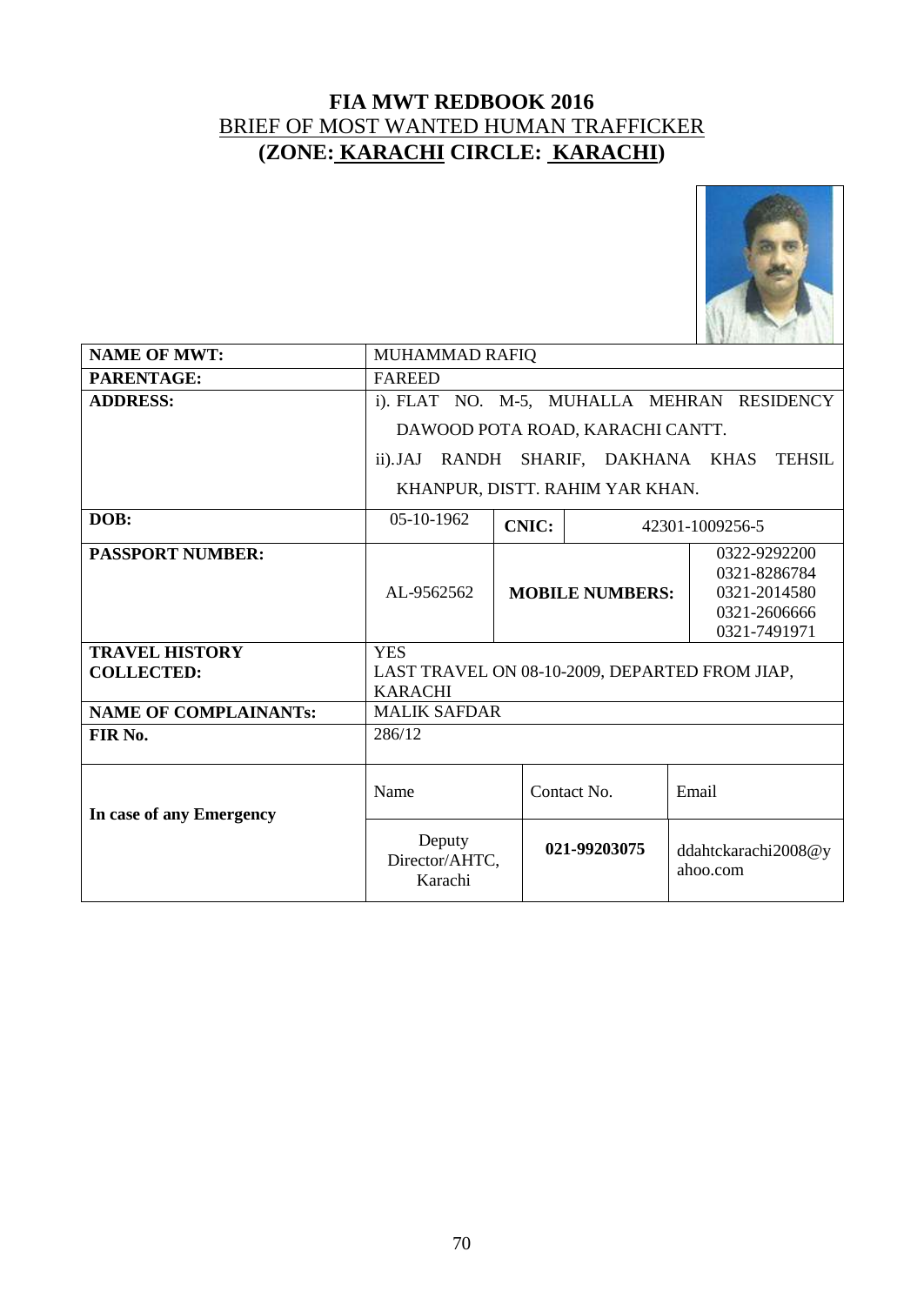

| <b>NAME OF MWT:</b>                              | <b>SAJID KAUSAR</b>                                                              |  |                        |                                    |  |  |
|--------------------------------------------------|----------------------------------------------------------------------------------|--|------------------------|------------------------------------|--|--|
| <b>PARENTAGE:</b>                                | <b>ABDUL KAUSAR</b>                                                              |  |                        |                                    |  |  |
| <b>ADDRESS:</b>                                  | HOUSE NO. C-113, NAZD BALOCH HOTEL, MARI PUR<br>VILLAGE, MUHALLA BALAVI KARACHI. |  |                        |                                    |  |  |
| DOB:                                             | 01-11-1981<br><b>CNIC:</b><br>42401-8575569-9                                    |  |                        |                                    |  |  |
| <b>PASSPORT NUMBER:</b>                          | EE-4915691                                                                       |  | <b>MOBILE NUMBERS:</b> | <b>NOT AVAILABLE</b>               |  |  |
| <b>TRAVEL HISTORY</b><br><b>COLLECTED:</b>       | <b>YES</b><br>LAST TRAVEL ON 19-09-2014, ARRIVED AT JIAP,<br><b>KARACHI</b>      |  |                        |                                    |  |  |
| <b>NAME OF COMPLAINANTS:</b>                     | INSP. MUNIR SHAH I/C, S/C FIA /I&AHS JIAP<br>(DEPARTURE) KARACHI                 |  |                        |                                    |  |  |
| <b>MOBILE NUMBERS OF</b><br><b>COMPLAINANTs:</b> | 0300-9228869                                                                     |  |                        |                                    |  |  |
| FIR No.                                          | 266/13                                                                           |  |                        |                                    |  |  |
| In case of any Emergency                         | Email<br>Name<br>Contact No.                                                     |  |                        |                                    |  |  |
|                                                  | Deputy<br>Director/AHTC,<br>Karachi                                              |  | 021-99203075           | ddahtckarachi2008 $@y$<br>ahoo.com |  |  |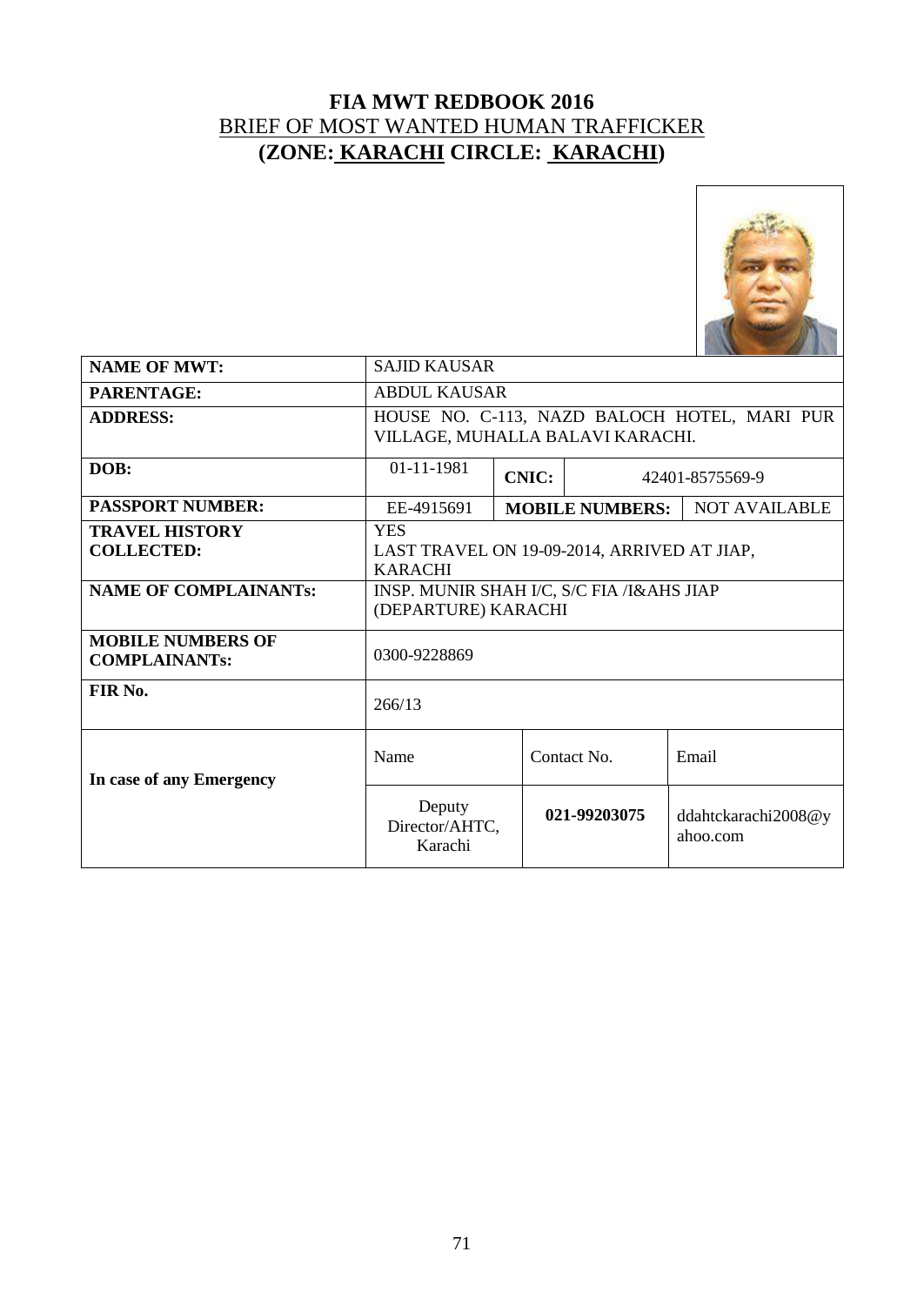| <b>NAME OF MWT:</b>                        | <b>MUBASHIR PARVEZ</b>                                                      |                                                                                      |              |                                    |  |  |
|--------------------------------------------|-----------------------------------------------------------------------------|--------------------------------------------------------------------------------------|--------------|------------------------------------|--|--|
| PARENTAGE:                                 | PARVEZ AKBAR                                                                |                                                                                      |              |                                    |  |  |
| <b>ADDRESS:</b>                            | <b>TAINKI</b><br><b>DHONKAL</b><br><b>MUHALLA</b><br>WALA,<br><b>TEHSIL</b> |                                                                                      |              |                                    |  |  |
|                                            | WAZIRABAD DISTT. GUJRANWALA                                                 |                                                                                      |              |                                    |  |  |
| DOB:                                       | 10-07-1993                                                                  | <b>CNIC:</b><br>34101-4902202-7<br>(SHOWS THIS CNIC TO PEOPLE,<br>THOUGH IT IS FAKE) |              |                                    |  |  |
| <b>PASSPORT NUMBER:</b>                    | <b>RECORD NOT</b><br><b>FOUND</b>                                           | <b>MOBILE NUMBERS:</b>                                                               | 0322-5989329 |                                    |  |  |
| <b>TRAVEL HISTORY</b><br><b>COLLECTED:</b> | <b>NOT FOUND</b>                                                            |                                                                                      |              |                                    |  |  |
| <b>NAME OF COMPLAINANTs:</b>               | S.I MUHAMMAD ALI JIAP (ARRIVAL) I/C SHIFT "D",<br><b>I&amp;AHS KARACHI.</b> |                                                                                      |              |                                    |  |  |
| FIR No.                                    | 259/13                                                                      |                                                                                      |              |                                    |  |  |
| In case of any Emergency                   | Name                                                                        |                                                                                      | Contact No.  | Email                              |  |  |
|                                            | Deputy<br>Director/AHTC,<br>Karachi                                         |                                                                                      | 021-99203075 | ddahtckarachi2008 $@y$<br>ahoo.com |  |  |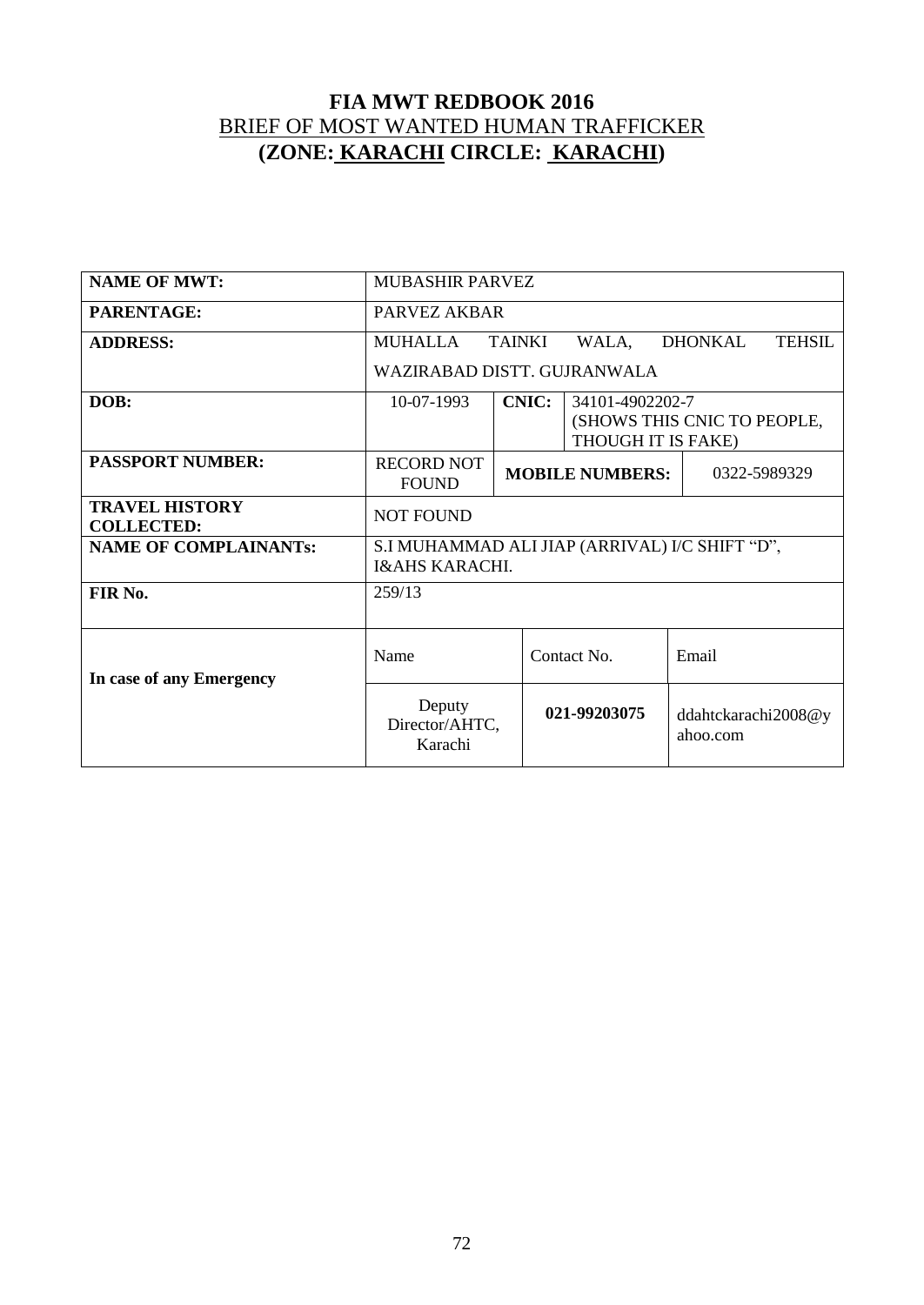| <b>NAME OF MWT:</b>                        | MUHAMMAD HAYAT                                                         |                        |  |              |                                 |
|--------------------------------------------|------------------------------------------------------------------------|------------------------|--|--------------|---------------------------------|
| <b>PARENTAGE:</b>                          | <b>GHULAM ALI</b>                                                      |                        |  |              |                                 |
| <b>ADDRESS:</b>                            | VILLAGE MATTHA, TEHSIL PHAOLA, DISTRCT MANDI<br><b>BAHAUDDIN</b>       |                        |  |              |                                 |
| DOB:                                       | <b>NOT</b><br><b>CNIC:</b><br><b>NOT AVAILABLE</b><br><b>AVAILABLE</b> |                        |  |              |                                 |
| <b>PASSPORT NUMBER:</b>                    | <b>NOT</b><br><b>AVAILABLE</b>                                         | <b>MOBILE NUMBERS:</b> |  |              | <b>NOT AVAILABLE</b>            |
| <b>TRAVEL HISTORY</b><br><b>COLLECTED:</b> | <b>YES</b>                                                             |                        |  |              |                                 |
| <b>NAME OF COMPLAINANTs:</b>               | <b>NOT AVAILABLE</b>                                                   |                        |  |              |                                 |
| FIR No.                                    | 506/08                                                                 |                        |  |              |                                 |
| In case of any Emergency                   | Name                                                                   | Contact No.<br>Email   |  |              |                                 |
| Deputy<br>Director/AHTC,<br>Karachi        |                                                                        |                        |  | 021-99203075 | ddahtckarachi2008@y<br>ahoo.com |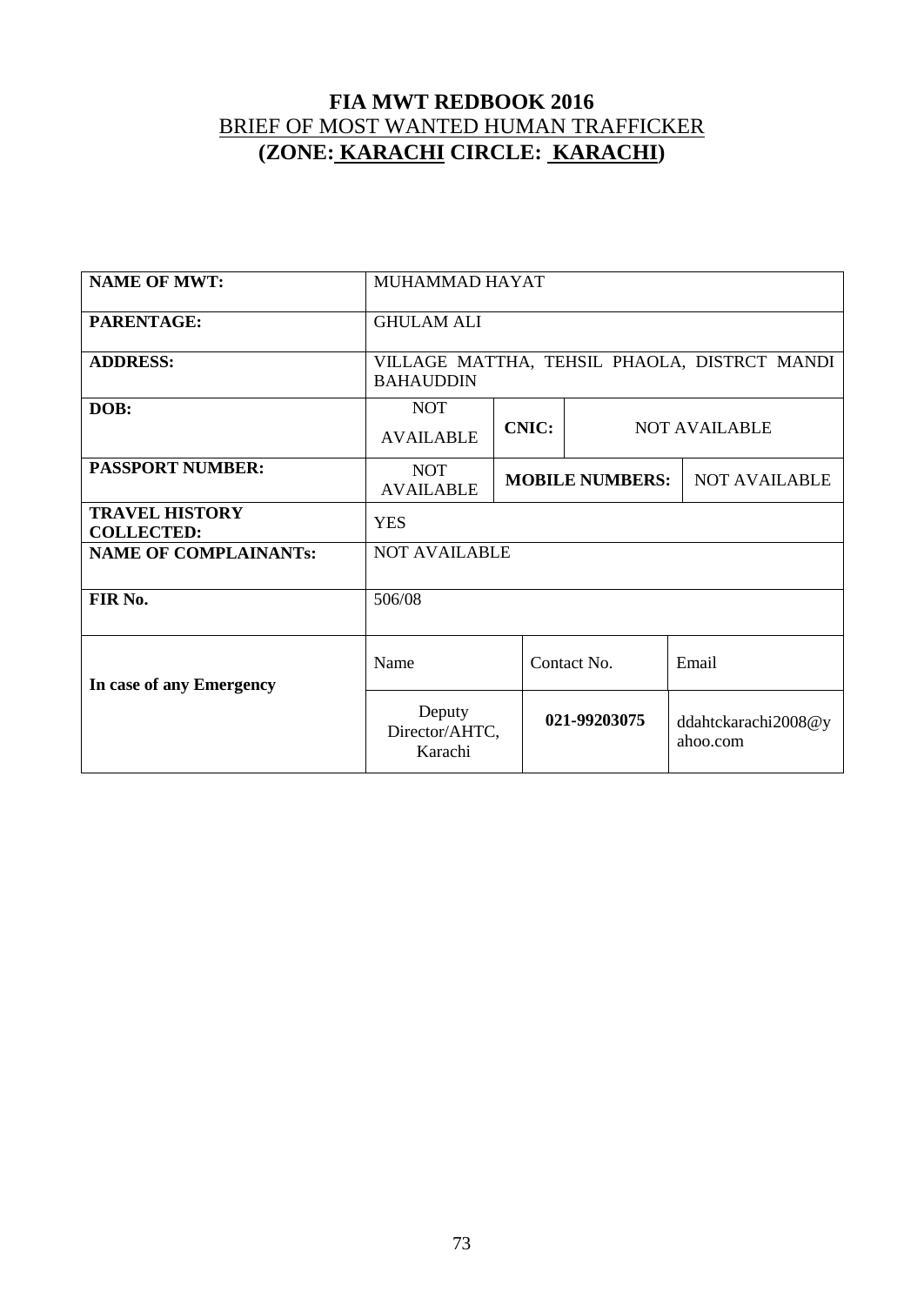| <b>NAME OF MWT:</b>                        | <b>BASHEER AHMAD</b>                                                   |                                                |              |                                            |  |
|--------------------------------------------|------------------------------------------------------------------------|------------------------------------------------|--------------|--------------------------------------------|--|
| PARENTAGE:                                 | MUHAMMAD ASLAM GONDAL                                                  |                                                |              |                                            |  |
| <b>ADDRESS:</b>                            |                                                                        |                                                |              | VILLAGE RAIDKABALA, PO KHAN, PS QADIRABAD, |  |
|                                            | TEHSIL & DISTRICT MANDI BAHAUDDIN                                      |                                                |              |                                            |  |
| DOB:                                       | <b>NOT</b><br><b>CNIC:</b><br><b>NOT AVAILABLE</b><br><b>AVAILABLE</b> |                                                |              |                                            |  |
| <b>PASSPORT NUMBER:</b>                    | <b>NOT</b><br><b>AVAILABLE</b>                                         | <b>MOBILE NUMBERS:</b><br><b>NOT AVAILABLE</b> |              |                                            |  |
| <b>TRAVEL HISTORY</b><br><b>COLLECTED:</b> | <b>YES</b>                                                             |                                                |              |                                            |  |
| <b>NAME OF COMPLAINANTS:</b>               | <b>NOT AVAILABLE</b>                                                   |                                                |              |                                            |  |
| FIR No.                                    | 506/08                                                                 |                                                |              |                                            |  |
| In case of any Emergency                   | Name<br>Contact No.<br>Email                                           |                                                |              |                                            |  |
|                                            | Deputy<br>Director/AHTC,<br>Karachi                                    |                                                | 021-99203075 | ddahtckarachi2008 $@y$<br>ahoo.com         |  |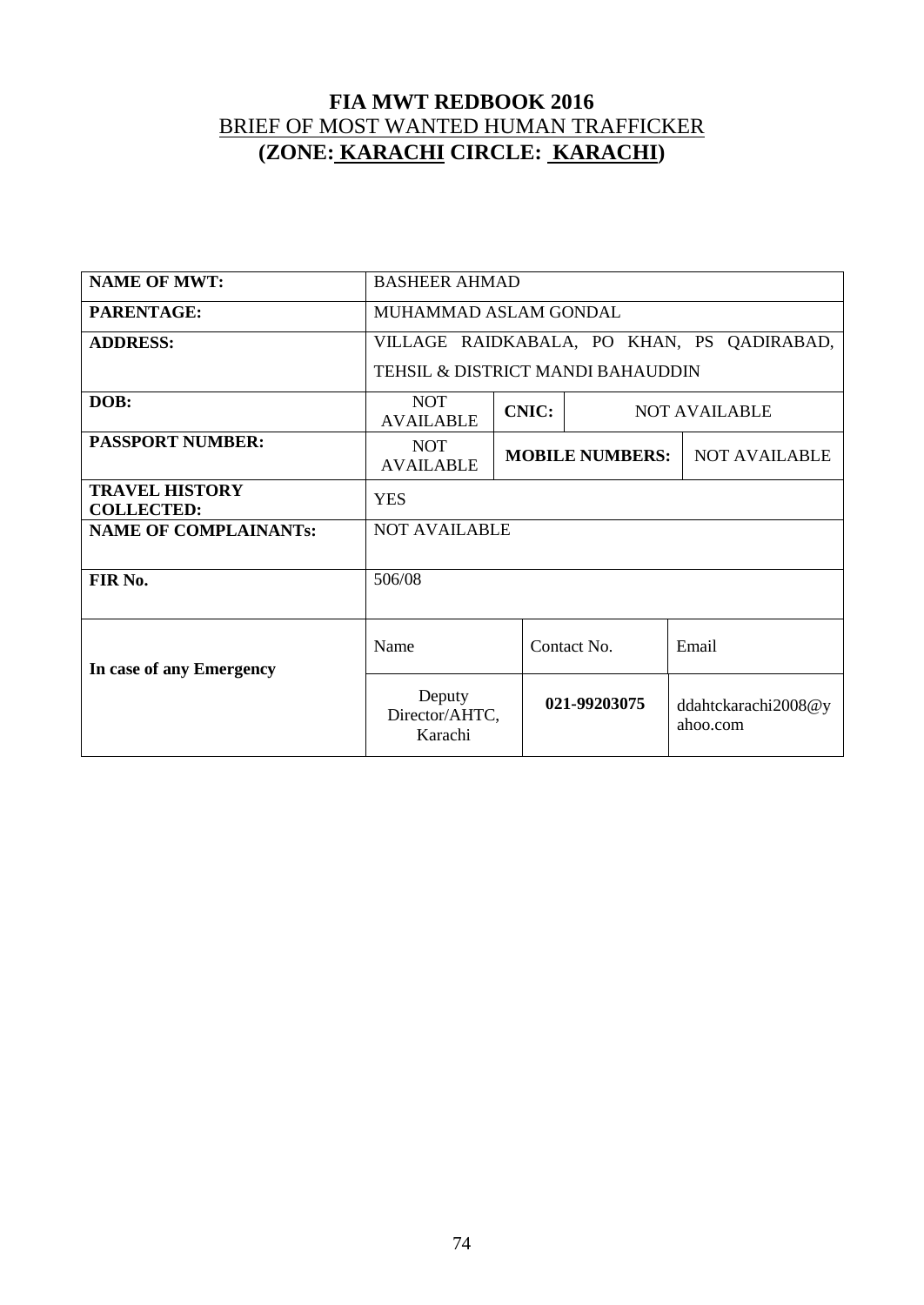

| <b>NAME OF MWT:</b>          | <b>NASEEM AHMED KHAN</b>                      |  |              |                                                        |  |
|------------------------------|-----------------------------------------------|--|--------------|--------------------------------------------------------|--|
| PARENTAGE:                   | <b>NABOO KHAN</b>                             |  |              |                                                        |  |
| <b>ADDRESS:</b>              |                                               |  |              | (1) HOUSE NO.R-1129, SECTOR 15-A/4, BUFFER ZONE, NORTH |  |
|                              | <b>KARACHI</b>                                |  |              |                                                        |  |
|                              | (2)1-C/73/4, LANDHI NO.1, KARACHI.            |  |              |                                                        |  |
| DOB:                         | 02.02.1959<br><b>CNIC:</b><br>42101-0971103-3 |  |              |                                                        |  |
| <b>PASSPORT NUMBER:</b>      | ES4101032                                     |  |              | 0321-2668800<br><b>MOBILE NUMBERS:</b>                 |  |
| <b>TRAVEL HISTORY</b>        | YES.                                          |  |              |                                                        |  |
| <b>COLLECTED:</b>            |                                               |  |              |                                                        |  |
| <b>NAME OF COMPLAINANTs:</b> | MAJ (R) NEHAL AHMED, DIRECTOR/NADRA, REGIONAL |  |              |                                                        |  |
|                              | <b>HEAD OFFICE SINDH KARACHI</b>              |  |              |                                                        |  |
| FIR No.                      |                                               |  |              | FIR NO. 178/2015 of P.S FIA, AHTC, KARACHI             |  |
|                              |                                               |  |              |                                                        |  |
|                              |                                               |  |              |                                                        |  |
|                              | Name                                          |  | Contact No.  | Email                                                  |  |
| In case of any Emergency     |                                               |  |              |                                                        |  |
|                              | Deputy                                        |  |              |                                                        |  |
|                              | Director/AHTC                                 |  | 021-99203075 | ddahtckarachi2008@yahoo.com                            |  |
|                              | , Karachi                                     |  |              |                                                        |  |
|                              |                                               |  |              |                                                        |  |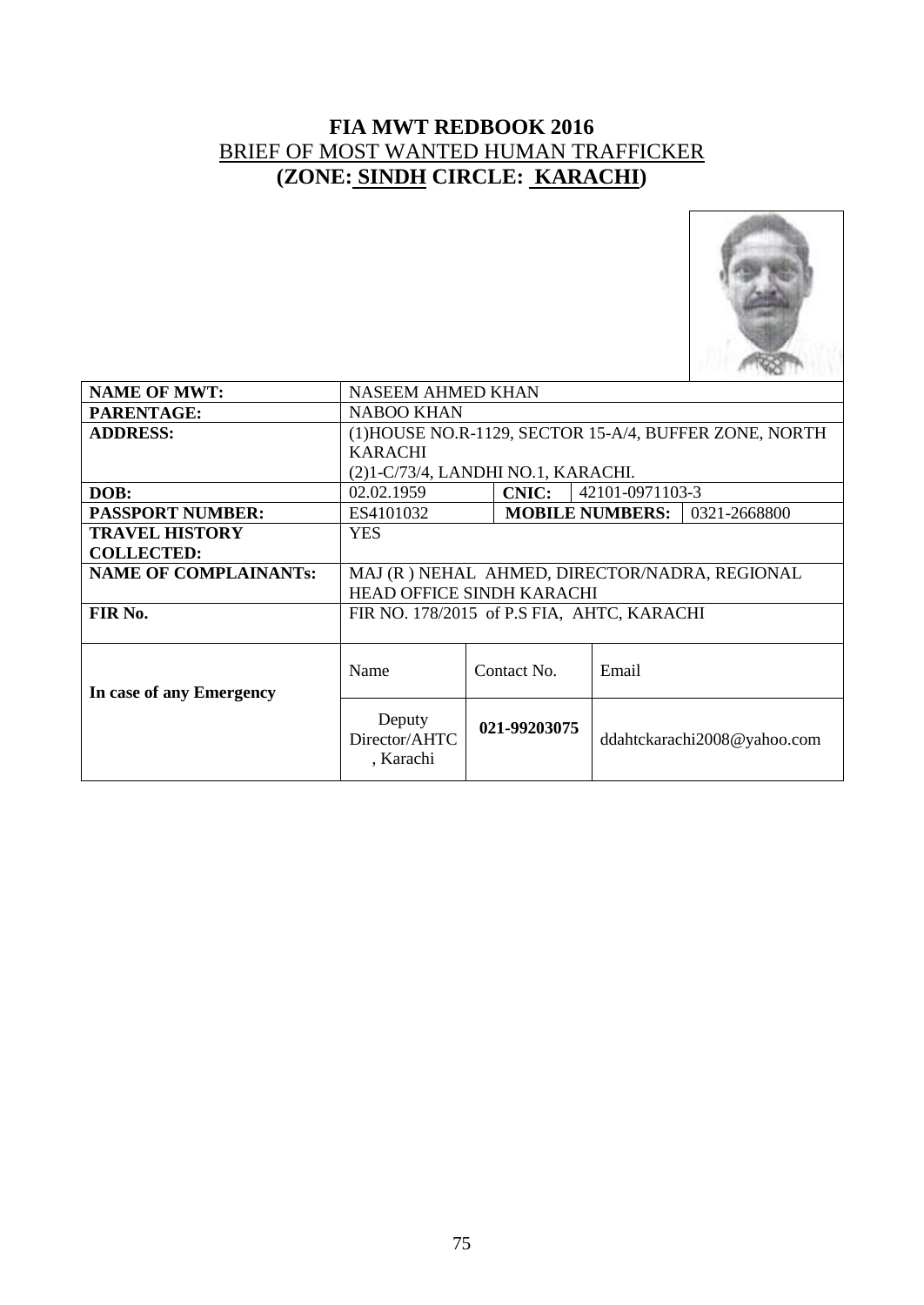

| <b>NAME OF MWT:</b>          | <b>IMRAN JAVED</b>                            |                                                 |                                    |  |  |
|------------------------------|-----------------------------------------------|-------------------------------------------------|------------------------------------|--|--|
| <b>PARENTAGE:</b>            | <b>JAVED IQBAL</b>                            |                                                 |                                    |  |  |
| <b>ADDRESS:</b>              |                                               | H NO. B-21, BLOCK 13/D, GULSHAN-E-IQBAL KARACHI |                                    |  |  |
| DOB:                         | 29.10.1973<br>42201-1357789-1<br><b>CNIC:</b> |                                                 |                                    |  |  |
| <b>PASSPORT NUMBER:</b>      | --                                            | <b>MOBILE NUMBERS:</b>                          | --                                 |  |  |
| <b>TRAVEL HISTORY</b>        | <b>YES</b>                                    |                                                 |                                    |  |  |
| <b>COLLECTED:</b>            |                                               |                                                 |                                    |  |  |
| <b>NAME OF COMPLAINANTs:</b> | MST. ZOYA HASSAN AWAN W/O IMRAN KHAN          |                                                 |                                    |  |  |
| FIR No.                      | FIR NO. 250/2012 of P.S FIA,AHTC, KARACHI     |                                                 |                                    |  |  |
|                              | FIR NO. 242/2012 of P.S FIA, AHTC, KARACHI    |                                                 |                                    |  |  |
|                              |                                               | FIR NO. 248/2012 of P.S FIA, AHTC, KARACHI      |                                    |  |  |
|                              |                                               | FIR NO. 288/2012 of P.S FIA, AHTC, KARACHI      |                                    |  |  |
| In case of any Emergency     | Name                                          | Contact No.                                     | Email                              |  |  |
|                              | Deputy<br>Director/AHTC,<br>Karachi           | 021-99203075                                    | ddahtckarachi2008 $@y$<br>ahoo.com |  |  |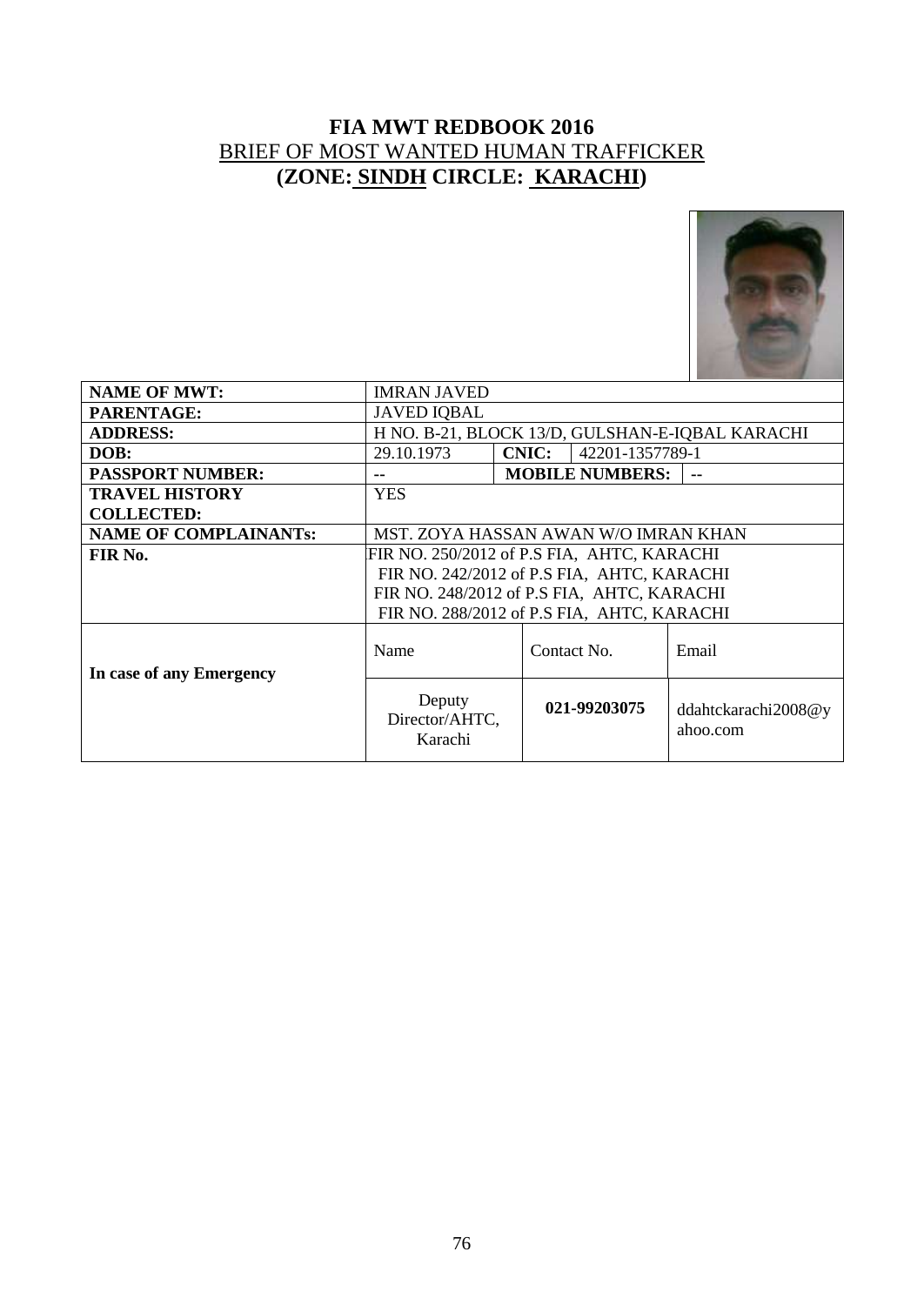

| <b>NAME OF MWT:</b>          | RAJA ZAFFAR ABBAS                                |              |                        |                                               |  |  |
|------------------------------|--------------------------------------------------|--------------|------------------------|-----------------------------------------------|--|--|
| PARENTAGE:                   | <b>RAJA GHULAM ABBAS</b>                         |              |                        |                                               |  |  |
| <b>ADDRESS:</b>              | PRESENT ADDRESS: HOUSE NO.108, STREET#02, AKHTAR |              |                        |                                               |  |  |
|                              | COLONY, KORANGI ROAD, KARACHI                    |              |                        |                                               |  |  |
|                              |                                                  |              |                        | PERMANENT: SECTOR TATRAL, P.O CHAKWAL, TEHSIL |  |  |
|                              | & DISTRICT CHAKWAL                               |              |                        |                                               |  |  |
| DOB:                         | 28.11.1977                                       | <b>CNIC:</b> | 42301-0174498-7        |                                               |  |  |
| <b>PASSPORT NUMBER:</b>      |                                                  |              | <b>MOBILE NUMBERS:</b> | 0300-2130716,                                 |  |  |
|                              |                                                  |              |                        | 0333-2492659                                  |  |  |
| <b>TRAVEL HISTORY</b>        | N <sub>O</sub>                                   |              |                        |                                               |  |  |
| <b>COLLECTED:</b>            |                                                  |              |                        |                                               |  |  |
| <b>NAME OF COMPLAINANTs:</b> | RAJA MUHAMMAD IRFAN KHAN S/O RAJA LAAL           |              |                        |                                               |  |  |
|                              | <b>HUSSAIN KHAN</b>                              |              |                        |                                               |  |  |
| FIR No.                      | FIR NO.235/2015 OF P.S FIA, AHTC, KARACHI        |              |                        |                                               |  |  |
|                              |                                                  |              |                        |                                               |  |  |
|                              |                                                  |              |                        |                                               |  |  |
|                              | Name                                             |              | Contact No.            | Email                                         |  |  |
| In case of any Emergency     |                                                  |              |                        |                                               |  |  |
|                              | Deputy                                           |              |                        |                                               |  |  |
|                              | Director/AHTC,                                   |              | 021-99203075           | ddahtckarachi2008 $@y$                        |  |  |
|                              | Karachi                                          |              |                        | ahoo.com                                      |  |  |
|                              |                                                  |              |                        |                                               |  |  |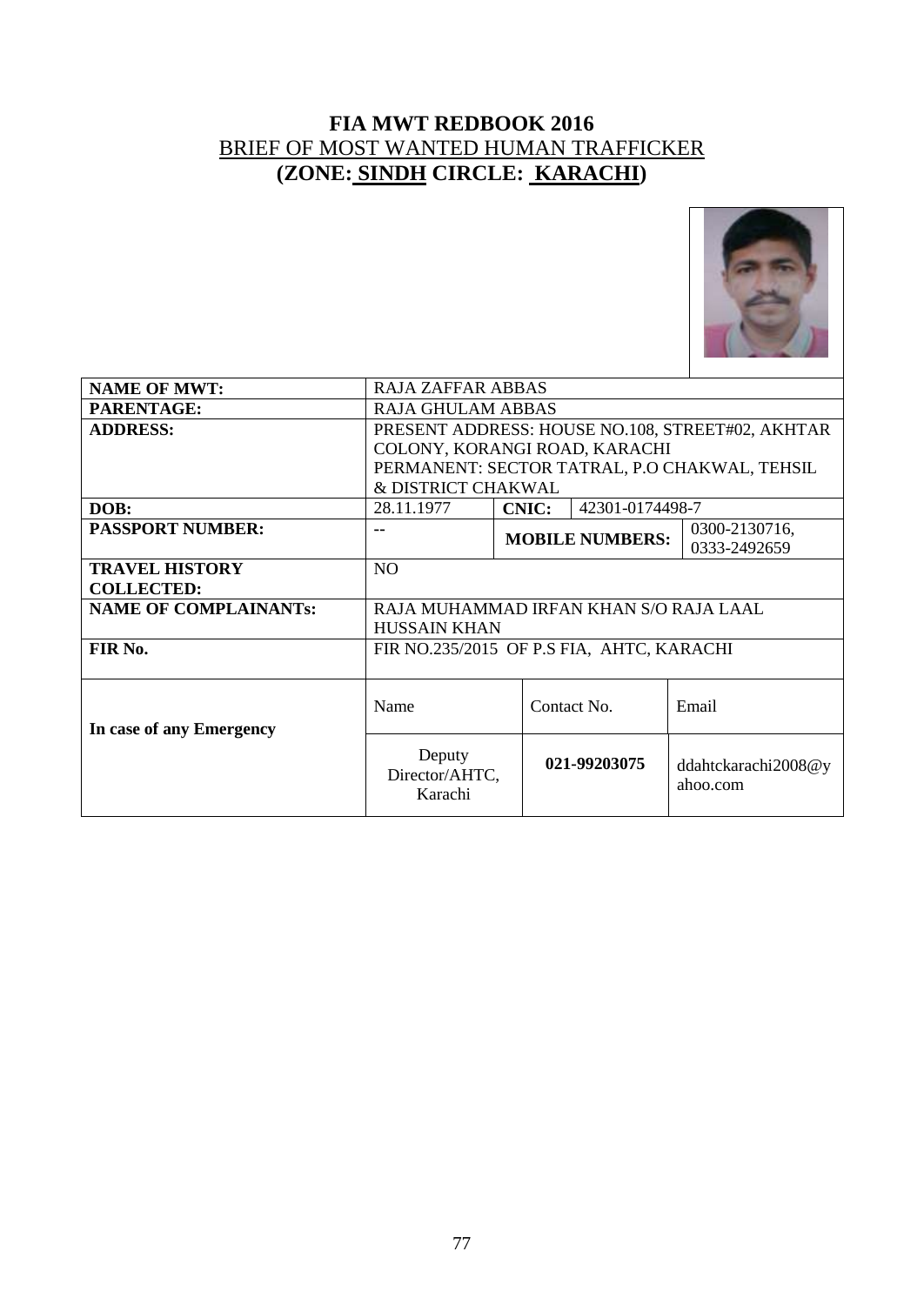

| <b>NAME OF MWT:</b>          | <b>RAJA MAZHAR ABBAS</b>                         |              |                 |                             |  |
|------------------------------|--------------------------------------------------|--------------|-----------------|-----------------------------|--|
| <b>PARENTAGE:</b>            | <b>RAJA GHULAM ABBAS</b>                         |              |                 |                             |  |
| <b>ADDRESS:</b>              | PRESENT ADDRESS: HOUSE NO.108, STREET#02, AKHTAR |              |                 |                             |  |
|                              | COLONY, KORANGI ROAD, KARACHI                    |              |                 |                             |  |
|                              | PERMANENT: SECTOR TATRAL, P.O CHAKWAL, TEHSIL &  |              |                 |                             |  |
|                              | <b>DISTRICT CHAKWAL</b>                          |              |                 |                             |  |
| DOB:                         | 28.02.1965                                       | <b>CNIC:</b> | 42201-5491731-1 |                             |  |
| <b>PASSPORT NUMBER:</b>      | <b>MOBILE NUMBERS:</b><br>0331-8671027<br>--     |              |                 |                             |  |
| <b>TRAVEL HISTORY</b>        | NO.                                              |              |                 |                             |  |
| <b>COLLECTED:</b>            |                                                  |              |                 |                             |  |
| <b>NAME OF COMPLAINANTS:</b> | RAJA MUHAMMAD IRFAN KHAN S/O RAJA LAAL HUSSAIN   |              |                 |                             |  |
|                              | <b>KHAN</b>                                      |              |                 |                             |  |
| FIR No.                      | FIR NO.235/2015 OF P.S FIA, AHTC, KARACHI        |              |                 |                             |  |
|                              |                                                  |              |                 |                             |  |
|                              |                                                  |              |                 |                             |  |
|                              | Name                                             | Contact No.  | Email           |                             |  |
| In case of any Emergency     |                                                  |              |                 |                             |  |
|                              | Deputy                                           |              |                 |                             |  |
|                              | Director/AHTC,                                   | 021-99203075 |                 | ddahtckarachi2008@yahoo.com |  |
|                              | Karachi                                          |              |                 |                             |  |
|                              |                                                  |              |                 |                             |  |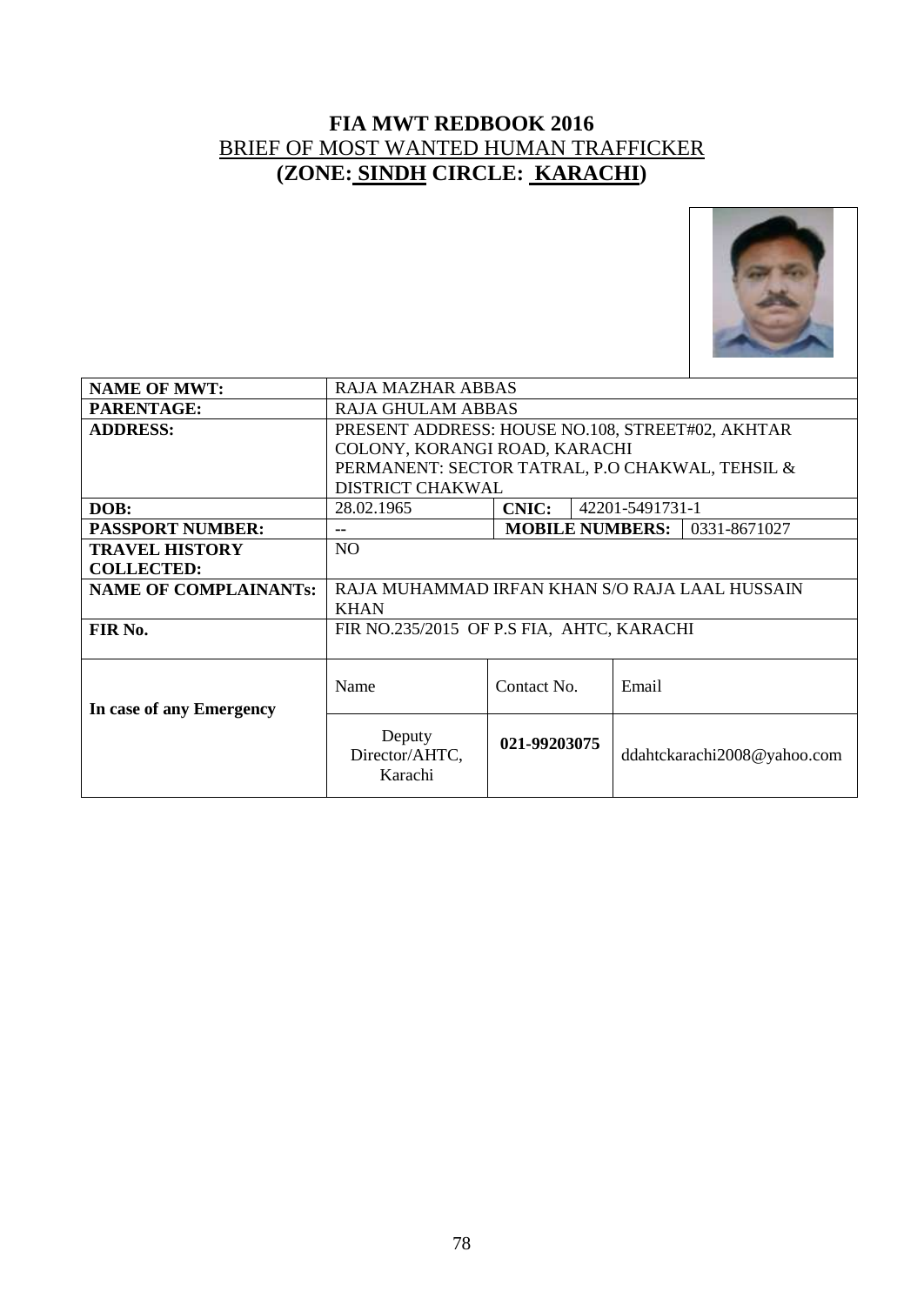#### **FIA MWT REDBOOK 2016** BRIEF OF MOST WANTED HUMAN TRAFFICKER **(ZONE: QUETTA CIRCLE: QUETTA)**

| <b>NAME OF MWT:</b>                        | <b>RAJA SULTAN</b>                                                     |                                        |             |                      |  |
|--------------------------------------------|------------------------------------------------------------------------|----------------------------------------|-------------|----------------------|--|
| <b>PARENTAGE:</b>                          | <b>HAKIM DIN</b>                                                       |                                        |             |                      |  |
| <b>ADDRESS:</b>                            | WANJOWALI,<br>PS<br>VILLAGE<br>SADDAR,<br><b>TEHSIL</b><br>WAZIRBABAD. |                                        |             |                      |  |
| DOB:                                       | <b>NOT</b><br><b>AVAILABLE</b>                                         | <b>CNIC:</b>                           |             | <b>NOT AVAILABLE</b> |  |
| <b>PASSPORT NUMBER:</b>                    | <b>NOT</b><br><b>AVAILABLE</b>                                         | <b>MOBILE NUMBERS:</b><br>0333-8748383 |             |                      |  |
| <b>TRAVEL HISTORY</b><br><b>COLLECTED:</b> | <b>YES</b>                                                             |                                        |             |                      |  |
| <b>NAME OF COMPLAINANTs:</b>               | <b>SOURCE REPORT</b>                                                   |                                        |             |                      |  |
| FIR No.                                    | 67/07, 47/07                                                           |                                        |             |                      |  |
| In case of any Emergency                   | Name                                                                   |                                        | Contact No. | Email                |  |
|                                            | Director FIA Quetta<br>Zone                                            |                                        | 081-9202774 | dir.qta@fia.gov.pk   |  |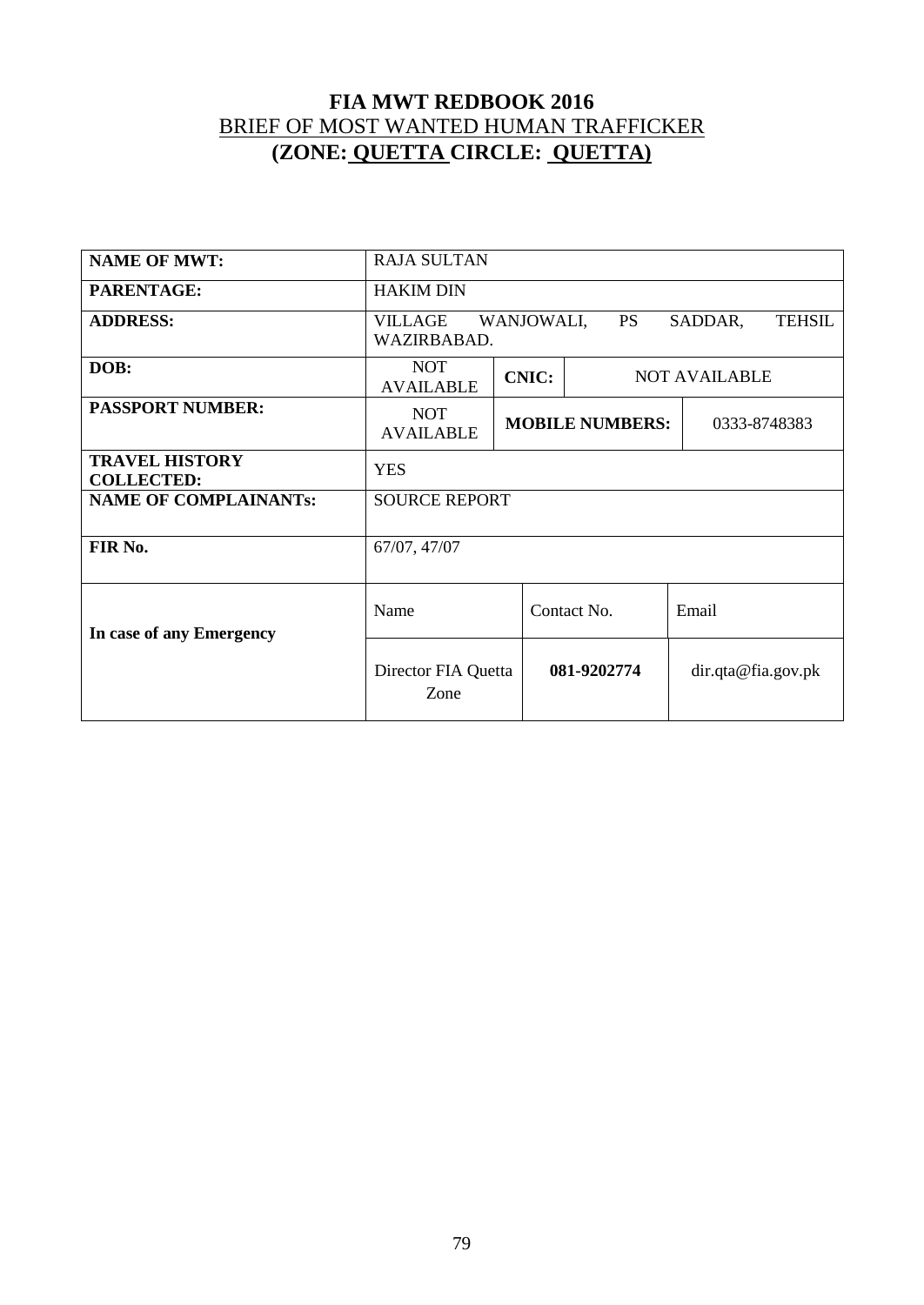#### **FIA MWT REDBOOK 2016** BRIEF OF MOST WANTED HUMAN TRAFFICKER **(ZONE: QUETTA CIRCLE: QUETTA)**

| <b>NAME OF MWT:</b>                        | <b>SHAUKAT CHEEMA</b>          |              |                        |                                                |  |
|--------------------------------------------|--------------------------------|--------------|------------------------|------------------------------------------------|--|
| PARENTAGE:                                 | <b>MUHAMMAD SHARIF</b>         |              |                        |                                                |  |
| <b>ADDRESS:</b>                            | <b>BAHAUDDIN</b>               |              |                        | JAM BOLA PO KHAS PS SADDR TEHSIL PALIYAN MANDI |  |
| DOB:                                       | <b>NOT</b><br><b>AVAILABLE</b> | <b>CNIC:</b> |                        | <b>NOT AVAILABLE</b>                           |  |
| <b>PASSPORT NUMBER:</b>                    | <b>NOT</b><br><b>AVAILABLE</b> |              | <b>MOBILE NUMBERS:</b> | 0346-6212624                                   |  |
| <b>TRAVEL HISTORY</b><br><b>COLLECTED:</b> | <b>YES</b>                     |              |                        |                                                |  |
| <b>NAME OF COMPLAINANTs:</b>               | <b>SOURCE REPORT</b>           |              |                        |                                                |  |
| FIR No.                                    | 476/08, 578/08, 502/08, 648/08 |              |                        |                                                |  |
| In case of any Emergency                   | Name                           | Contact No.  |                        | Email                                          |  |
|                                            | Director FIA Quetta<br>Zone    | 081-9202774  |                        | dir. qta@fia.gov. pk                           |  |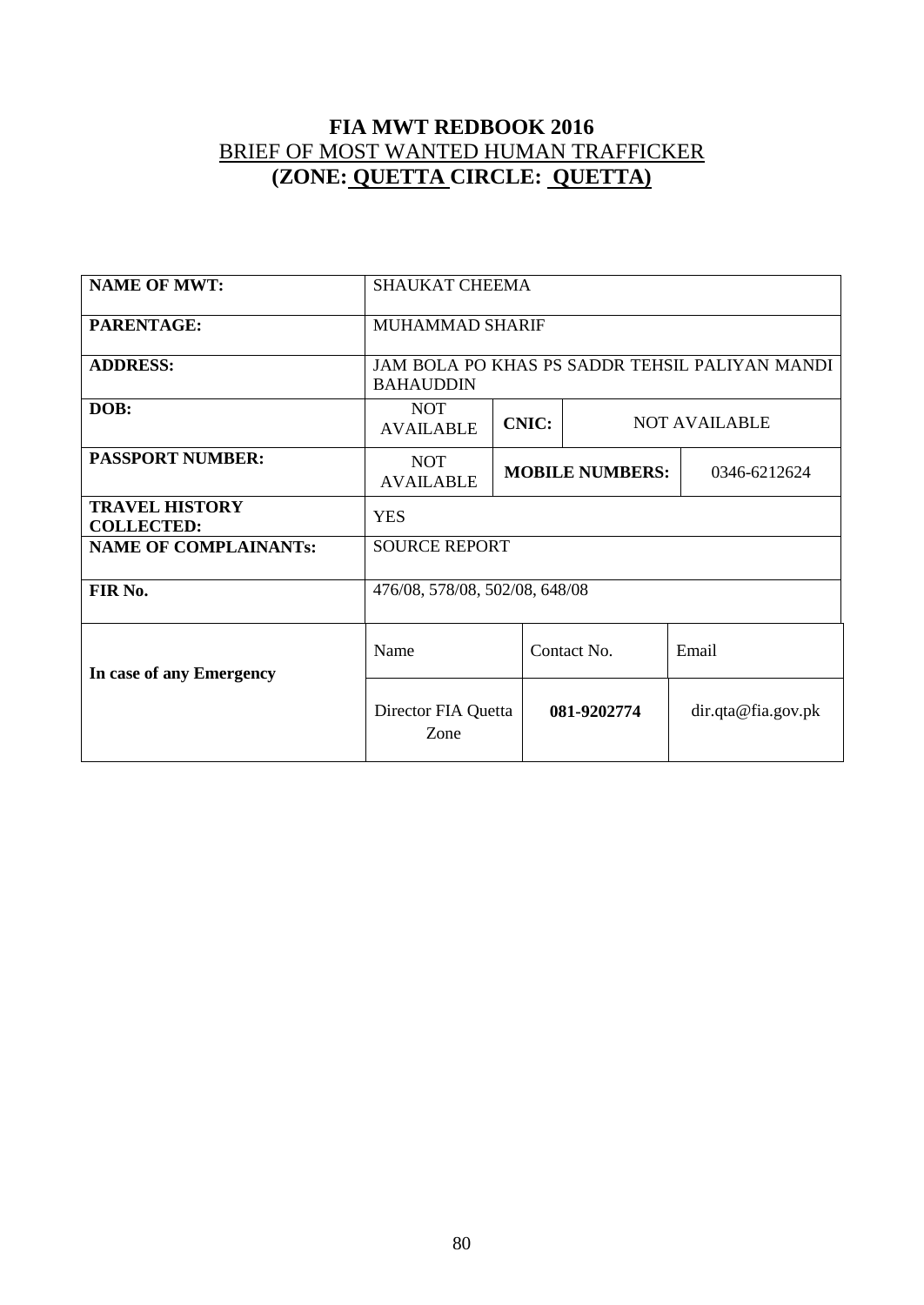#### **FIA MWT REDBOOK 2016** BRIEF OF MOST WANTED HUMAN TRAFFICKER **(ZONE: PUNJAB CIRCLE: \_LAHORE) (REPORTEDLY IN UK/UAE)**



| <b>NAME OF MWT:</b>          | <b>ASIM MEHMOOD MALIK</b>          |              |                                  |                                                |  |
|------------------------------|------------------------------------|--------------|----------------------------------|------------------------------------------------|--|
| <b>PARENTAGE:</b>            | <b>MALIK AKHTAR MEHMOOD</b>        |              |                                  |                                                |  |
| <b>ADDRESS:</b>              | <b>32-A JUDICIAL COLONY LAHORE</b> |              |                                  |                                                |  |
|                              |                                    |              |                                  | AND BERTH SARQI, MIANI, TEHSIL BHERA DISTRICT  |  |
|                              | <b>SARGODHA</b>                    |              |                                  |                                                |  |
|                              |                                    |              |                                  |                                                |  |
| DOB:                         | 10-OCT-1974                        | <b>CNIC:</b> |                                  | 35202-8576563-1                                |  |
| <b>PASSPORT NUMBER:</b>      | KL0155632                          |              | <b>MOBILE</b><br><b>NUMBERS:</b> | <b>NOT AVAILABLE</b>                           |  |
| <b>TRAVEL HISTORY</b>        | <b>YES</b>                         |              |                                  |                                                |  |
| <b>COLLECTED:</b>            | <b>KARACHI</b>                     |              |                                  | LAST TRAVEL ON 05-08-2012, DEPARTED FROM JIAP, |  |
| <b>NAME OF COMPLAINANTs:</b> | <b>HAMEEDA MUNIR MALIK</b>         |              |                                  |                                                |  |
| FIR No.                      | 681/12 175 Cases                   |              |                                  |                                                |  |
| In case of any Emergency     | Name                               |              | Contact No.                      | Email                                          |  |
|                              | Deputy<br>Director/AHTC,<br>Lahore |              | 042-99203686                     | ahtc.lhr@fia.gov.pk                            |  |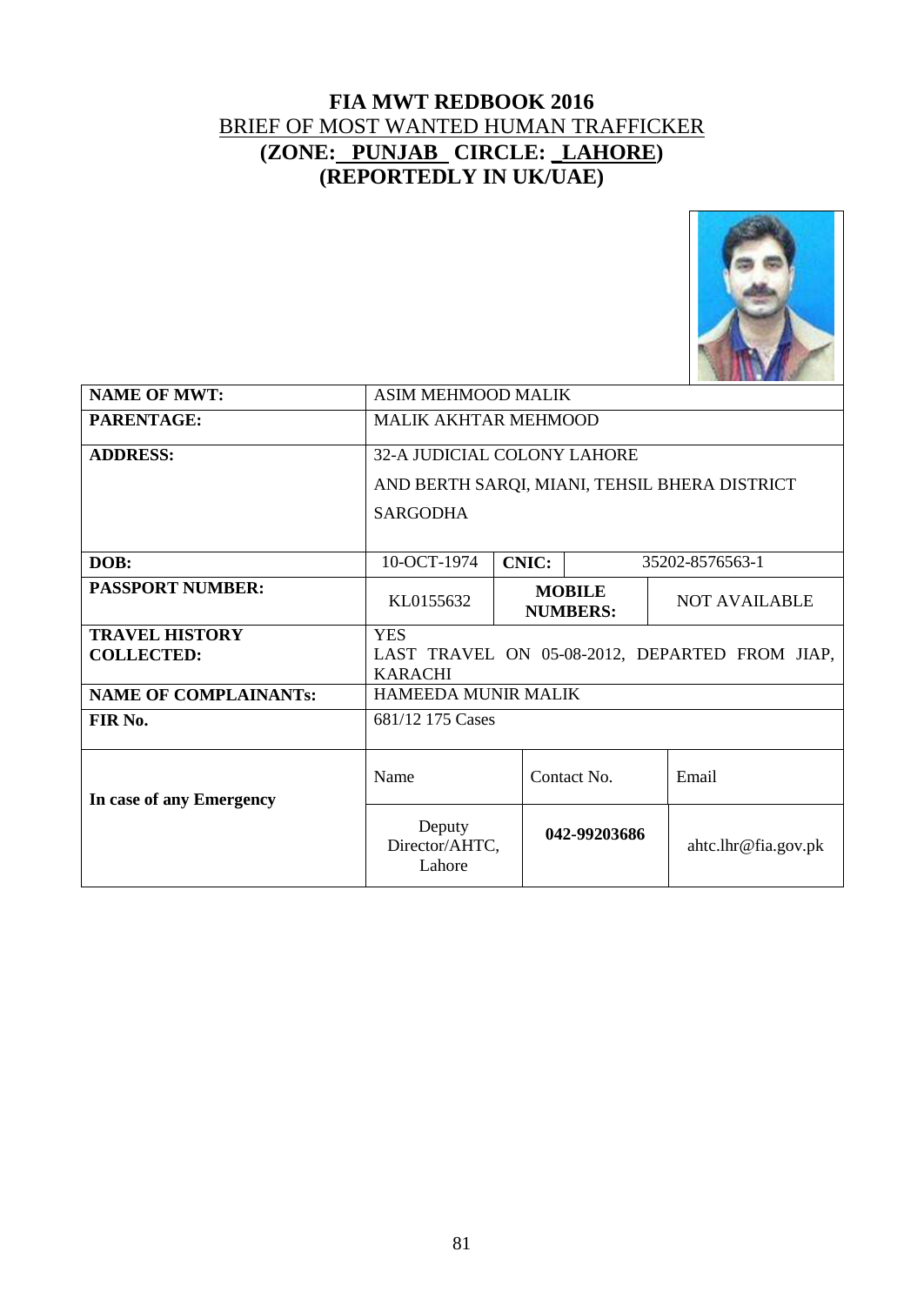#### **FIA MWT REDBOOK 2016** BRIEF OF MOST WANTED HUMAN TRAFFICKER **(ZONE: PUNJAB CIRCLE: \_LAHORE) (REPORTEDLY IN UAE)**



|                              | <b>ZOBIA RUBAB MALIK</b>                        |              |                 |                      |  |  |
|------------------------------|-------------------------------------------------|--------------|-----------------|----------------------|--|--|
| <b>NAME OF MWT:</b>          |                                                 |              |                 |                      |  |  |
| PARENTAGE:                   | ASIM MAHMOOD MALIK (P.O/RED NOTICE)             |              |                 |                      |  |  |
| <b>ADDRESS:</b>              | 32-A JUDICIAL COLONY LAHORE                     |              |                 |                      |  |  |
|                              | AND BERTH SARQI, MIANI, TEHSIL BHERA DISTRICT   |              |                 |                      |  |  |
|                              | <b>SARGODHA</b>                                 |              |                 |                      |  |  |
| DOB:                         | 01.03.1981                                      | <b>CNIC:</b> |                 | 35202-5219369-4      |  |  |
| <b>PASSPORT NUMBER:</b>      | BR-0763691                                      |              | <b>MOBILE</b>   | <b>NOT AVAILABLE</b> |  |  |
|                              | BR-0763692                                      |              | <b>NUMBERS:</b> |                      |  |  |
| <b>TRAVEL HISTORY</b>        | <b>YES</b>                                      |              |                 |                      |  |  |
| <b>COLLECTED:</b>            |                                                 |              |                 |                      |  |  |
|                              | LAST TRAVEL ON 13-04-2013, DEPARTED FROM BBIAP, |              |                 |                      |  |  |
|                              | <b>ISLAMABAD</b>                                |              |                 |                      |  |  |
|                              |                                                 |              |                 |                      |  |  |
| <b>NAME OF COMPLAINANTs:</b> | <b>HAMEEDA MUNIR MALIK</b>                      |              |                 |                      |  |  |
|                              |                                                 |              |                 |                      |  |  |
| FIR No.                      | 197/13 175 Cases                                |              |                 |                      |  |  |
|                              |                                                 |              |                 |                      |  |  |
|                              | Name                                            |              | Contact No.     | Email                |  |  |
| In case of any Emergency     |                                                 |              |                 |                      |  |  |
|                              | Deputy<br>Director/AHTC,<br>Lahore              |              | 042-99203686    | ahtc.lhr@fia.gov.pk  |  |  |
|                              |                                                 |              |                 |                      |  |  |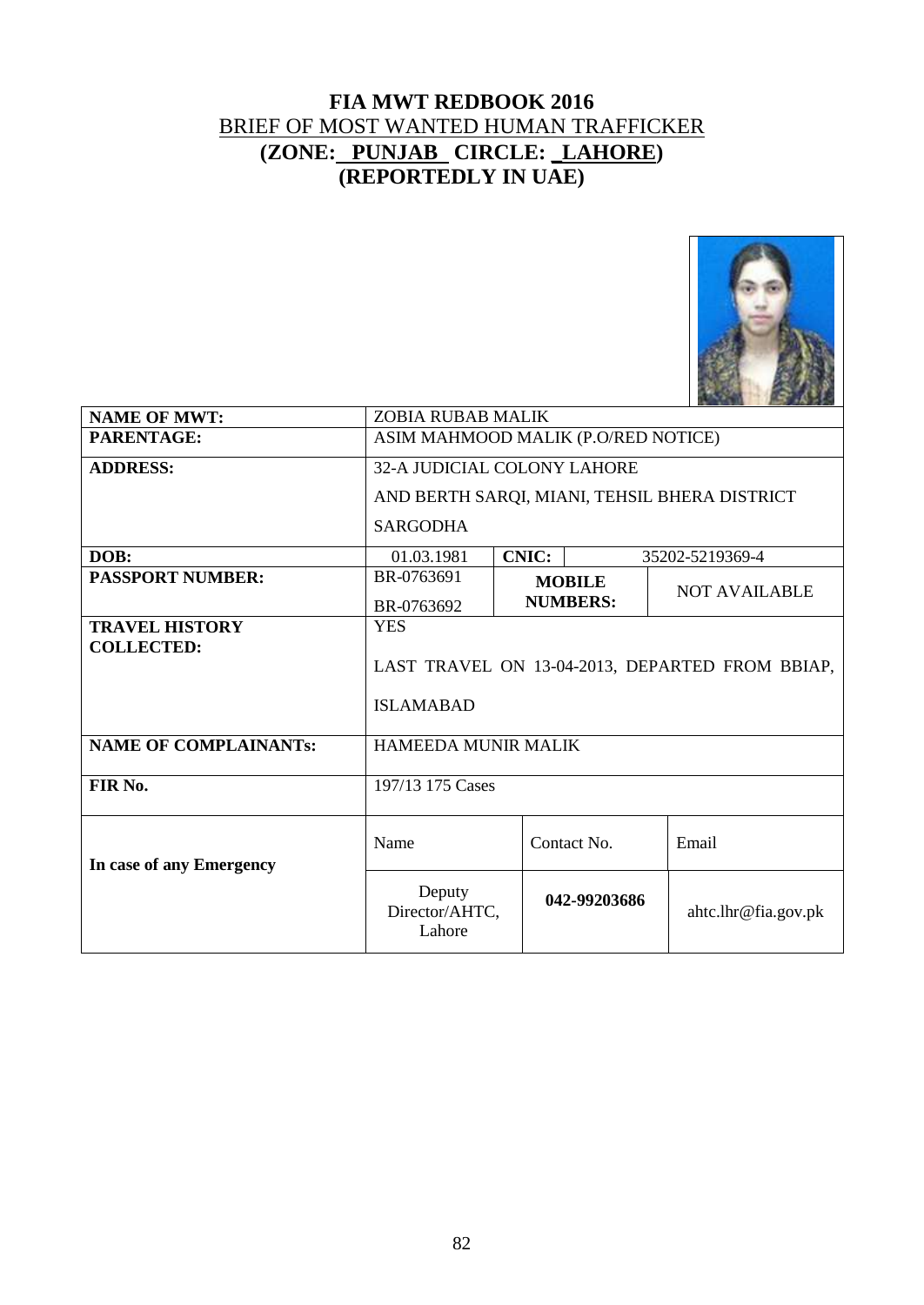#### **FIA MWT REDBOOK 2016** BRIEF OF MOST WANTED HUMAN TRAFFICKER **(ZONE: PUNJAB CIRCLE: LAHORE) (REPORTEDLY IN UAE)**



| <b>NAME OF MWT:</b>          | <b>SHAFQAT ALI</b>            |             |                 |                                            |  |  |
|------------------------------|-------------------------------|-------------|-----------------|--------------------------------------------|--|--|
| PARENTAGE:                   | <b>SAID AKRAM</b>             |             |                 |                                            |  |  |
|                              |                               |             |                 |                                            |  |  |
| <b>ADDRESS:</b>              |                               |             |                 | 19-A AHMAD BLOCK NEW GARDEN TOWN, LAHORE & |  |  |
|                              | P.O BOX NO. 80566 DUBAI (UAE) |             |                 |                                            |  |  |
| DOB:                         | 01.03.1973                    | <b>CNIC</b> | 35202-4567990-9 |                                            |  |  |
|                              |                               |             |                 |                                            |  |  |
| <b>PASSPORT NUMBER:</b>      | DP-1799901                    |             | <b>MOBILE</b>   |                                            |  |  |
|                              |                               |             | <b>NUMBERS:</b> | <b>NOT AVAILABLE</b>                       |  |  |
|                              | DP-1799902                    |             |                 |                                            |  |  |
| <b>TRAVEL HISTORY</b>        | <b>YES</b>                    |             |                 |                                            |  |  |
| <b>COLLECTED:</b>            |                               |             |                 |                                            |  |  |
|                              | LAST                          |             |                 | TRAVEL ON 18-05-2009, DEPARTURE FROM       |  |  |
|                              | AIIAP, LAHORE                 |             |                 |                                            |  |  |
|                              |                               |             |                 |                                            |  |  |
| <b>NAME OF COMPLAINANTs:</b> | <b>HAMEEDA MUNIR MALIK</b>    |             |                 |                                            |  |  |
|                              |                               |             |                 |                                            |  |  |
| FIR No.                      | 681/13                        |             |                 |                                            |  |  |
|                              |                               |             |                 |                                            |  |  |
|                              |                               |             |                 |                                            |  |  |
|                              | Name                          |             | Contact No.     | Email                                      |  |  |
| In case of any Emergency     |                               |             |                 |                                            |  |  |
|                              | Deputy                        |             | 042-99203686    |                                            |  |  |
|                              | Director/AHTC,                |             |                 | ahtc.lhr@fia.gov.pk                        |  |  |
|                              | Lahore                        |             |                 |                                            |  |  |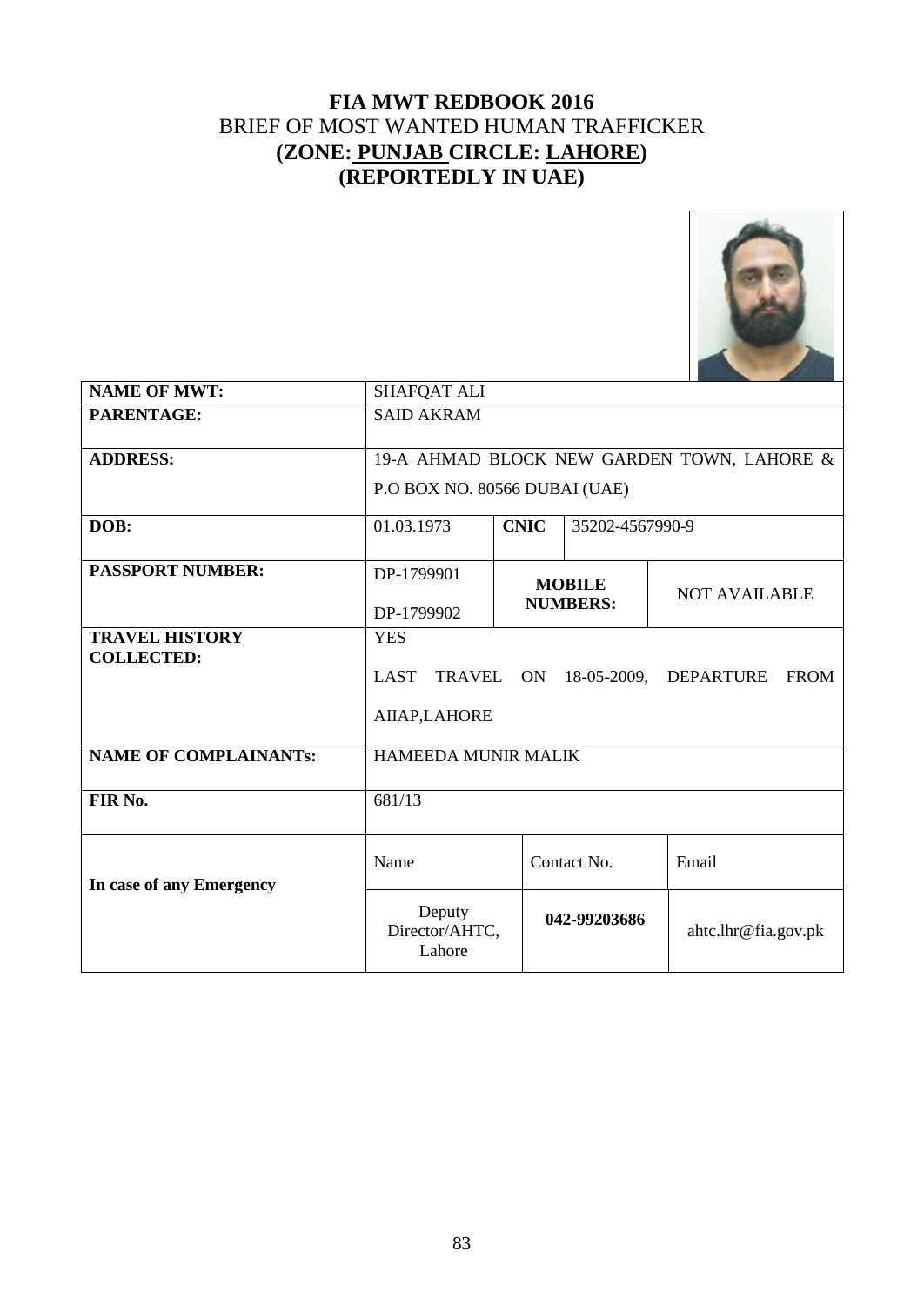#### **FIA MWT REDBOOK 2016** BRIEF OF MOST WANTED HUMAN TRAFFICKER **(ZONE: PUNJAB CIRCLE: GUJRANWALA) (REPORTEDLY IN UAE)**

| <b>NAME OF MWT:</b>                        | DR. SAJID MEHMOOD                           |                                                          |                      |                     |  |
|--------------------------------------------|---------------------------------------------|----------------------------------------------------------|----------------------|---------------------|--|
| PARENTAGE:                                 | <b>AMAN ULLAH</b>                           |                                                          |                      |                     |  |
| <b>ADDRESS:</b>                            | SHAIKHPUR SARRIYA P.S KOTLA KAKRALI, TEHSIL |                                                          |                      |                     |  |
|                                            | KHARIAN DISTRICT GUJRAT                     |                                                          |                      |                     |  |
| DOB:                                       | 1971                                        | <b>CNIC</b>                                              | <b>NOT AVAILABLE</b> |                     |  |
| <b>PASSPORT NUMBER:</b>                    | <b>NOT</b><br><b>AVAILABLE</b>              | <b>MOBILE</b><br><b>NOT AVAILABLE</b><br><b>NUMBERS:</b> |                      |                     |  |
| <b>TRAVEL HISTORY</b><br><b>COLLECTED:</b> | <b>YES</b>                                  |                                                          |                      |                     |  |
| <b>NAME OF COMPLAINANTs:</b>               | <b>NOT AVAILABLE</b>                        |                                                          |                      |                     |  |
| FIR No.                                    | 379/05,391/05                               |                                                          |                      |                     |  |
| In case of any Emergency                   | Name                                        | Contact No.<br>Email                                     |                      |                     |  |
|                                            | Deputy<br>Director/AHTC,<br>Gujranwala      |                                                          | 055-9239156          | ahtc.grw@fia.gov.pk |  |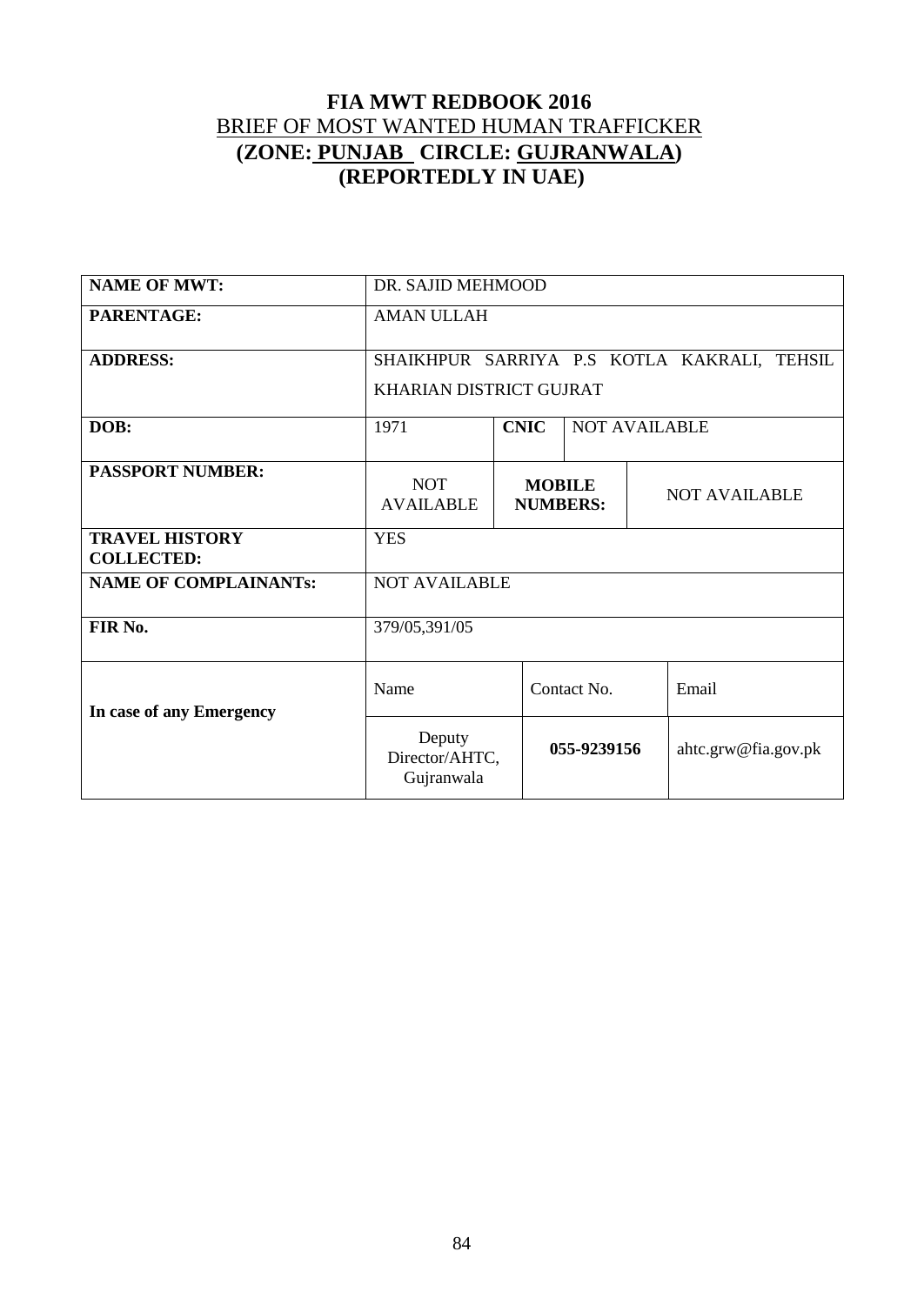#### **FIA MWT REDBOOK 2016** BRIEF OF MOST WANTED HUMAN TRAFFICKER **(ZONE: PUNJAB CIRCLE: GUJRANWALA) (REPORTEDLY IN GUINEA)**



| <b>NAME OF MWT:</b>                        | MUHAMMAD NAVEED ANJUM                                                                     |                                                          |             |                     |  |
|--------------------------------------------|-------------------------------------------------------------------------------------------|----------------------------------------------------------|-------------|---------------------|--|
| PARENTAGE:                                 | <b>FATHER NAME: MALIK RIAZ AHMED</b><br><b>MOTHER NAME: ZUBAIDA KHANUM</b>                |                                                          |             |                     |  |
|                                            | CNIC NO. 34201-3242827-2                                                                  |                                                          |             |                     |  |
| <b>ADDRESS:</b>                            | MOHALLA CHUHARKE WAND, VILLAGE SHADIWAL<br>GUJRAT DINGA ROAD TEHSIL GUJRAT DISTRIC GUJRAT |                                                          |             |                     |  |
| DOB:                                       | <b>CNIC</b><br>38<br><b>YEARS</b><br><b>NOT AVAILABLE</b><br>(APPROX.)                    |                                                          |             |                     |  |
| <b>PASSPORT NUMBER:</b>                    | <b>NOT</b><br><b>AVAILABLE</b>                                                            | <b>MOBILE</b><br><b>NOT AVAILABLE</b><br><b>NUMBERS:</b> |             |                     |  |
| <b>TRAVEL HISTORY</b><br><b>COLLECTED:</b> | <b>YES</b>                                                                                |                                                          |             |                     |  |
| <b>NAME OF COMPLAINANTs:</b>               | <b>NOT AVAILABLE</b>                                                                      |                                                          |             |                     |  |
| FIR No.                                    | 350/06,355/06,65/08                                                                       |                                                          |             |                     |  |
| In case of any Emergency                   | Name                                                                                      | Contact No.                                              | Email       |                     |  |
|                                            | Deputy<br>Director/AHTC,<br>Gujranwala                                                    |                                                          | 055-9239156 | ahtc.grw@fia.gov.pk |  |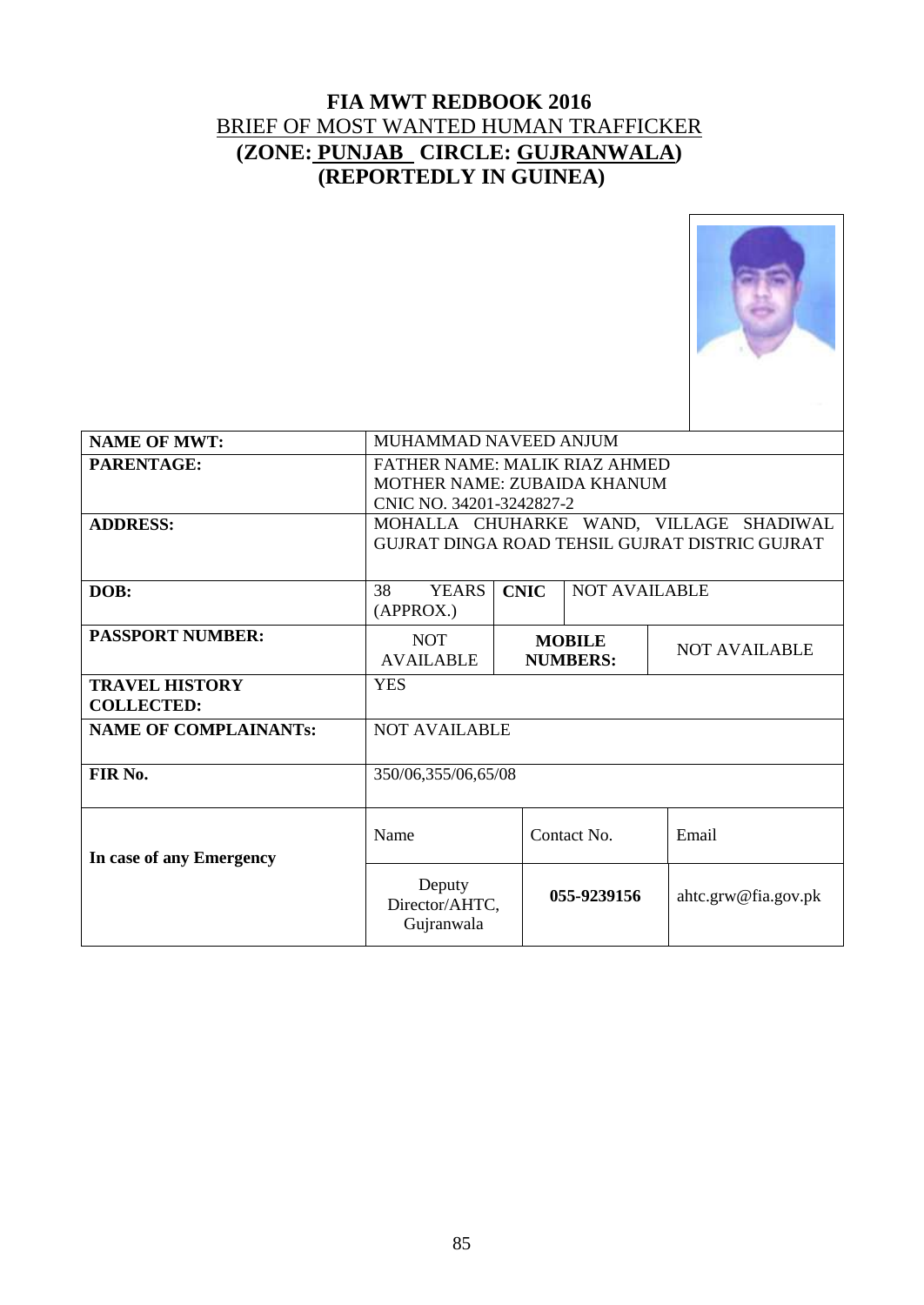#### **FIA MWT REDBOOK 2016** BRIEF OF MOST WANTED HUMAN TRAFFICKER **(ZONE: PUNJAB CIRCLE: GUJRANWALA) (REPORTEDLY IN UAE)**



| <b>NAME OF MWT:</b>                        | <b>MALIK MUHAMMAD EHSAN</b>                                                                                                   |             |             |                     |  |  |
|--------------------------------------------|-------------------------------------------------------------------------------------------------------------------------------|-------------|-------------|---------------------|--|--|
| PARENTAGE:                                 | MALIK MUHAMMAD SIDDIQUE                                                                                                       |             |             |                     |  |  |
| <b>ADDRESS:</b>                            | QILA DIDAR SINGH GUJRANWALA-HAFIZABAD ROAD<br>TEHSIL GUJRANWALA DISTRICT GUJRANWALA                                           |             |             |                     |  |  |
| DOB:                                       | <b>CNIC</b><br>1963<br><b>NOT AVAILABLE</b>                                                                                   |             |             |                     |  |  |
| <b>PASSPORT NUMBER:</b>                    | 0098-9112876808, 0098-<br><b>MOBILE</b><br><b>NOT</b><br>9112345000,<br><b>AVAILABLE</b><br><b>NUMBERS:</b><br>0098-911272976 |             |             |                     |  |  |
| <b>TRAVEL HISTORY</b><br><b>COLLECTED:</b> | <b>YES</b>                                                                                                                    |             |             |                     |  |  |
| <b>NAME OF COMPLAINANTs:</b>               | <b>NOT AVAILABLE</b>                                                                                                          |             |             |                     |  |  |
| FIR No.                                    | 933/08                                                                                                                        |             |             |                     |  |  |
| In case of any Emergency                   | Name                                                                                                                          |             | Contact No. | Email               |  |  |
|                                            | Deputy<br>Director/AHTC,<br>Gujranwala                                                                                        | 055-9239156 |             | ahtc.grw@fia.gov.pk |  |  |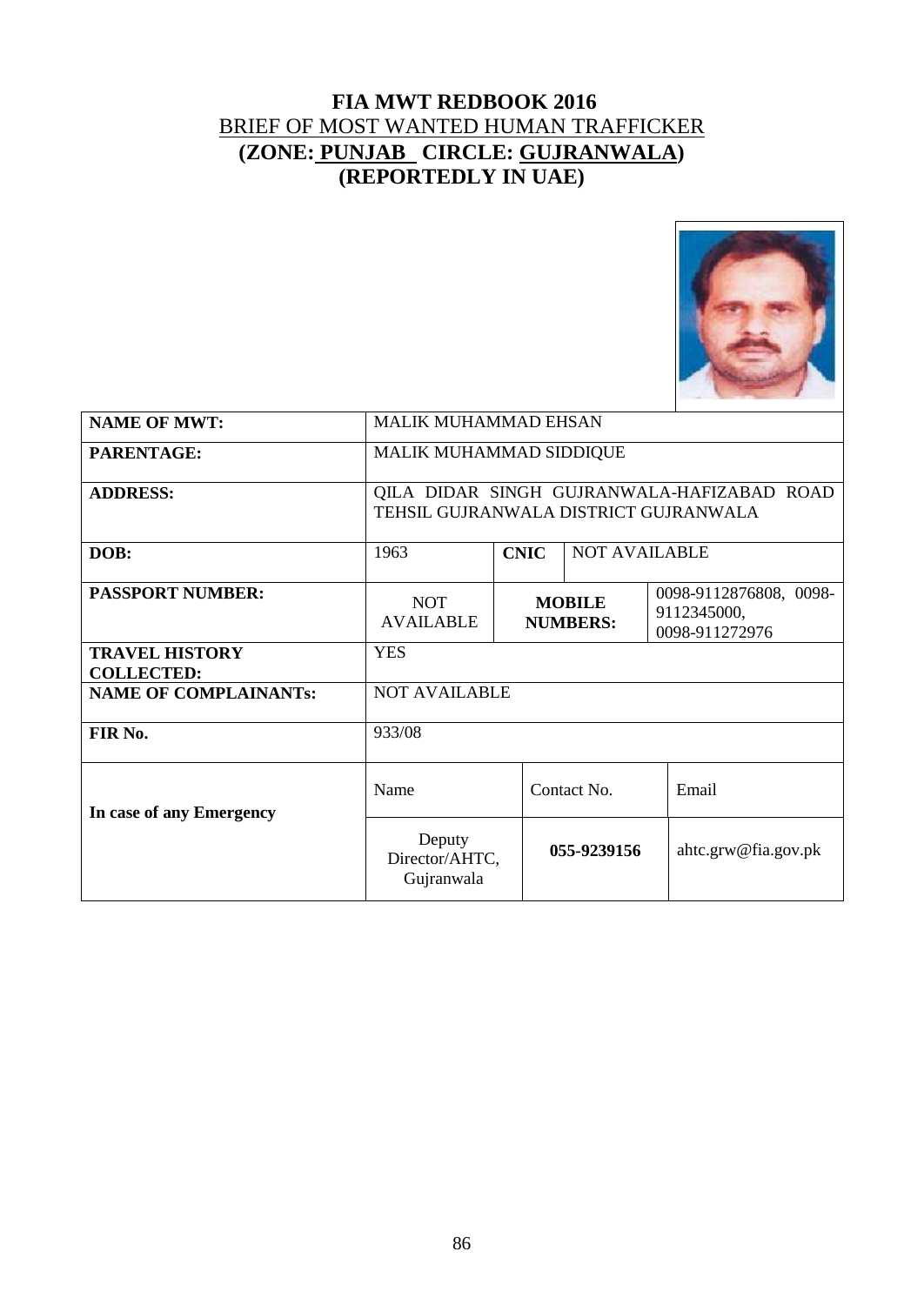#### **FIA MWT REDBOOK 2016** BRIEF OF MOST WANTED HUMAN TRAFFICKER **(ZONE: PUNJAB CIRCLE: GUJRANWALA) (REPORTEDLY IN IRAN)**

| <b>NAME OF MWT:</b>                        | <b>HAJI SARFRAZ</b>                                             |                                       |             |  |                      |                                               |
|--------------------------------------------|-----------------------------------------------------------------|---------------------------------------|-------------|--|----------------------|-----------------------------------------------|
| PARENTAGE:                                 | FATHER NAME: MUHAMMAD HUSSAIN<br><b>MOTHER NAME: IQBAL BIBI</b> |                                       |             |  |                      |                                               |
| <b>ADDRESS:</b>                            |                                                                 |                                       |             |  |                      | H. 6, STREET NO.14, MOHALLAH KATRAN WAZIRABAD |
|                                            | <b>CITY DISTRICT GUJRANWALA</b>                                 |                                       |             |  |                      |                                               |
| DOB:                                       | <b>NOT</b><br><b>CNIC</b><br>34402-25295892-1 (SHOWS THIS       |                                       |             |  |                      |                                               |
|                                            | <b>AVAILABLE</b>                                                | CNIC TO PEOPLE, THOUGH IT IS<br>FAKE) |             |  |                      |                                               |
| <b>PASSPORT NUMBER:</b>                    |                                                                 |                                       |             |  |                      |                                               |
|                                            | <b>NOT</b><br><b>AVAILABLE</b>                                  | <b>MOBILE</b><br><b>NUMBERS:</b>      |             |  | <b>NOT AVAILABLE</b> |                                               |
| <b>TRAVEL HISTORY</b><br><b>COLLECTED:</b> | <b>NOT FOUND</b>                                                |                                       |             |  |                      |                                               |
| <b>NAME OF COMPLAINANTs:</b>               | <b>NOT AVAILABLE</b>                                            |                                       |             |  |                      |                                               |
| FIR No.                                    | 641/09,642/09,645/09                                            |                                       |             |  |                      |                                               |
| In case of any Emergency                   | Name                                                            | Contact No.<br>Email                  |             |  |                      |                                               |
|                                            | Deputy<br>Director/AHTC,<br>Gujranwala                          |                                       | 055-9239156 |  |                      | ahtc.grw@fia.gov.pk                           |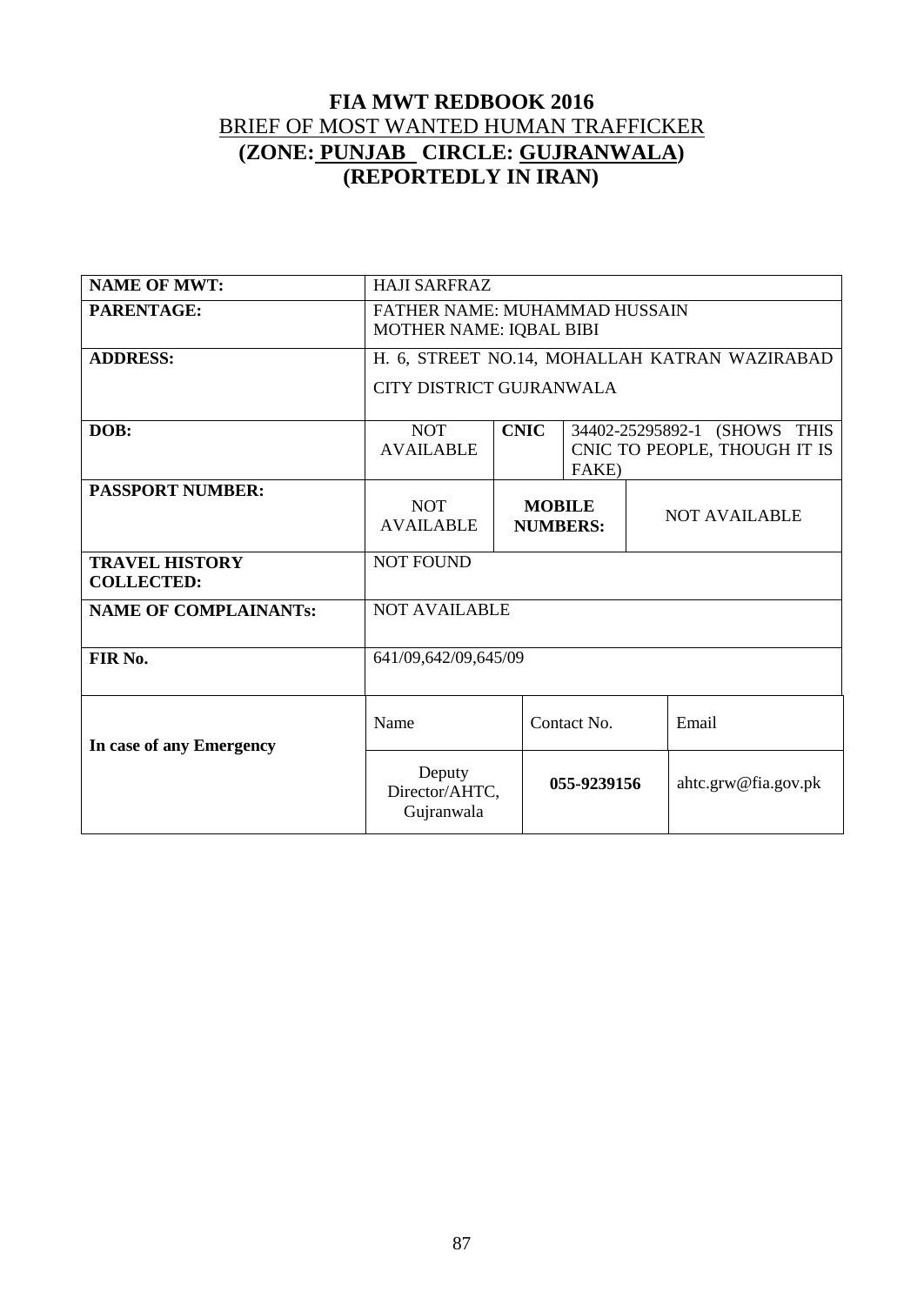#### **FIA MWT REDBOOK 2016** BRIEF OF MOST WANTED HUMAN TRAFFICKER **(ZONE: PUNJAB CIRCLE: GUJRANWALA) (REPORTEDLY IN IRAN)**

| <b>NAME OF MWT:</b>                        | MEHMOOD AHMAD ARAIN                                                                        |  |             |                     |  |  |
|--------------------------------------------|--------------------------------------------------------------------------------------------|--|-------------|---------------------|--|--|
| <b>PARENTAGE:</b>                          | ALLAH DITTA/MUHAMMAD INAYAT                                                                |  |             |                     |  |  |
| <b>ADDRESS:</b>                            | VILLAGE PAKKI KOTLI, PS SADDAR SIALKOT DISTRICT<br><b>SIALKOT</b>                          |  |             |                     |  |  |
| DOB:                                       | 1962<br><b>CNIC</b><br><b>NOT AVAILABLE</b>                                                |  |             |                     |  |  |
| <b>PASSPORT NUMBER:</b>                    | <b>NOT</b><br><b>MOBILE</b><br><b>NOT AVAILABLE</b><br><b>AVAILABLE</b><br><b>NUMBERS:</b> |  |             |                     |  |  |
| <b>TRAVEL HISTORY</b><br><b>COLLECTED:</b> | <b>YES</b>                                                                                 |  |             |                     |  |  |
| <b>NAME OF COMPLAINANTs:</b>               | <b>NOT AVAILABLE</b>                                                                       |  |             |                     |  |  |
| FIR No.                                    | 426/05,648/11                                                                              |  |             |                     |  |  |
| In case of any Emergency                   | Contact No.<br>Name<br>Email                                                               |  |             |                     |  |  |
|                                            | Deputy<br>Director/AHTC,<br>Gujranwala                                                     |  | 055-9239156 | ahtc.grw@fia.gov.pk |  |  |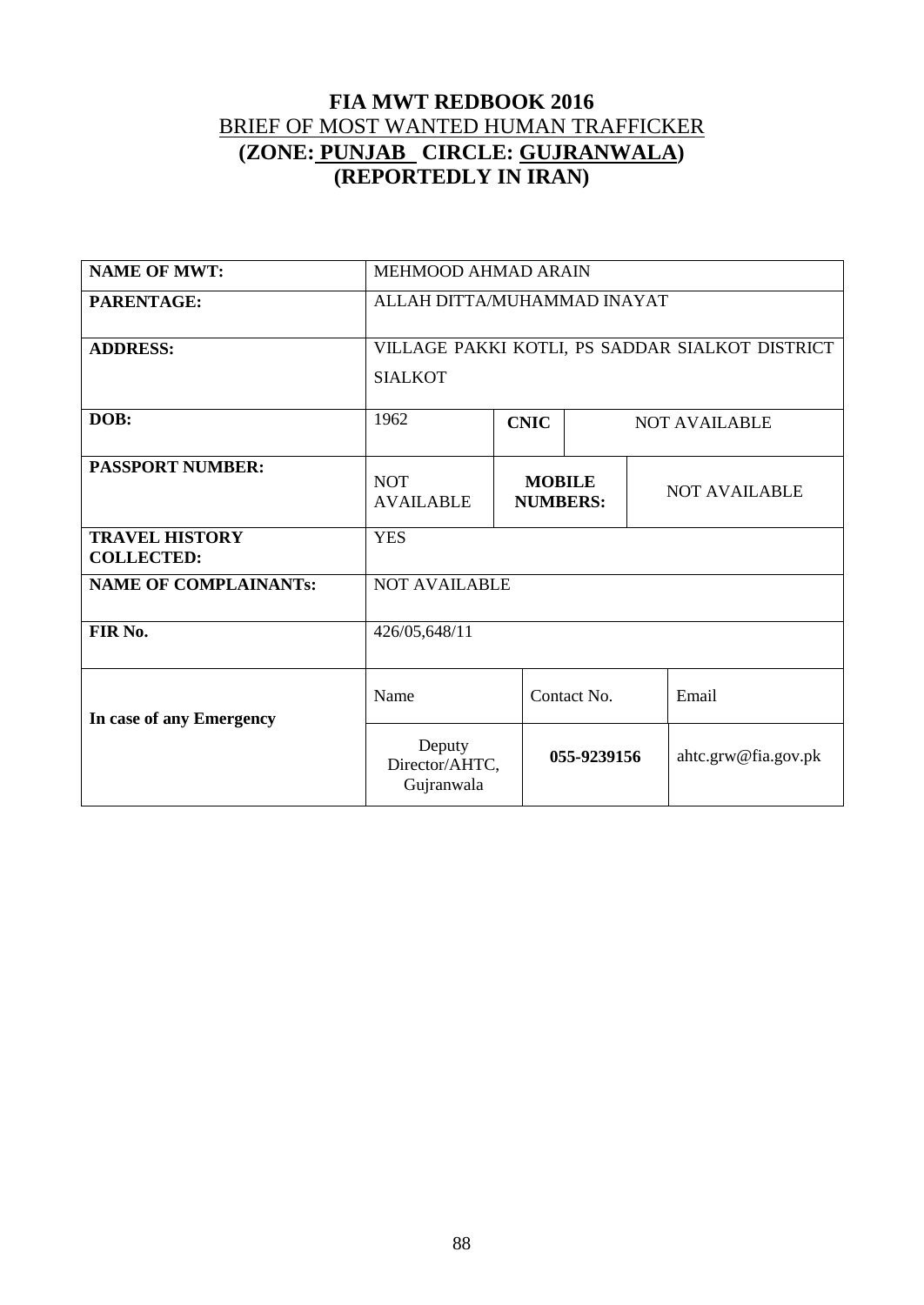#### **FIA MWT REDBOOK 2016** BRIEF OF MOST WANTED HUMAN TRAFFICKER **(ZONE: PUNJAB CIRCLE: GUJRANWALA) (REPORTEDLY IN TURKEY)**

| <b>NAME OF MWT:</b>                        | MUHAMMAD ABID GUJAR                                                                                                                               |                                     |                                                          |  |                     |  |
|--------------------------------------------|---------------------------------------------------------------------------------------------------------------------------------------------------|-------------------------------------|----------------------------------------------------------|--|---------------------|--|
| PARENTAGE:                                 | MUHAMMAD SADIQ ANWAR                                                                                                                              |                                     |                                                          |  |                     |  |
| <b>ADDRESS:</b>                            | (i). MAIN ROAD, GUJAR TOWN, SIALKOT CITY<br><b>NEAR</b><br><b>CRICKET</b><br>(ii). MOHALLAH<br><b>RANG</b><br><b>PURA</b><br>STADIUM.SIALKOT CITY |                                     |                                                          |  |                     |  |
| DOB:                                       | 34<br><b>YEARS</b><br>(APPROX.)                                                                                                                   | <b>CNIC</b><br><b>NOT AVAILABLE</b> |                                                          |  |                     |  |
| <b>PASSPORT NUMBER:</b>                    | <b>NOT</b><br><b>AVAILABLE</b>                                                                                                                    |                                     | <b>MOBILE</b><br><b>NOT AVAILABLE</b><br><b>NUMBERS:</b> |  |                     |  |
| <b>TRAVEL HISTORY</b><br><b>COLLECTED:</b> | <b>YES</b>                                                                                                                                        |                                     |                                                          |  |                     |  |
| <b>NAME OF COMPLAINANTs:</b>               | <b>NOT AVAILABLE</b>                                                                                                                              |                                     |                                                          |  |                     |  |
| FIR No.                                    | 427/05                                                                                                                                            |                                     |                                                          |  |                     |  |
| In case of any Emergency                   | Name<br>Contact No.<br>Email                                                                                                                      |                                     |                                                          |  |                     |  |
|                                            | Deputy<br>055-9239156<br>Director/AHTC,<br>Gujranwala                                                                                             |                                     |                                                          |  | ahtc.grw@fia.gov.pk |  |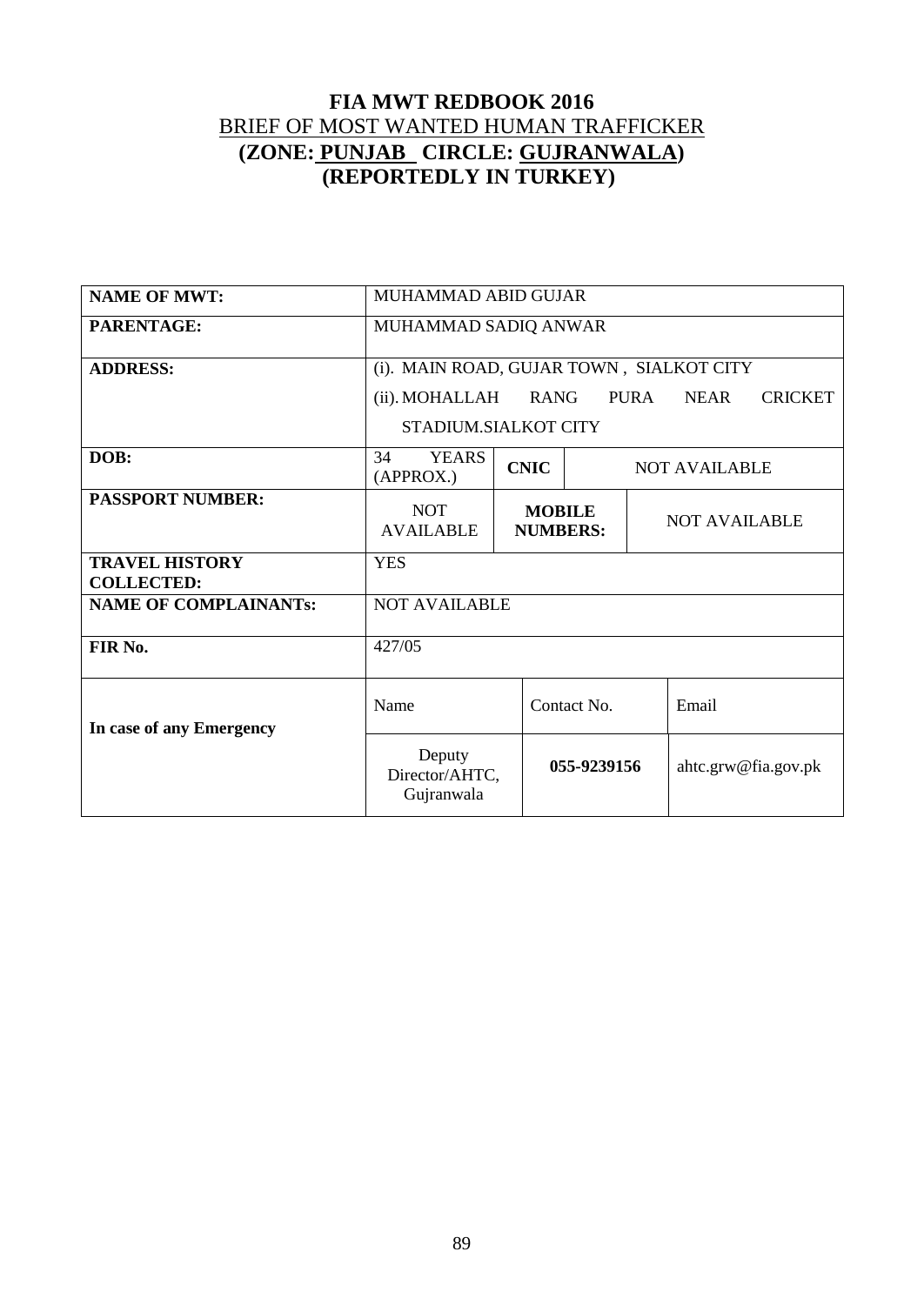#### **FIA MWT REDBOOK 2016** BRIEF OF MOST WANTED HUMAN TRAFFICKER **(ZONE: KARACHI CIRCLE: KARACHI) (REPORTEDLY IN THAILAND)**



| <b>NAME OF MWT:</b>                        | <b>SHAHID AKHTAR TARIQ</b>                                                           |                                  |  |                                           |  |  |
|--------------------------------------------|--------------------------------------------------------------------------------------|----------------------------------|--|-------------------------------------------|--|--|
| <b>PARENTAGE:</b>                          | RANA ABDUL MAJID KHAN                                                                |                                  |  |                                           |  |  |
| <b>ADDRESS:</b>                            | 10/21 BALI MOHALLA DAR UL ULOOM HALQA SADIQ                                          |                                  |  |                                           |  |  |
|                                            |                                                                                      |                                  |  | RABWAH CHANB NAGAZ TOWN COMMITTEE CHINOIT |  |  |
|                                            | <b>DISTRICT JHANG</b>                                                                |                                  |  |                                           |  |  |
| DOB:                                       | <b>CNIC</b><br>33201-1676969-5<br>23.03.1958                                         |                                  |  |                                           |  |  |
| <b>PASSPORT NUMBER:</b>                    | <b>PAK PASSPORT</b><br>NO. BE 7969691<br><b>CANADIAN</b><br>PASSPORT NO.<br>WS151628 | <b>MOBILE</b><br><b>NUMBERS:</b> |  | <b>NOT AVAILABLE</b>                      |  |  |
| <b>TRAVEL HISTORY</b><br><b>COLLECTED:</b> | <b>NOT FOUND</b>                                                                     |                                  |  |                                           |  |  |
| <b>NAME OF COMPLAINANTs:</b>               | <b>NOT AVAILABLE</b>                                                                 |                                  |  |                                           |  |  |
| FIR No.                                    | 98/11                                                                                |                                  |  |                                           |  |  |
| In case of any Emergency                   | Name<br>Contact No.<br>Email                                                         |                                  |  |                                           |  |  |
|                                            | Deputy<br>Director/AHTC,<br>Karachi                                                  | 021-99203075                     |  | Ddahtckarachi2008@<br>yahoo.com           |  |  |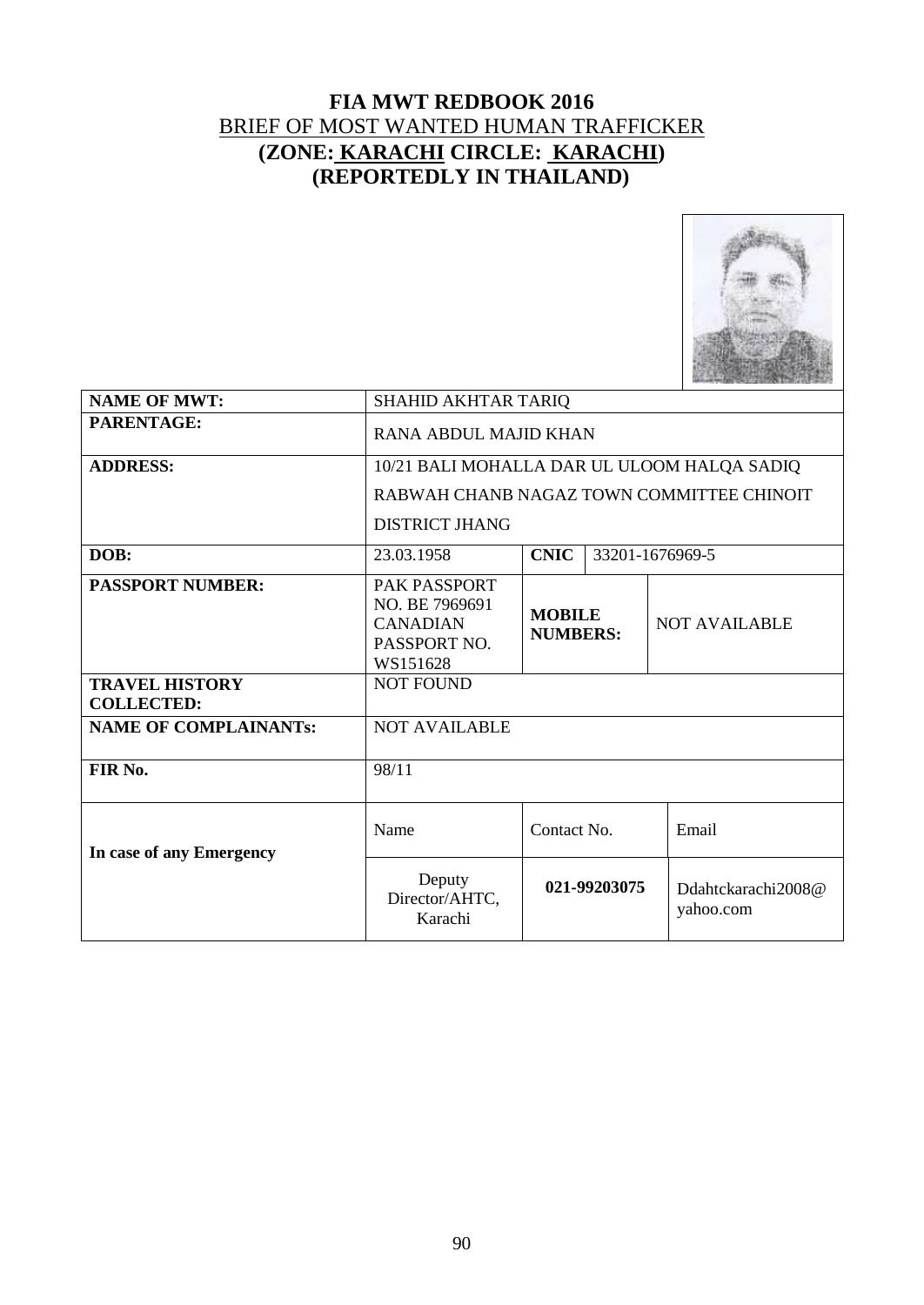#### **FIA MWT REDBOOK 2016** BRIEF OF MOST WANTED HUMAN TRAFFICKER **(ZONE: KARACHI CIRCLE: KARACHI) (REPORTEDLY IN THAILAND)**



| <b>NAME OF MWT:</b>                                      | <b>SYED MEHDI</b>                                                          |                                  |                                                              |  |  |  |
|----------------------------------------------------------|----------------------------------------------------------------------------|----------------------------------|--------------------------------------------------------------|--|--|--|
| PARENTAGE:                                               | FATHER NAME:<br>SYED MUHAMMAD<br><b>SIDDIQUE</b>                           |                                  |                                                              |  |  |  |
|                                                          | <b>BALKI</b>                                                               |                                  |                                                              |  |  |  |
|                                                          | <b>MOTHER NAME: BIBI HAWA</b>                                              |                                  |                                                              |  |  |  |
| <b>ADDRESS:</b>                                          | $(i)$ .                                                                    | HOUSE NO. $125/164$ - B GULISTAN | <b>TOWN</b>                                                  |  |  |  |
|                                                          |                                                                            | QUETTA CANTT QUETTA              |                                                              |  |  |  |
|                                                          |                                                                            |                                  | (ii). M/S BALKI ENTERPRISES SHOP NO. 9 1 <sup>ST</sup> FLOOR |  |  |  |
|                                                          |                                                                            | ALAMDAR ROAD QUETTA.             |                                                              |  |  |  |
| DOB:                                                     | 20.01.1976                                                                 | CNIC   54400-0398418-5           |                                                              |  |  |  |
| <b>PASSPORT NUMBER:</b>                                  | <b>MOBILE</b><br>$AF - 0174181$<br><b>NOT AVAILABLE</b><br><b>NUMBERS:</b> |                                  |                                                              |  |  |  |
| <b>TRAVEL HISTORY</b>                                    | <b>YES</b>                                                                 |                                  |                                                              |  |  |  |
| <b>COLLECTED:</b>                                        | LAST TRAVEL ON 18-11-2011, ARRIVED AT<br>JIAP.<br><b>KARACHI</b>           |                                  |                                                              |  |  |  |
| <b>NAME OF COMPLAINANTs:</b>                             | <b>NOT AVAILABLE</b>                                                       |                                  |                                                              |  |  |  |
| FIR No.                                                  | 24/12                                                                      |                                  |                                                              |  |  |  |
| Name<br>Contact No.<br>Email<br>In case of any Emergency |                                                                            |                                  |                                                              |  |  |  |
|                                                          | Deputy<br>Director/AHTC,<br>Karachi                                        | 021-99203075                     | Ddahtckarachi2008@<br>yahoo.com                              |  |  |  |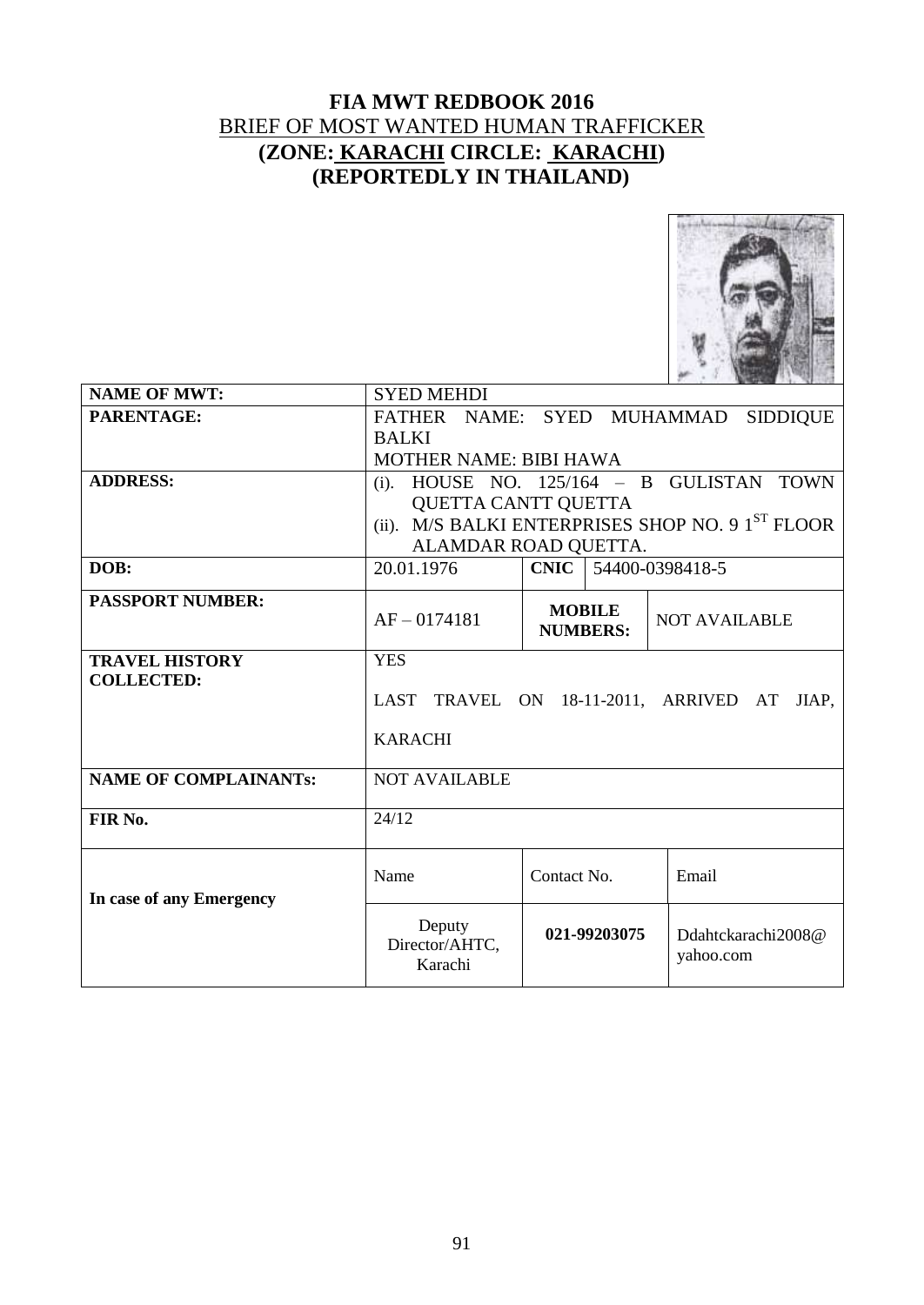#### **FIA MWT REDBOOK 2016** BRIEF OF MOST WANTED HUMAN TRAFFICKER **(ZONE: PUNJAB CIRCLE: \_LAHORE) (REPORTEDLY IN RUSSIA)**



| <b>NAME OF MWT:</b>          | MUHAMMAD RAFIQUE AHMED                         |                                                          |  |                                                 |  |
|------------------------------|------------------------------------------------|----------------------------------------------------------|--|-------------------------------------------------|--|
| PARENTAGE:                   | <b>GHULAM MOHYUDDIN</b>                        |                                                          |  |                                                 |  |
| <b>ADDRESS:</b>              |                                                |                                                          |  | i). HOUSE NO. 12, STREET NO. 5 MOHALLAH RIAZ    |  |
|                              | AHMED ROAD SHALIMAR TOWN LAHORE.               |                                                          |  |                                                 |  |
|                              |                                                |                                                          |  | ii). HOUSE NO. 118, MOHALLAH S-MACHINERY STORE, |  |
|                              | BEGUM PURA, G.T ROAD LAHORE.                   |                                                          |  |                                                 |  |
| DOB:                         | VG-1157691<br><b>CNIC</b><br>35202-8535769-3   |                                                          |  |                                                 |  |
| <b>PASSPORT NUMBER:</b>      | HM-6892891                                     | <b>MOBILE</b><br><b>NOT AVAILABLE</b><br><b>NUMBERS:</b> |  |                                                 |  |
| <b>TRAVEL HISTORY</b>        | <b>YES</b>                                     |                                                          |  |                                                 |  |
| <b>COLLECTED:</b>            |                                                |                                                          |  |                                                 |  |
|                              | LAST TRAVEL ON 30-03-2014, ARRIVED AT SIALKOT, |                                                          |  |                                                 |  |
|                              | <b>AIRPORT</b>                                 |                                                          |  |                                                 |  |
| <b>NAME OF COMPLAINANTs:</b> | <b>NOT AVAILABLE</b>                           |                                                          |  |                                                 |  |
| FIR No.                      | Nil                                            |                                                          |  |                                                 |  |
| In case of any Emergency     | Name                                           | Contact No.                                              |  | Email                                           |  |
|                              | Deputy<br>Director/AHTC.<br>Lahore             | 042-99203686                                             |  | ahtc.lhr@fia.gov.pk                             |  |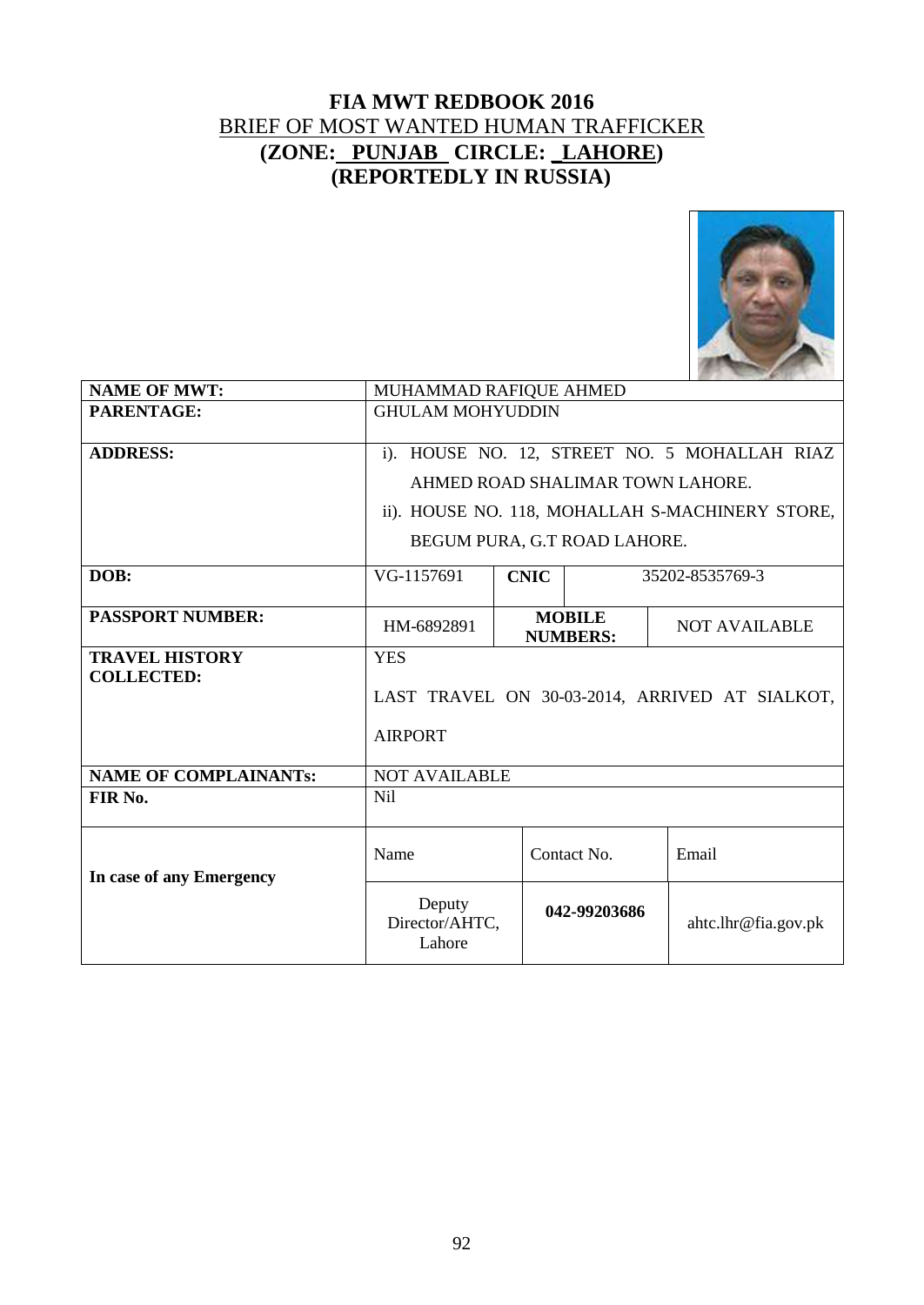## **PART II**

# **LIST OF MOST WANTED HUMAN TRAFFICKERS WHO HAVE BEEN ARRESTED BY FIA**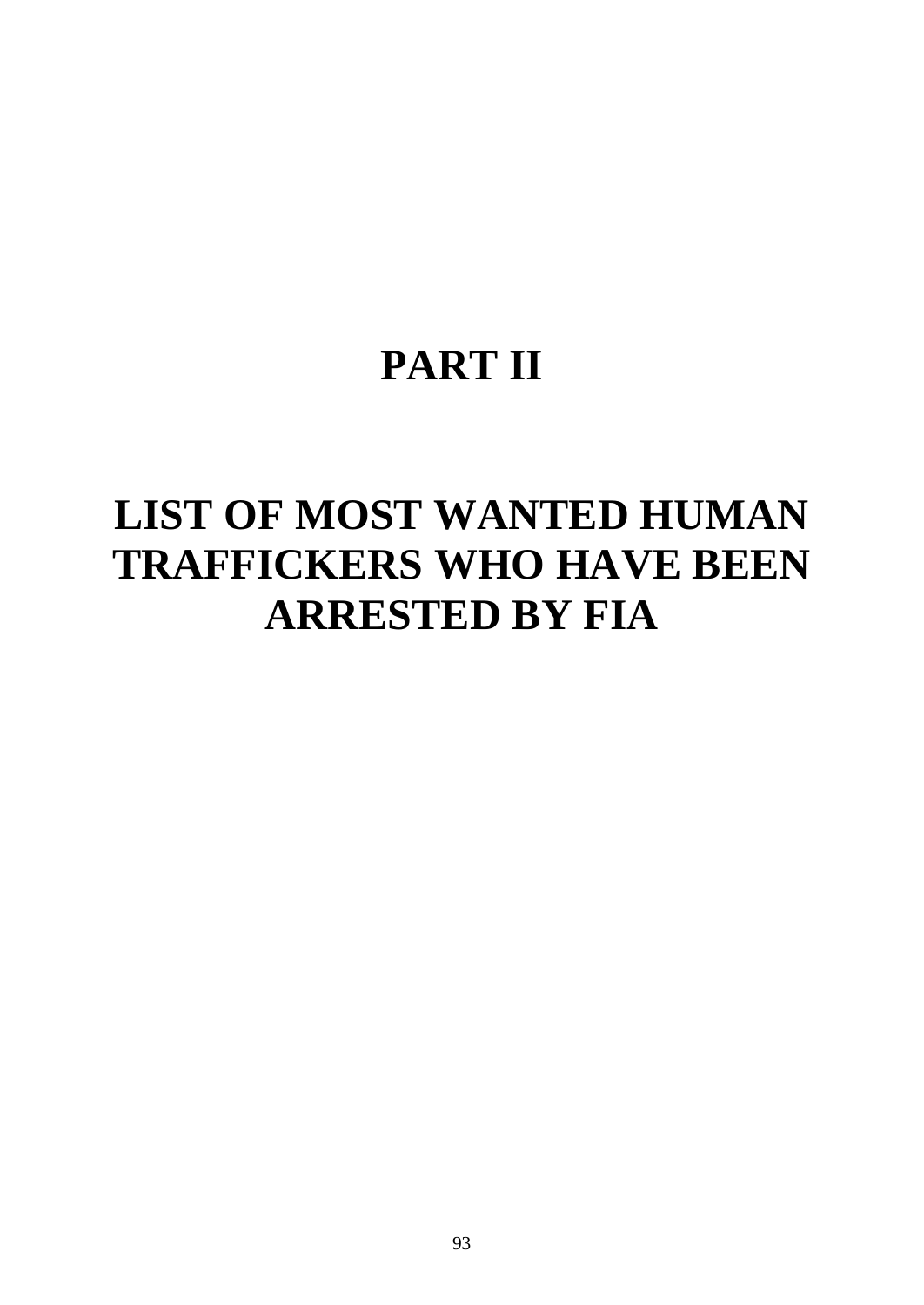#### **LIST OF MOST WANTED HUMAN TRAFFICKERS WHO HAVE BEEN ARRESTED BY FIA**

**Upto: 20.07.2016**

| $S.$ #         | <b>NAME</b>                                      | <b>CNIC</b>     | <b>CIRCLE/AHTC</b> |
|----------------|--------------------------------------------------|-----------------|--------------------|
| $\mathbf{1}$   | Syed Mudassar Hussain Naqvi                      | 35401-1823948-5 | Lahore             |
| 2              | Syed Abid Raza Gillani                           | 35202-2135365-5 | Lahore             |
| 3              | Muhammad Mazhar Hussain                          | 36601-1087109-9 | Lahore             |
| $\overline{4}$ | Zoraiz ur Rehman Gillani                         | 33100-3239217-9 | Lahore             |
| 5              | Muhammad Asim Jameel Ch.                         | 36302-0333036-1 | Lahore             |
| 6              | Saleem Sarwar                                    | 35202-4936236-7 | Lahore             |
| 7              | <b>Allah Noor</b>                                | 34403-6816847-3 | Gujranwala         |
| 8              | Nazim Hussain                                    | 34202-2031007-1 | Gujranwala         |
| 9              | Abdul Haq                                        | 34202-1076921-1 | Gujranwala         |
| 10             | Zafar Iqbal                                      | 34402-4809161-7 | Gujranwala         |
| 11             | Rajesh Kumar                                     | 41307-4704191-3 | Gujranwala         |
| 12             | Khadim Hussain alias Abdul Rehman alias<br>Billa | N.A             | Gujranwala         |
| 13             | Nasir Mehmood Mirza                              | 34201-9022233-9 | Gujranwala         |
| 14             | <b>Abid Hussain Butt</b>                         | 34202-8594713-7 | Gujranwala         |
| 15             | <b>Waheed Ahmed</b>                              | 34102-0457118-7 | Gujranwala         |
| 16             | Khalid Mehmood                                   | 34101-1239717-1 | Gujranwala         |
| 17             | Tanveer Goraya                                   | 34101-2458297-3 | Gujranwala         |
| 18             | Muhammad Imran                                   | 34602-0484620-9 | Gujranwala         |
| 19             | Malik Faisal Ijaz                                | 34201-4908702-9 | Gujranwala         |
| 20             | <b>Sheraz Basharat Malik</b>                     | 34201-0324233-3 | Gujranwala         |
| 21             | Syed Hasnain Raza @ Gogi Shah                    | 34202-9616876-1 | Gujranwala         |
| 22             | Matloob Hussain                                  | 34101-7527095-7 | Gujranwala         |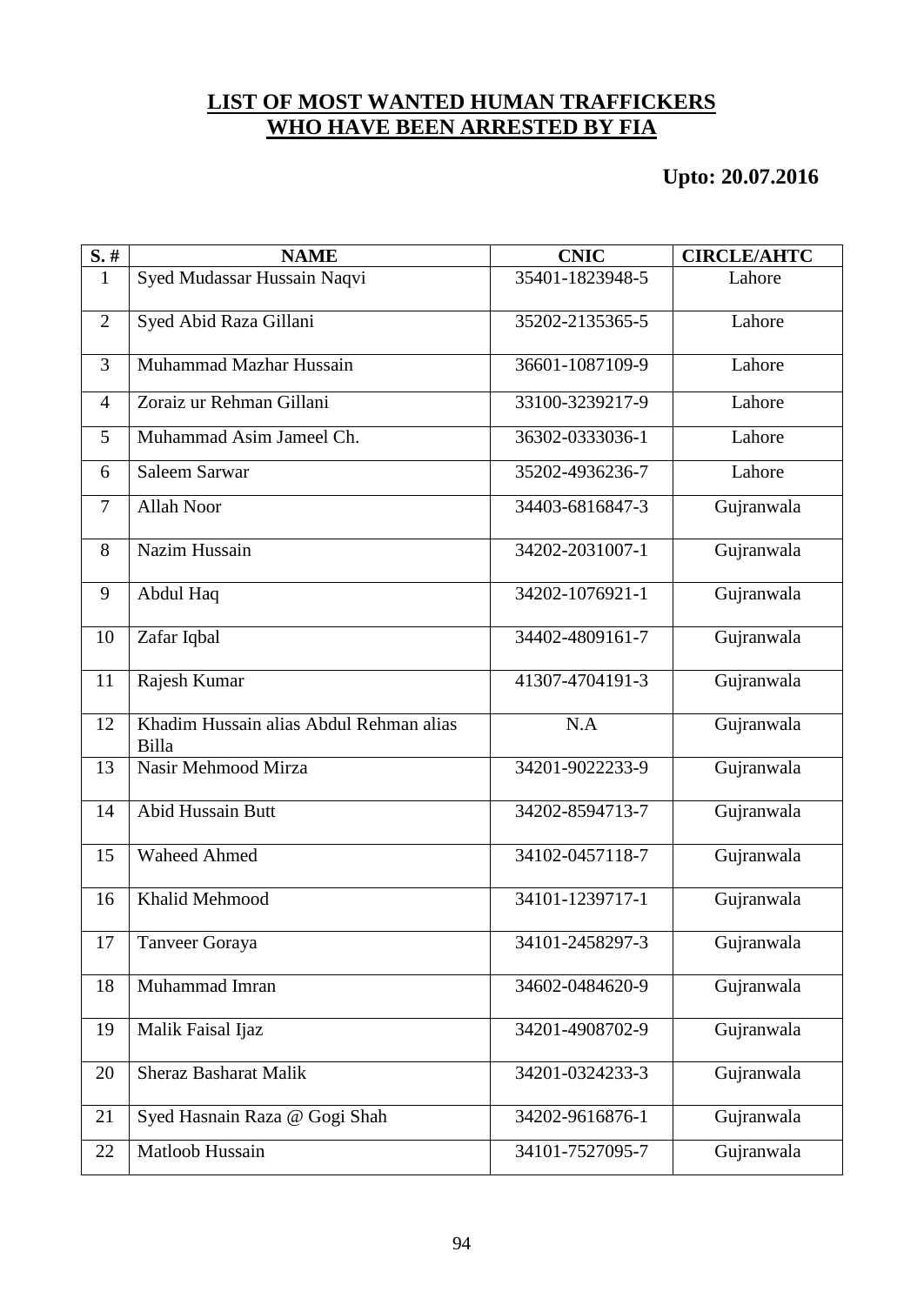| 23 | Akram Shah                   | 34103-7342688-3  | Gujranwala |
|----|------------------------------|------------------|------------|
| 24 | Asif                         | 34101-3054180-1  | Gujranwala |
| 25 | Mehboob Khan                 | 34402-9157662-9  | Gujranwala |
| 26 | Muhammad Bashir              | 34101-1045433-3  | Gujranwala |
| 27 | <b>Iftikhar Ahmed</b>        | 34402-25295892-1 | Gujranwala |
| 28 | Yasir Ali                    | 33301-0228910-5  | Faisalabad |
| 29 | Muhammad Ayyaz Abbasi        | 31302-5675676-3  | Multan     |
| 30 | Mumtaz Ahmed                 | 36101-2556224-9  | Multan     |
| 31 | Gehnah Khan                  | 36301-0934462-5  | Multan     |
| 32 | Imran Ashraf @ Imran Gujrati | 34201-7143922-7  | Quetta     |
| 33 | Ali Jasim                    | ICS-6070064-3    | Islamabad  |
| 34 | Farhan Aslam Butt            | 37201-2842140-7  | Islamabad  |
| 35 | Muhammad Nadeem Khan         | 61101-1530901-1  | Islamabad  |
| 36 | Muhammad Saqlain             | 61101-8483542-5  | Islamabad  |
| 37 | Muhammad Muzamil             | 37406-0338892-5  | Islamabad  |
| 38 | Hafeez-ur-Rehman             | 42201-0408189-8  | Islamabad  |
| 39 | Iqbal Ahmed                  | 33104-2116073-7  | Islamabad  |
| 40 | Sayed Nadeem Muzammil        | 38403-2701622-5  | Islamabad  |
| 41 | Nazim Hussain                | N.A              | Islamabad  |
| 42 | Raja Fida Hussain Rajput     | N.A              | Islamabad  |
| 43 | Shazia Ejaz                  | 13101-0340338-4  | Islamabad  |
| 44 | Sajjad Mehmood               | 37101-5773955-7  | Islamabad  |
| 45 | Naveed Noor Hussain          | 42101-1439178-9  | Karachi    |
| 46 | Ali Muhammad                 | 42401-3632685-1  | Karachi    |
| 47 | Muhammad Atiqullah           | 42101-1911999-5  | Karachi    |
| 48 | <b>Waseem Sarwar</b>         | 35202-9942750-5  | Karachi    |
| 49 | Abdul Asim Khan              | 42101-2510516-9  | Karachi    |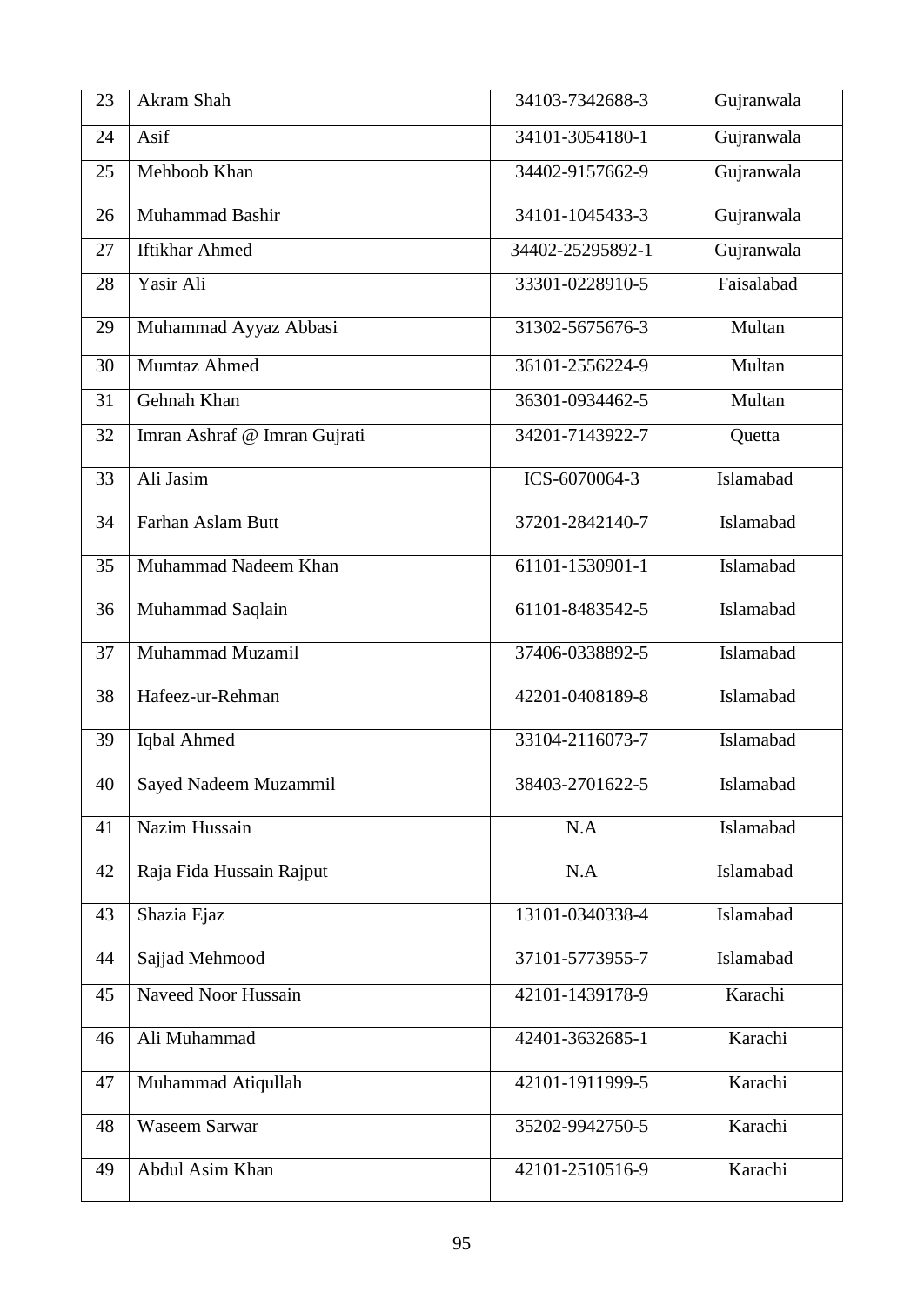| 50 | Nasarullah                   | 34402-1596473-5                    | Karachi |
|----|------------------------------|------------------------------------|---------|
| 51 | <b>Faisal Nadeem</b>         | 42301-5274505-5                    | Karachi |
| 52 | Nasir Hussain                | 42000-7720623-1                    | Karachi |
| 53 | Ehsan ul Haque               | 42101-1692806-3                    | Karachi |
| 54 | Ali Butt @ Qaiser Billi Butt | 34101-0296311-3                    | Karachi |
| 55 | Muhammad Ali Asif            | 42201-9684550-1                    | Karachi |
| 56 | Mumtaz Hassan Zuberi         | 42201-425044-9                     | Karachi |
| 57 | Muhammad Khurram Alvi        | 42401-6192581-9                    | Karachi |
| 58 | <b>Faisal Amin</b>           | 61101-9271070-1<br>42101-7630076-1 | Karachi |